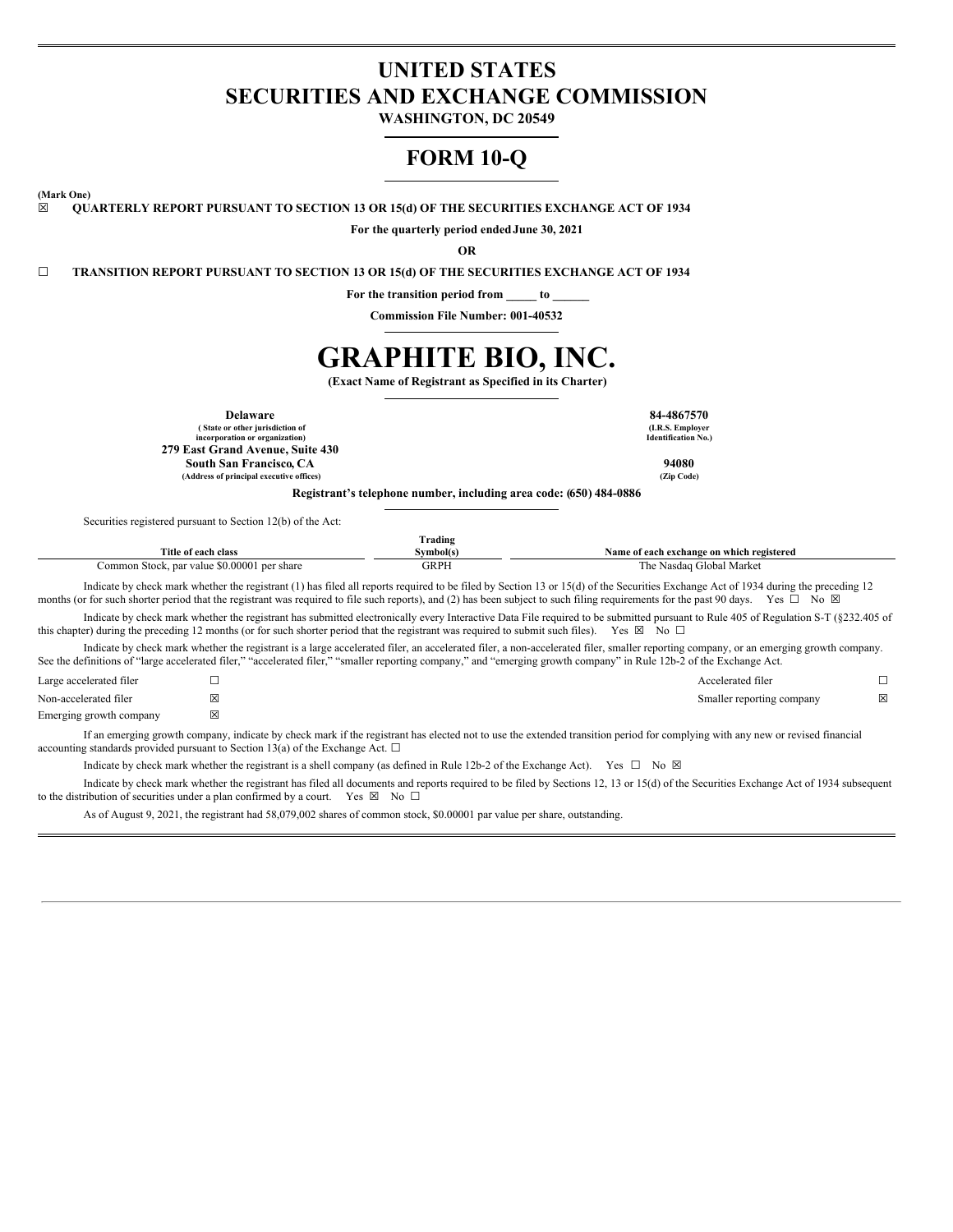# **Summary of Risk Factors**

Our business is subject to a number of risks of which you should be aware before making an investment decision. These risks are discussed more fully in the "Risk Factors" section of this Quarterly Report on Form 10-Q. These risks include, but are not limited to, the following:

- We have incurred significant losses since inception. We expect to incur losses for the foreseeable future and may never achieve or maintain profitability.
- Our limited operating history may make it difficult for you to evaluate the performance of our business to date and to assess our future viability.
- We have never generated revenue from product sales, may never generate any revenue from product sales and may never become profitable.
- We will need substantial additional funding. If we are unable to raise capital when needed on acceptable terms, or at all, we would be forced to delay, reduce, or terminate our research and product development programs, future commercialization efforts or other operations.
- We face risks related to health epidemics, pandemics and other widespread outbreaks of contagious disease, including the COVID-19 pandemic, which could significantly disrupt our operations, impact our financial results or otherwise adversely impact our business.
- We are very early in our development efforts. Other than GPH101, which is in early clinical development, all of our product candidates are still in preclinical development or earlier stages and it will be many years before we or our collaborators commercialize a product candidate, if ever. If we are unable to advance our product candidates through clinical development, obtain regulatory approval and ultimately commercialize our product candidates, or experience significant delays in doing so, our business will be materially harmed.
- Our gene editing technology is not approved for human therapeutic use. The approaches we are taking to discover and develop novel therapeutics may never lead to marketable products.
- If serious adverse events, undesirable side effects, or unexpected characteristics are identified with respect to our product candidates, we may need to abandon or limit our clinical development or commercialization of those product candidates.
- We face significant competition in an environment of rapid technological change, and there is a possibility that our competitors may achieve regulatory approval before us or develop therapies that are safer, less expensive or more advanced or effective than ours, which may harm our financial condition and our ability to successfully market or commercialize our product candidates.
- Adverse public perception of genetic medicines and gene editing in particular, may negatively impact regulatory approval of, and/or demand for, our potential products, if approved.
- We contract with third parties for the manufacture of materials for our research programs and preclinical studies and expect to continue to do so for clinical trials and for commercialization of our product candidates. This reliance on third parties increases the risk that we will not have sufficient quantities of such materials, product candidates, or any products that we may develop and commercialize, or that such supply will not be available to us at an acceptable cost or timelines, which could delay, prevent, or impair our development or commercialization efforts.
- If we are unable to obtain and maintain patent and other intellectual property protection for any product candidates we develop and for our gene editing platform technology, or if the scope of the patent and other intellectual property protection obtained is not sufficiently broad, our competitors could develop and commercialize products and technology similar or identical to ours, and our ability to successfully commercialize our product candidates, and our gene editing platform technology may be adversely affected.
- Our rights to develop and commercialize our gene editing platform technology and product candidates are subject, in part, to the terms and conditions of licenses granted to us by others.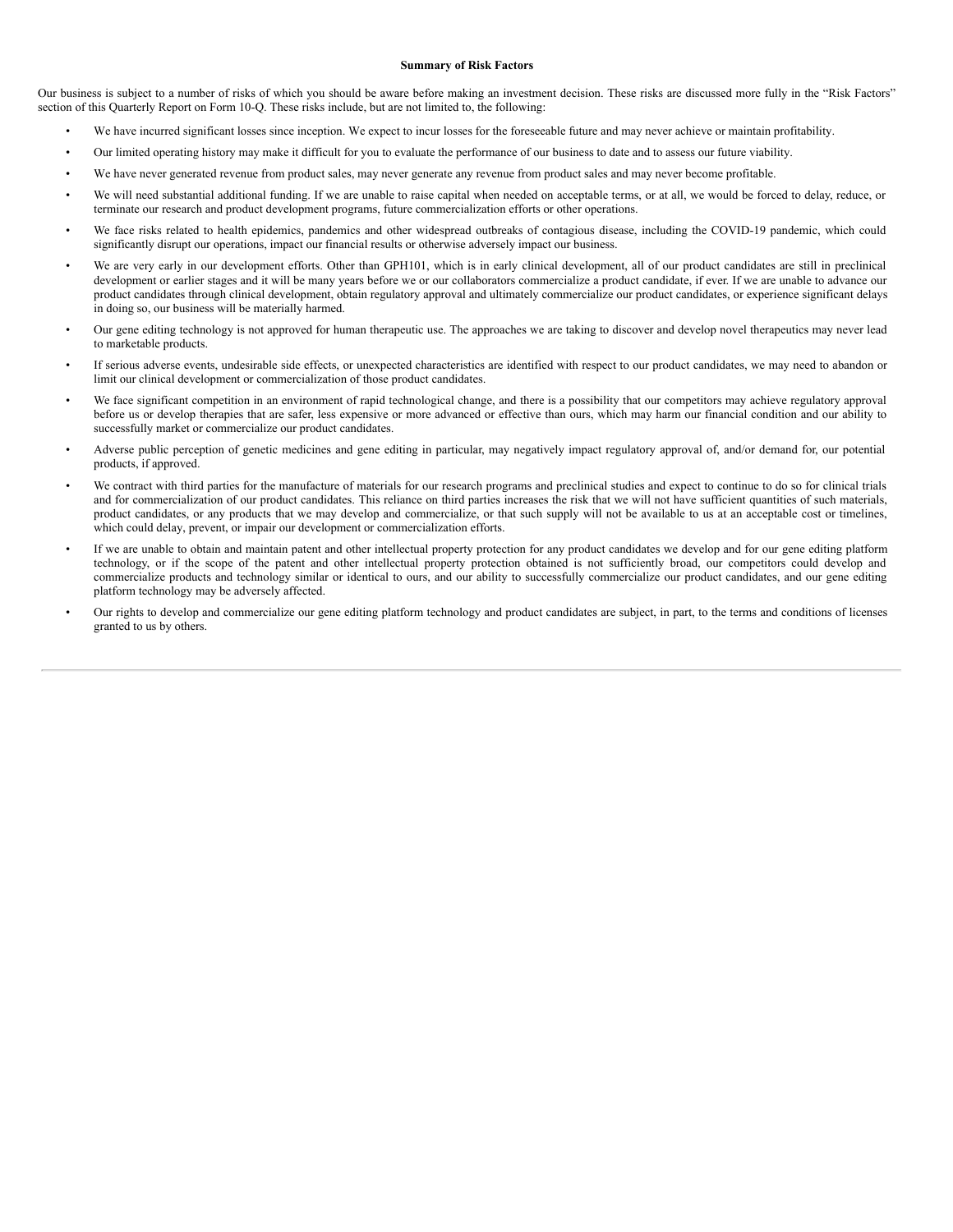- The intellectual property landscape around gene editing technology is highly dynamic, and third parties may initiate legal proceedings alleging that we are infringing, misappropriating, or otherwise violating their intellectual property rights, the outcome of which would be uncertain and may prevent, delay or otherwise interfere with our product discovery and development efforts.
- Our owned and in-licensed patents and other intellectual property may be subject to priority disputes or inventorship disputes or we may be subject to claims that we have infringed, misappropriated or otherwise violated the intellectual property of a third party and similar proceedings. If we or our licensors are unsuccessful in any of these proceedings, we may be required to obtain licenses from third parties, which may not be available on commercially reasonable terms or at all, or to cease the development, manufacture, and commercialization of one or more of our product candidates, which could have a material adverse impact on our business.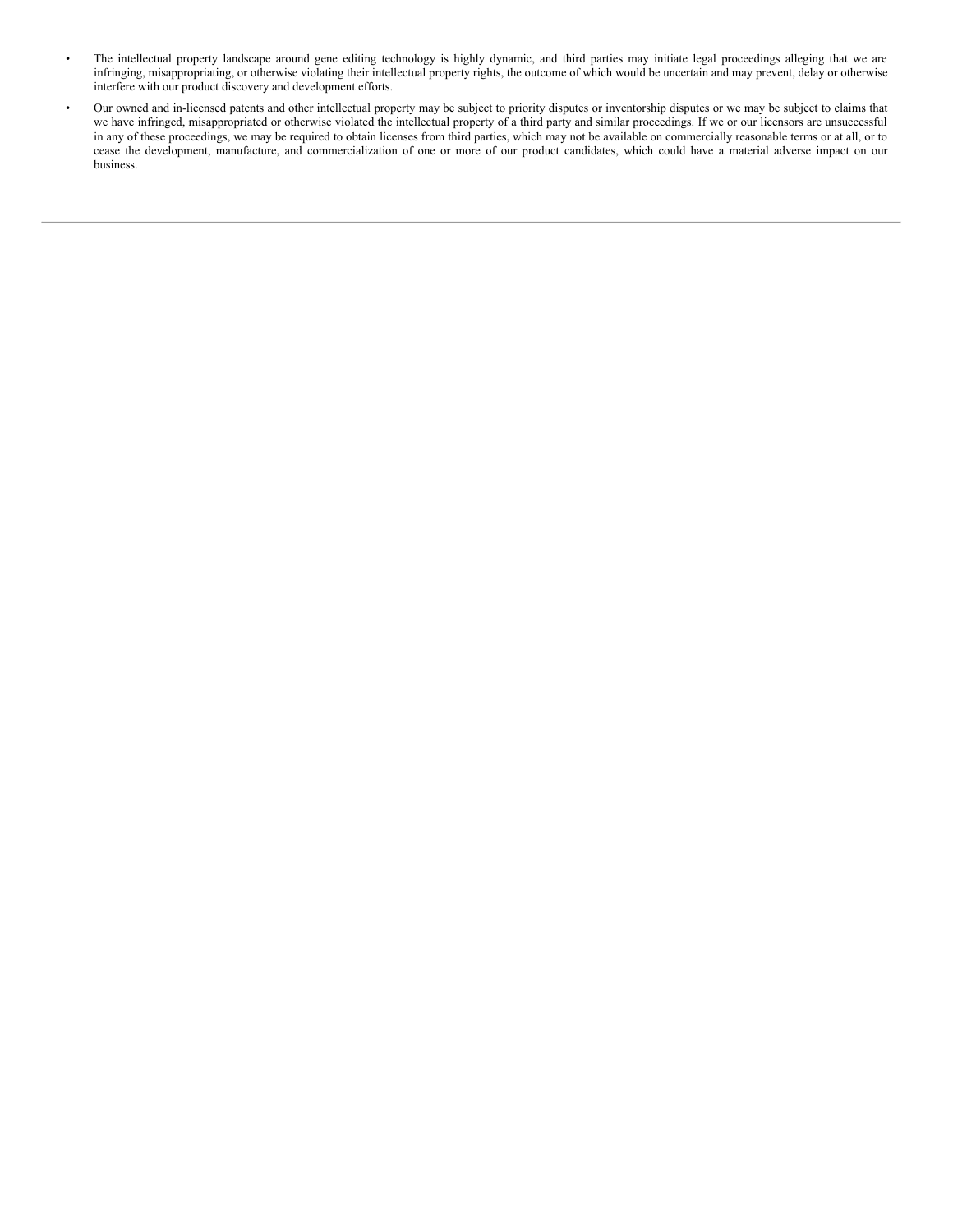# **Cautionary Note Regarding Forward-Looking Statements**

This Quarterly Report on Form 10-Q, including its section entitled "Management's Discussion and Analysis of Financial Condition and Results of Operations," contains express or implied forward-looking statements that are based on our management's belief and assumptions and on information currently available to our management. Although we believe that the expectations reflected in these forward-looking statements are reasonable, these statements relate to future events or our future operational or financial performance, and involve known and unknown risks, uncertainties, and other factors that may cause our actual results, performance, or achievements to be materially different from any future results, performance, or achievements expressed or implied by these forward-looking statements. Forward-looking statements in this Form 10-Q may include, but are not limited to, statements about:

- the success, cost and timing of our product development activities and clinical trials of our lead product candidates, GPH101, GPH201 and GPH301, including the initiation and progress of, and results from, our planned Phase 1/2 clinical trial of GPH101 and whether the clinical trial will support the intended uses for treatment of sickle cell disease, and future clinical trials or these and any of our other product candidates;
- the therapeutic potential of our product candidates, and the disease indications for which we intend to develop our product candidates;
- the timing and likelihood of, and our ability to obtain and maintain, regulatory clearance of our IND applications for and regulatory approval of our product candidates;
- our ability and the ability of third-party suppliers upon which we rely to manufacture our product candidates for clinical development and, if approved, for commercialization, and the timing and costs of such manufacture;
- estimates of our expenses, ongoing losses, future revenue, capital requirements and our need for or ability to obtain additional funding before we can expect to generate any revenue from product sales;
- our ability to compete with companies currently marketing or engaged in targeted gene integration therapies;
- our ability to establish or maintain collaborations, partnerships or strategic relationships;
- our ability to create a pipeline of product candidates;
- our ability to advance any product candidate into, and successfully complete clinical trials;
- our ability to obtain and maintain intellectual property protection for our current and future product candidates, the duration of such protection and our ability to operate our business without infringing on the intellectual property rights of others;
- our ability to retain and recruit key personnel;
- our expectations regarding use of the proceeds from our initial public offering;
- our financial performance;
- our competitive position and the development of and projections relating to our competitors or our industry, including in gene editing and gene therapy;
- the impact of the COVID-19 pandemic on our business or operations;
- the impact of laws and regulations in the United States and foreign countries; and
- our expectations regarding the time during which we will be an emerging growth company under the JOBS Act.

In some cases, forward-looking statements can be identified by terminology such as "will," "may," "hould," "could," "expects," "intends," "plans," "aims," "anticipates," "believes," "estimates," "predicts," "potential," "continue," or the negative of these terms or other comparable terminology, although not all forward-looking statements contain these words. These statements are only predictions. You should not place undue reliance on forward-looking statements because they involve known and unknown risks, uncertainties, and other factors, which are, in some cases, beyond our control and which could materially affect results. Factors that may cause actual results to differ materially from current expectations include, among other things, those listed under the section entitled "Risk Factors" and elsewhere in this Form 10-Q. If one or more of these risks or uncertainties occur, or if our underlying assumptions prove to be incorrect, actual events or results may vary significantly from those expressed or implied by the forwardlooking statements. No forward-looking statement is a promise or a guarantee of future performance.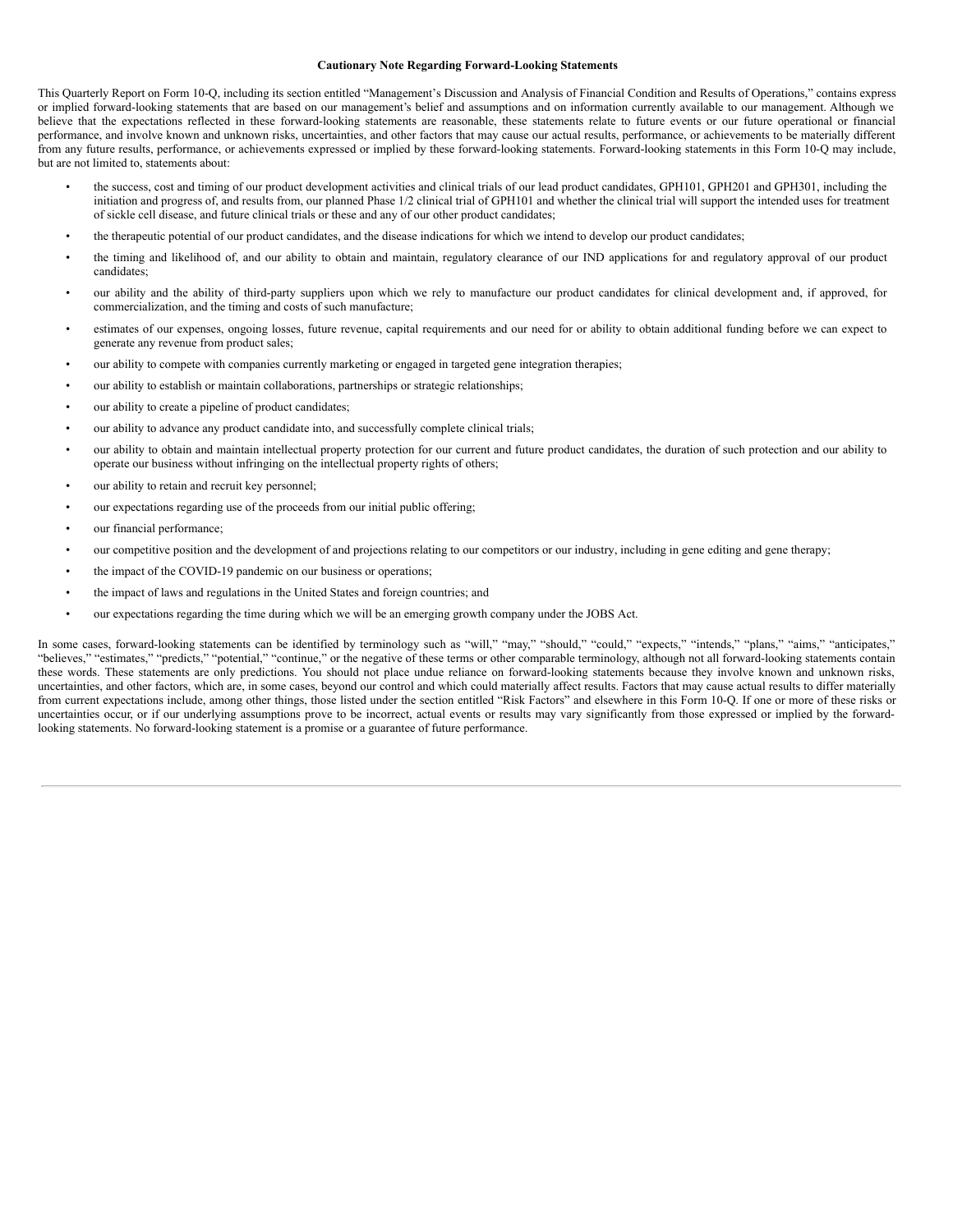The forward-looking statements in this Form 10-Q represent our views as of the date of this Form 10-Q. We anticipate that subsequent events and developments will cause our views to change. However, while we may elect to update these forward-looking statements at some point in the future, we have no current intention of doing so except to the extent required by applicable law. You should therefore not rely on these forward-looking statements as representing our views as of any date subsequent to the date of this Form 10-Q.

This Form 10-Q may include statistical and other industry and market data that we obtained from industry publications and research, surveys, and studies conducted by third parties. Industry publications and third-party research, surveys, and studies generally indicate that their information has been obtained from sources believed to be reliable, although they do not guarantee the accuracy or completeness of such information. We have not independently verified the information contained in such sources.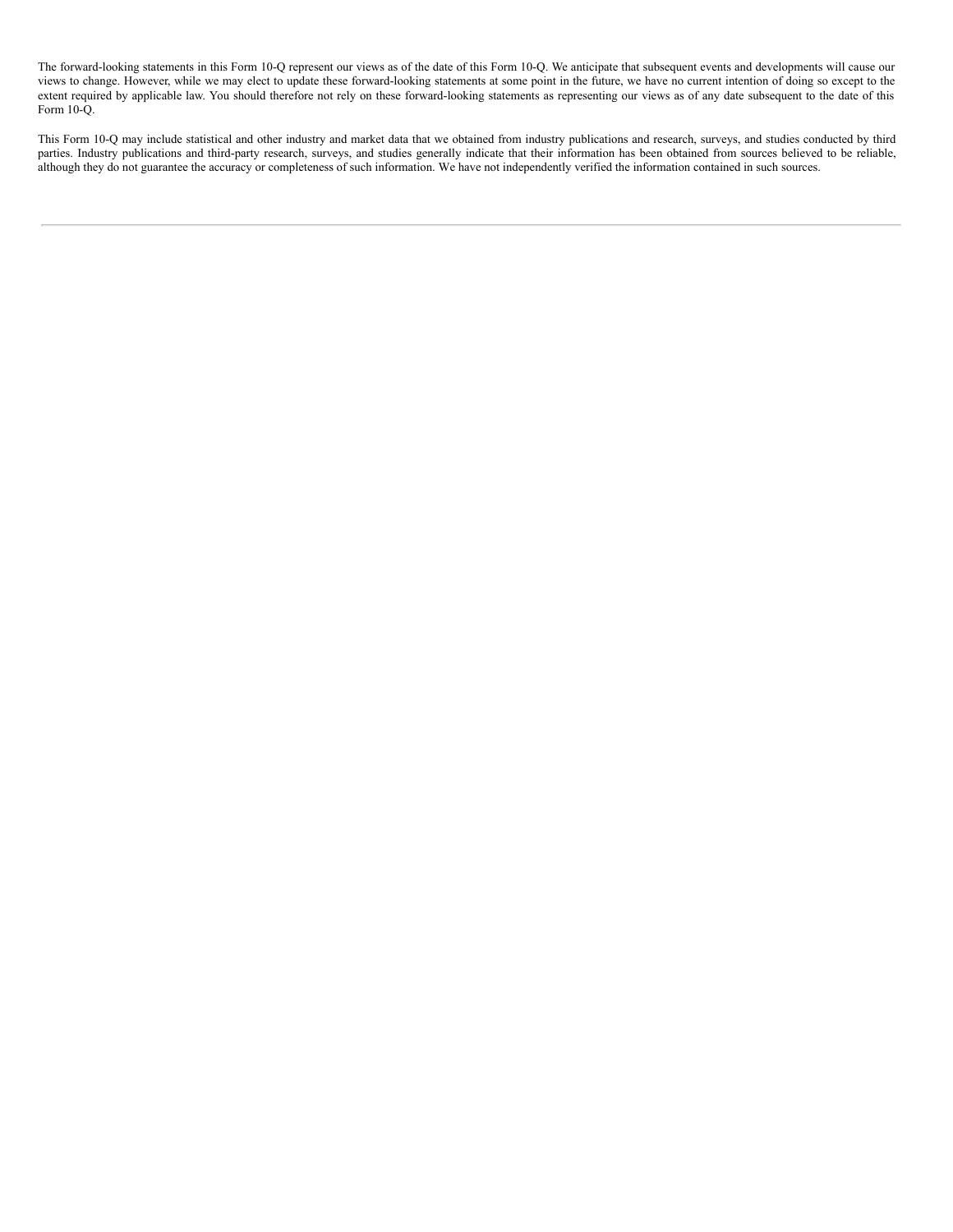|                   |                                                                                                   | Page |
|-------------------|---------------------------------------------------------------------------------------------------|------|
| PART I.           | <b>FINANCIAL INFORMATION</b>                                                                      |      |
| Item 1.           | Financial Statements (Unaudited)                                                                  |      |
|                   | <b>Condensed Balance Sheets</b>                                                                   |      |
|                   | <b>Condensed Statements of Operations and Comprehensive Loss</b>                                  |      |
|                   | Condensed Statements of Redeemable Convertible Preferred Stock and Stockholders' Equity (Deficit) |      |
|                   | <b>Condensed Statements of Cash Flows</b>                                                         |      |
|                   | <b>Notes to Condensed Financial Statements</b>                                                    | 6    |
| Item 2.           | Management's Discussion and Analysis of Financial Condition and Results of Operations             | 21   |
| Item 3.           | <b>Quantitative and Qualitative Disclosures About Market Risk</b>                                 | 31   |
| Item 4.           | <b>Controls and Procedures</b>                                                                    | 32   |
| PART II.          | <b>OTHER INFORMATION</b>                                                                          | 33   |
| Item 1.           | <b>Legal Proceedings</b>                                                                          | 33   |
| Item 1A.          | <b>Risk Factors</b>                                                                               | 33   |
| Item 2.           | Unregistered Sales of Equity Securities and Use of Proceeds                                       | 85   |
| Item 3.           | <b>Defaults Upon Senior Securities</b>                                                            | 86   |
| Item 4.           | <b>Mine Safety Disclosures</b>                                                                    | 86   |
| Item 5.           | <b>Other Information</b>                                                                          | 86   |
| Item 6.           | <b>Exhibits</b>                                                                                   | 86   |
| <b>Signatures</b> |                                                                                                   | 88   |

i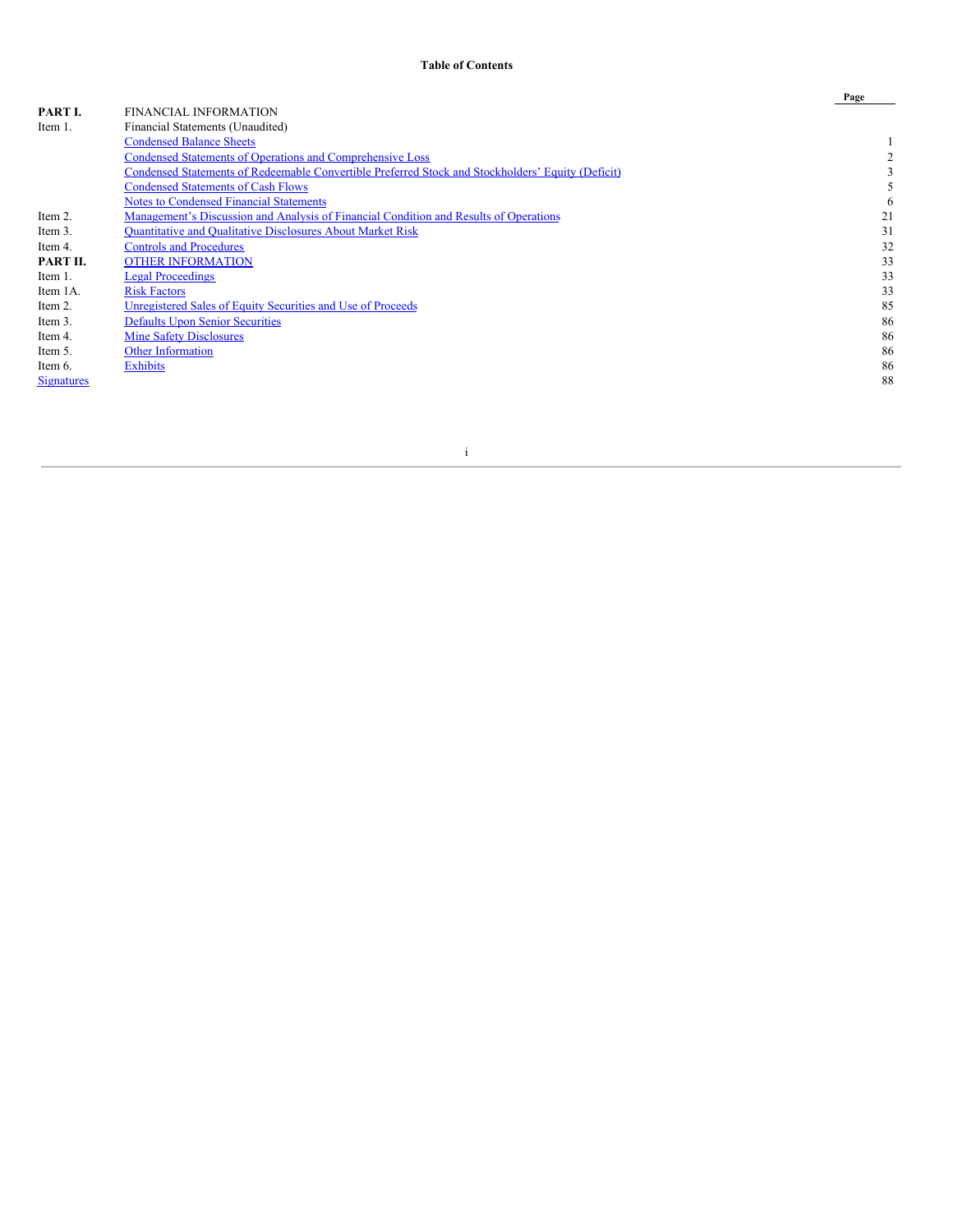# **Graphite Bio, Inc. Condensed Balance Sheets (in thousands, except share and per share data) (unaudited)**

<span id="page-6-0"></span>

|                                                                                                                                                                                                                                                                                                                                                                   |               | As of<br><b>June 30,</b><br>2021 |               | As of<br>December 31,<br>2020 |
|-------------------------------------------------------------------------------------------------------------------------------------------------------------------------------------------------------------------------------------------------------------------------------------------------------------------------------------------------------------------|---------------|----------------------------------|---------------|-------------------------------|
| <b>Assets</b>                                                                                                                                                                                                                                                                                                                                                     |               |                                  |               |                               |
| Current assets:                                                                                                                                                                                                                                                                                                                                                   |               |                                  |               |                               |
| Cash and cash equivalents                                                                                                                                                                                                                                                                                                                                         | $\mathbf{\$}$ | 381,965                          | <sup>\$</sup> | 19,782                        |
| Restricted cash                                                                                                                                                                                                                                                                                                                                                   |               | 149                              |               | 35                            |
| Prepaid expenses and other current assets                                                                                                                                                                                                                                                                                                                         |               | 2,638                            |               | 1,286                         |
| Total current assets                                                                                                                                                                                                                                                                                                                                              |               | 384,752                          |               | 21,103                        |
| Property, plant and equipment, net                                                                                                                                                                                                                                                                                                                                |               | 2,343                            |               | 1,461                         |
| Other assets                                                                                                                                                                                                                                                                                                                                                      |               | 11                               |               |                               |
| <b>Total assets</b>                                                                                                                                                                                                                                                                                                                                               | \$            | 387,106                          | $\mathbf S$   | 22.564                        |
| Liabilities, redeemable convertible preferred stock, and stockholders' equity<br>(deficit)                                                                                                                                                                                                                                                                        |               |                                  |               |                               |
| Current liabilities:                                                                                                                                                                                                                                                                                                                                              |               |                                  |               |                               |
| Accounts payable                                                                                                                                                                                                                                                                                                                                                  | \$            | 4,046                            | \$            | 630                           |
| Accrued compensation                                                                                                                                                                                                                                                                                                                                              |               | 723                              |               | 466                           |
| Accrued expenses and other current liabilities                                                                                                                                                                                                                                                                                                                    |               | 3,089                            |               | 1,890                         |
| Series A redeemable convertible preferred stock tranche liability                                                                                                                                                                                                                                                                                                 |               |                                  |               | 29,062                        |
| Total current liabilities                                                                                                                                                                                                                                                                                                                                         |               | 7,858                            |               | 32,048                        |
| Other liabilities                                                                                                                                                                                                                                                                                                                                                 |               | 64                               |               | 316                           |
| <b>Total liabilities</b>                                                                                                                                                                                                                                                                                                                                          |               | 7,922                            |               | 32,364                        |
| Commitments and contingencies (Note 7)                                                                                                                                                                                                                                                                                                                            |               |                                  |               |                               |
| Series A redeemable convertible preferred stock, \$0.00001 par value; zero and<br>45,024,986 shares authorized as of June 30, 2021 and December 31, 2020,<br>respectively; zero and 30,019,945 shares issued and outstanding as of June 30, 2021<br>and December 31, 2020, respectively; aggregate liquidation preference of $$30,020$ as of<br>December 31, 2020 |               |                                  |               | 55,608                        |
| Stockholders' equity (deficit):                                                                                                                                                                                                                                                                                                                                   |               |                                  |               |                               |
| Preferred stock, \$0.00001 par value, 10,000,000 and zero shares authorized<br>as of June 30, 2021 and December 31, 2020, respectively;<br>and no shares issued and outstanding as of June 30, 2021 and<br>December 31, 2020, respectively;                                                                                                                       |               |                                  |               |                               |
| Common stock, \$0.00001 par value, 300,000,000 and 80,000,000 shares authorized as of June 30, 2021 and<br>December 31, 2020, respectively; 55,979,002 and 10,279,102 shares issued and outstanding as of June 30, 2021<br>and December 31, 2020, respectively                                                                                                    |               | $\mathbf{1}$                     |               |                               |
| Additional paid-in-capital                                                                                                                                                                                                                                                                                                                                        |               | 487,012                          |               | 5,183                         |
| Accumulated deficit                                                                                                                                                                                                                                                                                                                                               |               | (107, 829)                       |               | (70, 591)                     |
| Total stockholders' equity (deficit)                                                                                                                                                                                                                                                                                                                              |               | 379,184                          |               | (65, 408)                     |
| Total liabilities, redeemable convertible preferred stock, and stockholders' equity<br>(deficit)                                                                                                                                                                                                                                                                  | \$            | 387,106                          | \$            | 22,564                        |

*The accompanying notes are an integral part of these unaudited condensed financial statements.*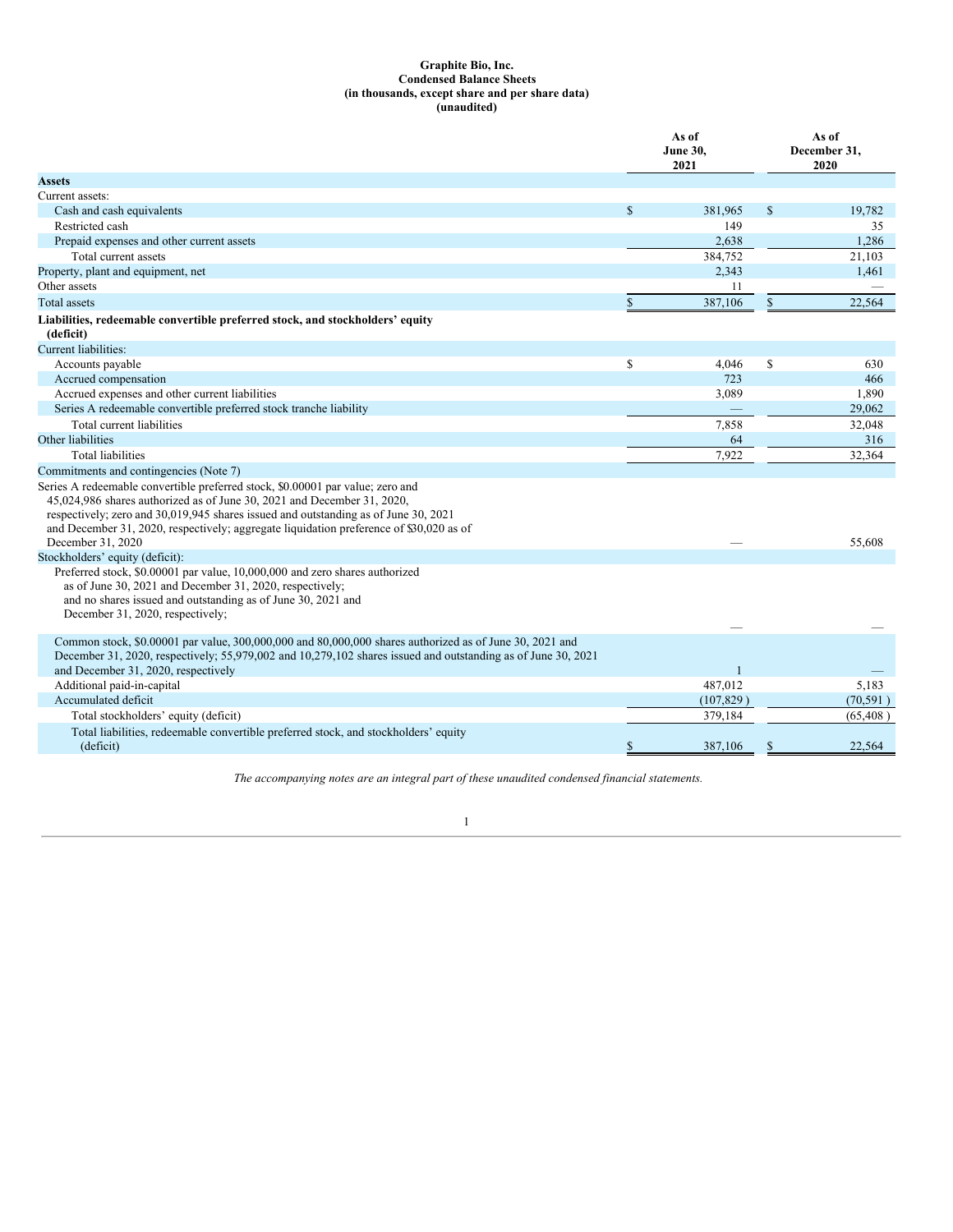# **Graphite Bio, Inc. Condensed Statements of Operations and Comprehensive Loss (in thousands, except share and per share data) (unaudited)**

<span id="page-7-0"></span>

|                                                                                                  | <b>Three Months Ended</b><br><b>June 30,</b> |                |   | <b>Six Months Ended</b><br><b>June 30,</b> |   |                |     |           |
|--------------------------------------------------------------------------------------------------|----------------------------------------------|----------------|---|--------------------------------------------|---|----------------|-----|-----------|
|                                                                                                  |                                              | 2021           |   | 2020                                       |   | 2021           |     | 2020      |
| Operating expenses:                                                                              |                                              |                |   |                                            |   |                |     |           |
| Research and development                                                                         | ъ                                            | 12,667         | S | 423                                        | S | 18,044         | \$. | 423       |
| General and administrative                                                                       |                                              | 4,866          |   | 869                                        |   | 8,857          |     | 990       |
| Total operating expenses                                                                         |                                              | 17,533         |   | 1,292                                      |   | 26,901         |     | 1,413     |
| Loss from operations                                                                             |                                              | (17, 533)      |   | (1,292)                                    |   | (26,901)       |     | (1, 413)  |
| Other income (expense), net:                                                                     |                                              |                |   |                                            |   |                |     |           |
| Other income (expense), net                                                                      |                                              | $\overline{4}$ |   |                                            |   | $\overline{4}$ |     |           |
| Related party convertible note interest expense                                                  |                                              |                |   | (20)                                       |   |                |     | (40)      |
| Change in fair value of the Series A redeemable convertible<br>preferred stock tranche liability |                                              |                |   |                                            |   | (10, 341)      |     |           |
| Total other income (expense), net                                                                |                                              |                |   | (20)                                       |   | (10, 337)      |     | (40)      |
| Net loss and comprehensive loss                                                                  |                                              | (17, 529)      |   | (1,312)                                    |   | (37, 238)      |     | (1, 453)  |
| Net loss per share attributable to common stockholders—basic<br>and diluted                      |                                              | (3.45)         |   | (0.56)                                     |   | (8.45)         |     | (1.25)    |
| Weighted-average shares used in computing net loss per share—<br>basic and diluted               |                                              | 5,087,008      |   | 2,329,402                                  |   | 4,405,357      |     | 1,164,700 |

*The accompanying notes are an integral part of these unaudited condensed financial statements.*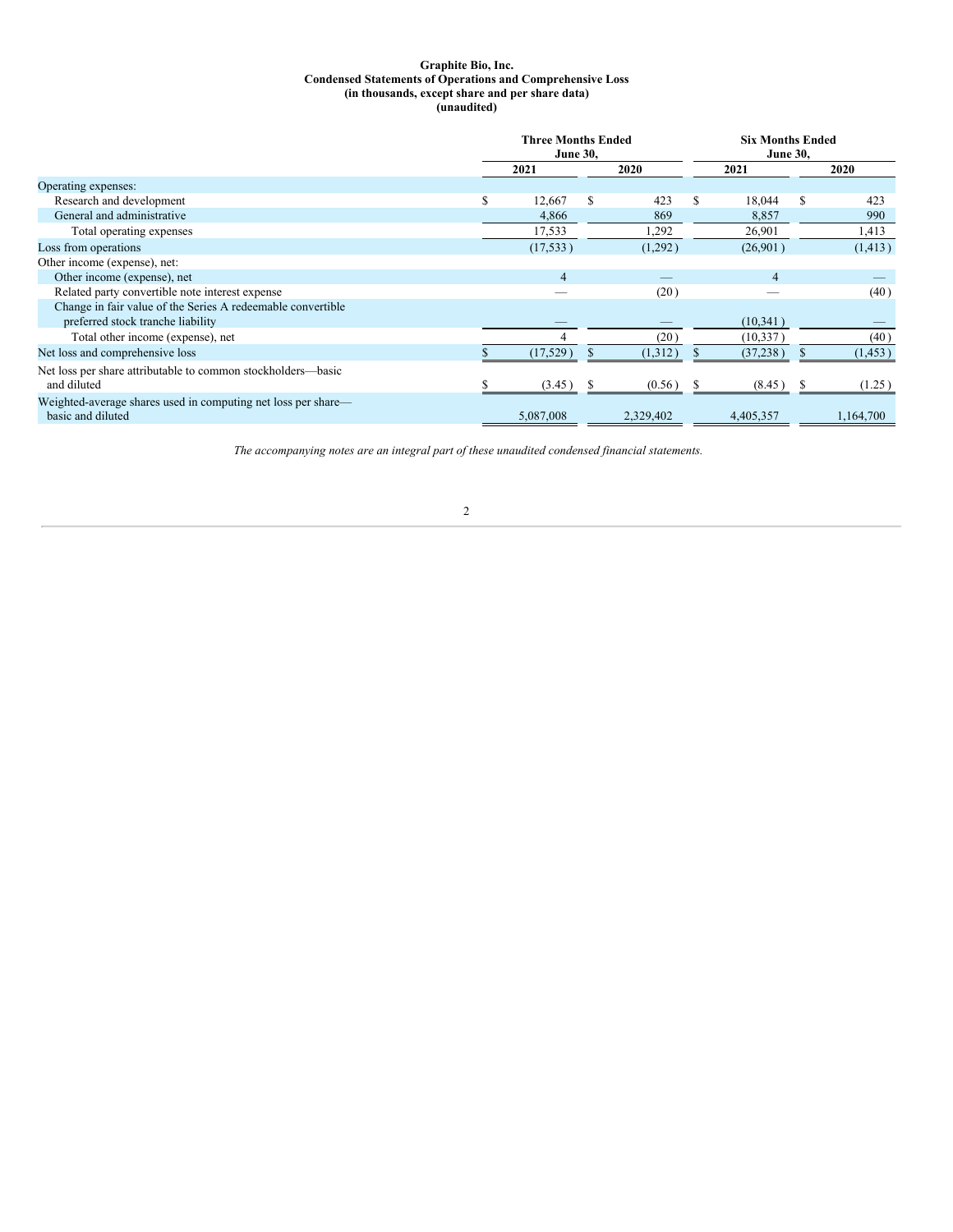#### **Graphite Bio, Inc. Condensed Statements of Redeemable Convertible Preferred Stock and Stockholders' Equity (Deficit) (in thousands, except share data) (unaudited)**

<span id="page-8-0"></span>

|                                                                                                                                      |                          |              | <b>Redeemable Convertible Preferred Stock</b> |                   |                             |                    | <b>Additional</b>    |                                |               |  |
|--------------------------------------------------------------------------------------------------------------------------------------|--------------------------|--------------|-----------------------------------------------|-------------------|-----------------------------|--------------------|----------------------|--------------------------------|---------------|--|
|                                                                                                                                      | <b>Series A</b>          |              | <b>Series B</b>                               |                   | <b>Common Stock</b>         |                    | Paid in              | Accumulated                    | Stockholders' |  |
|                                                                                                                                      |                          |              |                                               |                   |                             |                    |                      |                                | <b>Equity</b> |  |
|                                                                                                                                      | <b>Shares</b>            | Amount       | <b>Shares</b>                                 | Amount            | <b>Shares</b><br>10.279.102 | Amount             | Capital              | Deficit                        | (Deficit)     |  |
| Balance at December 31, 2020<br>Issuance of Series A redeemable<br>convertible<br>preferred stock for cash, net of<br>issuance costs | 30.019.945               | \$5,608      |                                               |                   |                             | $\mathbf S$        | $\mathbf S$<br>5,183 | $\mathbf{s}$<br>$(70, 591)$ \$ | (65, 408)     |  |
| of \$4                                                                                                                               | 15,000,000               | 14,997       |                                               |                   |                             |                    |                      |                                |               |  |
| Issuance of Series B redeemable<br>convertible<br>preferred stock for cash, net of<br>issuance costs                                 |                          |              |                                               |                   |                             |                    |                      |                                |               |  |
| of \$226                                                                                                                             |                          |              | 29,792,487                                    | 150,524           |                             |                    |                      |                                |               |  |
| Stock-based compensation expense<br>Common stock shares issued upon<br>early exercise                                                |                          |              |                                               |                   |                             |                    | 1,033                |                                | 1,033         |  |
| of options                                                                                                                           |                          |              |                                               |                   | 918,825                     |                    |                      |                                |               |  |
| Vesting of early exercised stock<br>options                                                                                          |                          |              |                                               |                   |                             |                    | $\overline{7}$       |                                | $\tau$        |  |
| Reclassification of tranche liability<br>upon<br>settlement                                                                          |                          | 39,403       |                                               |                   |                             |                    |                      |                                |               |  |
| Net loss and comprehensive loss                                                                                                      |                          |              |                                               |                   |                             |                    |                      | (19,709)                       | (19,709)      |  |
| Balance at March 31, 2021                                                                                                            | 45.019.945               | \$110,008    | 29,792,487                                    | \$150,524         | 11.197.927                  | $\mathcal{S}$      | 6.223                | $\mathbf S$<br>$(90,300)$ \$   | (84,077)      |  |
| Common shares issued upon<br>exercise of stock options                                                                               |                          |              |                                               |                   | 3,383                       |                    | 21                   |                                | 21            |  |
| Issuance of common shares in<br>connection with<br>License Agreement with<br>Stanford                                                |                          |              |                                               |                   | 640,861                     |                    |                      |                                |               |  |
| Repurchase of common shares in<br>connection with<br>terms of License Agreement with<br>Stanford                                     |                          |              |                                               |                   | (624, 845)                  |                    |                      |                                |               |  |
| Issuance of common stock upon<br>initial public offering, net of                                                                     |                          |              |                                               |                   |                             |                    |                      |                                |               |  |
| issuance costs<br>Conversion of redeemable<br>convertible preferred stock to<br>common stock at closing of initial                   |                          |              |                                               |                   | 14,000,000                  |                    | 218,177              |                                | 218,177       |  |
| public offering                                                                                                                      | (45,019,945)             | (110,008)    | (29, 792, 487)                                | (150, 524)        | 30,761,676                  | -1                 | 260,531              |                                | 260,532       |  |
| Vesting of early exercised stock<br>options                                                                                          |                          |              |                                               |                   |                             |                    | 42                   |                                | 42            |  |
| Stock-based compensation expense                                                                                                     |                          |              |                                               | -                 |                             |                    | 2,018                |                                | 2,018         |  |
| Net loss and comprehensive loss                                                                                                      |                          |              |                                               |                   |                             |                    |                      | (17, 529)                      | (17, 529)     |  |
| Balance at June 30, 2021                                                                                                             | $\overline{\phantom{0}}$ | $\mathbb{S}$ | $\overline{\phantom{0}}$                      | $\mathbb{S}$<br>- | 55,979,002                  | \$<br>$\mathbf{1}$ | 487,012<br>\$        | \$<br>$(107, 829)$ \$          | 379,184       |  |

*The accompanying notes are an integral part of these unaudited condensed financial statements.*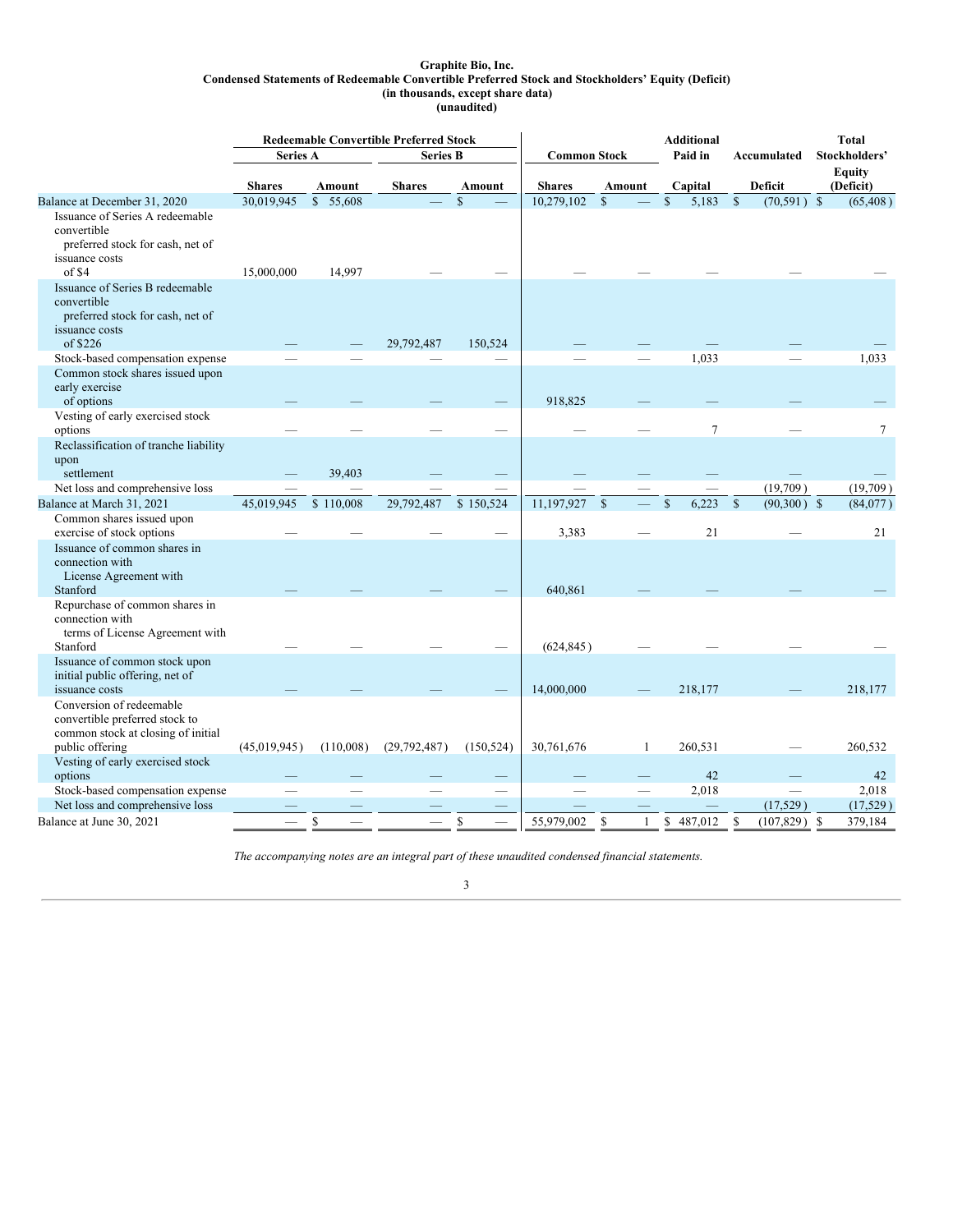#### **Graphite Bio, Inc. Condensed Statements of Redeemable Convertible Preferred Stock and Stockholders' Equity (Deficit) (in thousands, except share data) (unaudited)**

|                                                                                                                                                      |                 | <b>Redeemable Convertible Preferred Stock</b> |               |                    |                     |        | <b>Additional</b> |                               | <b>Total</b> |  |  |  |  |  |         |             |               |
|------------------------------------------------------------------------------------------------------------------------------------------------------|-----------------|-----------------------------------------------|---------------|--------------------|---------------------|--------|-------------------|-------------------------------|--------------|--|--|--|--|--|---------|-------------|---------------|
|                                                                                                                                                      | <b>Series A</b> |                                               |               | <b>Series B</b>    | <b>Common Stock</b> |        |                   |                               |              |  |  |  |  |  | Paid in | Accumulated | Stockholders' |
|                                                                                                                                                      | <b>Shares</b>   | Amount                                        | <b>Shares</b> | Amount             | <b>Shares</b>       | Amount | Capital           | Deficit                       | Deficit      |  |  |  |  |  |         |             |               |
| Balance at December 31, 2019                                                                                                                         |                 |                                               |               | $\mathbf{\hat{S}}$ |                     |        |                   | $\mathcal{S}$<br>$(2,218)$ \$ | (2,218)      |  |  |  |  |  |         |             |               |
| Net loss and comprehensive loss                                                                                                                      |                 |                                               |               |                    |                     |        |                   | (141)                         | (141)        |  |  |  |  |  |         |             |               |
| Balance at March 31, 2020                                                                                                                            |                 | S                                             |               | \$                 |                     |        | $\mathcal{S}$     | <sup>\$</sup><br>$(2,359)$ \$ | (2,359)      |  |  |  |  |  |         |             |               |
| Common shares issued to founders                                                                                                                     |                 |                                               |               |                    |                     |        |                   |                               |              |  |  |  |  |  |         |             |               |
| and investor                                                                                                                                         |                 |                                               |               |                    | 8,548,517           |        |                   |                               |              |  |  |  |  |  |         |             |               |
| Issuance of restricted common                                                                                                                        |                 |                                               |               |                    |                     |        |                   |                               |              |  |  |  |  |  |         |             |               |
| shares                                                                                                                                               |                 |                                               |               |                    | 832,983             |        |                   |                               |              |  |  |  |  |  |         |             |               |
| Issuance of redeemable convertible<br>preferred stock<br>upon conversion of outstanding<br>related party<br>convertible note and accrued<br>interest | 5,019,945       | 5,020                                         |               |                    |                     |        |                   |                               |              |  |  |  |  |  |         |             |               |
|                                                                                                                                                      |                 |                                               |               |                    |                     |        |                   |                               |              |  |  |  |  |  |         |             |               |
| Related party convertible note and<br>accrued interest<br>cancellation                                                                               |                 |                                               |               |                    |                     |        | 2,225             |                               | 2,225        |  |  |  |  |  |         |             |               |
| Issuance of redeemable convertible<br>preferred stock<br>for cash, net of issuance costs of<br>\$177 and fair                                        |                 |                                               |               |                    |                     |        |                   |                               |              |  |  |  |  |  |         |             |               |
| value of tranche liability of \$3,329                                                                                                                | 10,000,000      | 6,493                                         |               |                    |                     |        |                   |                               |              |  |  |  |  |  |         |             |               |
| Stock-based compensation expense                                                                                                                     |                 |                                               |               |                    |                     |        |                   |                               |              |  |  |  |  |  |         |             |               |
| Net loss and comprehensive loss                                                                                                                      |                 |                                               |               | _                  |                     |        |                   | (1,312)                       | (1,312)      |  |  |  |  |  |         |             |               |
| Balance at June 30, 2020                                                                                                                             | 15,019,945      | \$11,513                                      |               |                    | 9,381,500           |        | 2,226             | (3,671)                       | (1,445)      |  |  |  |  |  |         |             |               |

*The accompanying notes are an integral part of these unaudited condensed financial statements.*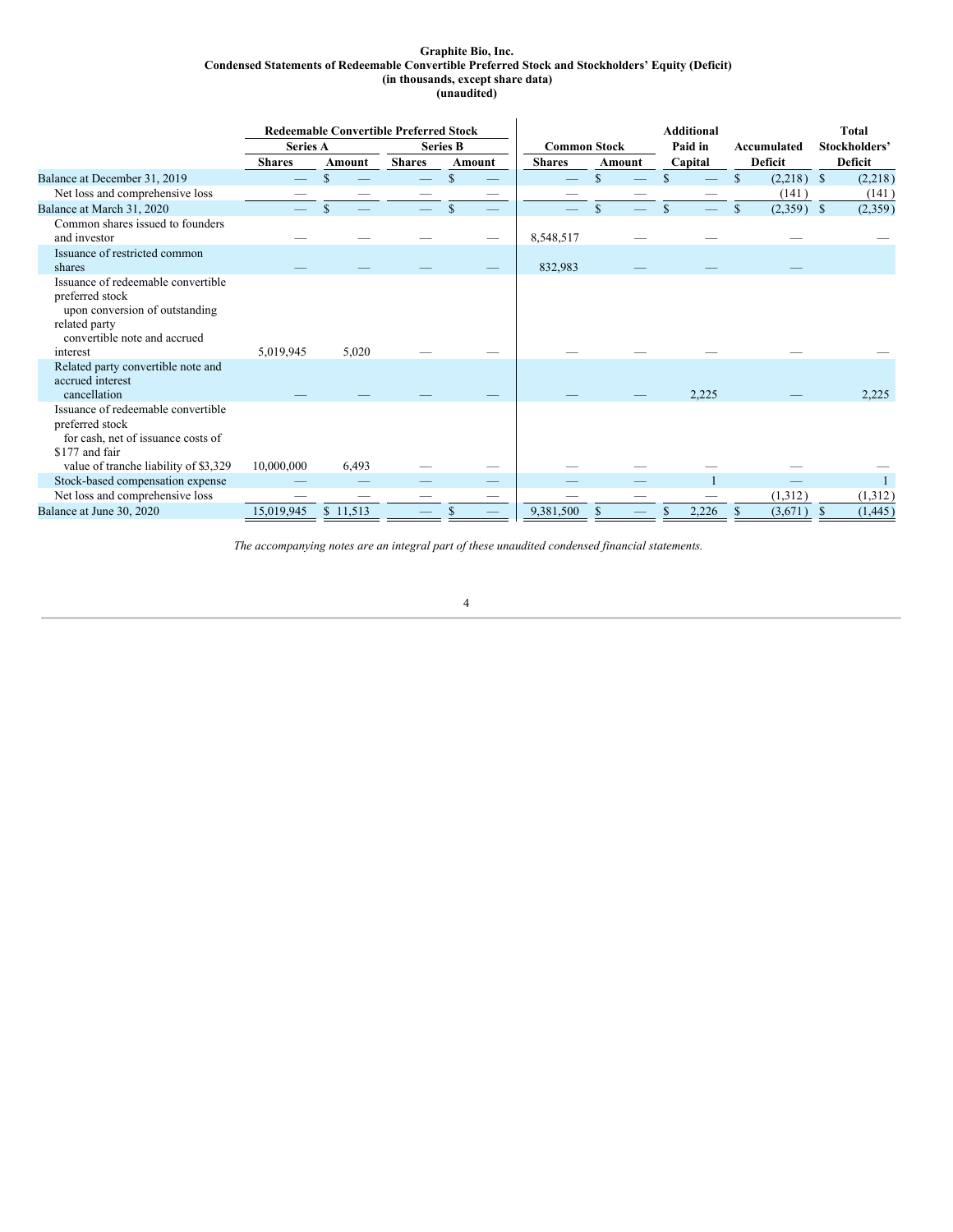# **Graphite Bio, Inc. Condensed Statements of Cash Flows (in thousands) (unaudited)**

<span id="page-10-0"></span>

|                                                                                                     | <b>Six Months Ended</b><br><b>June 30,</b> |           |                    |          |
|-----------------------------------------------------------------------------------------------------|--------------------------------------------|-----------|--------------------|----------|
|                                                                                                     |                                            | 2021      |                    | 2020     |
| Cash flows from operating activities:                                                               |                                            |           |                    |          |
| Net loss                                                                                            | \$                                         | (37,238)  | \$                 | (1, 453) |
| Adjustments to reconcile net loss to net cash used in operations:                                   |                                            |           |                    |          |
| Depreciation                                                                                        |                                            | 206       |                    | -1       |
| Interest expense related to convertible notes                                                       |                                            |           |                    | 40       |
| Stock-based compensation expense                                                                    |                                            | 3,051     |                    | 1        |
| Change in fair value of the Series A redeemable convertible preferred stock tranche<br>liability    |                                            | 10.341    |                    |          |
| Changes in assets and liabilities:                                                                  |                                            |           |                    |          |
| Prepaid expenses and other current assets and other assets                                          |                                            | (1,363)   |                    | (361)    |
| Accounts payable                                                                                    |                                            | 3,451     |                    | 280      |
| Accrued compensation                                                                                |                                            | 257       |                    | 53       |
| Accrued expenses and other current liabilities and other liabilities                                |                                            | (549)     |                    | 482      |
| Net cash used in operating activities                                                               |                                            | (21, 844) |                    | (957)    |
| Cash flows from investing activities:                                                               |                                            |           |                    |          |
| Purchases of property and equipment                                                                 |                                            | (1,123)   |                    | (379)    |
| Net cash used in investing activities                                                               |                                            | (1, 123)  |                    | (379)    |
| Cash flows from financing activities:                                                               |                                            |           |                    |          |
| Net proceeds from issuance of redeemable convertible preferred stock, net of issuance costs         |                                            | 165,521   |                    | 9,998    |
| Proceeds from issuance of initial public offering, net of issuance costs                            |                                            | 219,454   |                    |          |
| Proceeds from issuance of convertible note to related party                                         |                                            |           |                    | 5,000    |
| Proceeds from issuance of common stock upon exercise of stock options                               |                                            | 21        |                    |          |
| Proceeds from issuance of common stock shares upon early exercises of stock options                 |                                            | 268       |                    |          |
| Net cash provided by financing activities                                                           |                                            | 385,264   |                    | 14.998   |
| Net increase in cash, cash equivalents and restricted cash                                          |                                            | 362,297   |                    | 13,662   |
| Cash, cash equivalents and restricted cash, at beginning of period                                  |                                            | 19,817    |                    | 6        |
| Cash, cash equivalents and restricted cash, at end of period                                        | $\mathbf S$                                | 382,114   | \$                 | 13,668   |
| Reconciliation of cash, cash equivalents and restricted cash to statement of financial<br>position: |                                            |           |                    |          |
| Cash and cash equivalents                                                                           | \$                                         | 381,965   | \$                 | 13,633   |
| Restricted cash                                                                                     |                                            | 149       |                    | 35       |
| Cash, cash equivalents and restricted cash in statement of financial position                       | \$                                         | 382,114   | \$                 | 13,668   |
| Supplemental disclosures of non-cash investing and financing information:                           |                                            |           |                    |          |
| Issuance of redeemable convertible preferred stock upon conversion of                               |                                            |           |                    |          |
| outstanding related party convertible note and accrued interest                                     | \$                                         |           | \$                 | 5,020    |
| Related party convertible note and accrued interest cancellation                                    | \$                                         |           | \$                 | (2,225)  |
| Purchases of property and equipment included in accounts payable                                    | \$                                         |           | \$                 | 15       |
| Conversion of redeemable convertible preferred stock to common stock at closing                     |                                            |           |                    |          |
| of initial public offering                                                                          | \$                                         | 260,532   | \$                 |          |
| Vesting of early exercised stock options                                                            | S                                          | 49        | \$                 |          |
| Offering costs included in accrued expenses                                                         | $\overline{\mathbf{S}}$                    | 1.277     | $\mathbf{\hat{s}}$ |          |
| Issuance costs for Series B redeemable convertible preferred stock included in accounts             |                                            |           |                    |          |
| payable                                                                                             | S                                          |           | \$                 | 177      |

*The accompanying notes are an integral part of these unaudited condensed financial statements.*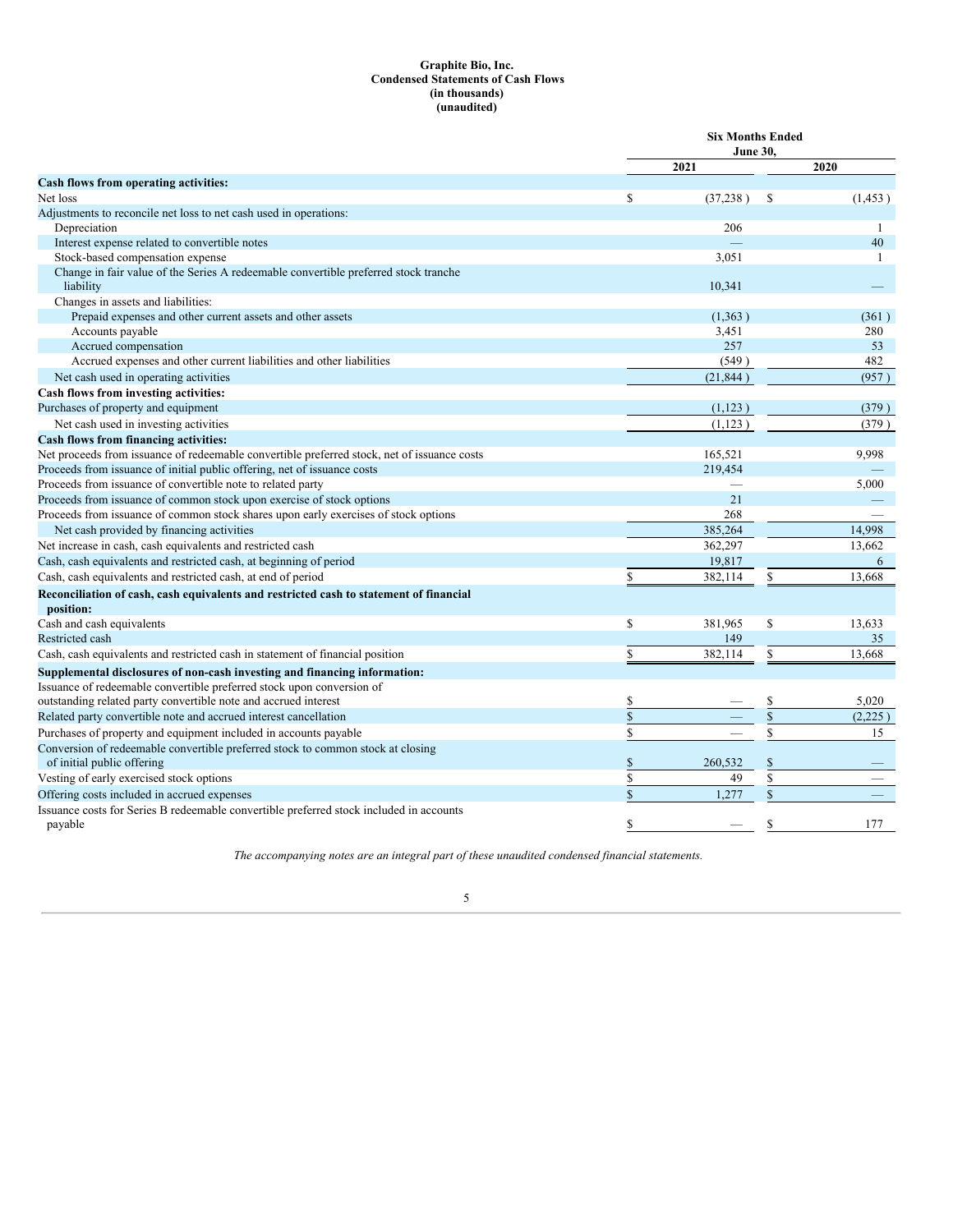# **Graphite Bio, Inc. Notes to Condensed Financial Statements (unaudited)**

#### <span id="page-11-0"></span>**1. Description of Business, Organization and Liquidity**

# *Organization and Business*

Graphite Bio, Inc. (the "Company") is a clinical-stage, next-generation gene editing company harnessing high efficiency targeted gene integration to develop a new class of therapies to potentially cure a wide range of serious and life-threatening diseases. The Company is pioneering a precision gene editing approach to achieve one of medicine's most elusive goals: to precisely "find & replace" any gene in the genome. The Company's next-generation gene editing platform allows us to precisely correct mutations, replace entire disease-causing genes with normal genes, or insert new genes into predetermined, safe locations. The Company's lead product candidate GPH101 is a highly differentiated approach with the potential to directly correct the mutation that causes sickle cell disease (SCD) and restore normal adult hemoglobin (HgbA) expression. The Company has received clearance of its IND application and intends to enroll the first patient in a Phase 1/2 clinical trial in the second half of 2021, with initial proof-of-concept data expected by the end of 2022.

From its inception in 2017, the Company's primary activities have been to perform research and development, undertake preclinical studies and enable manufacturing activities in support of its product development efforts, organize and staff the Company, establish its intellectual property portfolio, and raise capital to support and expand such activities.

The Company was incorporated in Ontario, Canada in June 2017 as Longbow Therapeutics Inc., and was reincorporated in the State of Delaware in October 2019. In February 2020, the Company changed its name to Integral Medicines, Inc., and again in August 2020, changed the name to Graphite Bio, Inc. Research and development of the Company's initial technology ceased at the end of 2018, and the Company did not have any significant operations or any research and development activities in 2019. In March 2020, the Company identified new gene editing technology which the Company sought to further develop, and the Company licensed the related intellectual property from The Board of Trustees of the Leland Stanford Junior University ("Stanford") in December 2020 (Note 6).

# *Reverse Stock Split*

On June 18, 2021, the Company's board of directors approved an amendment to the Company's amended and restated certificate of incorporation to effect a reverse stock split of the Company's issued and outstanding common stock at a 1 for 2.432 ratio, which was effected on June 21, 2021. The par value and authorized shares of common stock and convertible preferred stock were not adjusted as a result of the reverse stock split. All issued and outstanding common stock, options to purchase common stock and per share amounts contained in the financial statements have been retroactively adjusted to reflect the reverse stock split for all periods presented. The condensed financial statements have also been retroactively adjusted to reflect a proportional adjustment to the conversion ratio for each series of preferred stock that was effected in connection with the reverse stock split.

# *Initial Public Of ering*

On June 24, 2021, the Company's registration statement on Form S-1 relating to its initial public offering ("IPO") was declared effective by the Securities and Exchange Commission ("SEC") and the shares of its common stock began trading on the Nasdaq Global Market on June 25, 2021. The IPO closed on June 29, 2021, pursuant to which the Company issued and sold 14,000,000 shares of its common stock at a public offering price of \$17.00 per share. On July 2, 2021, the Company issued 2,100,000 shares of its common stock to the underwriters of the IPO pursuant to the full exercise of their option to purchase additional shares. The Company received in June and July 2021 net proceeds of approximately \$251.4 million from the IPO, after deducting underwriting discounts and commissions of \$19.1 million and offering costs of approximately \$3.2 million. Prior to the completion of the IPO, all shares of redeemable convertible preferred stock then outstanding were converted into 0,761,676 shares of common stock.

# *Liquidity*

The Company has incurred significant operating losses since inception and has primarily relied on private equity and convertible debt financings to fund its operations. As of June 30, 2021, the Company had an accumulated deficit of \$107.8 million. The Company expects to continue to incur substantial losses, and its transition to profitability will depend on the successful development, approval and commercialization of product candidates and on the achievement of sufficient revenues to support its cost structure. The Company may never achieve profitability, and unless and until then, the Company will need to continue to raise additional capital. Management expects that the existing cash and restricted cash of \$382.1 million as of June 30, 2021, including \$219.5 million cash received in June 2021 in connection with the Company's IPO, will be sufficient to fund its current operating plan for at least the next 12 months from the date of issuance of these condensed financial statements.

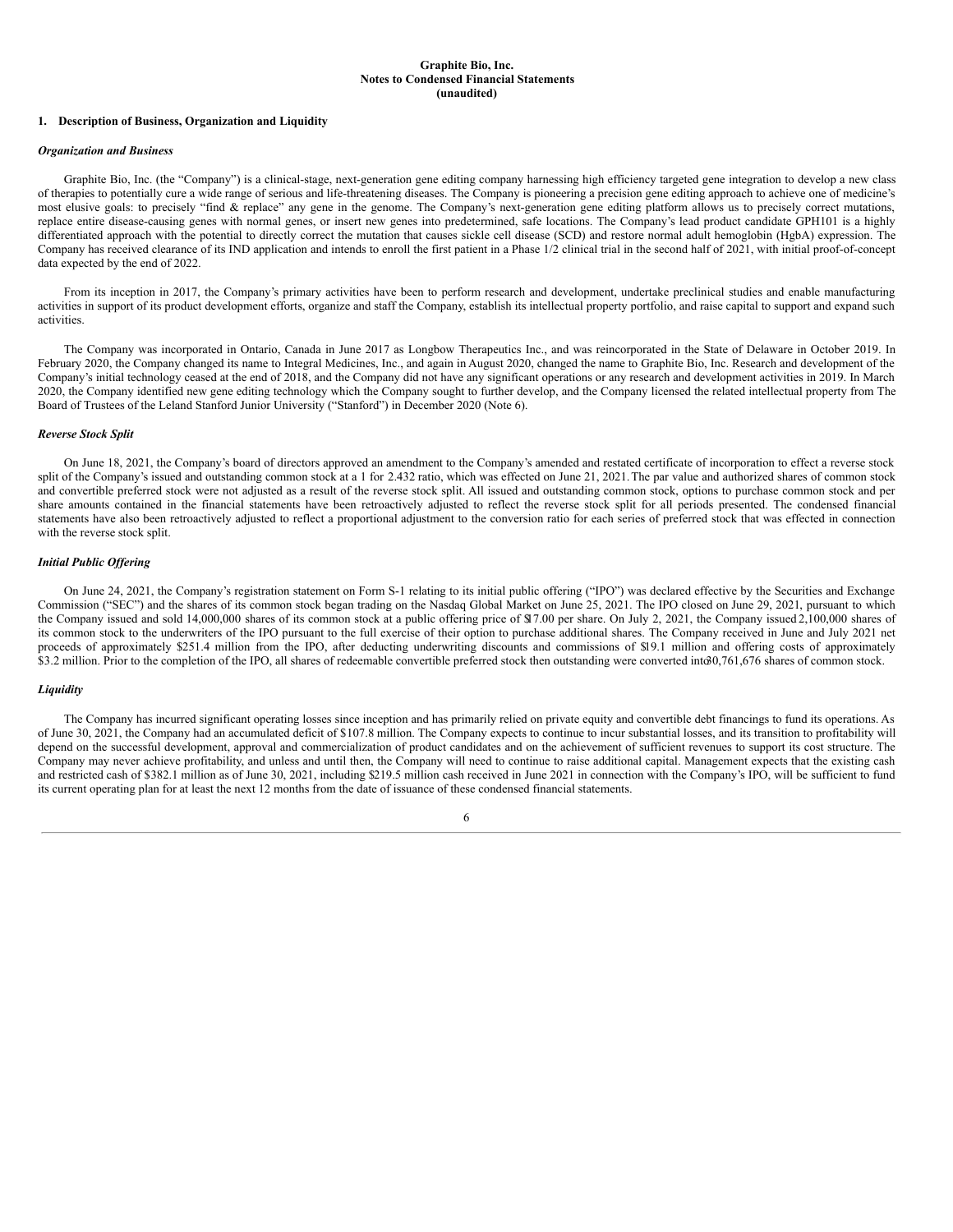# *Coronavirus Pandemic*

In March 2020, the World Health Organization declared the global novel coronavirus disease 2019 ("COVID-19"), outbreak a pandemic. The ongoing COVID-19 pandemic may continue to affect the Company's ability to initiate and complete preclinical studies, delay the initiation of its planned clinical trials or future clinical trials or the progress or completion of its ongoing clinical trials, impede regulatory activities, disrupt the supply chain and the manufacture or shipment of drug substances and finished drug products for its product candidates for use in its clinical trials, impair testing, monitoring, data collection and analysis and other related activities or have other adverse effects on the Company's business, financial condition, results of operations and prospects. In addition, the pandemic has caused substantial disruption in the financial markets and may adversely impact economies worldwide, both of which could result in adverse effects on the Company's business and operations and its ability to raise additional funds to support its operations.

While certain measures have been relaxed in certain parts of the world as increasing numbers of people have received COVID-19 vaccines, others have remained in place with some areas continuing to experience renewed outbreaks and surges in infection rates. The extent to which such measures are removed or new measures are put in place will depend upon how the pandemic evolves, as well as the distribution of available vaccines, the rates at which they are administered and the emergence of new variants of the virus. The Company is following, and will continue to follow, recommendations from the U.S. Centers for Disease Control and Prevention as well as federal, state, and local governments regarding working-from-home practices for non-essential employees as well as return-to-work policies and procedures. The Company expects to continue to take actions as may be required or recommended by government authorities or as the Company determines are in the best interests of its employees and other business partners in light of the pandemic.

In light of the ongoing COVID-19 pandemic, the Company's partner Stanford was delayed in making an IND filing. While the Company's operations to date have not been significantly impacted by the COVID-19 pandemic, it cannot at this time predict the specific extent, duration, or full impact that the COVID-19 pandemic will have on its business, financial condition and operations, including planned clinical trials and clinical development timelines. The impact of the COVID-19 pandemic on the Company's financial performance will depend on future developments, including the duration and spread of the pandemic, its impact on the Company's clinical trial enrollment, trial sites, contract research organizations ("CROs"), contract manufacturing organizations ("CMOs"), and other third parties with whom it does business, its impact on regulatory authorities and the Company's key scientific and management personnel, progress of vaccination and related governmental advisories and restrictions. These developments and the impact of the COVID-19 pandemic on the financial markets and the overall economy are highly uncertain and cannot be predicted. If the financial markets or the overall economy are impacted for an extended period, the Company's business may be materially adversely affected.

# **2. Summary of Significant Accounting Policies**

# *Basis of Presentation*

These financial statements have been prepared in accordance with accounting principles generally accepted in the United States of America ("U.S. GAAP").

#### *Unaudited Interim Condensed Financial Statements*

The interim condensed balance sheet as of June 30, 2021, and the condensed statements of operations and changes in redeemable convertible preferred stock and stockholders' equity (deficit) for the three and six months ended June 30, 2021 and 2020 and the condensed statements of cash flows for the six months ended June 30, 2021 and 2020 are unaudited. The unaudited interim condensed financial statements have been prepared on the same basis as the annual financial statements and reflect, in the opinion of management, all adjustments of a normal and recurring nature that are necessary for the fair statement of the Company's financial position as of June 30, 2021 and its results of operations and cash flows for the six months ended June 30, 2021 and 2020. The financial data and the other financial information disclosed in these notes to the financial statements related to the three-month and six-month periods are also unaudited. The results of operations for the six months ended June 30, 2021 are not necessarily indicative of the results to be expected for the year ending December 31, 2021, or for any other future annual or interim period. The condensed balance sheet as of December 31, 2020, included herein was derived from the audited financial statements as of that date. Certain information and footnote disclosures normally included in financial statements prepared in accordance with U.S. GAAP have been condensed or omitted from these interim financial statements. These condensed financial statements should be read in conjunction with the Company's audited financial statements included in the prospectus dated June 24, 2021 that forms a part of the Company's Registration Statement on Form S-1 (File No. 333-256838), as filed with the SEC pursuant to Rule 424(b)(4) promulgated under the Securities Act of 1933, as amended.

# *Significant Accounting policies*

The significant accounting policies used in preparation of these condensed consolidated financial statements for the three and six months ended June 30, 2021 are consistent with those discussed in Note 2 to the consolidated financial statements included in the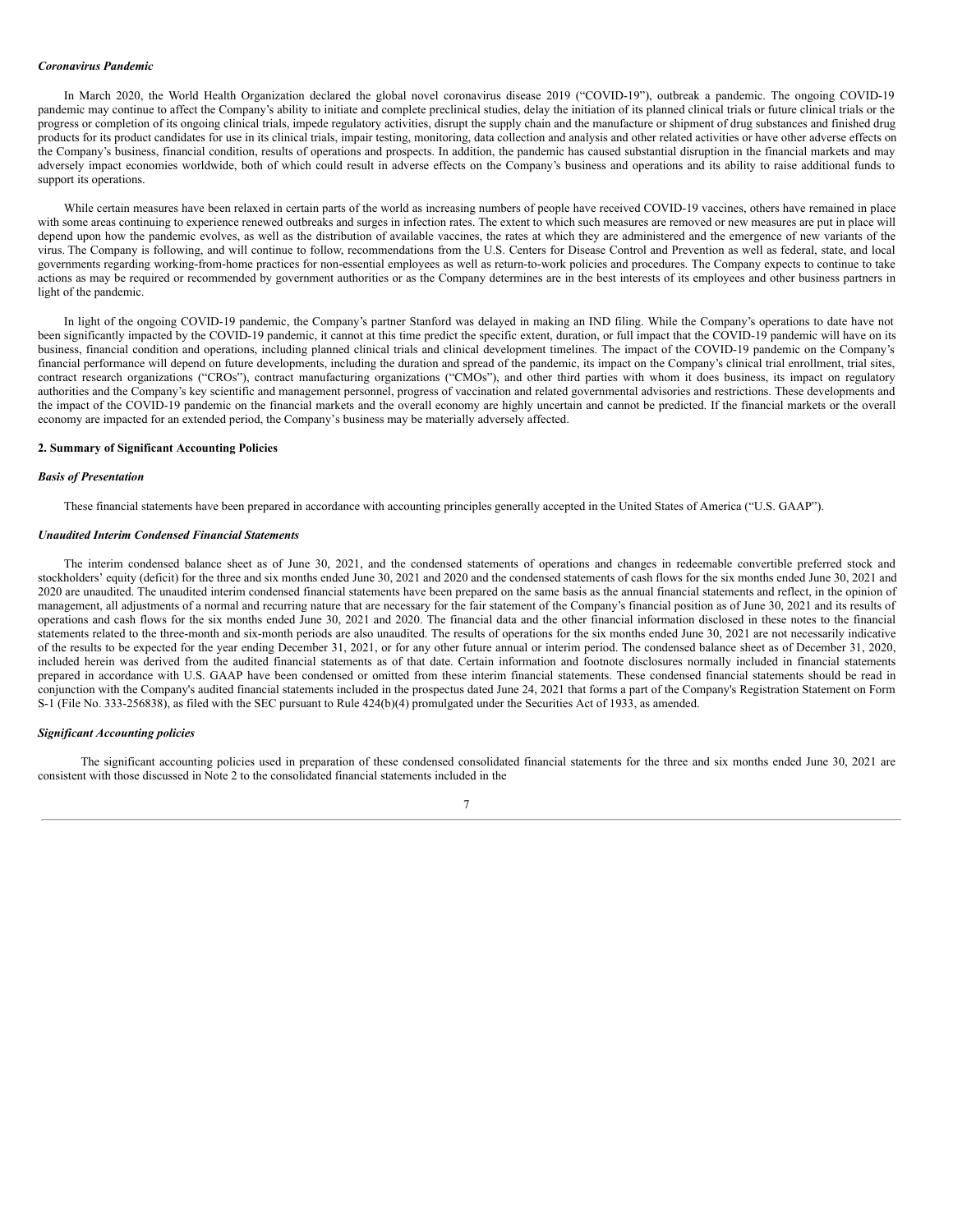Company's Amendment No. 3 to Form S-1 filed on June 22, 2021, except as noted within the "Adopted and Recent Accounting Pronouncements" section.

# *Use of Estimates*

The preparation of condensed financial statements in conformity with U.S. GAAP requires management to make estimates and assumptions that affect the reported amounts of assets and liabilities, the disclosure of contingent assets and liabilities at the date of the condensed financial statements, and the reported amounts of expenses during the reporting period. On an ongoing basis, the Company evaluates estimates and assumptions, including but are not limited to those related to the fair value of the redeemable convertible preferred stock tranche liability, the fair value of redeemable convertible preferred stock and common stock, stock-based compensation expense, accruals for research and development costs, the valuation of deferred tax assets, and uncertain income tax positions. Management bases its estimates on historical experience and on various other assumptions that are believed to be reasonable under the circumstances, the results of which form the basis for making judgments about the carrying values of assets and liabilities that are not readily apparent from other sources. Actual results may differ materially from those estimates.

# *Adopted and Recent Accounting Pronouncements*

The Company is a smaller reporting company and an emerging growth company, as defined in the Jumpstart Our Business Startups Act of 2012 (the "JOBS Act"). Under the JOBS Act, emerging growth companies can delay the adoption of new or revised accounting standards issued subsequent to the enactment of the JOBS Act until such time as those standards apply to private companies. Thus, the Company has elected to use the extended transition period for complying with new or revised accounting standards that have different effective dates for public and private companies until the earlier of the date that (i) the Company is no longer an emerging growth company or (ii) the Company affirmatively and irrevocably opts out of the extended transition period provided in the JOBS Act. However as described below, the Company early adopted certain accounting standards, as the JOBS Act does not preclude an emerging growth company from adopting a new or revised accounting standard earlier than the time that such standard applies to private companies to the extent early adoption is permitted.

In February 2016, the Financial Accounting Standards Board ("FASB") issued Accounting Standards Update ("ASU") No. 2016-02, *Leases ("Topic 842")*. Under Topic 842, the Company determines if an arrangement is a lease at inception. Lease liabilities and their corresponding right-of-use assets are recorded based on the present value of lease payments over the expected lease term. In determining the present value of lease payments, the Company uses its incremental borrowing rate based on the information available at the lease commencement date if the rate implicit in the lease is not readily determinable. The new standard requires lessees to apply a dual approach, classifying leases as either finance or operating leases based on the principle of whether or not the lease is effectively a financed purchase by the lessee. This classification will determine whether lease expense is recognized based on an effective interest method or on a straight-line basis over the term of the lease. A lessee is also required to record a right-of-use asset and a lease liability for all leases with a term of greater than 12 months regardless of their classification. Leases with a term of 12 months or less may be accounted for similar to existing guidance for operating leases today and are not recorded on the Company's balance sheet. For non-public entities, ASU 2016-02 is effective for annual reporting periods beginning after December 15, 2021, including interim periods within those fiscal years, and early adoption is permitted. The Company early adopted the new standard as of January 1, 2021 on a modified retrospective basis with no cumulative adjustment to accumulated deficit since the Company has only one operating lease, with a term of less than 12 months, and no plans to extend. The Company elected to take the practical expedient to not separate lease and non-lease components as part of the adoption. Lease agreements entered into after the adoption of Topic 842 that include lease and non-lease components are accounted for as a single lease component. Beginning on January 1, 2021, the Company's operating leases, excluding those with terms less than 12 months, will be discounted and recorded as assets and liabilities on the Company's balance sheet. As of June 30, 2021, the Company had no assets or liabilities related to the lease recorded on its condensed balance sheets.

In June 2016, the FASB issued ASU 2016-13,*Credit Losses*. The FASB also issued amendments and the initial ASU, and all updates are included herein as the Credit Losses standard or Topic 326. The new standard generally applies to financial assets and requires those assets to be reported at the amount expected to be realized. The ASU is effective for fiscal years beginning after December 15, 2022 and interim periods within those fiscal years. The Company is currently evaluating the potential impact of this standard on its condensed financial statements.

In December 2019, the FASB issued ASU 2019-12,*Income Taxes (Topic 740)*. The amendments in ASU 2019-12 simplify the accounting for income taxes by removing certain exceptions to the general principles in Topic 740. The amendments also improve consistent application of and simplify U.S. GAAP or other areas of Topic 740 by clarifying and amending existing guidance. The new standard is effective for the Company on January 1, 2022 and for interim periods beginning on January 1, 2023. The Company is currently evaluating the potential impact of this standard on its condensed financial statements.

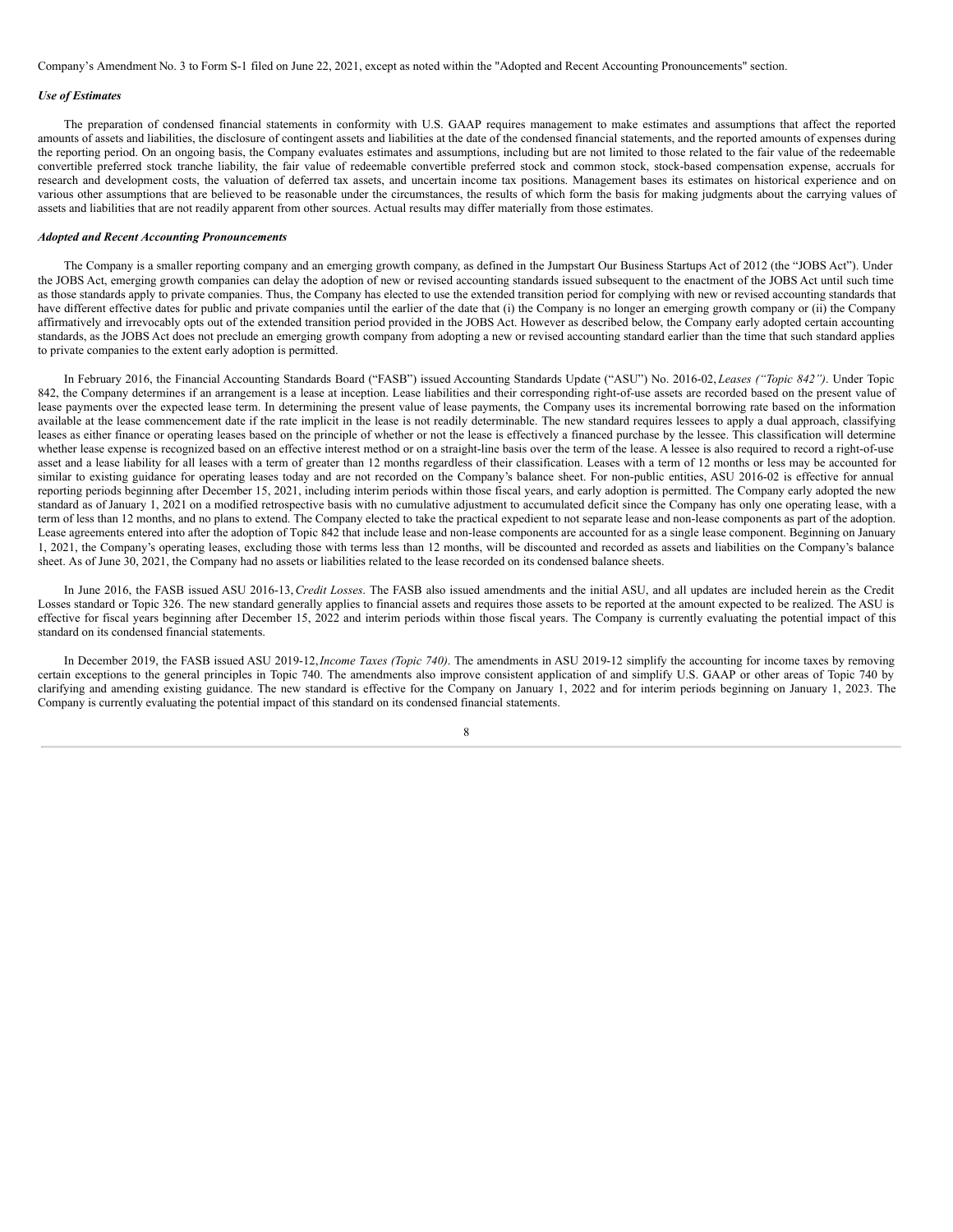In August 2020, the FASB issued ASU No. 2020-06, Debt-Debt with Conversion and Other Options (Subtopic 470-20) and Derivatives and Hedging-Contracts in Entity's Own Equity (Subtopic 815-40): Accounting for Convertible Instruments and Contracts in an Entity's Own Equity (ASU 2020-06), which simplifies the accounting for convertible instruments by reducing the number of accounting models available for convertible debt instruments. This guidance also eliminates the treasury stock method to calculate diluted earnings per share for convertible instruments and requires the use of the if-converted method. This guidance will be effective for the Company in the first quarter of 2022 on a full or modified retrospective basis, with early adoption permitted. The Company is currently evaluating the potential impact of this standard on its condensed financial statements.

# **3. Fair Value Measurements**

Assets and liabilities recorded at fair value on a recurring basis in the condensed balance sheets, as well as assets and liabilities measured at fair value on a non-recurring basis or disclosed at fair value, are categorized based upon the level of judgment associated with inputs used to measure their fair values. The accounting guidance for fair value provides a framework for measuring fair value and requires certain disclosures about how fair value is determined. Fair value is defined as the price that would be received upon the sale of an asset or paid to transfer a liability (an exit price) in an orderly transaction between market participants at the reporting date.

The accounting guidance also establishes a three-level valuation hierarchy that prioritizes the inputs to valuation techniques used to measure fair value based upon whether such inputs are observable or unobservable. Observable inputs reflect market data obtained from independent sources, while unobservable inputs reflect market assumptions made by the reporting entity. The three-level hierarchy for the inputs to valuation techniques is briefly summarized as follows:

*Level 1* — Inputs are unadjusted, quoted prices in active markets for identical assets or liabilities at the measurement date;

*Level* 2 — Inputs are observable, unadjusted quoted prices in active markets for similar assets or liabilities, unadjusted quoted prices for identical or similar assets or liabilities in markets that are not active, or other inputs that are observable or can be corroborated by observable market data for substantially the full term of the related assets or liabilities; and

*Level*  $3$  — Unobservable inputs that are significant to the measurement of the fair value of the assets or liabilities that are supported by little or no market data.

Assets and liabilities measured at fair value are classified in their entirety based on the lowest level of input that is significant to the fair value measurement. An assessment of the significance of a particular input to the fair value measurement in its entirety requires management to make judgments and consider factors specific to the asset or liability. Changes in the ability to observe valuation inputs may result in a reclassification of levels of certain securities within the fair value hierarchy. The Company recognizes transfers into and out of levels within the fair value hierarchy in the period in which the actual event or change in circumstances that caused the transfer occurs.

As of June 30, 2021 and December 31, 2020, Level 1 securities consist of highly liquid money market funds, for which the carrying amounts approximate their fair values due to their short maturities. The Level 3 liability that is measured at fair value on a recurring basis is the redeemable convertible preferred tranche liability. The redeemable convertible preferred stock tranche liability is measured using the option pricing method by estimating the value using the Black-Scholes model. The inputs used in the Black-Scholes model include the fair value of the redeemable convertible preferred stock, the risk-free interest rate, the expected volatility and the expected term when the tranche will be settled.

Below are inputs used for the Level 3 liability as of December 31, 2020:

|                                             | Redeemable<br>Convertible<br><b>Preferred Stock</b><br><b>Tranche Liability</b> |          |  |  |  |
|---------------------------------------------|---------------------------------------------------------------------------------|----------|--|--|--|
| Value of Series A Preferred Stock per share |                                                                                 | 2.94     |  |  |  |
| Risk-free rate                              |                                                                                 | $0.08\%$ |  |  |  |
| <b>Expected volatility</b>                  |                                                                                 | 85.7%    |  |  |  |
| Term (in years)                             |                                                                                 | 0.13     |  |  |  |

In February 2021, the Company closed on the third tranche of the Series A redeemable convertible preferred stock financing, the remaining tranche liability was settled and, as such, the Company did not have any Level 3 financial instruments measured at fair value as of June 30, 2021.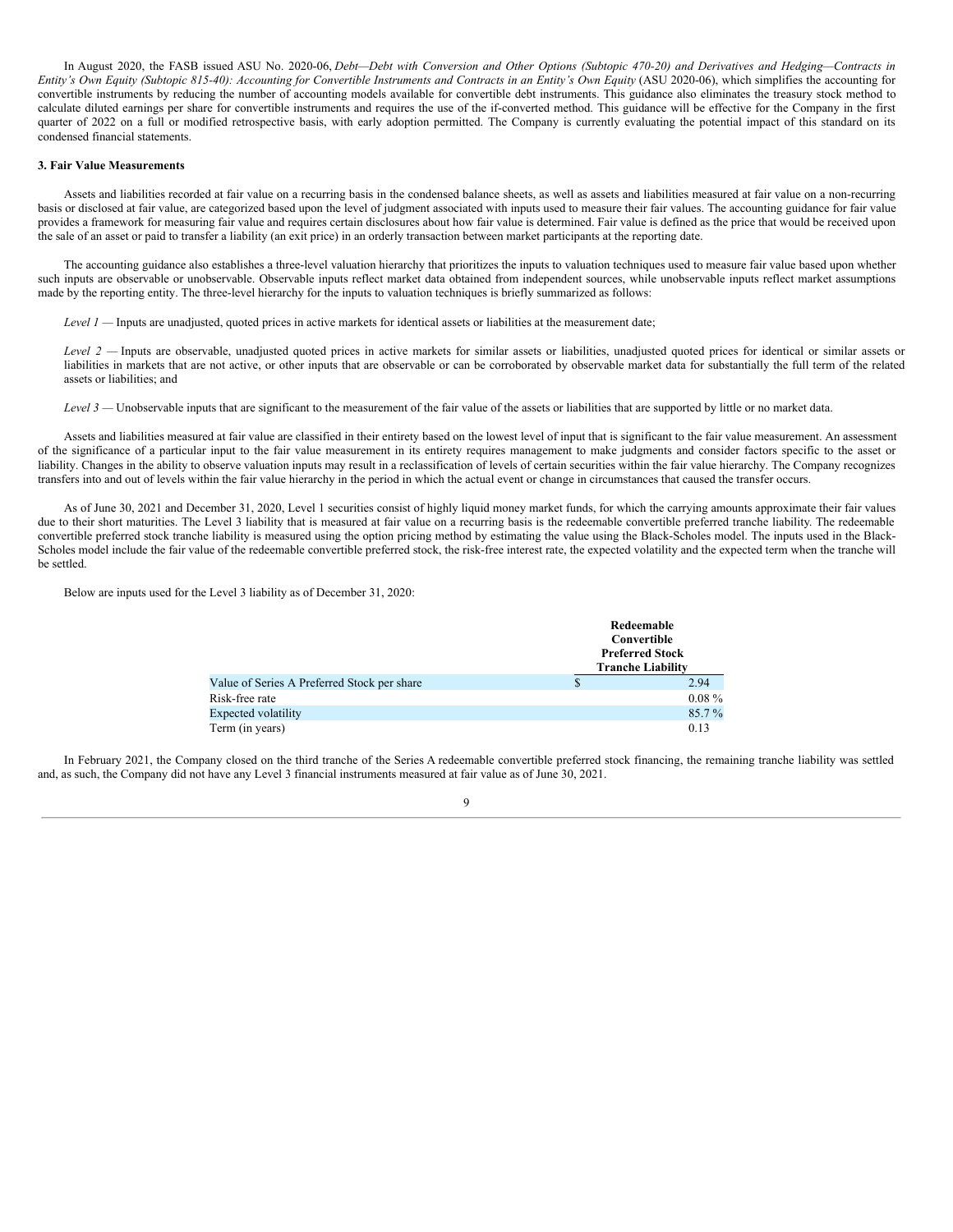During the periods presented, the Company has not changed the manner in which it values liabilities that are measured at estimated fair value using Level 3 inputs. There were no transfers within the hierarchy during the three and six months ended June 30, 2021 and 2020.

The following tables set forth the financial instruments that were measured at fair value on a recurring basis by level within the fair value hierarchy as of June 30, 2021 and December 31, 2020 (in thousands):

|                                        |   | June 30, 2021              |    |                          |     |         |   |         |  |
|----------------------------------------|---|----------------------------|----|--------------------------|-----|---------|---|---------|--|
|                                        |   | <b>Total Fair</b><br>Value |    | Level 1                  |     | Level 2 |   | Level 3 |  |
| <b>Assets:</b>                         |   |                            |    |                          |     |         |   |         |  |
| Money market funds (1)                 |   | 381,965                    |    | 381,965                  | \$. |         |   |         |  |
|                                        |   |                            |    |                          |     |         |   |         |  |
|                                        |   |                            |    | December 31, 2020        |     |         |   |         |  |
|                                        |   | <b>Total Fair</b>          |    |                          |     |         |   |         |  |
|                                        |   | Value                      |    | Level 1                  |     | Level 2 |   | Level 3 |  |
| <b>Assets:</b>                         |   |                            |    |                          |     |         |   |         |  |
| Money market funds $(1)$               | ጦ | 19,782                     | S  | 19,782                   | \$. |         | ¢ |         |  |
| <b>Liabilities:</b>                    |   |                            |    |                          |     |         |   |         |  |
| Redeemable convertible preferred stock |   |                            |    |                          |     |         |   |         |  |
| tranche liability                      |   | 29,062                     | \$ | $\overline{\phantom{a}}$ |     |         |   | 29,062  |  |

(1) Included within cash and cash equivalents on the condensed balance sheet.

The following table provides a summary of changes in the estimated fair value of Level 3 financial instruments (in thousands):

|                                               | Redeemable<br>Convertible<br><b>Preferred Stock</b><br><b>Tranche Liability</b> |           |
|-----------------------------------------------|---------------------------------------------------------------------------------|-----------|
| Balance as of December 31, 2020               |                                                                                 | 29,062    |
| Change in fair value                          |                                                                                 | 10,341    |
| Settlement of Series A redeemable convertible |                                                                                 |           |
| preferred stock tranche liability             |                                                                                 | (39, 403) |
| Balance as of June 30, 2021                   |                                                                                 |           |

# **4. Property and Equipment, Net**

Property and equipment, net as of June 30, 2021 and December 31, 2020, consisted of the following (in thousands):

|                                   | <b>June 30,</b><br>2021 |   | December 31,<br>2020 |
|-----------------------------------|-------------------------|---|----------------------|
| Computers and network equipment   | 24                      | S | 24                   |
| Lab equipment                     | 2,386                   |   | 1,558                |
| Construction in progress          | 260                     |   |                      |
| Total property and equipment      | 2,670                   |   | 1,582                |
| Less: accumulated depreciation    | (327                    |   | (121)                |
| Total property and equipment, net | 2.343                   |   | 1.461                |

Depreciation expense for the three and six months ended June 30, 2021 was \$0.1 million and \$0.2 million, respectively. Depreciation expense for the three and six months ended June 30, 2020 was \$1,000 and \$1,000, respectively.

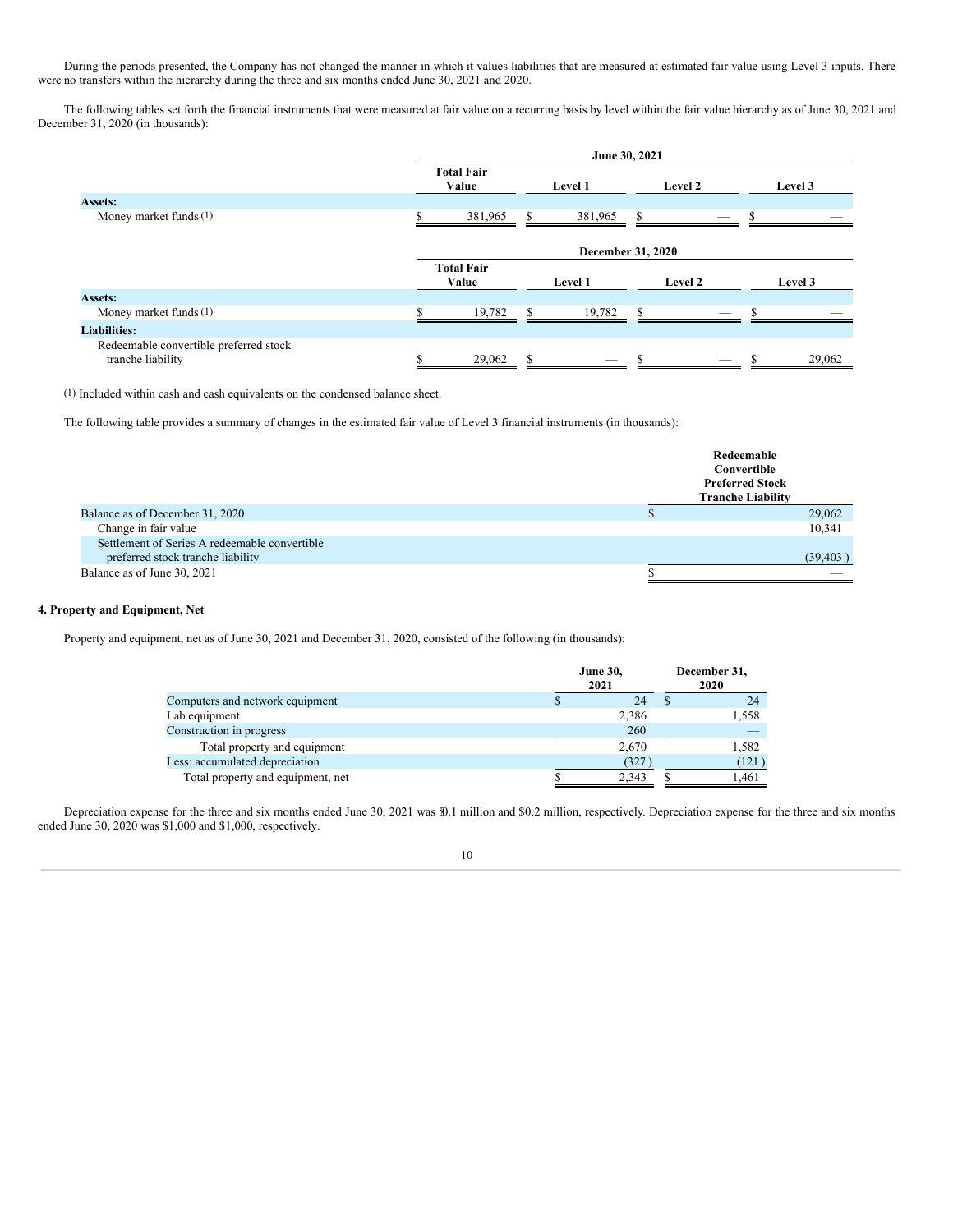# **5. Accrued Expenses and Other Current Liabilities**

Accrued expenses and other current liabilities as of June 30, 2021 and December 31, 2020, consisted of the following (in thousands):

|                                                      | June<br>30, 2021 |       |  | <b>December</b><br>31, 2020 |
|------------------------------------------------------|------------------|-------|--|-----------------------------|
| Preclinical and clinical studies                     | <b>D</b>         | 1.188 |  | 1,764                       |
| Professional fees                                    |                  | 1.202 |  | 55                          |
| Early exercise liability                             |                  | 472   |  |                             |
| Other accrued expenses                               |                  | 227   |  |                             |
| Total accrued expenses and other current liabilities |                  | 3.089 |  | 1.890                       |

#### **6. Significant Agreements**

#### **Stanford Exclusive License Agreement and Option Agreement**

In December 2020, the Company entered into an exclusive license agreement (the "License Agreement"), with The Board of Trustees of the Leland Stanford Junior University ("Stanford"), pursuant to which Stanford granted the Company a worldwide license to specified technology and patent rights to develop, manufacture and commercialize human prophylactic and therapeutic products. Other than with respect to specified, broadly applicable assays and procedures and subject to retained rights by Stanford, the license is exclusive with respect to human prophylactic and therapeutic products for the treatment of SCD, XSCID and beta thalassemia. The license is nonexclusive with respect to those broadly applicable assays and procedures and with respect to all human prophylactic and therapeutic products other than for the treatment of SCD, XSCID and beta thalassemia.

Pursuant to the License Agreement, the Company paid an upfront license fee of \$50,000, and, as additional consideration for the license, the Company agreed to issue to Stanford approximately 0.6 million shares of common stock. As of December 31, 2020, the Company recorded its obligations to issue Stanford shares of common stock at an estimated fair value of \$2.8 million to additional paid in capital. The shares of common stock are expected to be issued when Stanford provides the inventors' names for allocation of the shares. Stanford also received an option to purchase up to 10% of newly issued shares in the future private financings at the price paid by other participating investors. During the six months ended June 30, 2021, the Company entered into an amendment to the License Agreement, pursuant to which it extended the time when the shares will be issued to April 7, 2021.

On May 7, 2021, the Company issued an aggregate of 640,861 shares of the Company's common stock to Stanford and certain individuals designated by Stanford in consideration for rights granted to the Company under the Company's exclusive license agreement.

On June 18, 2021, the Company exercised its right to repurchase an aggregate of624,845 shares from each founder and investor under the Stanford Adjustment Repurchase Right, as described below.

The acquisition of the exclusive license, including patent rights and know-how, and clinical supplies was accounted for as an asset acquisition and as the acquired technology and inventories did not have an alternative use, the total consideration of \$2.8 million was recorded as research and development expense in the statements of operations and comprehensive loss for the year ended December 31, 2020.

In connection with the License Agreement, the Company reimbursed Stanford \$0.2 million for previously incurred patent costs, which were recorded in general and administrative expenses for the year ended December 31, 2020 and, in addition, is obligated to reimburse future patent costs. The Company is also obligated to pay annual maintenance fees as follows: \$5,000 in the first year, \$10,000 in each year 2 and 3, \$25,000 in each year 3 through 6, \$50,000 each subsequent year until first commercial sale and \$200,000 each subsequent year after the first commercial sale.

The Company is obligated to make future development and regulatory milestones in total of up to \$5.3 million, sales based milestones of up to \$7.5 million and royalties on future sales at percentage rates ranging in the low single digits. In addition, if the Company receives any sublicense income, it is required to share it with Stanford as a certain percentage defined for each milestone in the License Agreement. The Company will record the maintenance fees, when payable, and will record milestones when contingencies are resolved, and milestones are due. No milestones were achieved and recorded as of June 30, 2021 and December 31, 2020.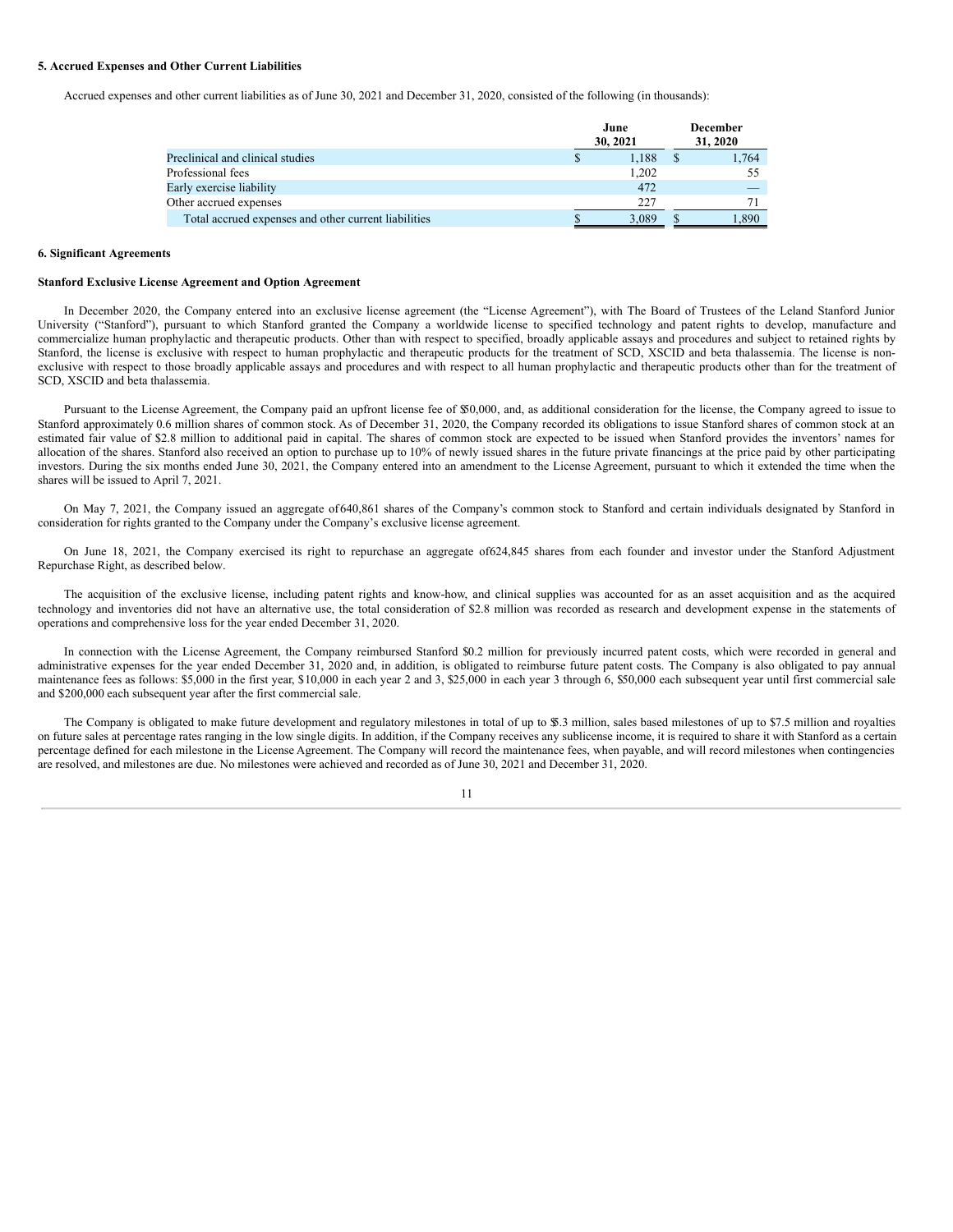In January 2021, the Company entered into an option agreement (the "First Option Agreement"), with Stanford, pursuant to which Stanford granted the Company the right to obtain a license to specified patent rights relating to human prophylactic and therapeutic products. The Company may exercise the option in whole or in part to obtain a license under one or more of the optioned patent rights.

Subject to the Company's exercise of the option under the First Option Agreement and its execution of an amendment to the License Agreement that incorporates the optioned patent rights and any optioned technology, the Company has agreed to issue to Stanford 132,137 shares of its common stock and pay a license execution fee of \$10,000.

The term of the First Option Agreement expires 18 months after its effective date, subject to the Company's right to extend such expiration date by up to an additional one year upon notice to Stanford and by another additional one year upon the reasonable agreement of Stanford. The First Option Agreement will terminate if the License Agreement terminates. As of June 30, 2021, the Company had not exercised the option under the First Option Agreement.

In April 2021, the Company entered into an option agreement (the "Second Option Agreement") with Stanford to negotiate the license for additional technologies from Stanford. Pursuant to the Second Option Agreement, the Company agreed to pay Stanford option fees in an aggregate amount of \$30,000 over the term of the option. As of June 30, 2021, the Company had not exercised the option under the Second Option Agreement.

During the six months ended June 30, 2021, the Company entered into an amendment to the License Agreement, pursuant to which it extended the time when the shares will be issued to April 7, 2021. During the three and six months ended June 30, 2021, the reimbursements of patent costs to Stanford were minimal. During the three and six months ended June 30, 2021, the Company has recognized \$50,000 and \$50,000 in research and development expense in connection with the License Agreement.

# **IDT License Agreement**

On June 7, 2021, the Company entered into a License Agreement ("IDT License Agreement") with Integrated DNA Technologies, Inc. ("IDT"). Pursuant to the IDT License Agreement, IDT granted the Company and its affiliates a worldwide, non-exclusive, sublicensable license to research and develop products incorporating HiFi Cas9 protein variants for use in human therapeutic applications for SCD, XSCID and Gaucher disease (the Field) and a worldwide, exclusive, sublicensable license to commercialize such products in the Field. The Company has also been granted the right to expand the licensed Field to include human therapeutic applications in the additional fields of beta thalassemia disorder and lysosomal storage disorders upon the payment of an exercise fee in the amount of \$0.5 million per additional field or \$1.0 million for both additional fields.

In consideration of the licenses and rights granted to the Company under the IDT License Agreement, the Company agreed to pay to IDT an upfront payment in the amount of \$3.0 million and up to \$5.3 million (or \$8.8 million if the Company elects to expand the Field as described above to include both the beta thalassemia and lysosomal storage disorders fields) in total regulatory milestone payments. Each regulatory milestone payment is payable once on an indication-by-indication basis. In addition, the Company has agreed to pay IDT a low single-digit royalty on the net sales of products, subject to reductions in specified circumstances. The acquisition of the license was accounted for as an asset acquisition and as the acquired technology did not have an alternative use, the total consideration of \$3.0 million was recorded as research and development expense in the statements of operations and comprehensive loss for the three and six months ended June 30, 2021.

The IDT License Agreement remains in effect on a country-by-country and product-by-product basis until the expiration of the royalty term for such product in such jurisdiction. The Company and IDT each have the right to terminate the IDT License Agreement for the other party's material breach of its obligations under the IDT License Agreement, subject to specified rights to cure. Additionally, the Company may terminate the IDT License Agreement for any reason upon written notice.

During the three and six months ended June 30, 2021, the Company has recognized \$3.0 million and \$3.0 million, respectively in research and development expense in connection with the IDT License Agreement. There are no milestones probable as of June 30, 2021; therefore, no milestone payments have occurred in the three and six months ended June 30, 2021.

# **7. Commitments and Contingencies**

# *Research and Development Agreements*

The Company enters into contracts in the normal course of business with CROs for clinical trials, with CMOs or other vendors for preclinical studies, supplies and other services and products for operating purposes. These contracts generally provide for termination on notice or may have a potential termination fee if a purchase order is cancelled within a specified time. As of June 30, 2021 and December 31, 2020, there were no amounts accrued related to termination and cancellation charges as the Company has not determined cancellation to be probable.

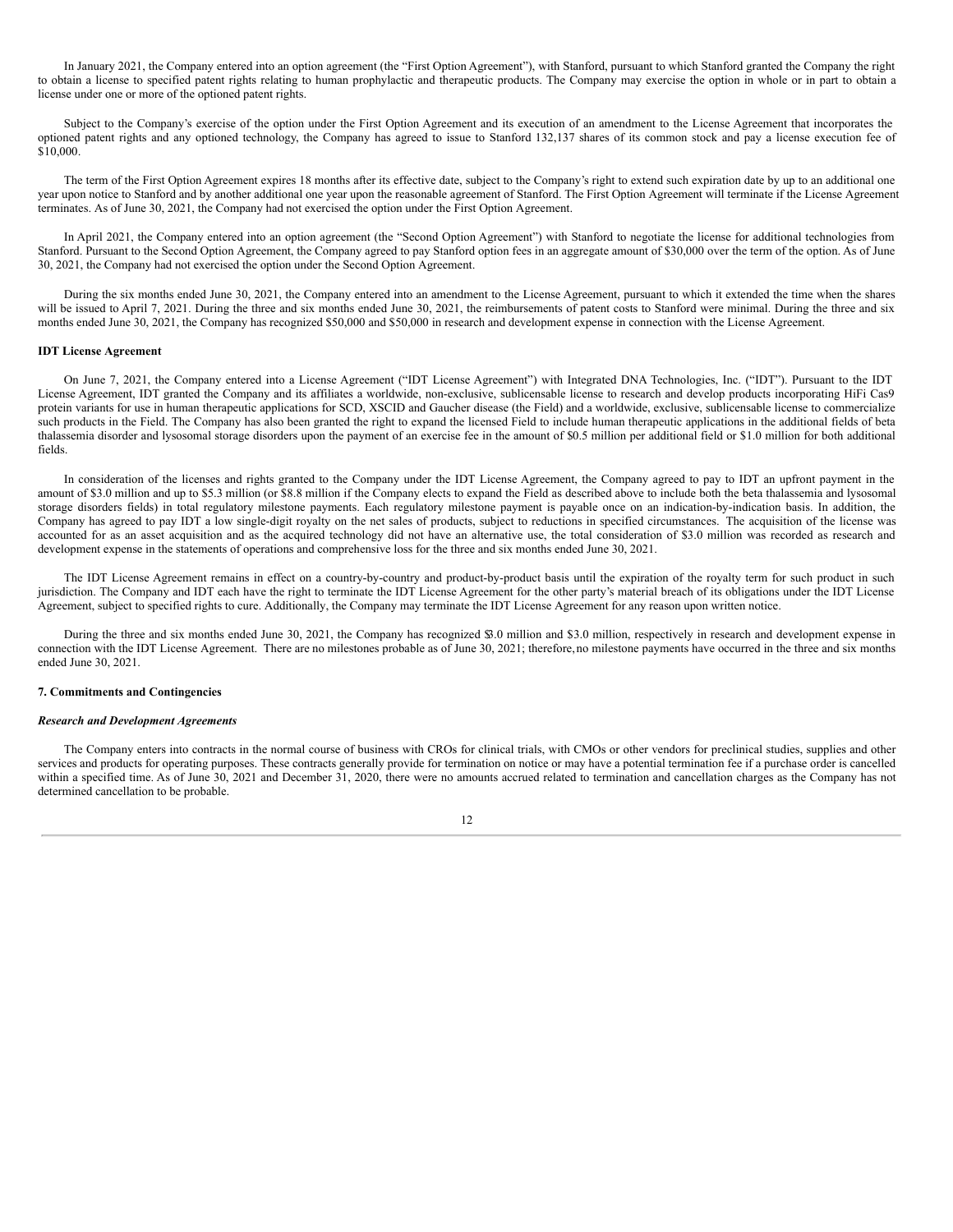# *License Agreements*

The Company enters into license agreements (Note 6), pursuant to which the Company is required to pay certain cash milestones contingent upon the achievement of specific events. No such milestones were achieved or probable as of June 30, 2021 and December 31, 2020. The Company is required to pay royalties on sales of products developed under the agreements. All products are in development as of June 30, 2021 and December 31, 2020, and no such royalties were due.

# *Legal Contingencies*

From time to time, the Company may become involved in legal proceedings arising from the ordinary course of business. The Company records a liability for such matters when it is probable that future losses will be incurred and that such losses can be reasonably estimated. Significant judgment by the Company is required to determine both probability and the estimated amount. Management is currently not aware of any legal matters that could have a material adverse effect on its financial position, results of operations or cash flows.

# *Operating Leases*

In April 2020, the Company entered into a one-year lease agreement for its headquarter facility located in South San Francisco, California with a significant portion of the premises allocated to the research lab. Due to the COVID-19 pandemic, the use of the entire facility was temporarily designated to research and, as such, all associated costs were expensed as research and development. In addition to payment of base rent, the Company is also required to pay property taxes, insurance and common area expenses. The Company records rent expense on a straight-line basis over the term of the lease. The original term of the lease was fromMay 11, 2020 to June 30, 2021, with an option to renew. In March 2021, the Company entered into an amendment to the lease agreement and extended the term of the lease to September 30, 2021.

On January 27, 2021, the Company entered into a new lease agreement for office and lab space in South San Francisco, CA which will commence onAugust 2021. The term of the lease is 42 months with a right to extend the term of for additionaltwo years on the same terms and conditions. The corresponding right-of-use asset and lease liability will be recorded on the Company's balance sheet when the lease commences.

As of June 30, 2021 and December 31, 2020, the Company had a remaining obligation for the base rent in the amount \$0.1 million and \$0.2 million, respectively.

# *Guarantees and Indemnifications*

In the normal course of business, the Company enters into agreements that contain a variety of representations and provide for general indemnification. Its exposure under these agreements is unknown because it involves claims that may be made against the Company in the future. To the extent permitted under Delaware law, the Company has agreed to indemnify its directors and officers for certain events or occurrences while the director or officer is, or was serving, at a request in such capacity. To date, the Company has not paid any claims or been required to defend any action related to its indemnification obligations. As of June 30, 2021 and December 31, 2020, the Company did not have any material indemnification claims that were probable or reasonably possible and consequently has not recorded related liabilities.

#### **8. Redeemable Convertible Preferred Stock**

In June 2021, immediately prior to the completion of the Company's IPO (Note 1), all outstanding shares of redeemable convertible preferred stock were automatically converted into 30,761,676 shares of common stock. Upon conversion into common stock, the carrying value of the redeemable convertible preferred stock of \$60.5 million was reclassified to equity.

#### *Series A Redeemable Convertible Preferred Stock*

In June 2020, the Company issued 10,000,000 shares of its Series A redeemable convertible preferred stock at a price of \$1.00 per share for gross cash proceeds of \$10.0 million and issued 5,019,949 shares of its Series A redeemable convertible preferred stock upon the conversion of the outstanding convertible note and accrued interest

In connection with the initial issuance of the shares of its Series A redeemable convertible preferred stock, the Company had an obligation to sell and the holders had the obligation to purchase the additional 30,000,000 shares of Series A redeemable convertible preferred stock at \$1.00 per share upon the achievement of certain milestones as determined by the Board and approved by at least one

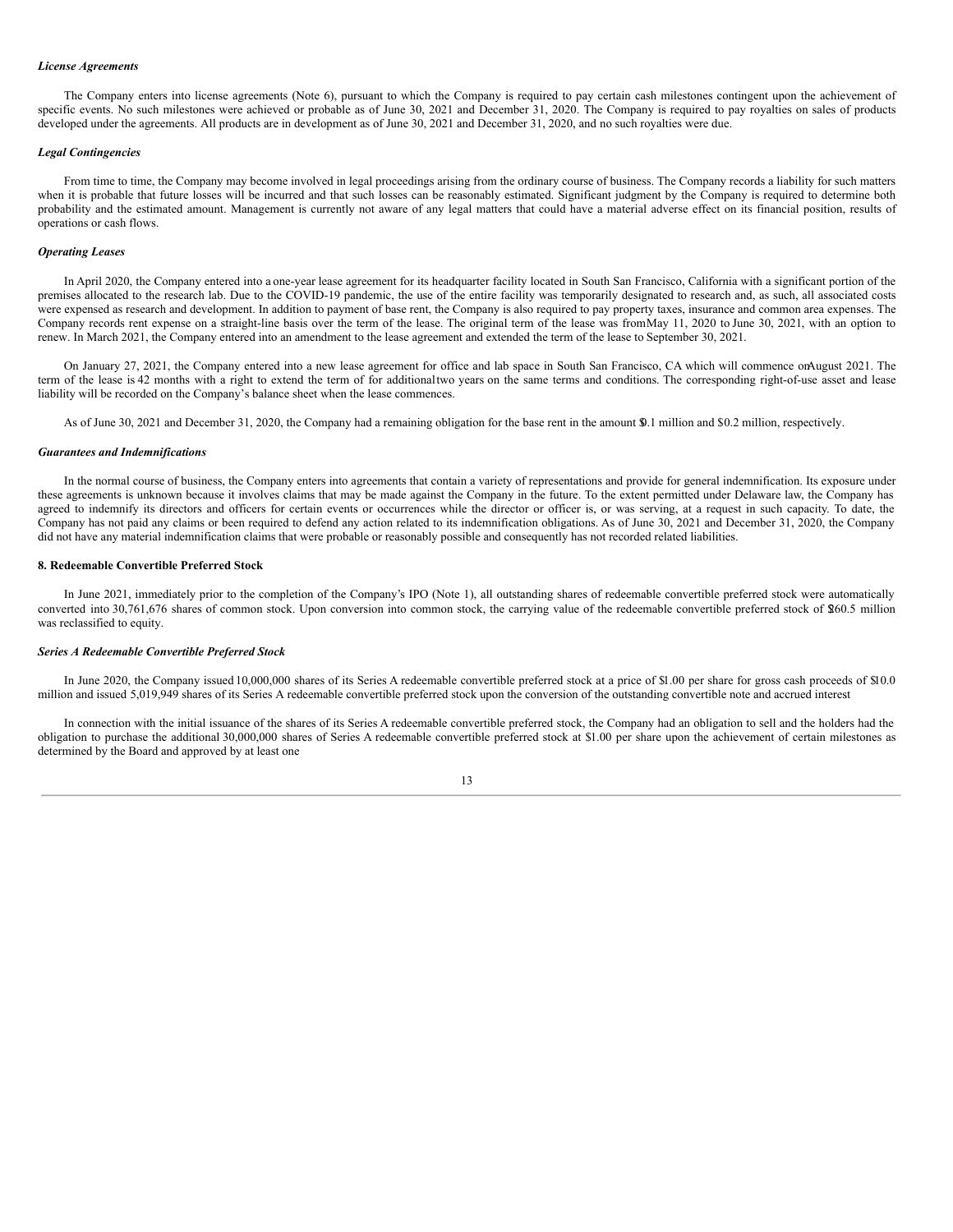of the investors, or upon the waiver of such milestones by the holders of at least75% of the outstanding shares of Series A redeemable convertible preferred stock, in two equal tranches of \$15.0 million each. The Company determined that the obligation to sell additional shares is a freestanding financing instrument and a liability. The Company estimated the fair value of the liability to be \$3.3 million and recorded it as a reduction to redeemable convertible preferred stock and as a derivative redeemable convertible preferred stock tranche liability in its balance sheet at the issuance date.

In December 2020, the requisite holders waived the second tranche milestone event and the Company issued15,000,000 shares of its Series A redeemable convertible preferred stock for gross cash proceeds of \$15.0 million. The redeemable convertible preferred stock tranche liability related to the second tranche shares was remeasured to fair value of \$29.1 million and reclassified to redeemable convertible preferred shares upon the settlement.

In connection with the issuance of Series A redeemable convertible preferred stock, in the year ended December 31, 2020, the Company incurred issuance costs of \$0.2 million. As of December 31, 2020, the redeemable convertible preferred stock tranche liability related to the third tranche shares was remeasured at fair value of \$29.1 million and continued to be reported in current liabilities.

The Company settled the third tranche in February 2021 and issued15,000,000 shares of its Series A redeemable convertible preferred stock for gross cash proceeds of \$15.0 million. The Company recognized a total of \$54.8 million as other loss in the statements of operations and comprehensive loss related to the changes in the fair value of the redeemable convertible preferred stock tranche liabilities during the year ended December 31, 2020.

Prior to the closing of the third tranche of the Series A preferred stock financing in February 2021, the remaining tranche liability was remeasured at a fair value of \$9.4 million. The Company recognized a loss of \$10.3 million in the condensed statements of operations and comprehensive loss related to the change in the fair value of the redeemable convertible preferred stock tranche liability during the six months ended June 30, 2021.

In connection with the closing of the third tranche of Series A redeemable convertible preferred stock, during the six months ended June 30, 2021, the Company incurred issuance costs of \$4,000.

# *Series B Redeemable Convertible Preferred Stock*

In March 2021, the Company issued 29,792,487 shares of the Series B redeemable convertible preferred stock at \$5.06 per share for gross cash proceeds of \$150.7 million. The Company incurred issuance costs of \$0.2 million.

# **9. Common Stock**

As of June 30, 2021 and December 31, 2020, the Company was authorized to issue300,000,000 and 80,000,000 shares of its common stock with \$0.00001 par value per share, respectively. Each share of the Company's common stock is entitled to one vote. In connection with the IPO in June 2021, all outstanding shares of redeemable convertible preferred stock were converted into 30,761,676 shares of common stock. The IPO closed on June 29, 2021, pursuant to which the Company issued and sold 14,000,000 shares of its common stock at a public offering price of \$17.00 per share.

# *Shares Reserved for Future Issuance*

As of June 30, 2021 and December 31, 2020, the Company reserved common stock for future issuances as follows:

|                                                 | June<br>30, 2021 | <b>December</b><br>30, 2021 |
|-------------------------------------------------|------------------|-----------------------------|
| Series A redeemable convertible preferred stock |                  | 12,343,727                  |
| Outstanding stock option awards                 | 4,752,515        | 306,739                     |
| Shares available for future stock option grants | 5,254,863        | 2,064,221                   |
| ESPP shares available for future grants         | 564,000          |                             |
| Total shares reserved for future issuance       | 10,571,378       | 14,714,687                  |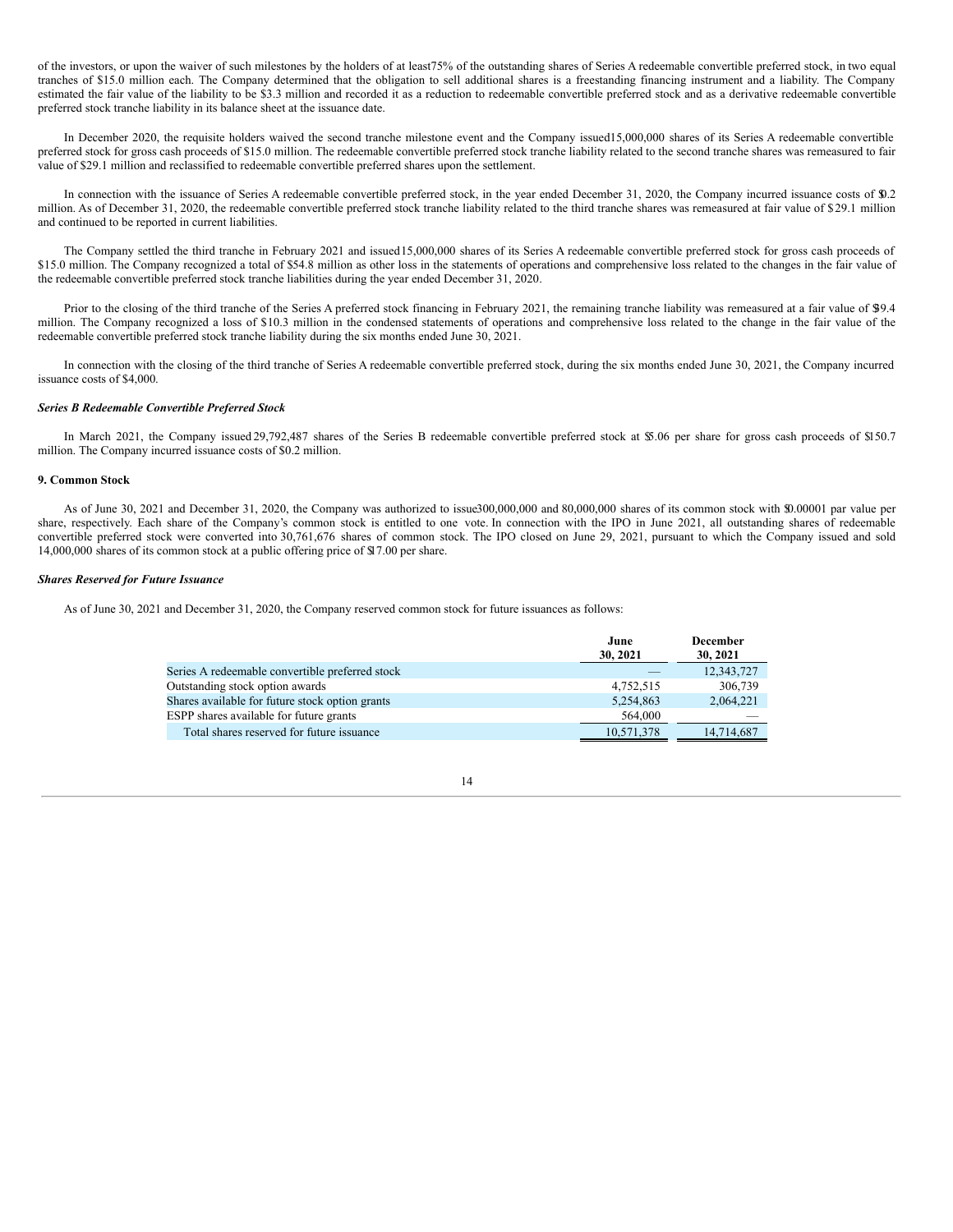# *Founders' and Investor's Restricted Common Stock*

In March 2020 the Board approved and in April 2020, the Company issued6,081,413 shares of its common stock to its founders and2,467,104 shares of its common stock to its investor at the purchase price of \$0.00002 per share. As of December 31, 2020, the investor's shares were fully vested and a portion of the shares issued were subject to the Company's option to repurchase per the Stanford Adjustment Repurchase Right, as described below.

The shares of the Company's common stock issued to its founders for their services as an employee, advisor or consultant vest monthly ovefour years with one year cliff from the vesting commencement date. The vesting commencement date was the date of the initial closing of the Series A preferred stock financing or June 24, 2020. Pursuant to the restricted stock purchase agreements with each of the founders, the vesting of the founders' common stock shares could be accelerated upon the occurrence of certain events, including signing of the term sheet for the license with Stanford, a change in control, or if the founder's service is terminated by the Company without cause. The Company signed the term sheet with Stanford in June 2020, and as a result, an aggregate of 912,212 shares of founders' common stock vested pursuant to the acceleration terms.

If a founder terminates the service relationship with the Company during the vesting period, the Company may repurchase any unvested restricted common stock at the price per share equal to the lower of (i) the original purchase price, subject to adjustment in the event of any reorganization, recapitalization, reclassification, stock dividend, stock split, reverse stock split, or (ii) the current fair market value as of the date the Company elects to exercise its Stanford Adjustment Repurchase Right, as described below. The repurchase right lapses in 180 days after the termination of the founder's service or employment. During the vesting term, holders of founders' common stock awards are deemed to be common stockholders and have the right to receive dividends and voting rights.

The founders' shares of common stock are also subject to the Company's option to repurchase per the Stanford Adjustment Repurchase Right, as described below.

The Company accounts for shares issued to founders as equity compensation awards and the estimated fair value at the grant date was minimal3,354,492 and 5,169,202 shares of founders' common stock awards were unvested and expected to vest in 3.0 years and 3.5 years as of June 30, 2021, and December 31, 2020, respectively.

#### *Stanford Adjustment Repurchase Right*

Upon the issuance of shares of common stock to Stanford pursuant to the License Agreement, as discussed in Note 6, the Company has a right to repurchase from each founder and an investor a number of shares of common stock equal to the number of shares issued to Stanford multiplied by the applicable number of shares issued to the founder or investor, as applicable, divided by 7,273,848 shares (a fully diluted number of shares of the Company at the end of March 2020, after founders and the investor's shares were approved by the board of directors). The Stanford Adjustment Repurchase Right may be exercised by the Company within six months following the date of the issuance of the shares of common stock to Stanford. The repurchase price per share is equal to the lower of (i) the purchase price, subject to adjustment in the event of any reorganization, recapitalization, reclassification, etc., or (ii) the current fair market value as of the date the Company elects to exercise its Stanford Adjustment Repurchase Right.

On May 7, 2021, the Company issued an aggregate of 640,861 shares of the Company's common stock to Stanford and certain individuals designated by Stanford in consideration for rights granted to the Company under the Company's exclusive license agreement.

On June 18, 2021, the Company exercised its right to repurchase an aggregate of624,845 shares from each founder and investor under the Stanford Adjustment Repurchase Right.

The Company accounts for the founders and investor's shares of restricted common stock as equity share-based awards.

# **10. Equity Incentive Plans**

# *2020 Stock Option and Grant Plan*

The Company grants share-based awards under the 2020 Stock Option and Grant Plan, as amended (the "2020 Plan"). The Company may grant under the 2020 Plan incentive stock options, nonqualified stock options, restricted stock awards, restricted stock units and other share-based awards to the Company's officers, employees, directors and consultants. Options under the 2020 Plan may be granted for periods of up to 10 years and at prices no less than100.0% of the estimated fair value of the shares on the date of grant as determined by the Board, provided, however, that the exercise price of an incentive stock option granted to a 10.0% stockholder shall not be less than 110.0% of the estimated fair value of the shares on the date of grant and the option is not exercisable after the expiration of five years from the date of grant. Options generally vest monthly over four years with or without one year cliff vesting. Per the 2020

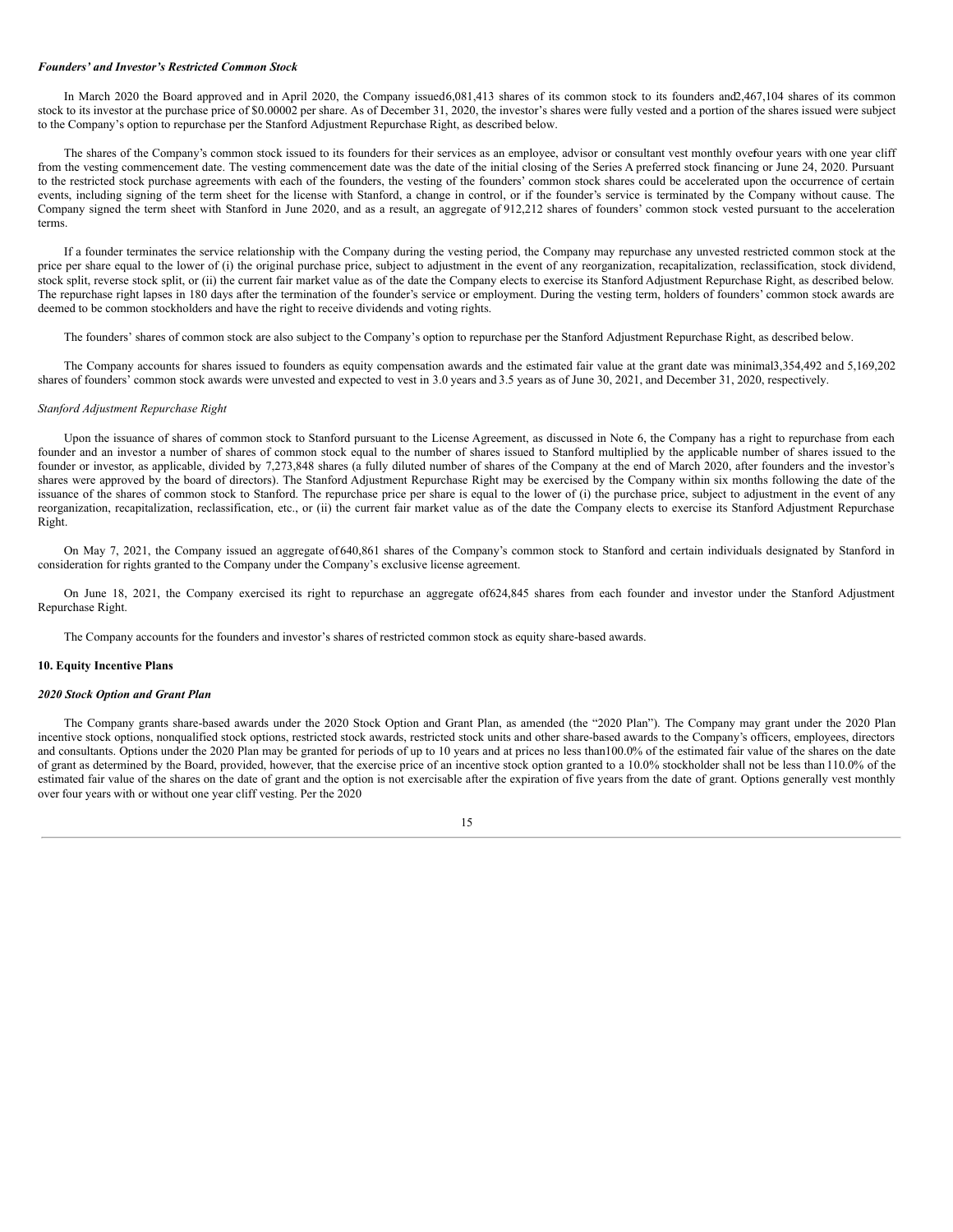Plan, granted options maybe early exercised prior to vesting and the Company will issue shares of restricted stock upon the early exercise with vesting terms consistent with the original grant. Upon completion of the Company's IPO, the remaining shares available for issuance under the 2020 Plan were retired.

# *2021 Stock Option and Grant Plan*

In June 2021, the Company' Board of Directors approved the 2021 Stock Option and Incentive Plan (the "2021 Plan") that became effective immediately prior to the date when the Company's prospectus was declared effective by the SEC on June 24, 2021. The Company will initially reserve 5,636,000 shares of common stock for issuance of awards under the 2021 Plan. The 2021 Plan provides that the number of shares reserved and available for issuance under the plan will automatically increase each January 1, beginning on January 1, 2022, by 5% of the outstanding number of shares of our common stock on the immediately preceding December 31, or such lesser number of shares as determined by our compensation committee. The option exercise price of each option will be determined by our compensation committee but generally may not be less than 100% of the fair market value of our common stock on the date of grant. The term of each option will be fixed by our compensation committee and may not exceeden years from the date of grant. The grant date fair value of all awards made under our 2021 Plan and all other cash compensation paid by us to any non-employee director for services as a non-employee director in any calendar year may not exceed \$1,000,000 for the first year of service and \$750,000 for each year of service thereafter.

The table below presents a summary of activities and a reconciliation of shares of common stock remaining for grant under the 2020 Plan and 2021 Plan during the six months ended June 30, 2021 and the year ended December 31, 2020:

|                                             | <b>June 30,</b><br>2021 | <b>December</b><br>31, 2020 |
|---------------------------------------------|-------------------------|-----------------------------|
| Shares authorized under 2020 and 2021 Plans | 5.636,000               | 4, 101, 545                 |
|                                             |                         |                             |
| Options granted                             | (381, 137)              | (1,204,341)                 |
| Restricted stock awards granted             |                         | (832,983)                   |
| Remaining shares available for grant        | 5.254.863               | 2.064.221                   |
|                                             |                         |                             |

#### *Restricted Stock Awards*

In 2020, the Company issued 832,983 shares of common stock as restricted stock awards under the 2020 Plan. The purchase price of the restricted common stock awards was fair value as determined by the Board at the issuance date. The shares vest monthly over four years with the one-year cliff vesting from the grant date. Upon termination of employment, the Company has the right to repurchase any unvested restricted shares. The repurchase price for unvested shares of common stock will be the lower of (i) the fair market value on the date of repurchase or (ii) their original purchase price. There were no grants of restricted stock awards for the three and six months ended June 30, 2021 and there were 832,983 grants of restricted stock awards for the three and six months ended June 30, 2020.

The Company accounted for restricted stock awards as early exercised options and recognized a liability in other liabilities when cash was received for the purchase of shares of restricted stock awards. As shares of restricted stock awards vest, the Company reclassified the liability to common stock and additional paid in capital. At June 30, 2021 and December 31, 2020, the Company recorded a minimal liability for restricted stock awards included in other liabilities.

No restricted stock award shares were cancelled, or repurchased as of June 30, 2021 and December 31, 2020. There were 241,842 and zero shares of restricted stock vested as of June 30, 2021 and December 31, 2020, respectively.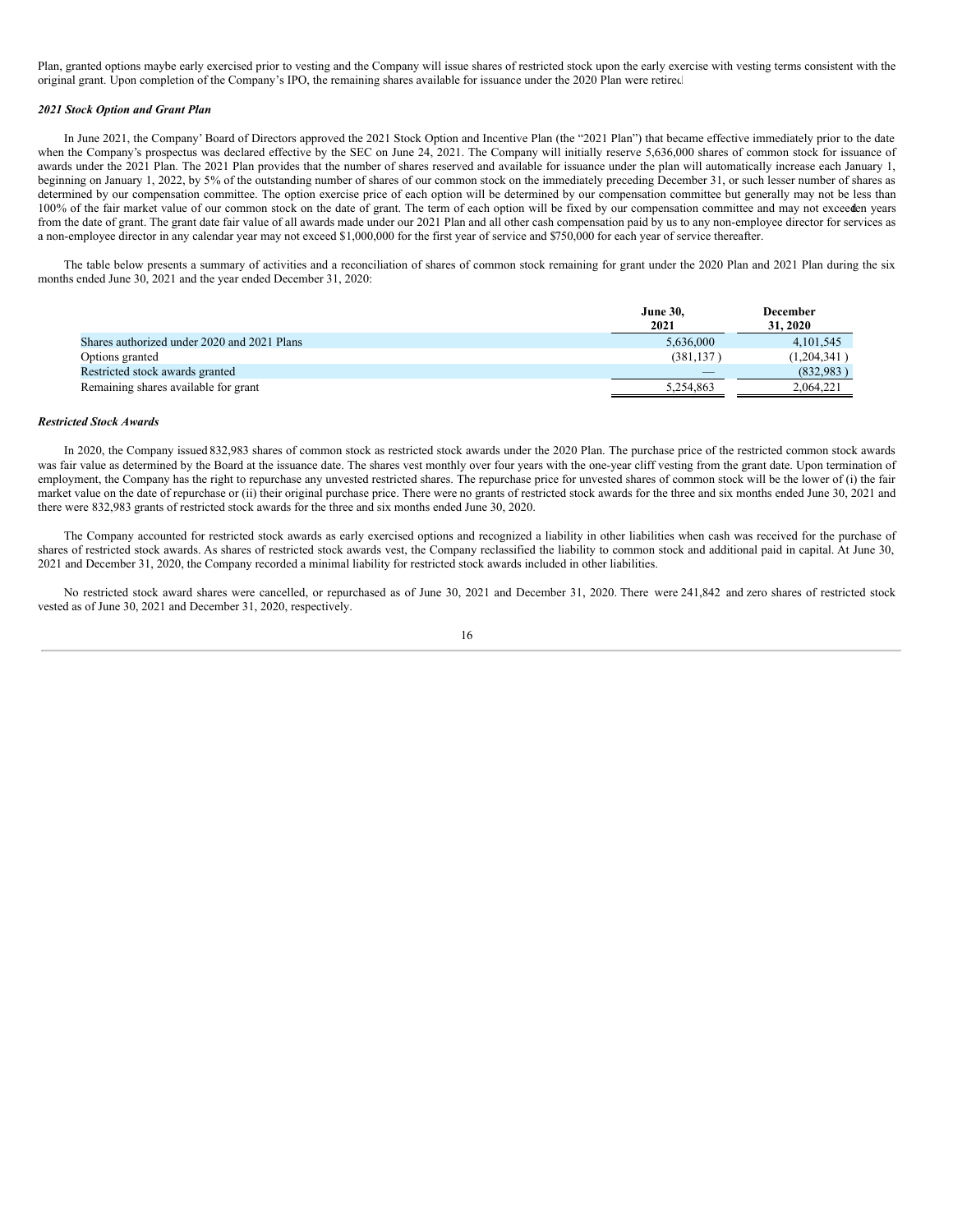# *Employee Stock Purchase Plan*

In June 2021, the Company's board of directors and stockholders approved the 2021 Employee Stock Purchase Plan, or the 2021 ESPP, which became effective upon the IPO. The 2021 ESPP is intended to qualify as an employee stock purchase plan under Section 423 of the Internal Revenue Code of 1986, as amended, and is administered by the Company's board of directors and the Compensation Committee of the board of directors. Under the 2021 ESPP, 564,000 shares of the Company's common stock have been initially reserved for employee purchases of the Company's common stock. The 2021 ESPP allows eligible employees to purchase shares of the Company's common stock at a discount through payroll deductions of up to 15% of their eligible compensation. At the end of each offering period, employees are able to purchase shares at85% of the lower of the fair market value of the Company's common stock at the beginning of the offering period or at the end of each applicable purchase period. The first purchase period commenced upon the completion of the Company's IPO will end on November 30, 2021. The Company recorded \$45,000 in accrued liabilities as of June 30, 2021.

|                            | <b>Three Months</b><br>Ended<br><b>June 30,</b> | <b>Six Months</b><br><b>Ended</b><br><b>June 30,</b> |
|----------------------------|-------------------------------------------------|------------------------------------------------------|
|                            | 2021                                            | 2021                                                 |
| <b>Expected volatility</b> | 72.00 %                                         | 72.00 %                                              |
| Expected dividend yield    | $0.00\%$                                        | $0.00\%$                                             |
| Expected term (in years)   | 0.44                                            | 0.44                                                 |
| Risk-free interest rate    | $1.00\%$                                        | $1.00\%$                                             |

# *Incentive Stock Options and Nonqualified Stock Options*

Stock options issued under the 2020 Plan generally vest over afour-year period and expire ten years from the date of grant. Certain options provide for accelerated vesting if there is a change in control, as defined in the individual award agreements.

The Company used the Black-Scholes option pricing model to estimate stock-based compensation expense for stock option awards granted during the periods presented, with the following assumptions.

|                          | <b>Three Months</b><br>Ended<br><b>June 30,</b> | <b>Six Months</b><br><b>Ended</b><br><b>June 30,</b> |
|--------------------------|-------------------------------------------------|------------------------------------------------------|
|                          | 2021                                            | 2021                                                 |
| Expected volatility      | $76\%$                                          | 76% -77.74%                                          |
| Expected dividend yield  | $0.00\%$                                        | $0.00\%$                                             |
| Expected term (in years) | 5.95                                            | $5.48 - 6.04$                                        |
| Risk-free interest rate  | $1.00\%$                                        | $0.56\% - 1.04\%$                                    |

A summary of option activity under the 2020 Plan and the 2021 Plan during the six months ended June 30, 2021 is as follows:

|                                              | Number of<br><b>Options</b> | Weighted-<br>Average<br><b>Exercise</b><br><b>Price Per</b><br>Share |       | Weighted-<br>Average<br>Remaining<br>Contractual<br>Term (in<br>years) |     | Aggregate<br><b>Intrinsic</b><br>Value (in<br>thousands) |
|----------------------------------------------|-----------------------------|----------------------------------------------------------------------|-------|------------------------------------------------------------------------|-----|----------------------------------------------------------|
| Outstanding as of December 31, 2020          | 306,739                     |                                                                      | 0.29  | 9.9                                                                    |     | 1,365                                                    |
| Options granted - 2020 Plan                  | 4.986.847                   | S                                                                    | 5.39  |                                                                        |     |                                                          |
| Options exercised                            | (922, 208)                  | <sup>\$</sup>                                                        | 0.31  |                                                                        |     |                                                          |
| Options granted - 2021 Plan                  | 381,137                     | S                                                                    | 17.00 |                                                                        |     |                                                          |
| Outstanding as of June 30, 2021              | 4,752,515                   | S                                                                    | 6.95  | 9.8                                                                    | \$. | 112,995                                                  |
| Exercisable                                  | 126,434                     |                                                                      | 5.69  | 9.7                                                                    |     | 3,166                                                    |
| Vested and expected to vest at June 30, 2021 | 4,752,515                   |                                                                      | 6.95  | 9.8                                                                    |     | 112,995                                                  |

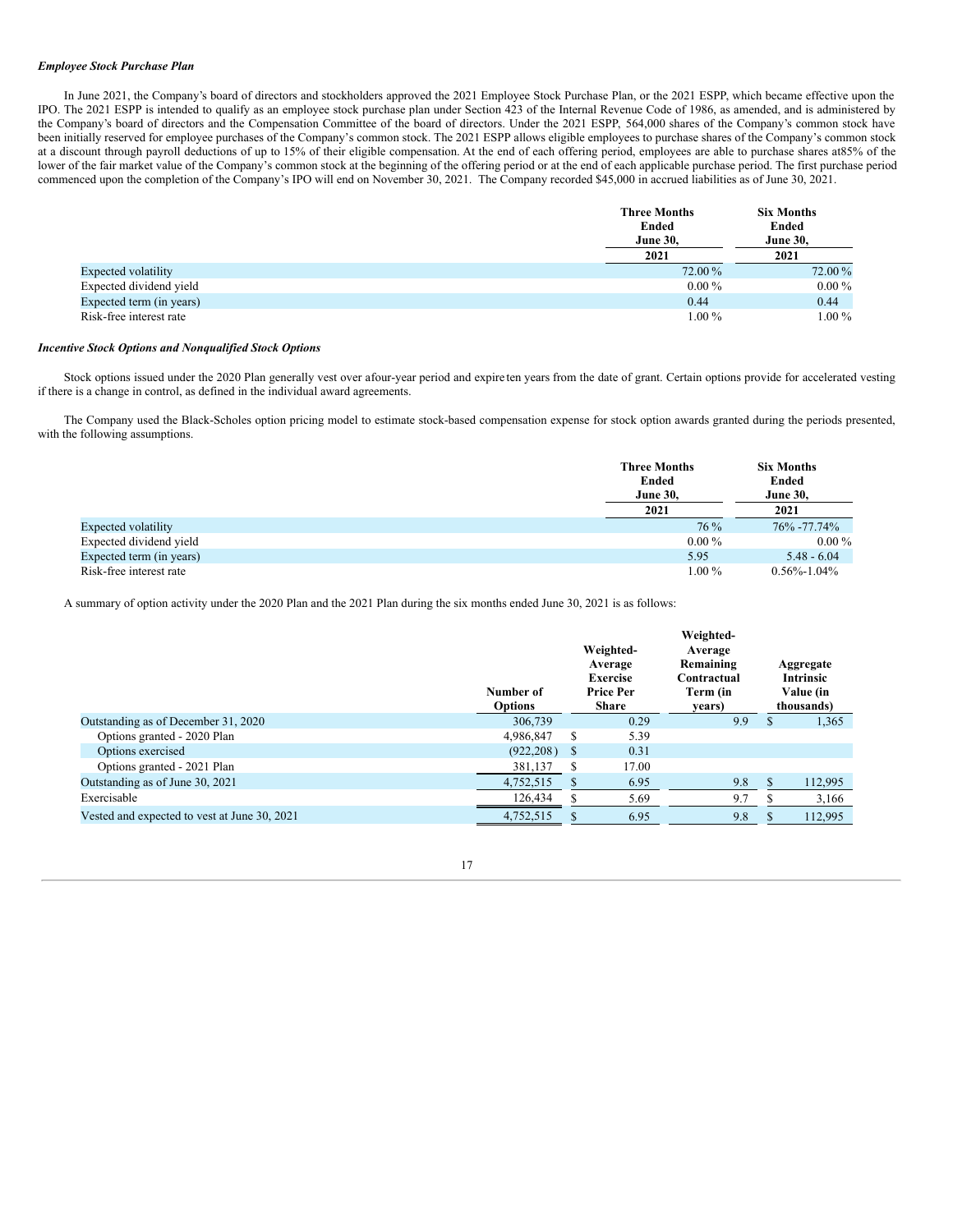Aggregate intrinsic value represents the difference between the fair value of the underlying common stock and the exercise price as of June 30, 2021. The weightedaverage grant date fair value of options granted during the three and six months ended June 30, 2021 was \$6.17 and \$5.44 per share, respectively. The intrinsic value of the stock options exercised during the three and six months ended June 30, 2021 was \$6,000 and \$4.6 million, respectively.

The total fair value of stock options vested during the three and six months ended June 30, 2021 was \$0.1 million and \$1.3 million, respectively.

There was no activity for options during the three and six months ended June 30, 2020.

#### *Early Exercise of Stock Options*

The terms of the 2020 Plan permit the exercise of options granted prior to vesting, subject to required approvals. The unvested shares are subject to the repurchase right upon termination of employment at the original purchase price. The repurchase right lapses in 180 days after the termination of the employee's employment. Shares purchased by employees pursuant to the early exercise of stock options are not deemed, for accounting purposes, to be issued until those shares vest according to their respective vesting schedules. Cash received for early exercised stock options is recorded as other liabilities on the balance sheet and is reclassified to common stock and additional paid-in capital as such shares vest.

At June 30, 2021 and December 31, 2020,1,614,832 shares and 865,129 shares, respectively, remained subject to the right of repurchase as a result of the early exercised stock options. The remaining liability related to early exercised shares as of June 30, 2021 and December 31, 2020 was \$0.5 million and \$0.3 million, respectively, and was recorded within accrued expenses and other liabilities on the Company's condensed balance sheets.

# *Stock-Based Compensation Expense*

The following table presents the components of stock-based compensation expense for the Company's stock-based awards for the periods presented (in thousands):

|                                                    | <b>Three Months Ended</b><br><b>June 30,</b> |       |  | <b>Six Months Ended</b><br><b>June 30.</b> |  |       |  |      |  |
|----------------------------------------------------|----------------------------------------------|-------|--|--------------------------------------------|--|-------|--|------|--|
|                                                    |                                              | 2021  |  | 2020                                       |  | 2021  |  | 2020 |  |
| Restricted stock awards and founders' common stock |                                              |       |  |                                            |  |       |  |      |  |
| awards                                             |                                              |       |  |                                            |  |       |  |      |  |
| <b>ESPP</b>                                        |                                              |       |  |                                            |  |       |  |      |  |
| Stock options                                      |                                              | 2,011 |  |                                            |  | 3.044 |  |      |  |
| Total stock-based compensation expense             |                                              | 2.018 |  |                                            |  | 3,051 |  |      |  |

The above stock-based compensation expense also includes the expenses of \$0.2 million and \$0.3 million related to stock options issued to the non-employees for the three months ended and six months ended June 30, 2021, respectively.

The following table presents the classification of stock-based compensation expense for the Company's stock-based awards for the periods presented (in thousands):

|                                        | <b>Three Months Ended</b><br><b>June 30.</b> |       |  | <b>Six Months Ended</b><br><b>June 30.</b> |  |       |  |      |
|----------------------------------------|----------------------------------------------|-------|--|--------------------------------------------|--|-------|--|------|
|                                        |                                              | 2021  |  | 2020                                       |  | 2021  |  | 2020 |
| Research and development expenses      |                                              | 614   |  | $\overbrace{\hspace{25mm}}^{}$             |  | 811   |  |      |
| General and administrative expenses    |                                              | .404  |  |                                            |  | 2.240 |  |      |
| Total stock-based compensation expense |                                              | 2.018 |  |                                            |  | 3.051 |  |      |

As of June 30, 2021, and December 31, 2020 there was \$29.0 million and \$2.9 million of unrecognized stock-based compensation expense related to the employee and non-employee awards, which is expected to be recognized over a weighted-average period of 3.6 years and 3.7 years, respectively.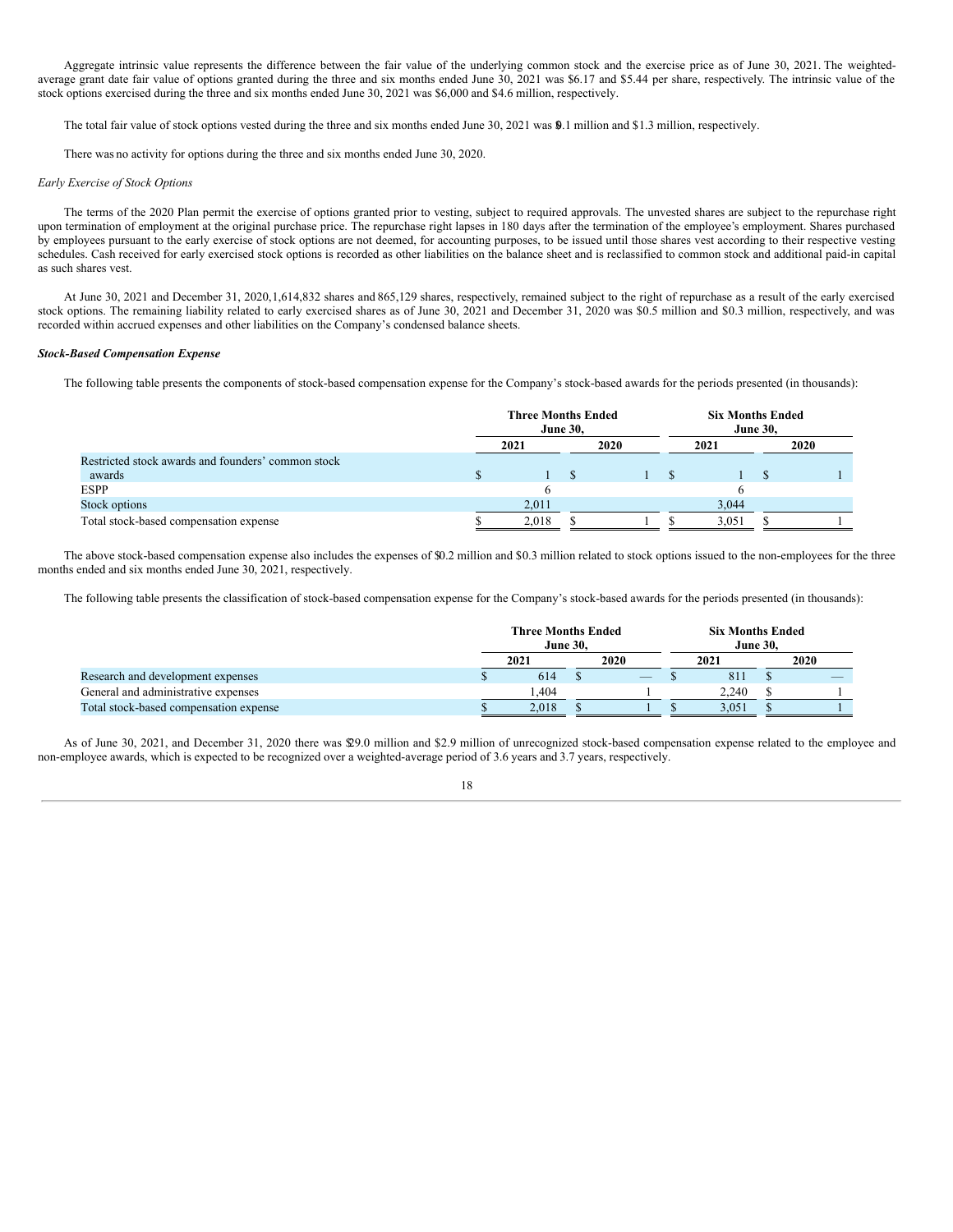# **11. Net Loss Per Share Attributable to Common Stockholders**

The following table sets forth the computation of basic and diluted net loss per share attributable to common stockholders, which excludes shares which are legally outstanding, but subject to repurchase by the Company (in thousands, except share and per share amounts):

|                                                                                                                     | <b>Three Months Ended</b><br><b>June 30.</b> |   |             | <b>Six Months Ended</b><br><b>June 30,</b> |             |    |             |
|---------------------------------------------------------------------------------------------------------------------|----------------------------------------------|---|-------------|--------------------------------------------|-------------|----|-------------|
|                                                                                                                     | 2021                                         |   | 2020        |                                            | 2021        |    | 2020        |
| Numerator:                                                                                                          |                                              |   |             |                                            |             |    |             |
| Net loss                                                                                                            | (17, 529)                                    | S | (1,312)     | -S                                         | (37, 238)   | S. | (1, 453)    |
| Denominator:                                                                                                        |                                              |   |             |                                            |             |    |             |
| Weighted-average common shares outstanding                                                                          | 12,482,522                                   |   | 8,660,951   |                                            | 11,781,319  |    | 4,330,475   |
| Less: weighted-average unvested restricted shares and                                                               |                                              |   |             |                                            |             |    |             |
| shares subject to repurchase                                                                                        | (7,395,514)                                  |   | (6,331,549) |                                            | (7,375,962) |    | (3,165,775) |
| Weighted-average shares used to compute basic and diluted<br>net loss per share attributable to common stockholders | 5,087,008                                    |   | 2,329,402   |                                            | 4,405,357   |    | 1,164,700   |
| Net loss per share attributable to common stockholders-<br>basic and diluted:                                       | (3.45)                                       |   | (0.56)      |                                            | (8.45)      |    | (1.25)      |

#### *Anti-dilutive Outstanding Shares or Equivalents*

|                                               | <b>Three Months Ended</b><br><b>June 30.</b> |            | <b>Six Months Ended</b><br><b>June 30.</b> |            |  |
|-----------------------------------------------|----------------------------------------------|------------|--------------------------------------------|------------|--|
|                                               | 2021                                         | 2020       | 2021                                       | 2020       |  |
| Redeemable convertible preferred stock        | ٠                                            | 15.019.945 |                                            | 15,019,945 |  |
| Options to purchase common stock              | 4,752,515                                    | ٠          | 4,752,515                                  |            |  |
| Common stock subject to vesting or repurchase | 5.560.465                                    | 6.002.187  | 5.560,465                                  | 6,002,187  |  |
| Employee Stock Purchase Plan shares           | 31,850                                       |            | 31,850                                     |            |  |
| Total                                         | 10.344.830                                   | 21.022.132 | 10.344.830                                 | 21,022,132 |  |

# **12. Related Party Transactions**

# *Related Party Convertible Notes and Expenses Reimbursement*

In June 2017, the Company issued a convertible promissory note (the "2017 Note") to its sole investor, Versant, for \$2.0 million with 4% annual interest rate payable upon maturity in December 2018. The outstanding principal amount of the 2017 Note and any unpaid accrued interest were automatically convertible into preferred shares sold in a qualified financing, as defined in the agreement at a conversion price equal to the lesser of: 80% the purchase price paid per preferred share, and \$5.0 million divided by the aggregate number of the Company's fully diluted equity immediately prior to the closing of the qualified financing. The Company could not prepay the 2017 Note without the consent of the holder. In an event of change of control, the holder could, at the option of the holder and upon written notice to the Company, elect to convert the principal and accrued interest as of the date of such election (if not previously converted or repaid) into number of shares of the Company's common shares at the conversion price equal to \$3.0 million divided by the aggregate number of the Company's fully diluted equity immediately prior to the date of such election. On the maturity date, the holder could, at the option of the holder and upon a written notice to the Company, elect to convert the principal and accrued interest into number of shares of a newly designated series of the Company's preferred shares (at the conversion price equal to \$3.0 million divided by the aggregate number of the Company's fully diluted equity prior to the maturity date. Upon an event of default, as defined in the agreement, at the option and upon the declaration of the holder and upon written notice to the Company, all principal and unpaid accrued interest would become due and payable.

In April 2020, the 2017 Note principal of \$2.0 million and the related interest of \$0.3 million were outstanding and in default, but were forgiven and recorded to additional paid in capital as a related investor note forgiveness. The Company accounted for the forgiveness as a debt extinguishment. The estimated fair values of the embedded sharesettlement put option and default options were minimal as of the cancellation date.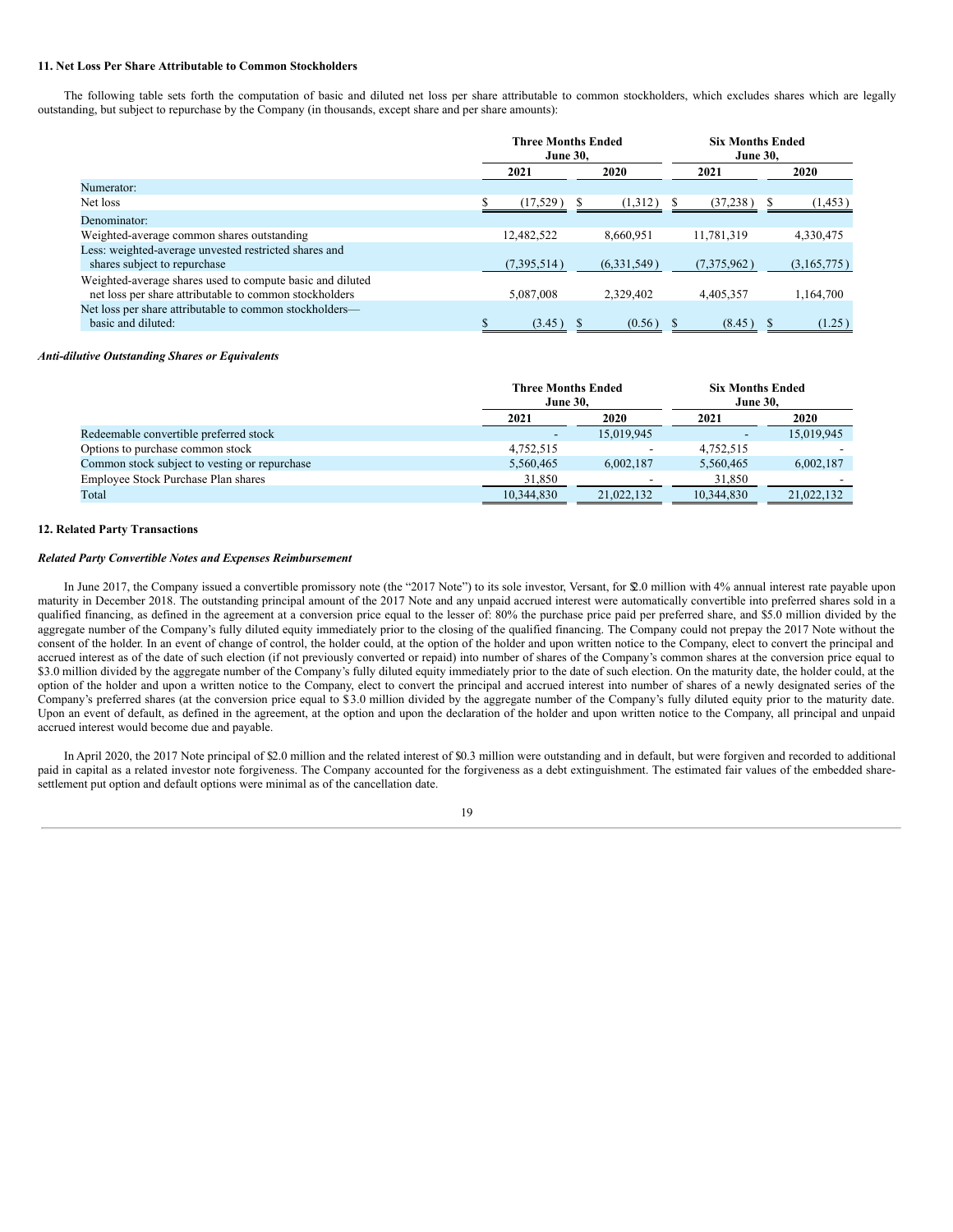In March 2020, the Company issued a new convertible promissory note (the "2020 Note") for \$0.0 million to Versant with an interest rate of 1.6% per annum payable at maturity in March 2021. The outstanding principal amount of the 2020 Note and any unpaid accrued interest are to be automatically convertible into the Company's preferred shares sold in a qualified financing, as defined in the agreement, into that number of preferred shares sold in such qualified financing as is equal to the quotient of (i) the conversion amount (note principal and accrued interest) divided by (ii) the per share price at which the preferred shares are sold in such qualified financing and on such other terms and conditions provided to investors in the qualified financing. The Company could not prepay the note without the consent of the holder. In an event of change of control, the holder could, at the option of the holder and upon written notice to the Company, elect to convert the principal and accrued interest as of the date of such election (if not previously converted or repaid) into number of shares of the Company's common shares at the conversion price equal to \$31.7 million divided by the aggregate number of the Company's fully diluted equity immediately prior to the date of such election. On the maturity date, the holder could, at the option of the holder and upon a written notice to the Company, elect to convert the principal and accrued interest into number of shares of a newly designated series of the Company's preferred shares (at the conversion price equal to \$31.7 million divided by the aggregate number of the Company's fully diluted equity prior to the maturity date). Upon an event of default, as defined in the agreement, at the option and upon the declaration of the holder and upon written notice to the Company, all principal and unpaid accrued interest would become due and payable.

The principal and accrued interest of the 2020 Note were converted into5,019,945 shares of the Company's Series A redeemable convertible preferred stock in June 2020, per its embedded share-settlement put option provision. Issued preferred shares were recorded at fair value at the issuance date, and there was no extinguishment gain or loss recorded on the conversion. Please refer to Note 8 for more details on the Series A redeemable convertible preferred stock.

#### **13. Subsequent Events**

On June 29, 2021, the underwriters also exercised their option to purchase an additional2,100,000 shares of common stock at the IPO price, less the underwriting discounts and commissions. The closing of the offering of the additional shares occurred on July 2, 2021. The Company issued and sold 2,100,000 shares of its common stock at a public offering price of \$17.00 per share and received net proceeds of approximately \$33.2 million before deducting the underwriting discounts and commissions and estimated offering expenses.

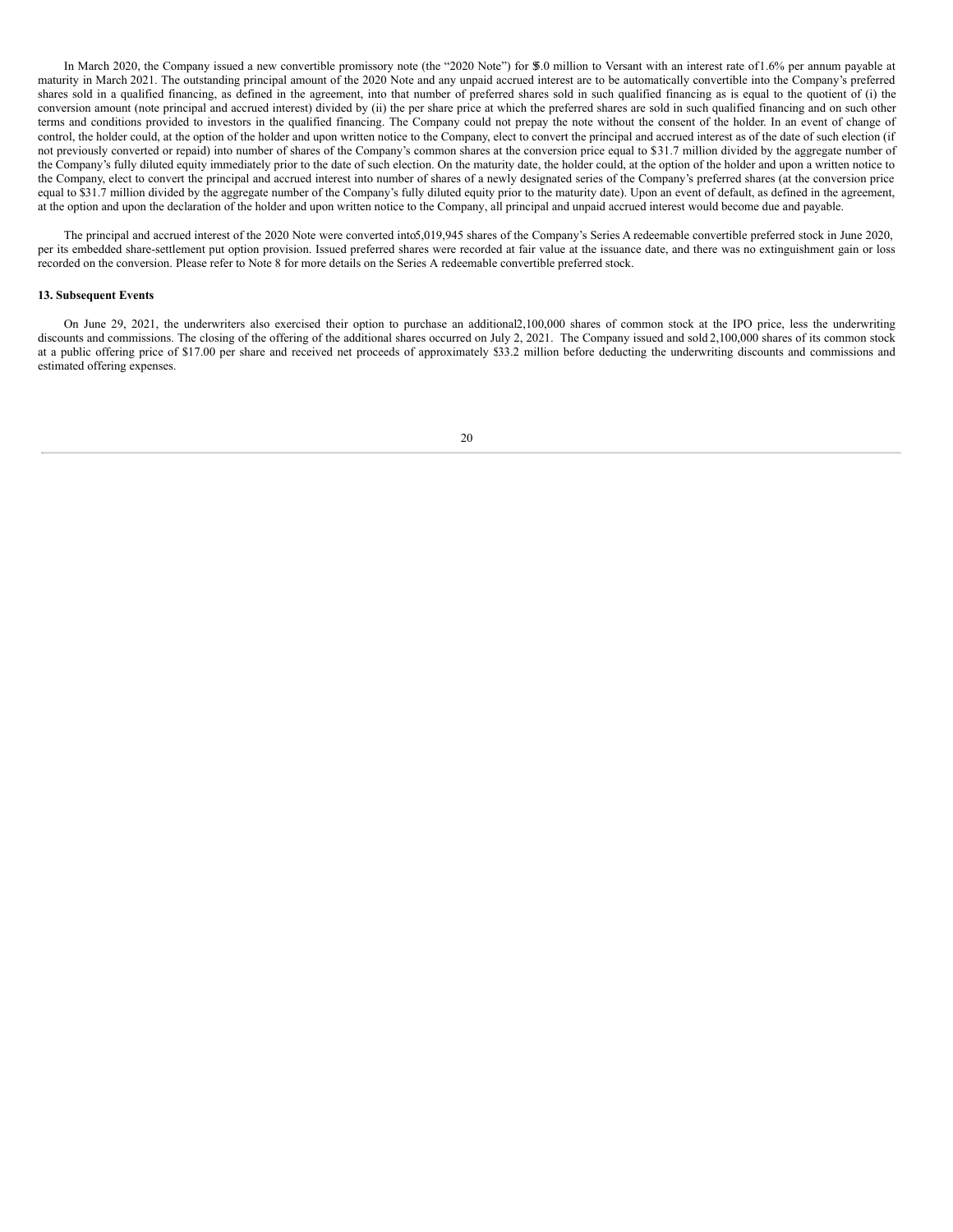# <span id="page-26-0"></span>**Item 2. Management's Discussion and Analysis of Financial Condition and Results of Operations.**

You should read the following discussion and analysis of our financial condition and results of operations in conjunction with our condensed financial statements and the related notes and other financial information included elsewhere in this Quarterly Report on Form 10-O and our final prospectus, dated June 24, 2021, as filed with the Securities and Exchange Commission pursuant to Rule 424(b)(4) under the Securities Act of 1933, as amended, relating to our Registration Statements on Form S-1 (File No. *333-256838) (the "Prospectus").*

In addition to historical financial information, this discussion and other parts of this report contain forward-looking statements within the meaning of Section 27A of the Securities Act of 1933, as amended, and Section 21E of the Securities Exchange Act of 1934, as amended, based upon current expectations that involve risks and uncertainties. Our actual results could differ materially from those anticipated in these forward-looking statements as a result of various factors, including those set forth in the section titled "Risk Factors" under Part II, Item 1A below. In some cases, you can identify forward-looking statements by terminology such as "anticipate," "believe," "continue," "could," "estimate," "expect," "intend," "may," "plan," "potentially," "predict," "should," "will" or the negative of these terms or other similar expressions. Forwardlooking statements are not guarantees of future performance and are subject to risks and uncertainties that could cause actual results and events to differ from those anticipated. These statements are based upon information available to us as of the date of this Quarterly Report on Form 10-Q, and while we believe such information forms a reasonable basis for such statements, such information may be limited or incomplete, and our statements should not be read to indicate that we have conducted an exhaustive inquiry into, or review of, all potentially available relevant information. These statements, like all statements in this report, speak only as of their date, and we undertake no obligation to update or revise these statements in light of future developments. These statements are inherently uncertain and investors are cautioned not to unduly rely upon *these statements.*

#### **Overview**

We are a clinical-stage, next-generation gene editing company harnessing high efficiency targeted gene integration to develop a new class of therapies to potentially cure a wide range of serious and life-threatening diseases. We are pioneering a precision gene editing approach to achieve one of medicine's most elusive goals: to precisely "find & replace" any gene in the genome. Our next-generation gene editing platform allows us to precisely correct mutations, replace entire disease-causing genes with normal genes, or insert new genes into predetermined, safe locations. We believe our approach could enable broad applications to transform human health, including directly correcting mutations, engineering cells to permanently deliver therapeutic proteins, and precisely engineering effector cells to treat or cure a wide range of serious genetic and other diseases, including cancer, autoimmune and neurodegenerative diseases.

Our lead product candidate GPH101 is a highly differentiated approach with the potential to directly correct the mutation that causes SCD and restore normal HgbA expression. Curing sickle cell disease by correcting the disease-causing point mutation to normal is viewed as the gold-standard for curing SCD and has been the dream of treating physicians for generations. We have received clearance of our IND and we intend to enroll the first patient in a Phase 1/2 clinical trial of GPH101 in the second half of 2021. We are also advancing our research programs and pipeline of potentially one-time curative therapies for a wide range of genetic and other serious diseases and intend to file an IND for a second program by mid 2023.

We were incorporated in Ontario, Canada in June 2017 as Longbow Therapeutics Inc. and were reincorporated in the State of Delaware in October 2019. In February 2020, we changed our name to Integral Medicines, Inc. and in August 2020, we changed our name to Graphite Bio, Inc. Research and development of our initial technology ceased at the end of 2018 and we did not have any significant operations or any research and development activities in 2019. In March 2020, we identified new gene editing technology which we sought to further develop, and we licensed the related intellectual property rights from The Board of Trustees of the Leland Stanford Junior University (Stanford) in December 2020.

Since our inception in June 2017, we have devoted substantially all of our resources to performing research and development, enabling manufacturing activities in support of our product development efforts, hiring personnel, acquiring and developing our technology and product candidates, organizing and staffing our Company, performing business planning, establishing our intellectual property portfolio, raising capital and providing general and administrative support for these activities. We have one product candidate that has an accepted IND. All of our other product candidates are in preclinical development, and we do not have any products approved for sale and have not generated any revenue from product sales. To date, we have funded our operations primarily with an aggregate of \$197.7 million in aggregate gross proceeds from the sales of our redeemable convertible preferred stock and the issuance of convertible notes. In June and July 2021, we completed our initial public offering ("IPO") and issued 16,100,000 shares of our common stock for \$17.00 a share with a total net proceeds of approximately \$251.4 million, and total underwriting costs of \$19.1 million and issuance costs of \$3.2 million. We will continue to require additional capital to develop our product candidates and fund operations for the foreseeable future. Accordingly, until such time as we can generate significant revenue from sales of our product candidates, if ever, we expect to finance our cash needs through public or private equity or debt financings, and collaborations, strategic alliances and licensing arrangements with third parties.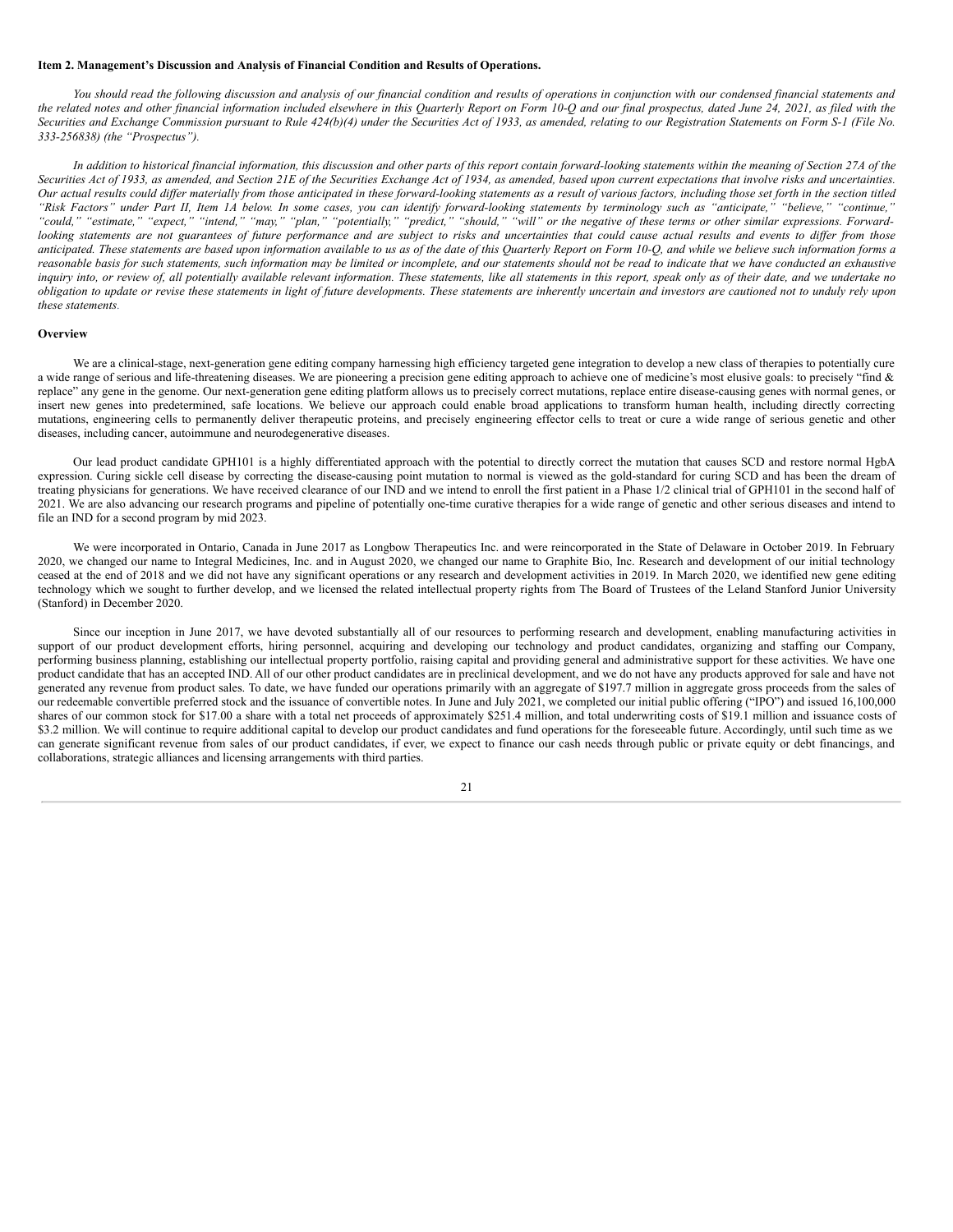We have incurred significant operating losses since inception. As of June 30, 2021, we had cash and cash equivalents and restricted cash of \$382.1 million and an accumulated deficit of \$107.8 million. We expect to continue to incur substantial losses for the foreseeable future, and our transition to profitability will depend upon successful development, approval and commercialization of our product candidates and upon achievement of sufficient revenues to support our cost structure. We do not expect to generate any revenue from commercial product sales unless and until we successfully complete development and obtain regulatory approval for one or more of our product candidates, which we expect will take at least several years. We may never achieve profitability, and unless and until then, we will need to continue to raise additional capital. Based upon our current operating plan, we estimate that our cash and cash equivalents as of June 30, 2021 will be sufficient to fund our operating expenses and capital expenditure requirements for at least the next 12 months.

We expect our expenses will increase substantially in connection with our ongoing and planned activities, as we:

- advance product candidates through preclinical studies and clinical trials;
- manufacture supplies for our preclinical studies and clinical trials;
- acquire, discover, validate and develop additional product candidates and technologies;
- attract, hire and retain additional personnel;
- operate as a public company;
- implement operational, financial and management systems;
- pursue regulatory approval for any product candidates that successfully complete clinical trials;
- expand or establish additional facilities for our growing business and operations;
- establish a sales, marketing and distribution infrastructure to commercialize any product candidate for which we may obtain marketing approval and related commercial manufacturing build-out; and
- obtain, maintain, expand and protect our portfolio of intellectual property rights.

We rely and will continue to rely on third parties in the conduct of our preclinical studies and clinical trials and for manufacturing and supply of our product candidates. We have no internal manufacturing capabilities, and we may continue to rely on third parties for our preclinical and clinical trial materials, of which the main suppliers are single-source suppliers. Given our stage of development, we do not yet have a marketing or sales organization or commercial infrastructure. Accordingly, if we obtain regulatory approval for any of our product candidates, we also expect to incur significant commercialization expenses related to product sales, marketing, manufacturing and distribution.

Because of the numerous risks and uncertainties associated with product development, we are unable to predict the timing or amount of increased expenses or when or if we will be able to achieve or maintain profitability. Even if we are able to generate revenue from sales of any product for which we receive regulatory approval, we may not become profitable. If we fail to become profitable or are unable to sustain profitability on a continuing basis, we may be unable to continue our operations at planned levels and may be forced to reduce our operations.

# *Business Impact of COVID-19 Pandemic*

In March 2020, the World Health Organization declared the global COVID-19 outbreak a pandemic. The ongoing COVID-19 pandemic may continue to affect our ability to initiate and complete preclinical studies, delay the initiation of our planned clinical trials or future clinical trials or the progress or completion of our ongoing clinical trials, impede regulatory activities, disrupt the supply chain and the manufacture or shipment of drug substances and finished drug products for our product candidates for use in our clinical trials, impair testing, monitoring, data collection and analysis and other related activities or have other adverse effects on our business, financial condition, results of operations and prospects. In addition, the pandemic has caused substantial disruption in the financial markets and may adversely impact economies worldwide, both of which could result in adverse effects on our business and operations and our ability to raise additional funds to support our operations. For example and in light of the ongoing COVID-19 pandemic, our partner Stanford was delayed in making an IND filing. In addition, the trading prices for biopharmaceutical companies have been highly volatile as a result of the COVID-19 pandemic, and we may face similar volatility in our stock price.

We are following, and will continue to follow, recommendations from the U.S. Centers for Disease Control and Prevention as well as federal, state, and local governments regarding working-from-home practices for non-essential employees as well as return-to-work policies and procedures. We expect to continue to take actions as may be required or recommended by government authorities or as we determine are in the best interests of our employees and other business partners in light of the pandemic.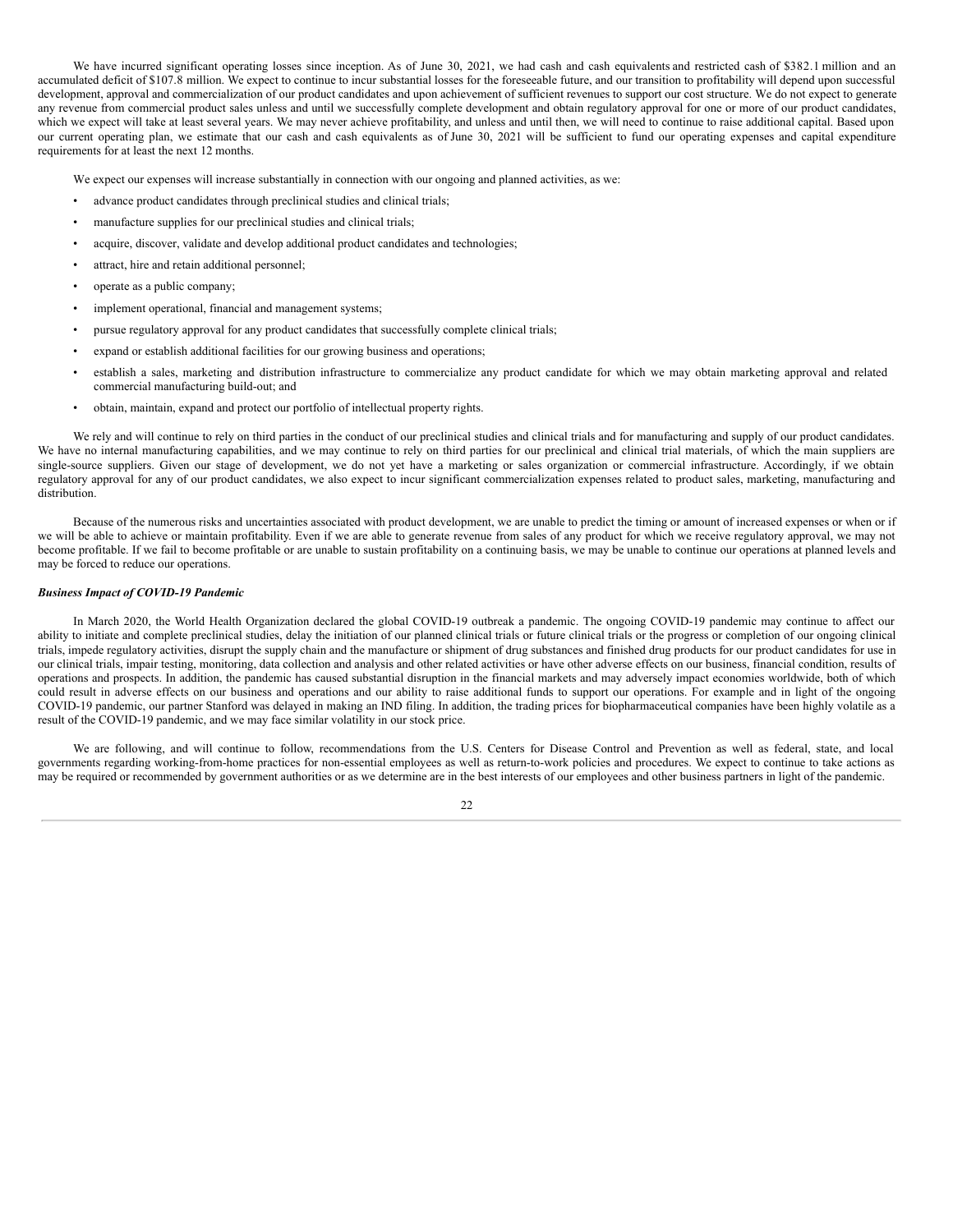While our operations to date have not been significantly impacted by the COVID-19 pandemic, we cannot at this time predict the specific extent, duration, or full impact that the COVID-19 pandemic will have on our business, financial condition and operations, including planned clinical trials and clinical development timelines. The impact of the COVID-19 pandemic on our financial performance will depend on future developments, including the duration and spread of the pandemic, its impact on our clinical trial enrollment, trial sites, CROs, CMOs and other third parties with whom we do business, its impact on regulatory authorities and our key scientific and management personnel, progress of vaccination and related governmental advisories and restrictions. These developments and the impact of the COVID-19 pandemic on the financial markets and the overall economy are highly uncertain and cannot be predicted. If the financial markets or the overall economy are impacted for an extended period, our business may be materially adversely affected.

#### *Stanford Exclusive License Agreement and Option Agreement*

In December 2020, we entered into an exclusive license agreement (the License Agreement), with The Board of Trustees of the Leland Stanford Junior University (Stanford), pursuant to which Stanford granted us a worldwide license to specified technology and patent rights to develop, manufacture and commercialize human prophylactic and therapeutic products. Other than with respect to specified, broadly applicable assays and procedures and subject to retained rights by Stanford, the license is exclusive with respect to human prophylactic and therapeutic products for the treatment of SCD, XSCID and beta thalassemia. The license is non-exclusive with respect to those broadly applicable assays and procedures and with respect to all human prophylactic and therapeutic products other than for the treatment of SCD, XSCID and beta thalassemia.

To date, pursuant to the License Agreement, we have paid an upfront license fee to Stanford of \$50,000 and issued to Stanford and its designees an aggregate of approximately 0.6 million shares of our common stock. The acquisition of the exclusive license, including patent rights and know-how, and clinical supplies was accounted for as an asset acquisition and as the acquired technology and inventories did not have an alternative use, the total consideration of \$2.8 million was recorded as research and development expense in the statements of operations and comprehensive loss for the year ended December 31, 2020. We are obligated to pay Stanford an annual license maintenance fee on each anniversary of the effective date of the License Agreement. The annual license maintenance fee initially is \$5,000 and will increase to \$50,000 in three increments over the first seven anniversaries of the effective date of the License Agreement. After the first commercial sale of a product falling within the scope of the license (Licensed Product), the annual license maintenance fee is \$200,000.

In May 2021, the Company issued 640,861 shares of our common stock in connection with the License Agreement. Subsequently, in June 2021, related to the License Agreement, the Company repurchased 624,845 shares of our common stock from investors and founders.

We are required to share with Stanford a portion of any non-royalty income we receive from sublicensing the licensed patent rights or technology, subject to specified exclusions. With respect to sublicenses granted to products for the treatment of SCD, XSCID and beta thalassemia, the portion of sublicense income we must share with Stanford varies by indication and declines from between a mid-teens to a second quartile double-digit percentage prior to the filing of an IND to between a high single-digit to very low double-digit percentage upon achievement of a specified clinical milestone. With respect to sublicenses granted under the licensed technology rights and not licensed patent rights, the portion of sublicense income shared with Stanford declines from between a mid single-digit and very low double-digit percentage prior to the filing of an IND to a low single-digit percentage after filing of an IND.

We are obligated to make payments to Stanford with respect to each Licensed Product of up to an aggregate of \$12.8 million upon the achievement of certain development, regulatory and commercial milestones. Such amounts are payable only once upon the first occurrence of a particular milestone event with respect to each Licensed Product and only once with respect to each new indication covered by any of the Licensed Products.

We also are obligated to pay Stanford low single-digit royalties based on worldwide annual net sales of any Licensed Product, subject to specified reductions. We will be obligated to continue to pay royalties on a Licensed Product-by-Licensed Product and country-by-country basis, until the latest of (i) the expiration of the last valid claim under the licensed patents that covers the sale or manufacture of such Licensed Product in such country, (ii) the expiration of any period of regulatory exclusivity with respect to such Licensed Product in such country or (iii) the expiration of ten years after the first commercial sale of such Licensed Product in such country.

The term of the License Agreement expires on the later of (i) the expiration of the last patent or abandonment of the last patent application within the license patent rights or (ii) the expiration of all royalty terms with respect to Licensed Products. The License Agreement may be terminated by us at will or by Stanford if we remain in breach of the License Agreement following a cure period to remedy the breach.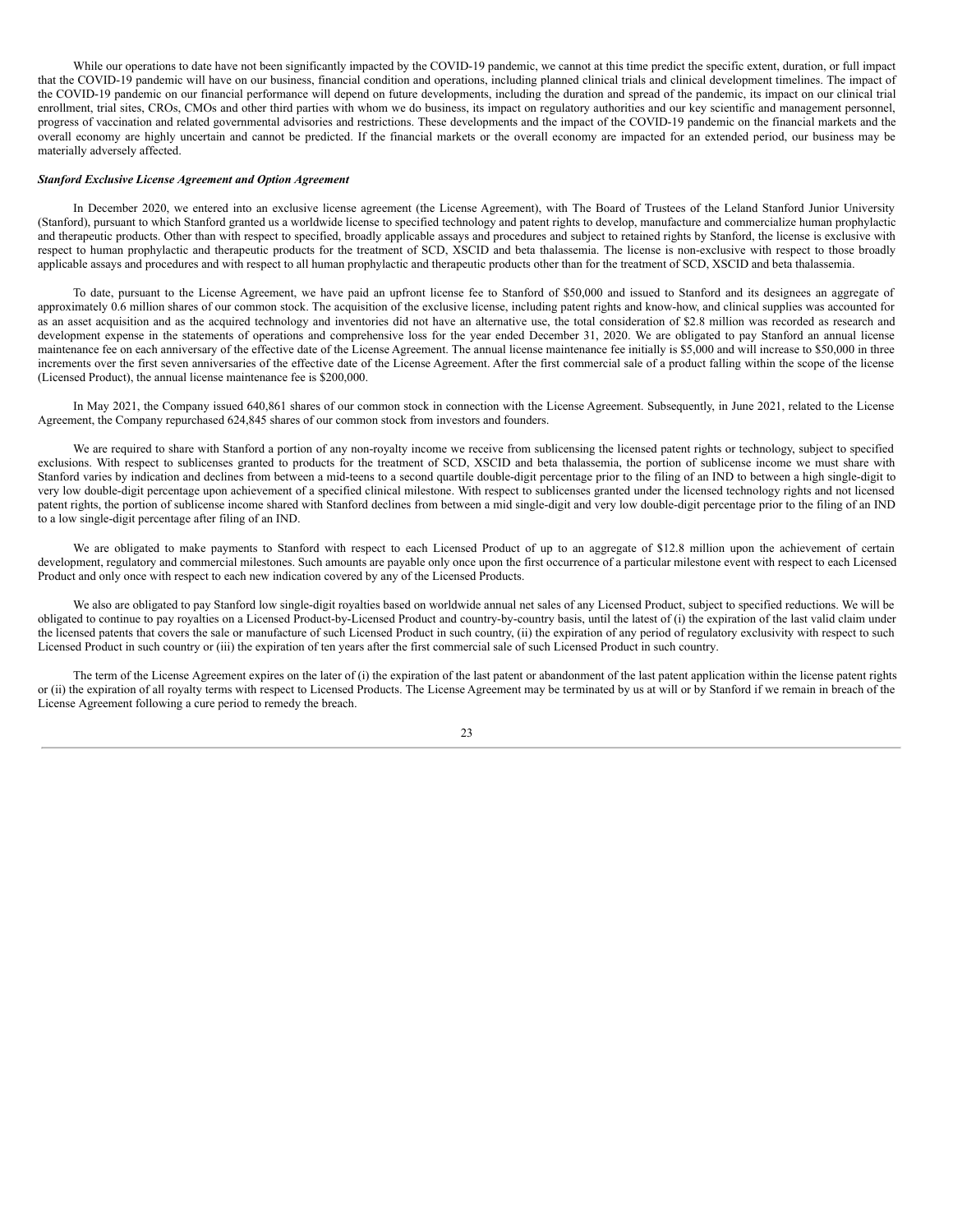We are required to use diligent efforts to manufacture, market and sell Licensed Products for the treatment of each of SCD, XSCID and beta thalassemia. In addition, we are required to achieve specified milestones by specified dates with respect to Licensed Products for the treatment of each of SCD, XSCID and beta thalassemia. If we fail to satisfy our diligence obligations, Stanford may terminate the License Agreement for our breach. For more details on the License Agreement, please see Note 6 of the Notes to Condensed Financial Statements.

In January 2021, we entered into an option agreement (the First Option Agreement), with Stanford, pursuant to which Stanford granted us the right to obtain a license to specified patent rights relating to human prophylactic and therapeutic products. We may exercise the option in whole or in part to obtain a license under one or more of the optioned patent rights.

Subject to our exercise of the option under the First Option Agreement and our execution of an amendment to the License Agreement that incorporates the optioned patent rights and any optioned technology, we have agreed to issue to Stanford 132,137 shares of our common stock and pay a license execution fee of \$10,000.

The term of the First Option Agreement expires 18 months after its effective date, subject to our right to extend such expiration date by up to an additional one year upon notice to Stanford and by another additional one year upon the reasonable agreement of Stanford. The First Option Agreement will terminate if the License Agreement terminates. As of June 30, 2021, we have not exercised the option under the First Option Agreement.

In April 2021, the Company entered into an option agreement (the "Second Option Agreement") with Stanford to negotiate the license for additional technologies from Stanford. Pursuant to the Second Option Agreement, the Company agreed to pay Stanford option fees in an aggregate amount of \$30,000 over the term of the option. As of June 30, 2021, we have not exercised the option under the Second Option Agreement.

#### *IDT License Agreement*

On June 7, 2021, the Company entered into a License Agreement (the IDT License Agreement) with Integrated DNA Technologies, Inc. (IDT). Pursuant to the IDT License Agreement, IDT granted the Company and our affiliates a worldwide, non-exclusive, sublicensable license to research and develop products incorporating HiFi Cas9 protein variants for use in human therapeutic applications for SCD, XSCID and Gaucher disease (the Field) and a worldwide, exclusive, sublicensable license to commercialize such products in the Field. The Company has also been granted the right to expand the licensed Field to include human therapeutic applications in the additional fields of beta thalassemia disorder and lysosomal storage disorders upon the payment of an exercise fee in the amount of \$0.5 million per additional field or \$1.0 million for both additional fields.

In consideration of the licenses and rights granted to the Company under the IDT License Agreement, the Company agreed to pay to IDT an upfront payment in the amount of \$3.0 million and up to \$5.3 million (or \$8.8 million if the Company elects to expand the Field as described above to include both the beta thalassemia and lysosomal storage disorders fields) in total regulatory milestone payments. Each regulatory milestone payment is payable once on an indication-by-indication basis. In addition, the Company has agreed to pay IDT a low single-digit royalty on the net sales of products, subject to reductions in specified circumstances. The acquisition of the license was accounted for as an asset acquisition and as the acquired technology did not have an alternative use, the total consideration of \$3.0 million was recorded as research and development expense in the statements of operations and comprehensive loss for the three and six months ended June 30, 2021.

The IDT License Agreement remains in effect on a country-by-country and product-by-product basis until the expiration of the royalty term for such product in such jurisdiction. We and IDT each have the right to terminate the IDT License Agreement for the other party's material breach of its obligations under the IDT License Agreement, subject to specified rights to cure. Additionally, we may terminate the IDT License Agreement for any reason upon written notice.

# *Initial Public Of ering*

In June and July 2021, we completed an initial public offering of our common stock. As part of the IPO, we issued and sold 16,100,000 shares of our common stock at a public offering price of \$17.00 per share. We received in June and July 2021 net proceeds of approximately \$251.4 million from the IPO, after deducting underwriting discounts and commissions of \$19.1 million and offering costs of approximately \$3.2 million.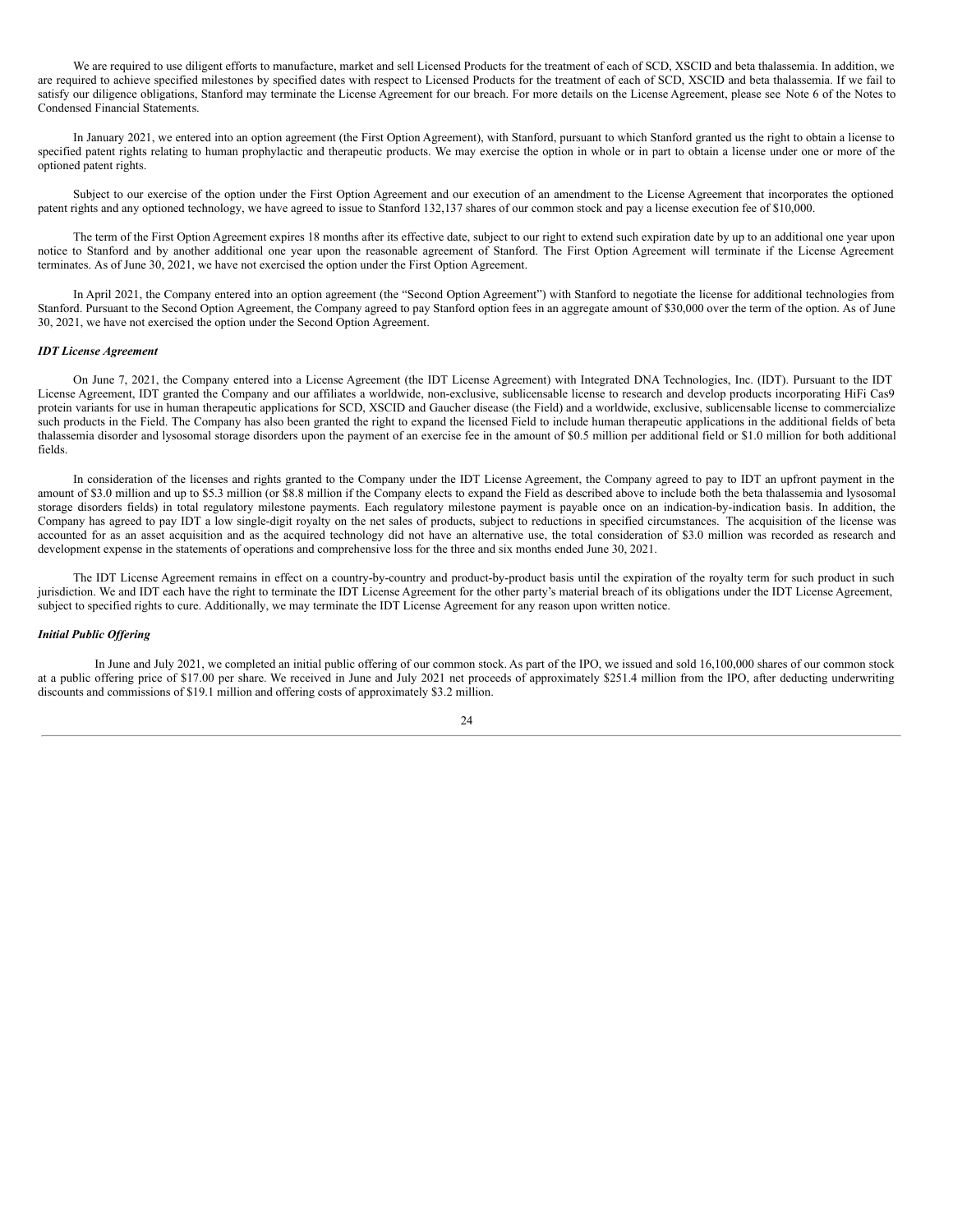# **Components of Results of Operations**

# *Operating Expenses*

#### *Research and Development*

Research and development costs consist primarily of external and internal costs incurred for our research activities and the development of our gene editing platform and associated rights which we licensed in December 2020.

External costs include:

- costs incurred under agreements with third-party CROs, CMOs and other third parties that conduct preclinical and clinical activities on our behalf and manufacture our product candidates;
- costs associated with acquiring technology and intellectual property licenses that have no alternative future uses; and
- other costs associated with our research and development programs, including laboratory materials and supplies and consulting fees.
	- Internal costs include:
- employee-related costs, including salaries, benefits and stock-based compensation expense, for our research and development personnel; and
- facilities and other expenses incurred in connection with our research and development programs, including expenses for allocated rent and facilities maintenance, and depreciation and amortization.

Research and development costs are expensed as incurred. In 2020, we did not track our internal indirect costs and external research and development costs by program. The intellectual property we licensed in late 2020 is fundamental to our platform and we did not focus on any specific programs. In the future, we expect to track research and development costs on a program by program basis as we identify the specific programs and product candidates to develop.

During 2020, we were eligible for a research and development tax credit. The tax incentive was available to us based on research and development activity within the United States and California during that year. These research and development tax incentives are recognized as a reduction to payroll tax expense when the right to receive has been attained and funds are collectible and are capped at \$250,000 per year.

We expect our research and development expenses to increase substantially for the foreseeable future as we advance our product candidates into and through preclinical studies and clinical trials, pursue regulatory approval of our product candidates and expand our pipeline of product candidates. The process of conducting the necessary preclinical and clinical research to obtain regulatory approval is costly and time-consuming. The actual probability of success for our product candidates may be affected by a variety of factors, including the safety and efficacy of our product candidates, early clinical data, investment in our clinical programs, competition, manufacturing capability and commercial viability. We may never succeed in achieving regulatory approval for any of our product candidates. As a result of the uncertainties discussed above, we are unable to determine the duration and completion costs of our research and development projects or if, when and to what extent we will generate revenue from the commercialization and sale of our product candidates, if approved by the FDA and other applicable authorities.

Our future research and development costs may vary significantly based on factors such as:

- the scope, rate of progress, expense and results of our discovery and preclinical development activities;
- the costs and timing of our CMC activities, including fulfilling GMP-related standards and compliance, and identifying and qualifying suppliers;
- per patient clinical trial costs;
- the number and duration of clinical trials required for approval of our product candidates;
- the number of sites included in our clinical trials:
- the countries in which the trials are conducted;
- delays in adding a sufficient number of trial sites and recruiting suitable patients to participate in our clinical trials;
- the number of patients that participate in the trials;

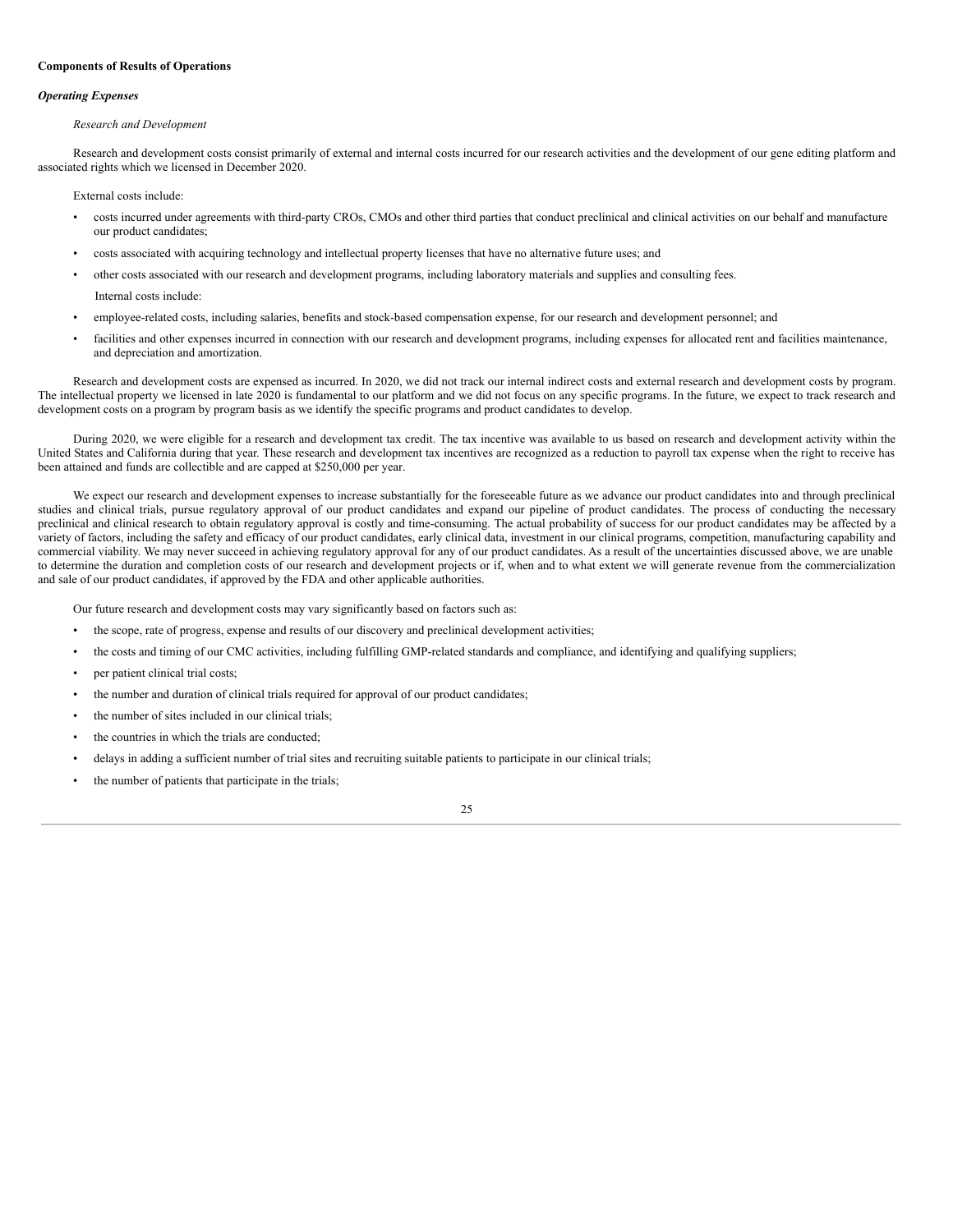- patient drop-out or discontinuation rates;
- potential partial reimbursement from governmental agencies for our clinical activities;
- potential additional safety monitoring requested by regulatory agencies;
- the duration of patient participation in the trials and follow-up;
- the cost and timing of manufacturing our product candidates;
- the phase of development of our product candidates;
- the efficacy and safety profile of our product candidates; the timing, receipt, and terms of any approvals from applicable regulatory authorities including the FDA and non-U.S. regulators;
- maintaining a continued acceptable safety profile of our product candidates following approval, if any, of our product candidates;
- significant and changing government regulation and regulatory guidance;
- changes in the standard of care on which a clinical development plan was based, which may require new or additional trials;
- the extent to which we establish additional strategic collaborations or other arrangements; and
- the impact of any business interruptions to our operations or to those of the third parties with whom we work, particularly in light of the current COVID-19 pandemic environment.

# *General and Administrative Expenses*

General and administrative expenses consist primarily of expenses related to employee-related costs, including salaries, benefits and stock-based compensation expense, for our executive, business development, finance and accounting, human resources and other administrative functions; legal services, including relating to intellectual property and corporate matters; accounting, auditing, consulting and tax services; insurance; and facility and other allocated costs not otherwise included in research and development expenses. We expect our general and administrative expenses to increase substantially for the foreseeable future as we anticipate an increase in our personnel headcount to support expansion of research and development activities, as well as to support our operations generally. We also expect an increase in expenses associated with being a public company, including costs related to accounting, audit, legal, regulatory, and tax-related services associated with maintaining compliance with applicable Nasdaq and SEC requirements; additional director and officer insurance costs; and investor and public relations costs.

#### *Other Income (Expense), Net*

Other income (expense), net includes interest expense incurred on our convertible notes and changes in the fair value of our redeemable convertible preferred stock tranche liabilities.

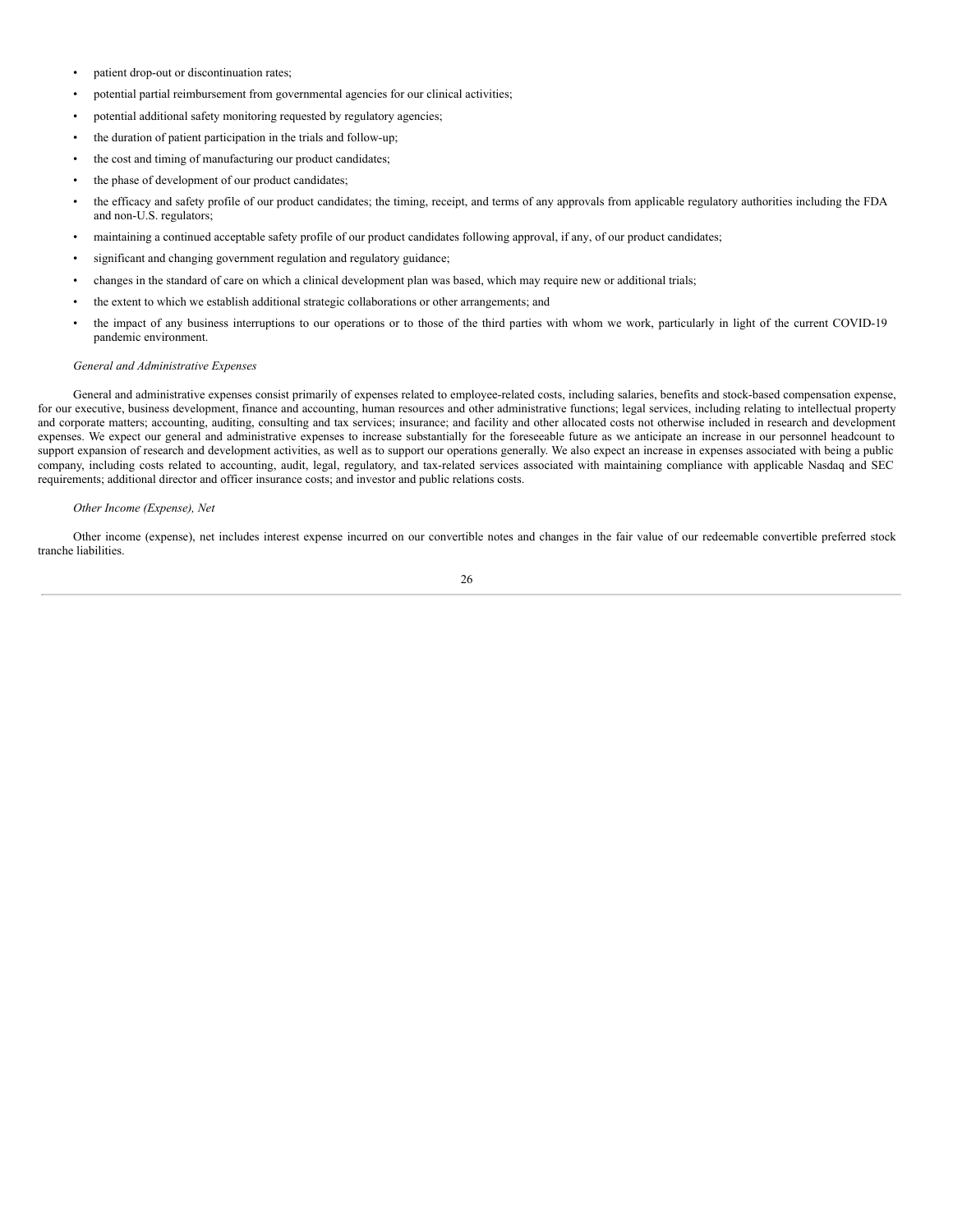#### **Results of Operations**

# *Three Months Ended June 30, 2021 and 2020*

The following table summarizes our statements of operations and comprehensive loss for the respective periods (in thousands):

|                                                 |    | <b>Three Months Ended</b><br><b>June 30,</b> |   |         |  |  |
|-------------------------------------------------|----|----------------------------------------------|---|---------|--|--|
|                                                 |    | 2021<br>2020                                 |   |         |  |  |
|                                                 |    | (unaudited)                                  |   |         |  |  |
| Operating expenses:                             |    |                                              |   |         |  |  |
| Research and development                        | \$ | 12,667                                       | S | 423     |  |  |
| General and administrative                      |    | 4,866                                        |   | 869     |  |  |
| Total operating expenses                        | S  | 17,533                                       | S | 1,292   |  |  |
| Loss from operations                            |    | (17, 533)                                    |   | (1,292) |  |  |
| Other income (expense), net:                    |    |                                              |   |         |  |  |
| Other income (expense), net                     |    | 4                                            |   |         |  |  |
| Related party convertible note interest expense |    | $\overline{\phantom{a}}$                     |   | (20)    |  |  |
| Change in fair value of the Series A redeemable |    |                                              |   |         |  |  |
| convertible preferred stock tranche liability   |    |                                              |   |         |  |  |
| Total other income (expense), net               |    | 4                                            |   | (20)    |  |  |
| Net loss and comprehensive loss                 |    | (17, 529)                                    |   | (1,312) |  |  |
|                                                 |    |                                              |   |         |  |  |

# **Operating Expenses**

#### *Research and Development Expenses*

Research and development expense increased by \$12.3 million during the three months ended June 30, 2021, compared to the three months ended June 30, 2020. The increase was primarily attributable to an increase of \$6.7 million in clinical trial related activities and contract manufacturing activities for our clinical trials and drug supply, technology and intellectual property license expense of \$3.0 million which is attributed to the IDT license agreement, and an increase in personnel costs of \$2.5 million.

# *General and Administrative Expenses*

During the three months ended June 30, 2021, we incurred \$4.9 million in general and administrative expenses. The expenses incurred during the three months ended June 30, 2021 was primarily related to employee-related expenses of \$2.4 million, which included salaries, benefits and stock-based compensation expenses, professional fees of \$1.7 million, primarily related to accounting, audit and legal services and \$0.5 million for other general office expenses primarily related to facilities and IT related costs, and \$0.2 million for insurance.

During the three months ended June 30, 2020, we incurred \$0.9 million in general and administrative expenses. The expenses incurred during the three months ended June 30, 2020 was primarily related to employee-related expenses of \$0.2 million, which included salaries, benefits and stock-based compensation expenses, and professional fees of \$0.7 million primarily related to accounting, audit and legal services.

# *Other Income (Expense), Net*

The other income (expense), net for the three months ended June 30, 2021 was comprised of income from money market funds. The other expense for the three months ended June 30, 2020 related to interest expense incurred on a convertible note from a related party.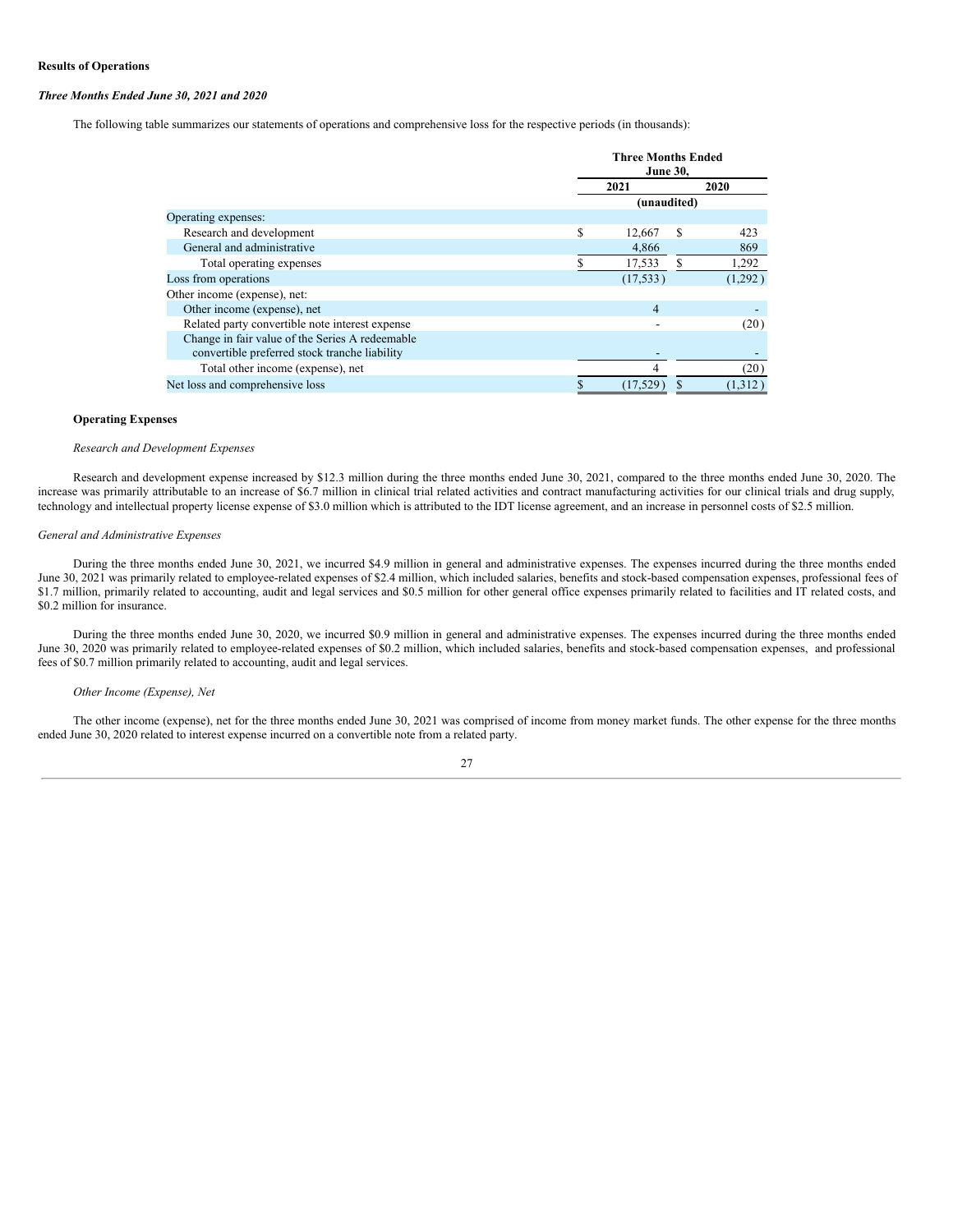# *Six Months Ended June 30, 2021 and 2020*

The following table summarizes our statements of operations and comprehensive loss for the respective periods (in thousands):

|                                                 |   | <b>Six Months Ended</b><br><b>June 30,</b> |   |          |  |  |
|-------------------------------------------------|---|--------------------------------------------|---|----------|--|--|
|                                                 |   | 2021                                       |   | 2020     |  |  |
|                                                 |   | (unaudited)                                |   |          |  |  |
| Operating expenses:                             |   |                                            |   |          |  |  |
| Research and development                        | S | 18,044                                     | S | 423      |  |  |
| General and administrative                      |   | 8,857                                      |   | 990      |  |  |
| Total operating expenses                        |   | 26,901                                     |   | 1,413    |  |  |
| Loss from operations                            |   | (26,901)                                   |   | (1, 413) |  |  |
| Other income (expense), net:                    |   |                                            |   |          |  |  |
| Other income (expense), net                     |   | $\overline{4}$                             |   |          |  |  |
| Related party convertible note interest expense |   |                                            |   | (40)     |  |  |
| Change in fair value of the Series A redeemable |   |                                            |   |          |  |  |
| convertible preferred stock tranche liability   |   | (10, 341)                                  |   |          |  |  |
| Total other income (expense), net               |   | (10, 337)                                  |   | (40)     |  |  |
| Net loss and comprehensive loss                 |   | (37, 238)                                  |   | (1, 453) |  |  |

# **Operating Expenses**

# *Research and Development Expenses*

Research and development expense increased by \$17.6 million during the six months ended June 30, 2021, compared to the six months ended June 30, 2020. The increase was primarily attributable to an increase of \$10.4 million in clinical trial related activities and contract manufacturing activities for our clinical trials and drug supply, an increase in personnel costs of \$3.7 million, and intellectual property license expense of \$3.0 million which is attributed to the IDT license agreement.

#### *General and Administrative Expenses*

During the six months ended June 30, 2021, we incurred \$8.9 million in general and administrative expenses. The expenses incurred during the six months ended June 30, 2021 were comprised of professional fees of \$4.1 million, primarily related to accounting, audit and legal services; and employee-related expenses of \$3.9 million, which included salaries, benefits and stock-based compensation expenses, and \$0.5 million for other general office expenses primarily related to facilities and IT related costs, and \$0.2 million for insurance. For the six months ended June 30, 2020, we incurred total expenses of \$1.0 million consisting primarily of professional legal, tax, and accounting service fees.

#### *Other Income (Expense), Net*

The other income (expense), net for the six months ended June 30, 2021 was comprised of the change in the fair value of our Series A redeemable convertible preferred stock tranche liability of \$10.3 million. The other expense for the six months ended June 30, 2020 related to interest expense incurred on a convertible note from a related party.

# **Liquidity and Capital Resources**

We have incurred losses since inception and have incurred negative cash flows from operations from inception through June 30, 2021. As of June 30, 2021, we had \$382.1 million of cash and cash equivalents and restricted cash and our accumulated deficit was \$107.8 million. In June and July 2021, we raised net proceeds of \$251.4 million in our IPO, pursuant to which we sold an aggregate of 16,100,000 shares of common stock.

Prior to our IPO, we have funded our operations primarily from the sale of redeemable convertible preferred stock and issuance of convertible promissory notes.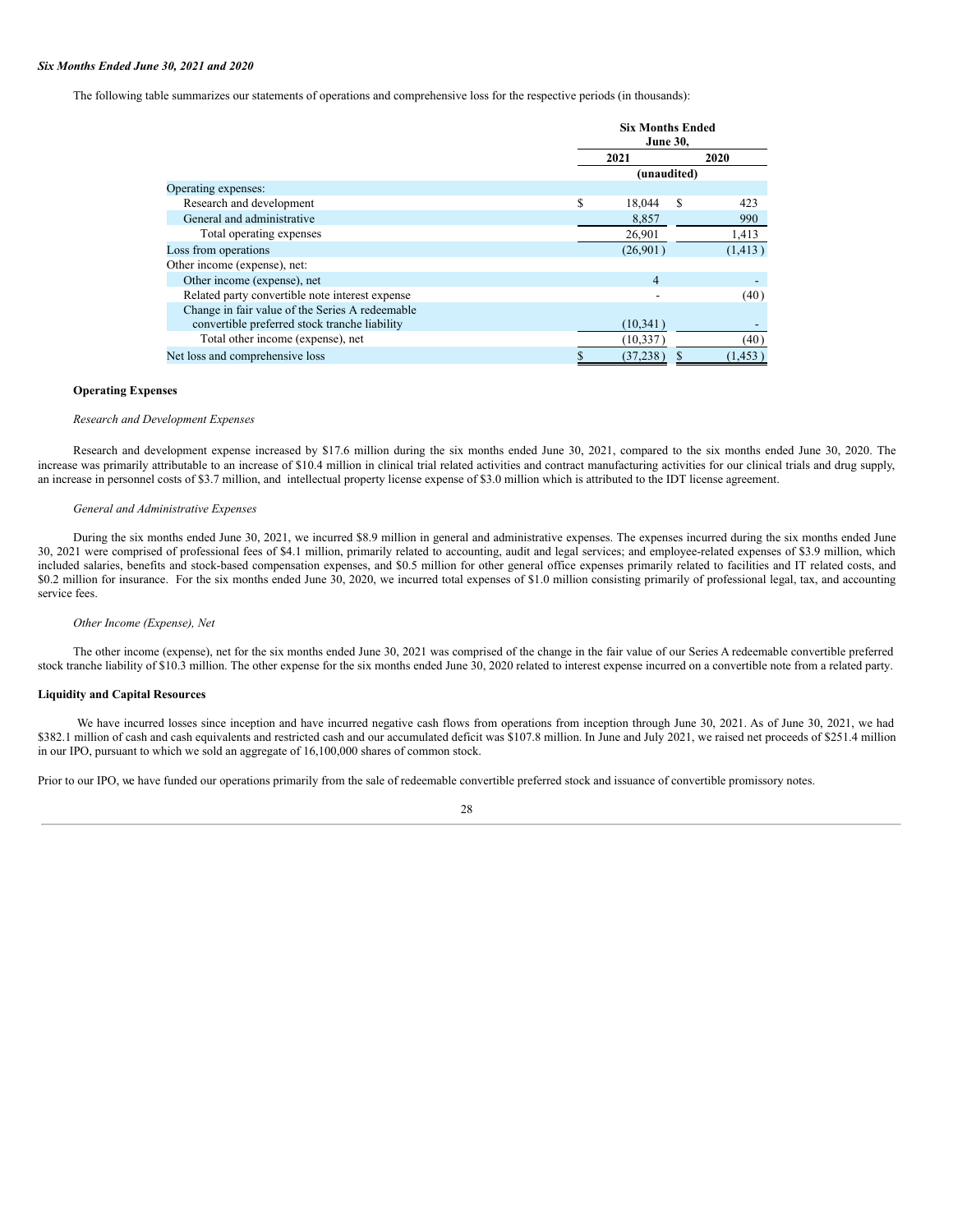# *Future Funding Requirements*

Our primary uses of cash are to fund our operations, which consist primarily of research and development expenditures related to our programs and, to a lesser extent, general and administrative expenditures. We anticipate that we will continue to incur significant expenses for the foreseeable future as we continue to advance our product candidates, expand our corporate infrastructure, including the costs associated with being a public company, further our research and development initiatives for our product candidates, scale our laboratory and manufacturing operations, and incur marketing costs associated with potential commercialization. We are subject to all of the risks typically related to the development of new drug candidates, and we may encounter unforeseen expenses, difficulties, complications, delays and other unknown factors that may adversely affect our business. We anticipate that we will need substantial additional funding in connection with our continuing operations.

Based upon our current operating plan, we estimate that our existing cash and cash equivalents as of the date of the filing of this Form 10-Q, will be sufficient to fund our operating expenses and capital expenditure requirements for at least the next 12 months. Until we can generate a sufficient amount of revenue from the commercialization of our product candidates or from collaboration agreements with third parties, if ever, we expect to finance our future cash needs through public or private equity or debt financings, collaborations and other strategic alliances and licensing arrangements, or any combination of these approaches. The sale of equity or convertible debt securities may result in dilution to our stockholders and, in the case of preferred equity securities or convertible debt, those securities could provide for rights, preferences or privileges senior to those of our common stock. Debt financings may subject us to covenant limitations or restrictions on our ability to take specific actions, such as incurring additional debt, making capital expenditures or declaring dividends. Our ability to raise additional funds may be adversely impacted by negative global economic conditions and any disruptions to and volatility in the credit and financial markets in the United States and worldwide that may result from the ongoing COVID-19 pandemic or other factors. There can be no assurance that we will be successful in acquiring additional funding at levels sufficient to fund our operations or on terms favorable or acceptable to us. If we are unable to obtain adequate financing when needed or on terms favorable or acceptable to us, we may be forced to delay, reduce the scope of or eliminate one or more of our research and development programs.

Our future capital requirements will depend on many factors, including:

- the timing, scope, progress, results and costs of research and development, discovery, preclinical and non-clinical studies and clinical trials for our current and future product candidates;
- the number, scope and duration of clinical trials required for regulatory approval of our current and future product candidates;
- the outcome, timing and cost of seeking and obtaining regulatory approvals from the FDA and comparable foreign regulatory authorities for our product candidates, including any requirement to conduct more studies or generate additional data beyond that which we currently expect would be required to support a marketing application;
- the cost of manufacturing clinical and commercial supplies of our current and future product candidates;
- the costs and timing of future commercialization activities, including product manufacturing, marketing, sales and distribution, for any of our product candidates for which we receive marketing approval;
- our ability to maintain existing, and establish new, strategic collaborations, licensing or other arrangements and the financial terms of any such agreements, including the timing and amount of any future milestone, royalty or other payments due under any such agreement;
- any product liability or other lawsuits related to our products;
- the revenue, if any, received from commercial sales of any product candidates for which we may receive marketing approval;
- our ability to establish a commercially viable pricing structure and obtain approval for coverage and adequate reimbursement from third-party and government payers;
- the costs to establish, maintain, expand, enforce and defend the scope of our intellectual property portfolio, including the amount and timing of any payments we may be required to make, or that we may receive, in connection with licensing, preparing, filing, prosecuting, defending and enforcing our patents or other intellectual property rights;
- expenses needed to attract, hire and retain skilled personnel;
- the costs of operating as a public company; and
- the impact of the COVID-19 pandemic, which may exacerbate the magnitude of the factors discussed above.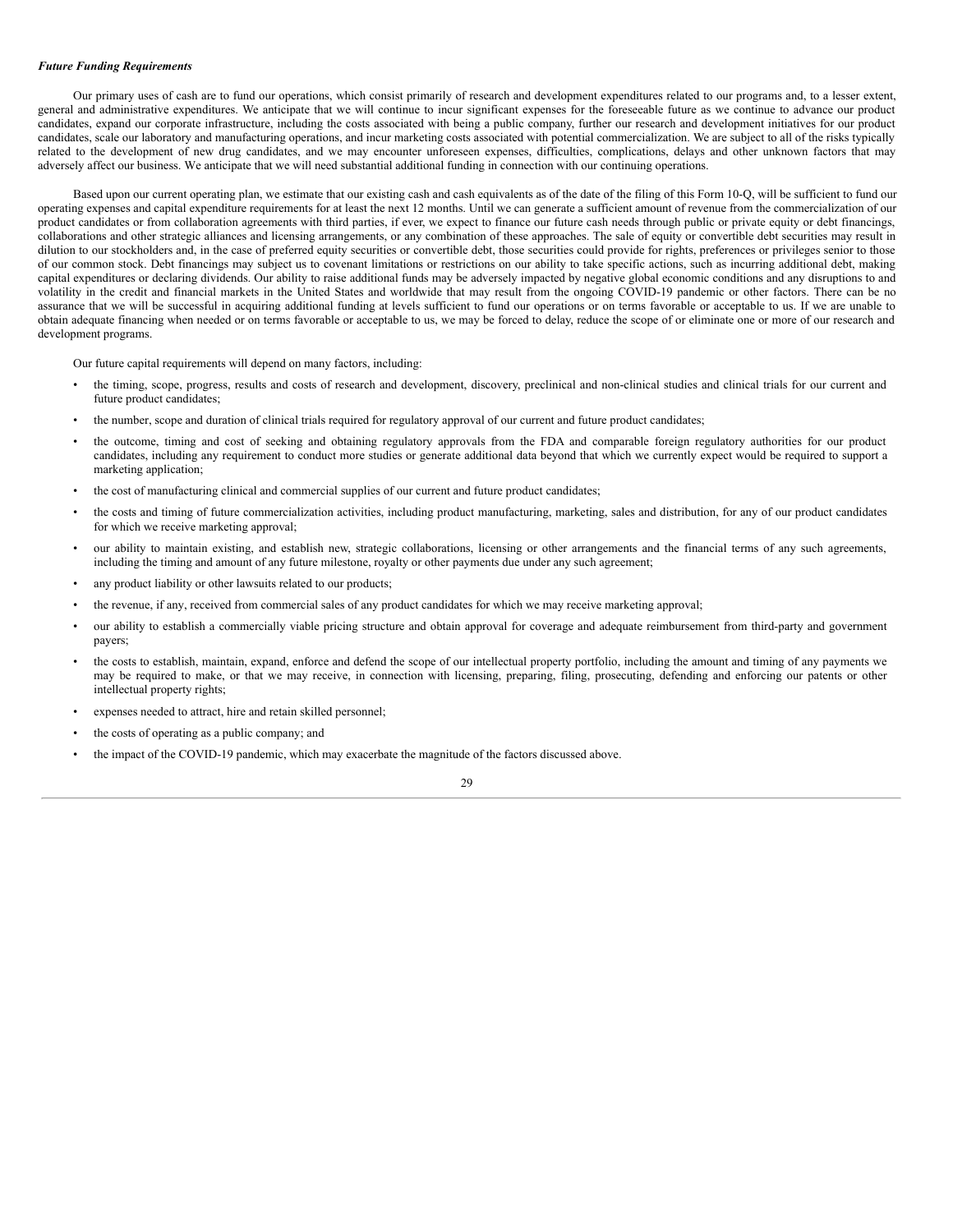A change in the outcome of any of these or other variables could significantly change the costs and timing associated with the development of our product candidates. Furthermore, our operating plans may change in the future, and we may need additional funds to meet operational needs and capital requirements associated with such change.

# *Cash Flows*

The following table summarizes our sources and uses of cash for the periods presented (in thousands):

|                                                               | <b>Six Months Ended</b><br><b>June 30,</b> |        |  |
|---------------------------------------------------------------|--------------------------------------------|--------|--|
|                                                               | 2021                                       | 2020   |  |
|                                                               | (unaudited)                                |        |  |
| Net cash used in operating activities                         | \$<br>(21, 844)<br>- S                     | (957)  |  |
| Net cash used in investing activities                         | (1,123)                                    | (379)  |  |
| Net cash provided by financing activities                     | 385,264                                    | 14,998 |  |
| Net increase in cash, cash equivalents<br>and restricted cash | 362,297<br>S                               | 13,662 |  |

# *Cash Flows from Operating Activities*

Cash used in operating activities during the six months ended June 30, 2021 was primarily due to our net loss of \$37.2 million adjusted by non-cash charges of \$13.6 million and a net change of \$1.5 million in our net operating assets and liabilities. The non-cash charges consisted of a \$10.3 million change in the fair value of the Series A redeemable convertible preferred stock tranche liability and \$3.1 million of stock-based compensation expense. The change in our net operating assets and liabilities was primarily due to an increase of \$3.2 million in accounts payable and accrued expenses, offset by a \$1.4 million decrease in prepaid expenses and other current assets.

Cash used in operating activities during the six months ended June 30, 2020 was primarily due to our net loss of \$1.5 million adjusted by a net change of \$0.4 million in our net operating assets and liabilities. The change in our net operating assets and liabilities was primarily due to an increase of \$0.8 million in accounts payable and accrued expenses, offset by a \$0.4 million decrease in prepaid expenses and other current assets.

# *Cash Flows from Investing Activities*

During the six months ended June 30, 2021, cash used in investing activities was \$1.1 million and related primarily to the purchase of lab equipment.

During the six months ended June 30, 2020, cash used in investing activities was \$0.4 million and related primarily to the purchase of lab equipment.

# *Cash Flows from Financing Activities*

Cash provided by financing activities during the six months ended June 30, 2021 was \$385.3 million, which consisted primarily of net proceeds net of issuance costs from the issuance of the shares of our Series A and Series B redeemable convertible preferred stock of \$165.5 million, and proceeds from issuance of common stock in our initial public offering, net of issuance costs of \$219.5 million.

Cash provided by financing activities during the six months ended June 30, 2020 was \$15.0 million, which consisted primarily of net proceeds from the issuance of the shares of our Series A redeemable convertible preferred stock of \$10.0 million and issuance of a \$5.0 million convertible note to a related party.

#### **Recently Adopted Accounting Pronouncements**

For information on new accounting standards, see Note 2 to our financial statements included in Part I inthis Quarterly Report.

#### **Critical Accounting Policies and Significant Judgments and Estimates**

Our management's discussion and analysis of our financial condition and results of operations are based on our financial statements, which have been prepared in accordance with accounting principles generally accepted in the United States of America. The

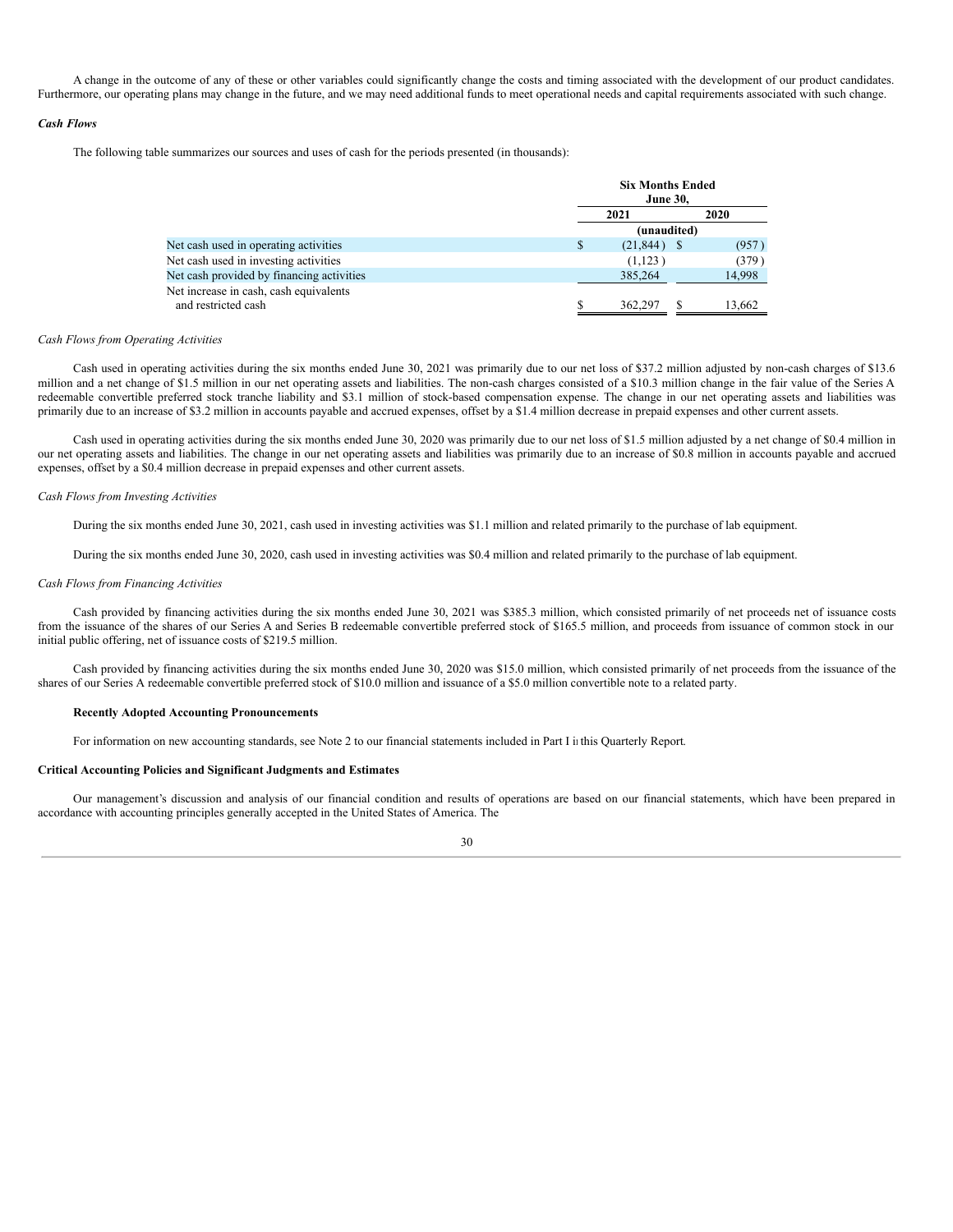preparation of these financial statements requires us to make estimates and judgments that affect the reported amounts of assets, liabilities, and expenses and the disclosure of contingent assets and liabilities in our financial statements. On an ongoing basis, we evaluate our estimates and judgments, including but not limited to those related to accrued research and development costs, the fair value of derivative redeemable convertible preferred stock tranche liabilities, the fair value of redeemable convertible preferred stock and common stock and stock-based compensation expense, the valuation of deferred tax assets, and uncertain income tax positions. We base our estimates on historical experience, known trends and events and various other factors that are believed to be reasonable under the circumstances, the results of which form the basis for making judgments about the carrying values of assets and liabilities that are not readily apparent from other sources. Actual results may differ from these estimates under different assumptions or conditions.

During the six months ended June 30, 2021, there were no material changes to our critical accounting policies or in the methodology used for estimates from those described in "Management's Discussion and Analysis of Financial Condition and Results of Operations" included inour Prospectus.

### **Off-Balance Sheet Arrangements**

During the periods presented we did not have, nor do we currently have, any off-balance sheet arrangements as defined in the rules and regulations of the SEC.

# **Emerging Growth Company and Smaller Reporting Entity Status**

We are an emerging growth company, as defined in the JOBS Act. Under the JOBS Act, emerging growth companies can delay the adoption of new or revised accounting standards issued subsequent to the enactment of the JOBS Act until such time as those standards apply to private companies. Other exemptions and reduced reporting requirements under the JOBS Act for emerging growth companies include presentation of only two years of audited financial statements in a registration statement for an initial public offering, an exemption from the requirement to provide an auditor's report on internal controls over financial reporting pursuant to Section 404 of the Sarbanes-Oxley Act of 2002, as amended, an exemption from any requirement that may be adopted by the Public Company Accounting Oversight Board regarding mandatory audit firm rotation and less extensive disclosure about our executive compensation arrangements. We have elected to use the extended transition period for complying with new or revised accounting standards that have different effective dates for public and private companies until the earlier of the date that (i) we are no longer an emerging growth company or (ii) we affirmatively and irrevocably opt out of the extended transition period provided in the JOBS Act.

However, as described in Note 2 to our condensed financial statements included elsewhere in this Quarterly Report, we early adopted certain accounting standards, as the JOBS Act does not preclude an emerging growth company from adopting a new or revised accounting standard earlier than the time that such standard applies to private companies to the extent early adoption is permitted. As a result, our financial statements may not be comparable to companies that comply with the new or revised accounting pronouncements as of public company effective dates.

We will remain an emerging growth company until the earliest of (i) the last day of our first fiscal year in which we have total annual gross revenues of \$1.07 billion or more, (ii) the last day of our fiscal year following the fifth anniversary of the completion of our initial public offering, (iii) the date on which we are deemed to be a "large accelerated filer," under the rules of the SEC, which means the market value of equity securities that is held by non-affiliates exceeds \$700.0 million as of the prior June 30th and (iv) the date on which we have issued more than \$1.0 billion in non-convertible debt securities during the prior three-year period.

If we are a "smaller reporting company" at the time we cease to be an emerging growth company, we may continue to rely on exemptions from certain disclosure requirements that are available to smaller reporting companies. Specifically, as a smaller reporting company we may choose to present only the two most recent fiscal years of audited financial statements in our Annual Report on Form 10-K and, similar to emerging growth companies, smaller reporting companies have reduced disclosure obligations regarding executive compensation.

# **Item 3. Quantitative and Qualitative Disclosures About Market Risk.**

Under SEC rules and regulations, as a smaller reporting company, we are not required to provide the information required by this item.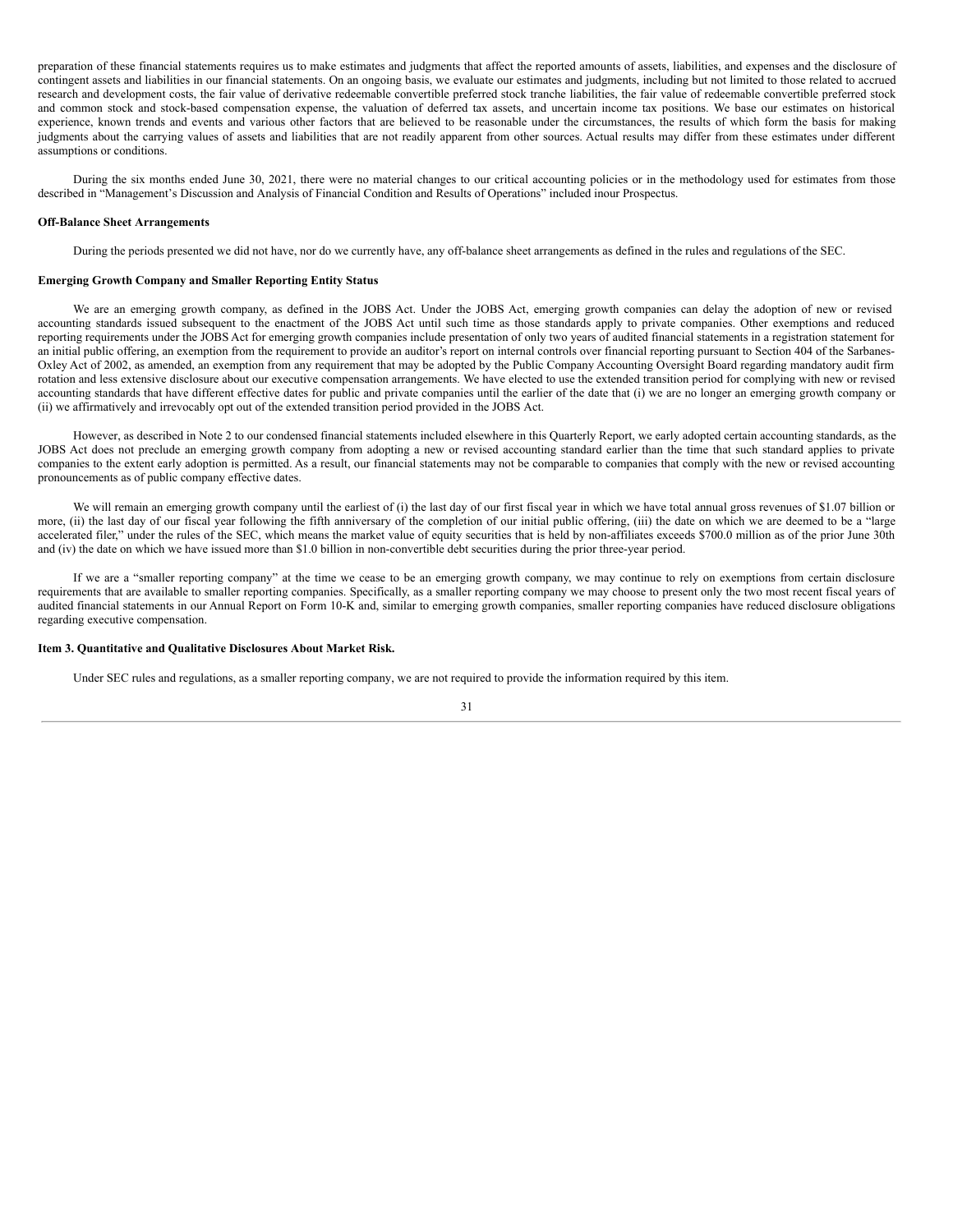# **Item 4. Controls and Procedures.**

#### *Evaluation of Disclosure Controls and Procedures*

Our management, with the participation of our Chief Executive Officer and our Chief Business Officer, has evaluated the effectiveness of our disclosure controls and procedures (as defined in Rules 13a-15(e) and 15d-15(e) under the Exchange Act of 1934, as amended, or the Exchange Act) as of the end of the period covered by this Quarterly Report. Based upon that evaluation, our Chief Executive Officer and Chief Business Officer have concluded that, as of June 30, 2021, our disclosure controls and procedures were effective to provide reasonable assurance that information required to be disclosed by us in the reports that we file or submit under the Exchange Act is recorded, processed, summarized and reported, within the time periods specified in the SEC's rules and forms and to provide reasonable assurance that such information is accumulated and communicated to our management, including our Chief Executive Officer and Chief Business Officer, as appropriate, to allow timely decisions regarding required disclosure.

### *Changes in Internal Control Over Financial Reporting*

There were no changes in our internal control over financial reporting (as defined in Rules 13a-15(f) and 15d-15(f) under the Exchange Act) that occurred during the period covered by this report that has materially affected, or is reasonably likely to materially affect, our internal control over financial reporting. We have not experienced any material impact on our internal control over financial reporting despite the fact that most of our employees are working remotely due to the COVID-19 pandemic. We are continually monitoring and assessing the impact of the COVID-19 situation on our internal controls to minimize the impact on their design and operating effectiveness.

### *Inherent Limitations on Ef ectiveness of Controls*

Our management, including our Chief Executive Officer and Chief Business Officer, do not expect that our disclosure controls or our internal control over financial reporting will prevent all errors and all fraud. A control system, no matter how well conceived and operated, can provide only reasonable, not absolute, assurance that the objectives of the control system are met. Further, the design of a control system must reflect the fact that there are resource constraints, and the benefits of controls must be considered relative to their costs. Because of the inherent limitations in all control systems, no evaluation of controls can provide absolute assurance that all control issues and instances of fraud, if any, have been detected. These inherent limitations include the realities that judgments in decision-making can be faulty, and that breakdowns can occur because of a simple error or mistake. Additionally, controls can be circumvented by the individual acts of some persons, by collusion of two or more people or by management override of the controls. The design of any system of controls is also based in part upon certain assumptions about the likelihood of future events, and there can be no assurance that any design will succeed in achieving its stated goals under all potential future conditions, over time, controls may become inadequate because of changes in conditions, or the degree of compliance with policies or procedures may deteriorate. Because of the inherent limitations in a cost-effective control system, misstatements due to error or fraud may occur and not be detected.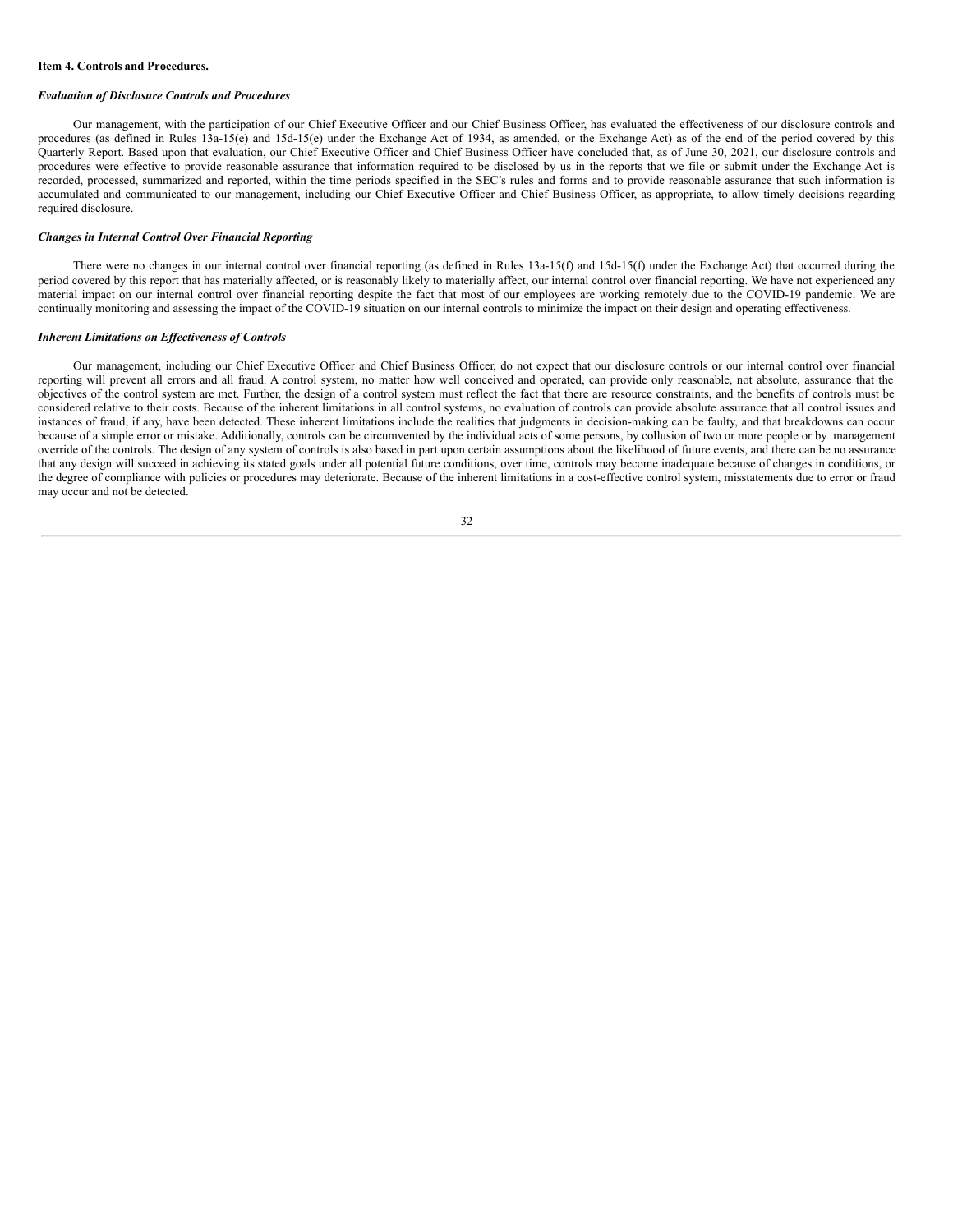# **PART II—OTHER INFORMATION**

### **Item 1. Legal Proceedings.**

We are not party to any material legal proceedings at this time. From time to time, we may become involved in various legal proceedings that arise in the ordinary course of our business.

#### **Item 1A. Risk Factors.**

## **Risks Related to Our Financial Position, Limited Operating History and Need for Additional Capital**

### We have incurred significant losses since our inception, we expect to incur significant losses for the foreseeable future, and we may never achieve or maintain *profitability.*

Since our inception, we have incurred significant net losses, have not generated any revenue from product sales to date and have financed our operations principally through the net proceeds raised in our initial public offering and private placements of our redeemable convertible preferred stock. Our net loss for the fiscal year ended December 31, 2020 was \$68.4 million and for the six months ended June 30, 2021 and 2020 was \$37.2 million and \$1.5 million, respectively. As of June 30, 2021, we had an accumulated deficit of \$107.8 million. We expect to continue to incur significant and increasing losses for the foreseeable future. The net losses we incur may fluctuate significantly from quarter to quarter and year to year, such that a period-to-period comparison of our results of operations may not be a good indication of our future performance. We anticipate that our expenses will increase substantially if and as we:

- initiate and conduct our clinical trials for GPH101 and our current and future product candidates that we may identify and develop;
- continue our current research programs and our preclinical development of product candidates from our current research programs;
- seek to identify additional research programs and additional product candidates;
- hire additional research and development and clinical personnel;
- maintain, expand, enforce, defend and protect our intellectual property portfolio and provide reimbursement of third-party expenses related to our patent portfolio;
- seek marketing approvals for any of our product candidates that successfully complete clinical trials;
- establish our manufacturing capability, including developing our contract development and manufacturing relationships, and should we decide to do so, building and maintaining a commercial-scale current Good Manufacturing Practices (cGMP), manufacturing facility;
- ultimately establish a sales, marketing, and distribution infrastructure to commercialize any products for which we may obtain marketing approval;
- further develop our gene editing platform;
- add operational, financial, and management information systems and personnel;
- acquire or in-license product candidates, intellectual property and technologies; and
- operate as a public company.

To date, we have not initiated a clinical trial for any product candidate and expect that it will be many years, if ever, before we have a product candidate ready for commercialization, if approved. To become and remain profitable, we must develop and eventually commercialize products with significant market potential. This will require us to be successful in a range of challenging activities, including identifying product candidates, completing preclinical testing and clinical trials of product candidates, obtaining marketing approval for these product candidates, manufacturing, marketing, and selling those products for which we may obtain marketing approval, obtaining market acceptance for such products and satisfying any post-marketing requirements. We may never succeed in these activities and, even if we do, may never generate revenue in an amount sufficient to achieve profitability. Most of our programs are currently only in the preclinical testing stage and early clinical development stage, and we expect to commence clinical trials for GPH101 in the second half of 2021. Because of the numerous risks and uncertainties associated with developing gene editing product candidates, we are unable to predict the extent of any future losses or when we will become profitable, if ever. If we do achieve profitability, we may not be able to sustain or increase profitability on a quarterly or annual basis. Our failure to become and remain profitable would decrease the value of our Company and our stock price and could impair our ability to raise capital, maintain and fund

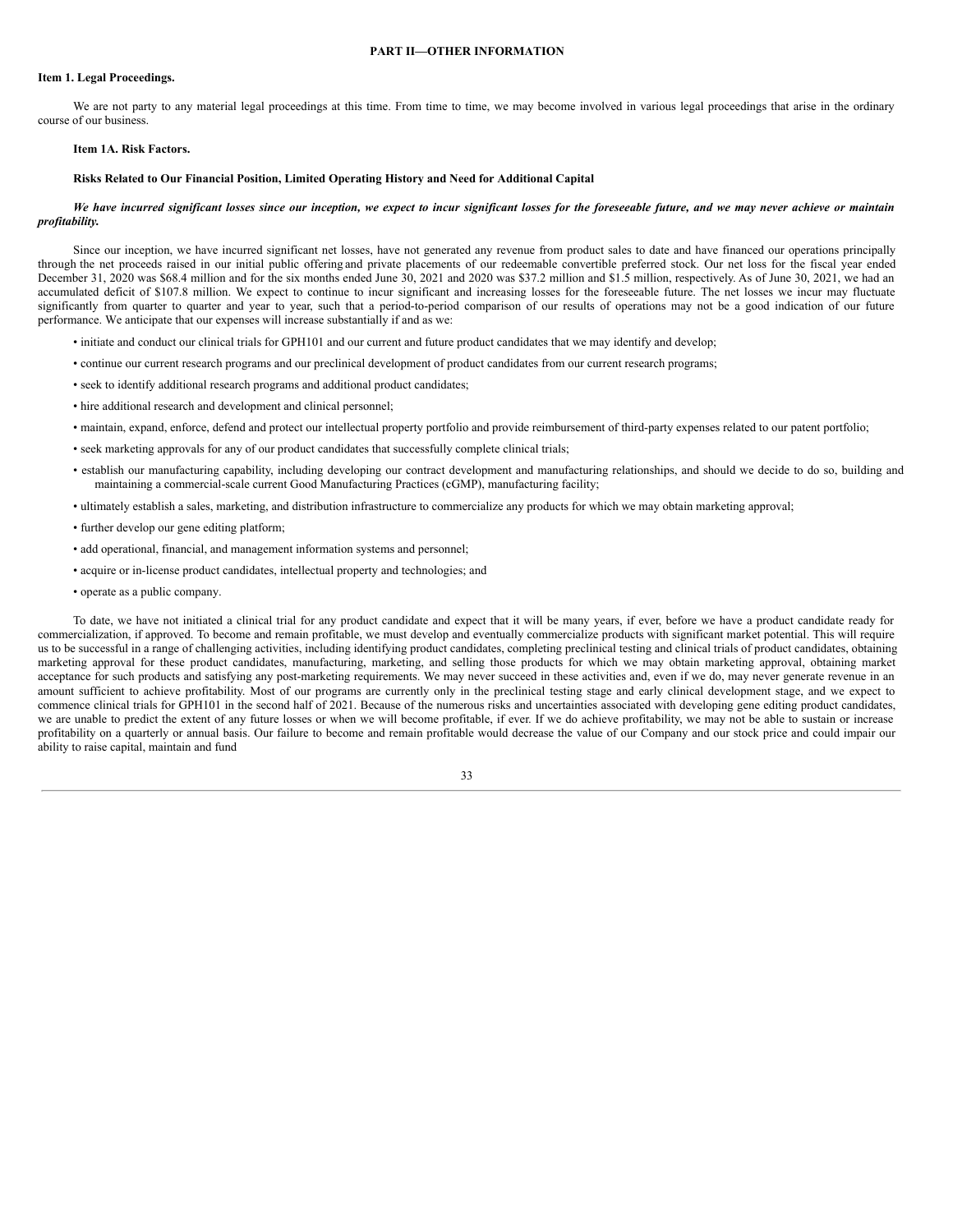our research and development efforts, expand our business, or continue our operations. A decline in the value of our Company could also cause you to lose all or part of your investment.

# Our limited operating history may make it difficult for you to evaluate the performance of our business to date and to assess our future viability.

We are an early-stage company. We were founded in 2017 and commenced operations in 2020. Our operations to date have been limited to organizing and staffing our Company, business planning, raising capital, acquiring and developing our platform and technology, identifying potential product candidates, establishing and maintaining our intellectual property portfolio, undertaking preclinical studies and preparing for clinical trials. Other than GPH101, which is in early clinical development, all of our research programs are still in the preclinical or research stage of development, and their risk of failure is high. We have not demonstrated an ability to initiate or successfully complete any clinical trials, including large-scale, pivotal clinical trials, obtain marketing approvals, manufacture a commercial-scale product, or arrange for a third party to do so on our behalf, or conduct sales and marketing activities necessary for successful commercialization. Typically, it takes about 10 to 15 years to develop a new product from the time it is discovered to when it is available for treating patients. Consequently, any predictions you make about the likelihood of our future success or viability may not be as accurate as they could be if we had a longer operating history.

Our limited operating history, particularly in light of the rapidly evolving gene editing field, may make it difficult to evaluate our technology and industry and predict our future performance. Our very short history as an operating company makes any assessment of the likelihood of our future success and viability subject to significant uncertainty. We will encounter risks and difficulties frequently experienced by very early stage companies in rapidly evolving fields. If we do not address these risks successfully, our business will suffer.

In addition, as a new business, we may encounter other unforeseen expenses, difficulties, complications, delays, and other known and unknown factors. We will need to transition from a company with a research focus to a company capable of supporting commercial activities. We may not be successful in such a transition. If we do not adequately address these risks and difficulties or successfully make such a transition, our business will suffer.

#### We have never generated revenue from product sales, may never generate any revenue from product sales and may never become profitable.

Our ability to generate revenue from product sales and achieve profitability, if ever, depends on our ability, alone or with collaborative partners, to successfully complete the development of, and obtain the regulatory approvals necessary to commercialize, our current product candidates and any product candidates we may identify for development. We do not anticipate generating revenues from product sales for the next several years, if ever.

Even if one or more of the product candidates we develop are approved for commercial sale, we anticipate incurring significant costs associated with commercializing any approved product candidate. Our expenses could increase beyond expectations if we are required by the U.S. Food and Drug Administration (FDA), the European Medicines Agency (EMA), or other regulatory authorities to perform clinical and other studies in addition to those that we currently anticipate. Even if we are able to generate revenues from the sale of any approved product candidates, we may not become profitable and may need to obtain additional funding to continue operations.

#### We will need substantial additional funding. If we are unable to raise capital when needed on acceptable terms, or at all, we would be forced to delay, reduce, or *terminate our research and product development programs, future commercialization ef orts or other operations.*

Developing pharmaceutical products, including conducting preclinical studies and clinical trials, is a very time-consuming, expensive and uncertain process that takes years to complete. Our operations have consumed substantial amounts of cash since inception, and we expect our expenses to increase in connection with our ongoing activities, particularly as we identify, continue the research and development of, initiate and conduct clinical trials of, and seek marketing approval for, our product candidates. In addition, if we obtain marketing approval for our product candidates, we expect to incur significant commercialization expenses related to product sales, marketing, manufacturing, and distribution to the extent that such sales, marketing, manufacturing, and distribution are not the responsibility of a collaborator. Other unanticipated costs may also arise. Furthermore, we expect to incur additional costs associated with operating as a public company. Accordingly, we will need to obtain substantial additional funding in connection with our continuing operations. If we are unable to raise capital when needed or on acceptable terms, we would be forced to delay, reduce, or eliminate our research and product development programs, future commercialization efforts or other operations.

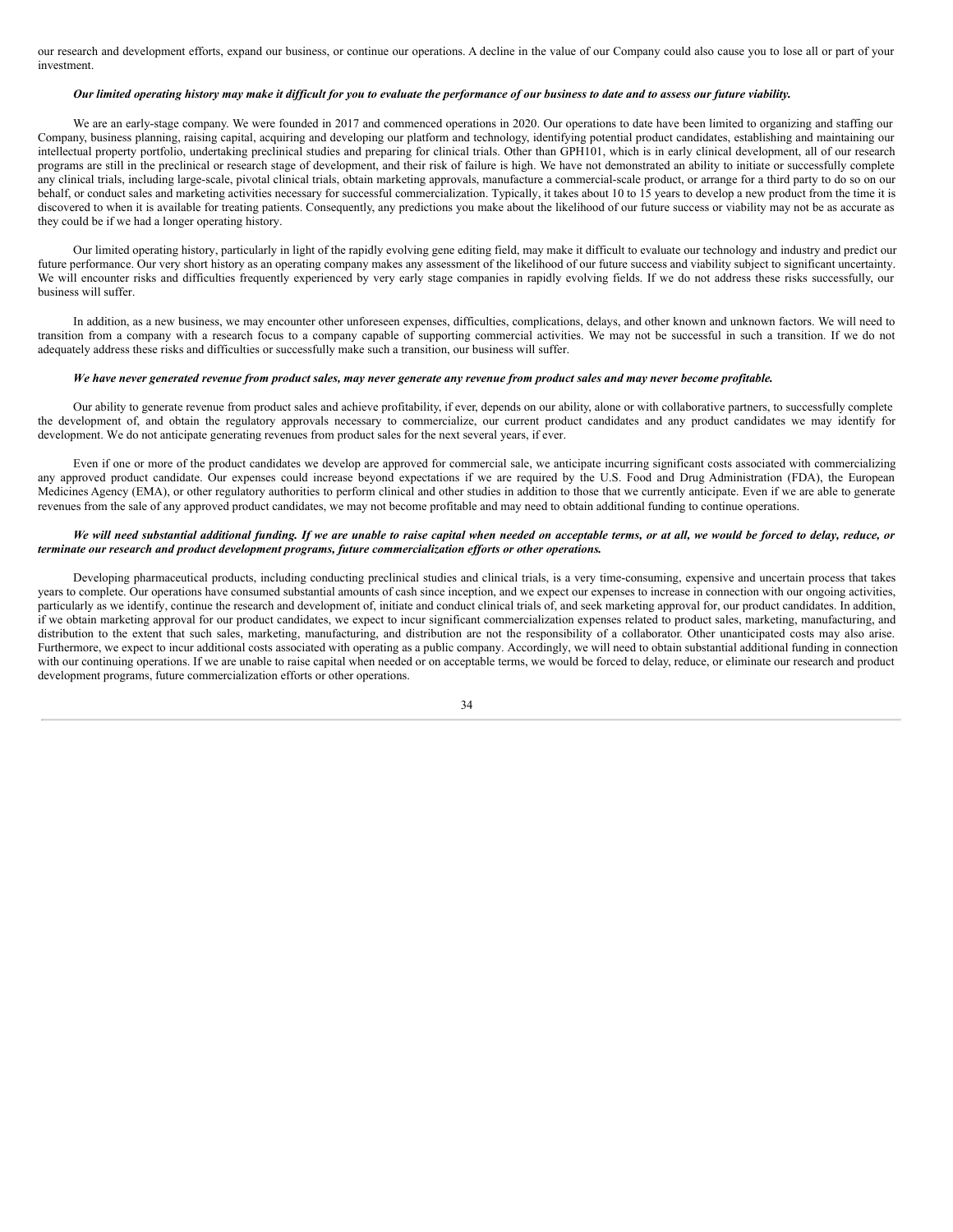As of June 30, 2021, our cash, cash equivalents and marketable securities were \$382.1 million. We expect that these funds, combined with the net proceeds from the closing on July 2, 2021 of the sale of additional shares pursuant to the underwriters' option in our initial public offering, will enable us to fund our operating expenses and capital expenditure requirements into 2024. However, our operating plan may change as a result of factors currently unknown to us, and we may need to seek funding sooner than planned. Our future capital requirements will depend on many factors, including:

• the timing, scope, progress, results and costs of our planned clinical trials of GPH101 and other product candidates that we may identify and develop;

- the costs, timing, and outcome of regulatory review of the product candidates we develop;
- the costs of continuing to build our gene editing platform;
- the timing, scope, progress, results, and costs of discovery, preclinical development and formulation development for the product candidates we develop;
- the costs of preparing, filing, and prosecuting patent applications, establishing, maintaining and enforcing our intellectual property and proprietary rights, and defending intellectual property-related claims;
- the costs of future activities, including product sales, medical affairs, marketing, manufacturing, distribution, coverage and reimbursement for any product candidates for which we receive regulatory approval;
- our ability to achieve sufficient market acceptance, coverage and adequate reimbursement from third-party payors and adequate market share and revenue for any approved products;
- our ability to establish and maintain additional collaborations, licenses or other similar arrangements on favorable terms, if at all;
- the success of any collaborations that we may establish and of our license agreements;
- the continued effect of the COVID-19 pandemic on our business;
- the extent to which we acquire or in-license product candidates, intellectual property and technologies; and
- the costs of operating as a public company.

Identifying potential product candidates and conducting preclinical testing and clinical trials is a time-consuming, expensive, and uncertain process that takes years to complete, and we may never generate the necessary data or results required to obtain marketing approval and achieve product sales. In addition, our product candidates, if approved, may not achieve commercial success. Our commercial revenues, if any, will be derived from sales of products that we do not expect to be commercially available for many years, if at all. Accordingly, we will need to continue to rely on additional financing to achieve our business objectives. Adequate additional financing may not be available to us on acceptable terms, or at all. In addition, we may seek additional capital due to favorable market conditions or strategic considerations even if we believe we have sufficient funds for our current or future operating plans.

Any additional fundraising efforts may divert our management from their day-to-day activities, which may adversely affect our ability to develop and commercialize our product candidates. We have no committed sources of additional capital and, if we are unable to raise additional capital in sufficient amounts or on terms acceptable to us, we may have to significantly delay, scale back or discontinue the development or commercialization of our product candidates or other research and development initiatives. Without sufficient funding, our license agreements and any future collaboration agreements may also be terminated if we are unable to meet the payment or other obligations under such agreements.

Until such time, if ever, as we can generate substantial product revenues, we expect to finance our cash needs through a combination of equity offerings, debt financings, collaborations, strategic alliances, and licensing arrangements. To the extent that we raise additional capital through the sale of equity or convertible debt securities, your ownership interest will be diluted, and the terms of these securities may include liquidation or other preferences that adversely affect your rights as a common stockholder. Debt financing, if available, may involve agreements that include covenants limiting or restricting our ability to take specific actions, such as incurring additional debt, making capital expenditures, declaring dividends, and possibly other restrictions.

If we raise funds through additional collaborations, strategic alliances, or licensing arrangements with third parties, we may have to relinquish valuable rights to our technologies, future revenue streams, research programs, or product candidates we develop, or we may have to grant licenses on terms that may not be favorable to us and/or that may reduce the value of our common stock. If we are unable to raise additional funds through equity or debt financings when needed, we may be required to delay, limit, reduce, or terminate our product development or future commercialization efforts or grant rights to develop and market product candidates that we would otherwise prefer to develop and market ourselves.

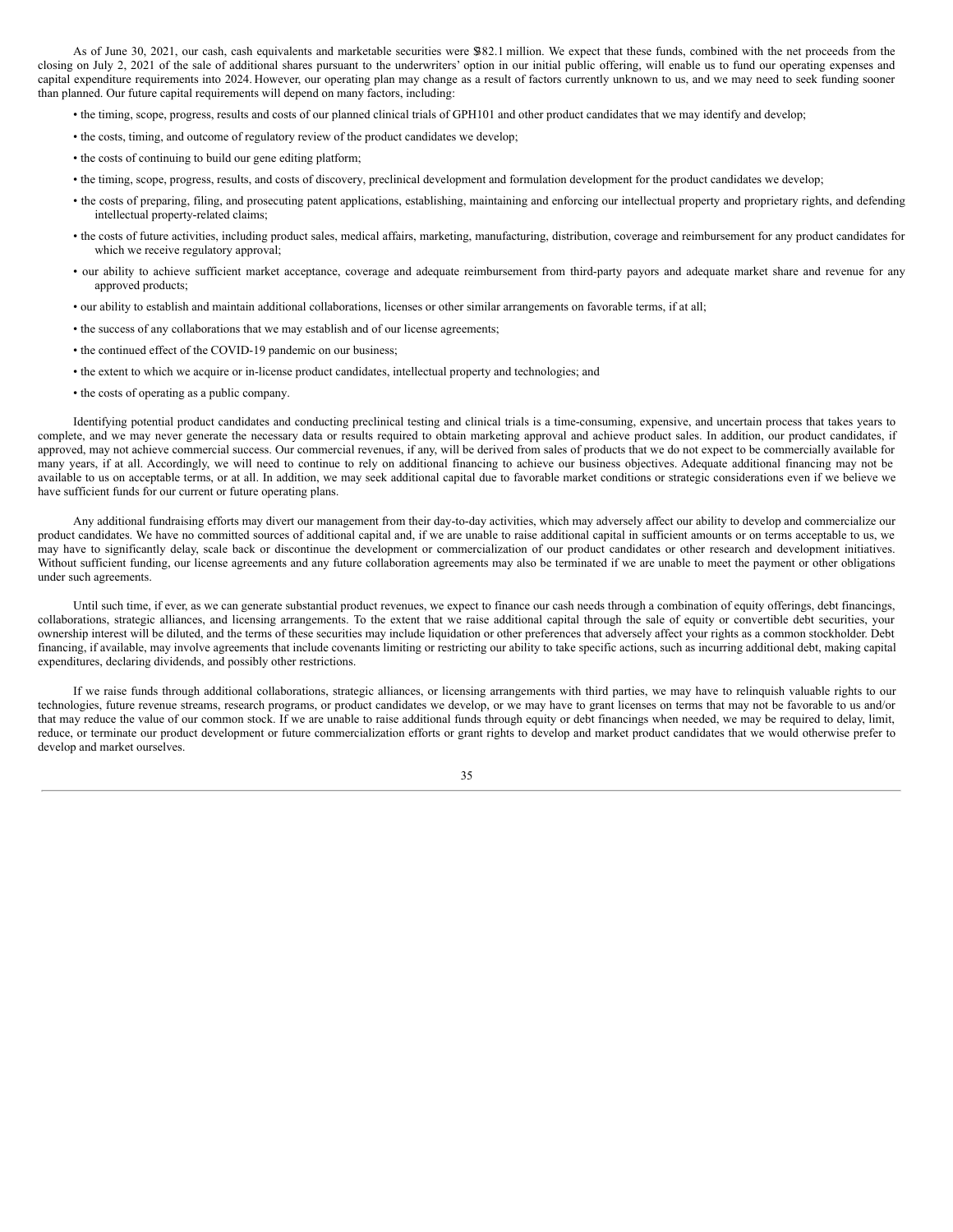#### We may be subject to adverse legislative or regulatory tax changes that could adversely affect our business and financial condition.

The rules dealing with U.S. federal, state and local income taxation are constantly under review by persons involved in the legislative process and by the Internal Revenue Service and the U.S. Treasury Department. Changes to tax laws (which changes may have retroactive application) could adversely affect our stockholders or us. We cannot predict whether, when, in what form, or with what effective dates, tax laws, regulations and rulings may be enacted, promulgated or decided, which could result in an increase in our, or our stockholders', tax liability or require changes in the manner in which we operate in order to minimize increases in our tax liability.

### Our ability to use our U.S. net operating loss carryforwards and certain other U.S. tax attributes may be limited.

As of December 31, 2020, we had U.S. federal net operating loss carryforwards of \$10.8 million (which are not subject to expiration) and state net operating loss carryforwards of \$29,000 (which begin to expire in various amounts in 2039). Our ability to use our U.S. federal and state net operating losses to offset potential future taxable income and reduce income taxes that would otherwise be due is dependent upon our generation of future taxable income, and we cannot predict with certainty when, or whether, we will generate sufficient taxable income to use all of our net operating losses.

Under current law, unused U.S. federal net operating losses generated in taxable years beginning after December 31, 2017 are not subject to expiration and may be carried forward indefinitely. For taxable years beginning after December 31, 2020, however, the deductibility of such U.S. federal net operating losses is limited to 80% of our taxable income in such taxable years. In addition, both our current and our future unused U.S. federal net operating losses and tax credits may be subject to limitation under Sections 382 and 383 of the Internal Revenue Code of 1986, as amended, or the Code, if we undergo an "ownership change," generally defined as a greater than 50 percentage point change (by value) in its equity ownership by certain stockholders over a rolling three-year period. We may have experienced such ownership changes in the past, and we may experience ownership changes in the future as a result of our equity offerings or subsequent shifts in our stock ownership, some of which are outside our control. Our net operating losses and tax credits may also be impaired or restricted under state law.

#### We face risks related to health epidemics, pandemics and other widespread outbreaks of contagious disease, including the COVID-19 pandemic, which could *significantly disrupt our operations, impact our financial results or otherwise adversely impact our business.*

Significant outbreaks of contagious diseases, and other adverse public health developments, could have a material impact on our business operations and operating results. For example, the spread of COVID-19 has affected segments of the global economy and could affect our operations. As a result of the COVID-19 pandemic or similar public health crises that may arise, we may experience disruptions that could adversely impact our operations, research and development, including preclinical studies, clinical trials and manufacturing activities, including:

- delays or disruptions in clinical trials that we may be conducting, including patient screening, patient enrollment, patient dosing, clinical trial site activation, and study monitoring;
- delays or disruptions in preclinical experiments and IND-enabling and clinical trial application-enabling studies due to restrictions related to our staff being on site;
- interruption or delays in the operations of the FDA, the EMA and comparable foreign regulatory agencies;
- interruption of, or delays in, receiving, supplies of drug substance and drug product from our CMOs or delays or disruptions in our pre-clinical experiments or clinical trials performed by CROs due to staffing shortages, production and research slowdowns or stoppages and disruptions in delivery systems or research;
- limitations imposed on our business operations by local, state, or federal authorities to address such pandemics or similar public health crises could impact our ability to conduct preclinical or clinical activities, including conducting IND-enabling studies or our ability to select future development candidates;
- the impact of the COVID-19 pandemic on our corporate culture; and
- business disruptions caused by potential workplace, laboratory and office closures and an increased reliance on employees working from home, disruptions to or delays in ongoing laboratory experiments and operations, staffing shortages, travel limitations, cyber security and data accessibility, or communication or mass transit disruptions, any of which could adversely impact our business operations or delay necessary interactions with local regulators, ethics committees, manufacturing sites, research or clinical trial sites and other important agencies and contractors.

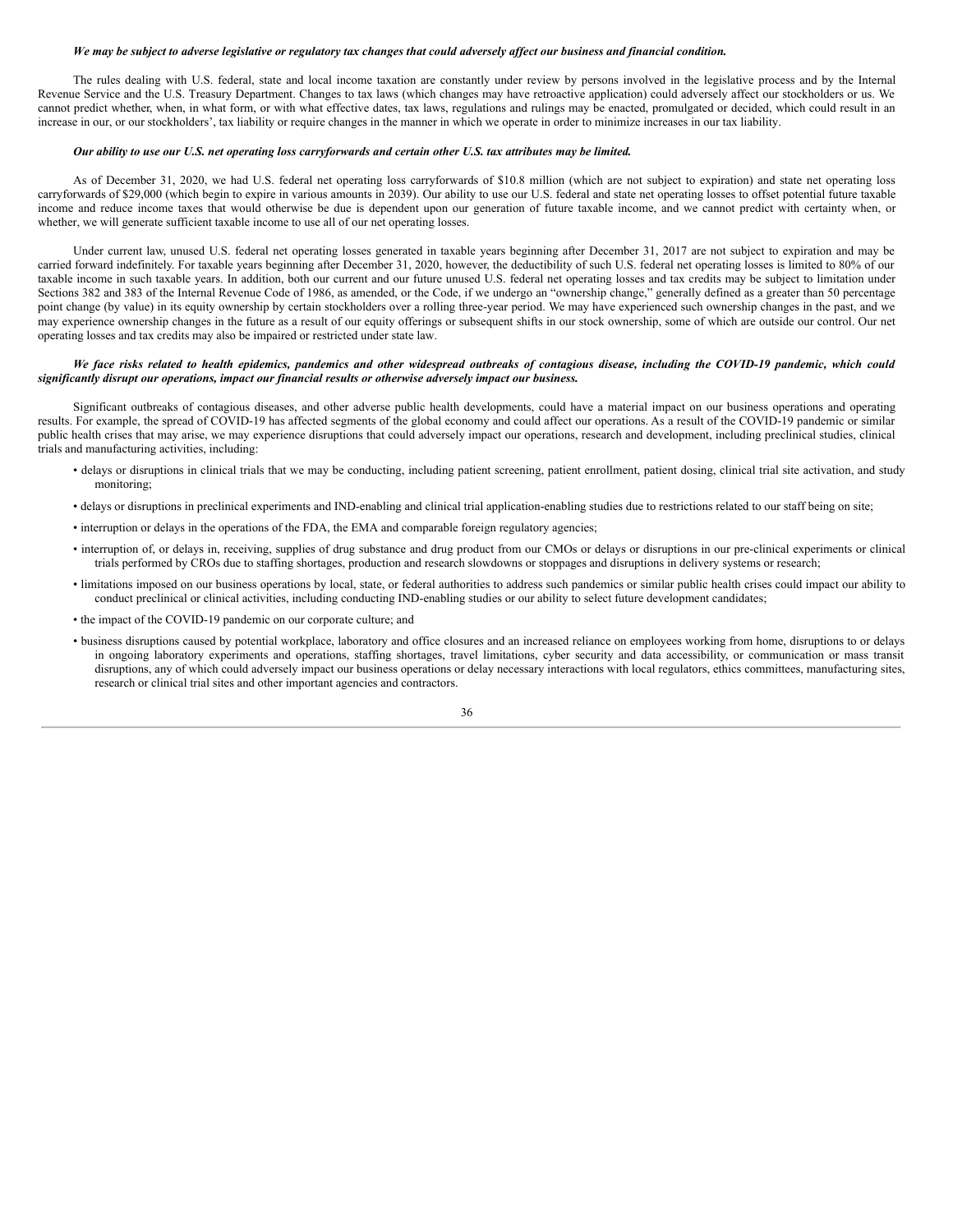For example and in light of the ongoing COVID-19 pandemic, our partner Stanford was delayed in making an IND-filing. In addition, the trading prices for biopharmaceutical companies have been highly volatile as a result of the COVID-19 pandemic, and we may face similar volatility in our stock price.

We cannot predict the scope and severity of any potential business shutdowns or disruptions. If we or any of the third parties with whom we engage were to experience shutdowns or other business disruptions, our ability to conduct our business in the manner and on the timelines presently planned could be materially and negatively affected, which could have a material adverse impact on our business, financial condition, our results of operations and prospects.

For additional information regarding the impact of the COVID-19 pandemic on our Company, see the section titled "Management's Discussion and Analysis of Financial Condition and Results of Operations— Business Impact of COVID-19 Pandemic."

## **Risks Related to Discovery, Development, and Commercialization**

We are very early in our development efforts. Other than GPH101, which is in early clinical development, all of our product candidates are still in preclinical development or earlier stages and it will be many years before we or our collaborators commercialize a product candidate, if ever. If we are unable to advance our product candidates through clinical development, obtain regulatory approval and ultimately commercialize our product candidates, or experience significant delays in doing so, our *business will be materially harmed.*

We are very early in our development efforts and have focused our research and development efforts to date on gene editing technology, identifying our initial targeted disease indications and our initial product candidates. We have not achieved preclinical proof of concept for the majority of our programs and there is no guarantee that we will achieve it for these programs. Our future success depends heavily on the successful development of our gene editing product candidates. To date, we have invested substantially all of our efforts and financial resources in building our gene editing platform, and the identification and preclinical development of our current product candidates. Our ability to generate product revenue, which we do not expect will occur for many years, if ever, will depend heavily on the successful development and eventual commercialization of our product candidates, which may never occur.

Commencing clinical trials in the United States is also subject to acceptance by the FDA of our INDs, and finalizing the trial design based on discussions with the FDA and other regulatory authorities. In the event that the FDA requires us to complete additional preclinical studies or we are required to satisfy other FDA requests, the start of our clinical trials may be delayed. Even after we receive and incorporate guidance from these regulatory authorities, the FDA or other regulatory authorities could disagree that we have satisfied their requirements to commence our clinical trial or change their position on the acceptability of our trial design or the clinical endpoints selected, which may require us to complete additional preclinical studies or clinical trials or impose stricter approval conditions than we currently expect. There are equivalent processes and risks applicable to clinical trial applications in other countries, including in Europe.

Commercialization of our product candidates will require additional preclinical and clinical development; regulatory and marketing approval in multiple jurisdictions, including by the FDA and the EMA; obtaining manufacturing supply, capacity and expertise; building of a commercial organization; and significant marketing efforts. The success of product candidates we identify and develop will depend on many factors, including the following:

- sufficiency of our financial and other resources to complete the necessary preclinical studies, IND-enabling studies, and clinical trials;
- successful enrollment in, and completion of, clinical trials;
- receipt of marketing approvals from applicable regulatory authorities;
- establishment of arrangements with third-party manufacturers for clinical supply and commercial manufacturing and, where applicable, commercial manufacturing capabilities;
- successful development of our internal manufacturing processes and transfer to larger-scale facilities operated by either a contract manufacturing organization (CMO), or by us;
- obtaining and maintaining patent, trade secret, and other intellectual property protection and non-patent exclusivity for our products;
- launching commercial sales of the products, if and when approved, whether alone or in collaboration with others;
- acceptance of the products, if and when approved, by patients, the medical community, and third-party payors;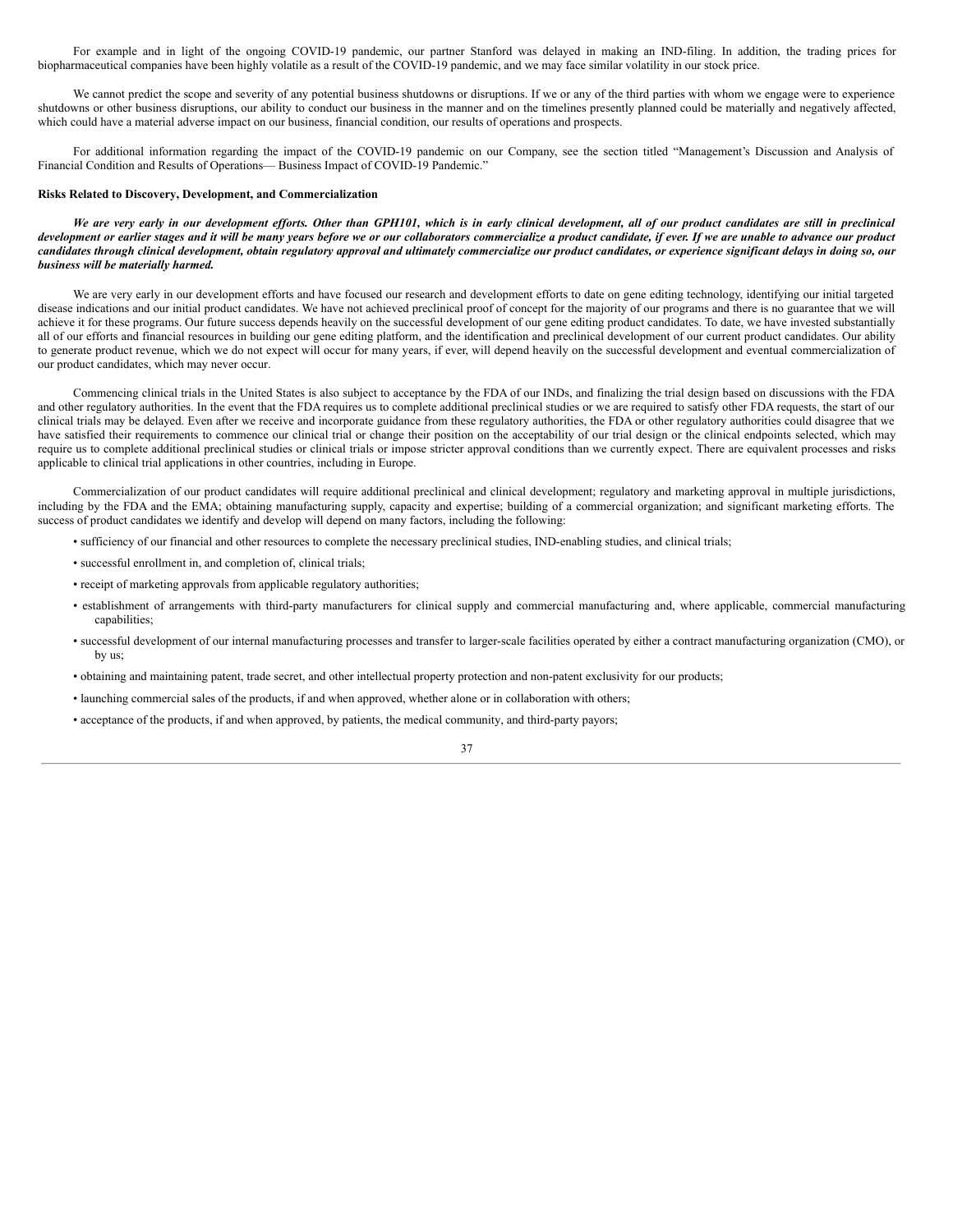- effectively competing with other therapies and treatment options;
- a continued acceptable safety profile of the products following approval;
- enforcing and defending intellectual property and proprietary rights and claims; and
- supplying the product that is cost-effective and acceptable to the pricing or reimbursement authorities in different countries.

If we do not successfully achieve one or more of these activities in a timely manner or at all, we could experience significant delays or an inability to successfully commercialize our product candidates, which would materially harm our business. If we do not receive regulatory approvals for our product candidates, we may not be able to continue our operations.

### Our gene editing technology is not approved for human therapeutic use. The approaches we are taking to discover and develop novel therapeutics may never lead to *marketable products.*

We are focused on developing curative medicines utilizing the CRISPR gene editing technology. CRISPR-based gene editing technologies are relatively new and their therapeutic utility is largely unproven. Our successful development of products will require solving a number of issues, including developing or obtaining technologies to safely deliver a therapeutic agent into target cells within the human body or engineer human cells while outside of the body such that the modified cells can have a therapeutic effect when delivered to the patient, optimizing the efficacy and specificity of such products, and ensuring and demonstrating the therapeutic selectivity, efficacy, potency, purity and safety of such products. There can be no assurance we will be successful in solving any or all of these issues. Indeed, no gene editing cell therapy has been approved in the United States, the European Union (EU), other countries or other key jurisdictions. Accordingly, the potential to successfully obtain approval for any of our CRISPR technology-based therapies remains unproven.

Our future success also is highly dependent on the successful development of CRISPR-based gene editing technologies and therapeutic applications for the indications on which we have focused our ongoing research and development efforts. We may decide to alter or abandon these programs as new data become available and we gain experience in developing CRISPR-based therapeutics. We cannot be sure that our gene editing technologies will yield satisfactory products that are safe and effective, sufficiently pure or potent, manufacturable, scalable or profitable in our selected indications.

#### We are subject to additional development challenges and risks due to the novel nature of our gene editing technology.

Because our in vivo technology potentially involves gene editing across multiple cell and tissue types, we are subject to many of the challenges and risks that other gene editing therapeutics and gene therapies face, including:

- regulatory guidance regarding the requirements governing gene and gene editing therapy products have changed and may continue to change in the future;
- to date, only a limited number of products that involve in vivo gene transfer have been approved globally;
- improper modulation of a gene sequence, including unintended editing events or insertion of a sequence into certain locations in a patient's chromosome, could lead to cancer, other aberrantly functioning cells or other diseases, including death;
- corrective expression of a missing protein in patients' cells could result in the protein being recognized as foreign, and lead to a sustained immunological reaction against the expressed protein or expressing cells, which could be severe or life-threatening; and
- regulatory agencies may require extended follow-up observation periods of patients who receive treatment using gene editing products including, for example, the FDA's recommended 15-year follow-up observation period for these patients, and we will need to adopt such observation periods for our product candidates if required by the relevant regulatory agency, which could vary by country or region.

Further, because our ex vivo product candidates involve editing human cells and then delivering modified cells to patients, we are subject to many of the challenges and risks that engineered cell therapies face. For example, clinical trials using engineered cell-based gene therapies may require unique products to be created for each patient and such individualistic manufacturing may be both inefficient and cost-prohibitive.

#### We may not be successful in our efforts to identify and develop potential product candidates. If these efforts are unsuccessful, we may never become a commercial *stage company or generate any revenues.*

The success of our business depends primarily upon our ability to identify, develop, and commercialize product candidates based on our gene editing platform. Our research programs may fail to identify potential product candidates for clinical development for a

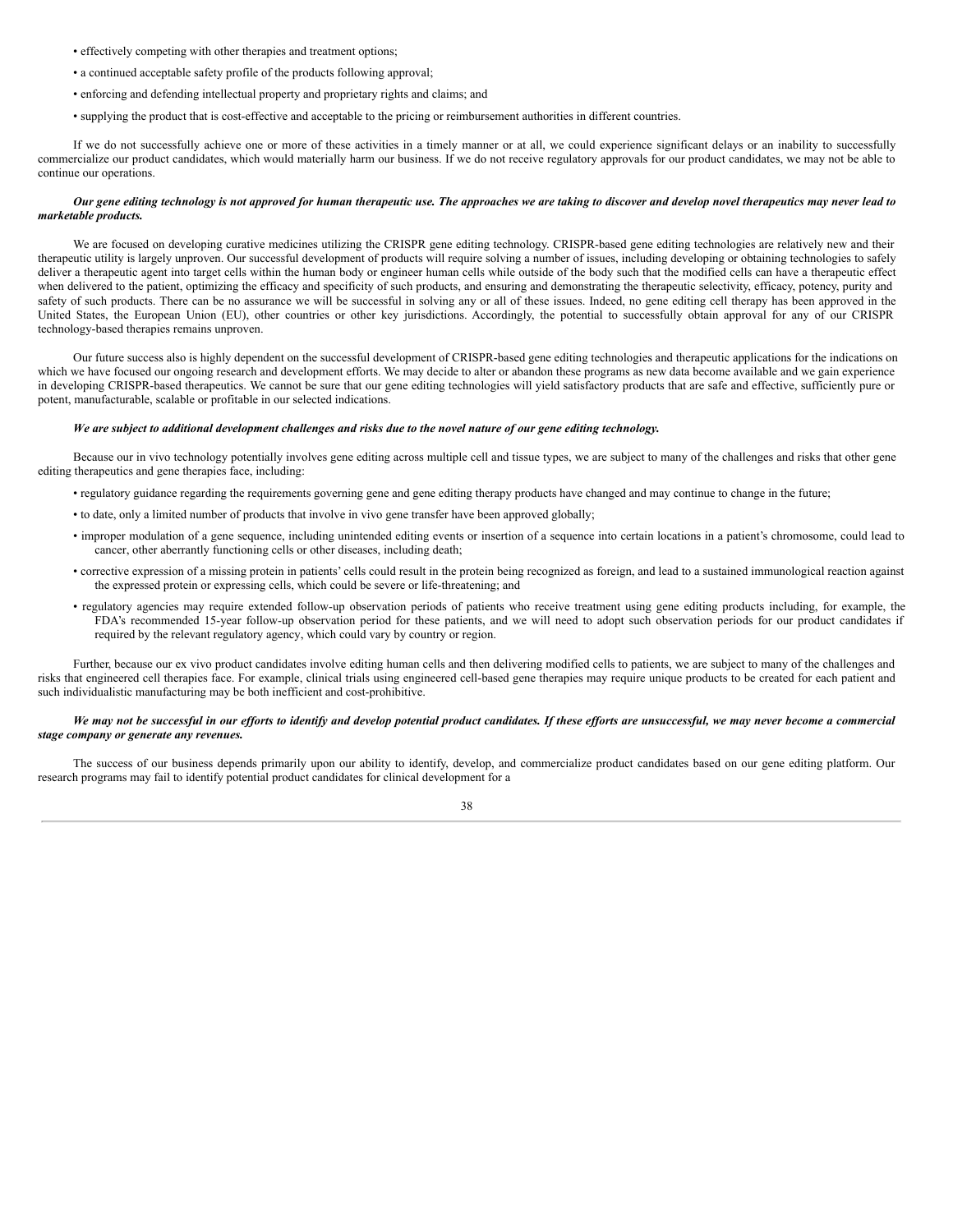number of reasons: our research methodology may be unsuccessful in identifying potential product candidates; our potential product candidates may be shown to have harmful side effects in preclinical in vitro experiments or animal model studies; they may not show promising signals of therapeutic effect in such experiments or studies; or they may have other characteristics that may make the product candidates impractical to manufacture, unmarketable, or unlikely to receive marketing approval.

If any of these events occur, we may be forced to abandon our research or development efforts for a program or programs, which would have a material adverse effect on our business, financial condition, results of operations, and prospects and could potentially cause us to cease operations. Research programs to identify new product candidates require substantial technical, financial, and human resources. We may focus our efforts and resources on potential programs or product candidates that ultimately prove to be unsuccessful, which would be costly and time-consuming.

#### If serious adverse events, undesirable side effects, or unexpected characteristics are identified with respect to our product candidates, we may need to abandon or *limit our clinical development or commercialization of those product candidates.*

To date, we have not evaluated any product candidates in human clinical trials. It is impossible to predict when or if any product candidates we develop, including our product candidates, GPH101, GPH201 and GPH301, will ultimately prove safe in humans. In the genomic medicine field, there have been several significant adverse events from gene therapy treatments in the past, including reported cases of leukemia and death. There can be no assurance that our gene editing technologies will not cause severe or undesirable side effects.

A significant potential risk in any gene editing product is that the edit will be "off-target" and cause serious adverse events, undesirable side effects, or unexpected characteristics. For example, off-target cuts could lead to disruption of a gene or a genetic regulatory sequence at an unintended site in the DNA. We cannot be certain that offtarget editing will not occur in any of our clinical studies. There is also the potential risk of delayed adverse events following exposure to gene editing therapy due to the potential for persistent biological activity of the genetic material or other components of products used to carry the genetic material. If any adverse events or side effects are caused by any product candidate we develop and test, the administration process or related procedures, our clinical trials could be delayed, suspended or terminated.

Viral vectors, including AAV, which are relatively new approaches used for disease treatment, also have known side effects, and for which additional risks could develop in the future. In past clinical trials that were conducted by others with non-AAV vectors, significant side effects were caused by gene therapy treatments, including reported cases of myelodysplasia, leukemia and death. Other potential side effects could include an immunologic reaction and insertional oncogenesis, which is the process whereby the insertion of a functional gene near a gene that is important in cell growth or division results in uncontrolled cell division, which could potentially enhance the risk of cancer. If the vectors we use demonstrate a similar side effect, or other adverse events, we may be required to halt or delay further clinical development of any potential product candidates.

Furthermore, the FDA has stated that LVV possess characteristics that may pose high risks of delayed adverse events. Such delayed adverse events may also occur in other viral vectors, including AAV vectors. In addition to side effects and adverse events caused by our product candidates, the conditioning, administration process or related procedures which may be used to condition a patient for gene therapy treatment also can cause adverse side effects and adverse events. A gene therapy patient is generally administered cytotoxic drugs to remove stem cells from the bone marrow to create sufficient space in the bone marrow for the modified stem cells to engraft and produce new cells. This procedure compromises the patient's immune system, and conditioning regimens have been associated with adverse events in clinical trial participants.

If any product candidates we develop are associated with serious adverse events, undesirable side effects, or unexpected characteristics, we may need to abandon their development or limit development to certain uses or subpopulations in which the serious adverse events, undesirable side effects or other characteristics are less prevalent, less severe, or more acceptable from a risk-benefit perspective, any of which would have a material adverse effect on our business, financial condition, results of operations, and prospects. Many product candidates, including gene therapy product candidates, that initially showed promise in early stage testing have later been found to cause side effects that prevented further clinical development of the product candidates.

If we are unable to demonstrate that any of the above adverse events were caused by factors other than our product candidate, the FDA, the EMA or other regulatory authorities could order us to cease further development of, or deny approval of, any product candidates we are able to develop for any or all targeted indications. Even if we are able to demonstrate that all future serious adverse events are not product-related, such occurrences could affect patient recruitment. Moreover, if we elect, or are required, to delay, suspend or terminate any clinical trial of any product candidate we may develop, the commercial prospects of such product candidates may be harmed and our ability to generate product revenues from any of these product candidates may be delayed or eliminated. Any of these occurrences may harm our ability to identify and develop product candidates and could have a material adverse effect on our business, financial condition, result of operations, and prospects.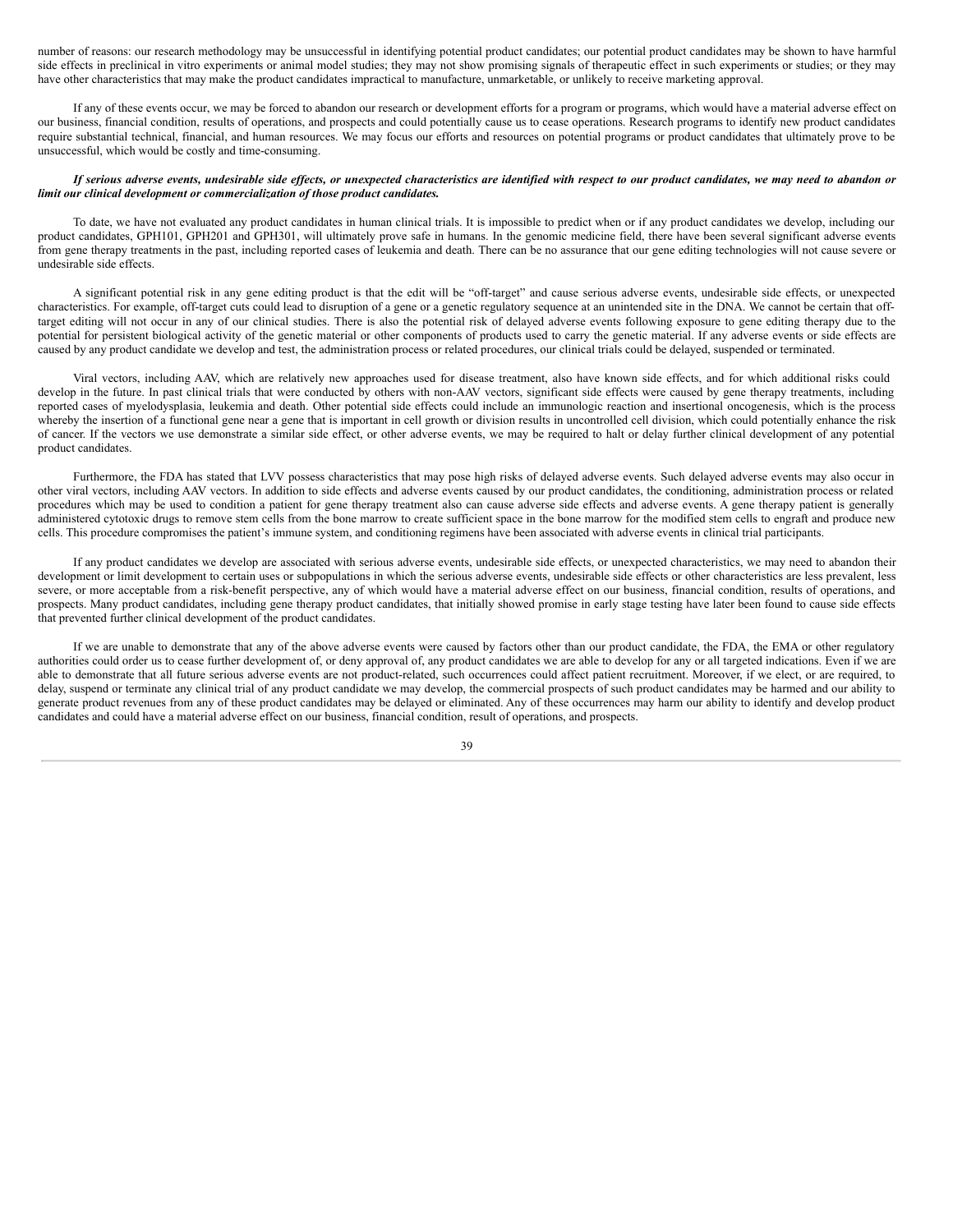Additionally, if we successfully develop a product candidate and it receives marketing approval, the FDA could require us to adopt a Risk Evaluation and Mitigation Strategy (REMS), to ensure that the benefits of treatment with such product candidate outweighs the risks for each potential patient, which may include, among other things, a medication guide outlining the risks of the product for distribution to patients, a communication plan to health care practitioners, extensive patient monitoring, or distribution systems and processes that are highly controlled, restrictive, and more costly than what is typical for the industry. Furthermore, if we or others later identify undesirable side effects caused by any product candidate that we develop, several potentially significant negative consequences could result, including:

- regulatory authorities may suspend or withdraw approvals of such product candidate;
- regulatory authorities may require additional warnings on the label or limit the approved use of such product candidate;
- we may be required to conduct additional clinical trials;
- we could be sued and held liable for harm caused to patients; and
- our reputation may suffer.

Any of these events could prevent us from achieving or maintaining market acceptance of any of our product candidates and could have a material adverse effect on our business, financial condition, results of operations, and prospects.

#### We may find it difficult to enroll patients in our clinical trials given the limited number of patients who have the diseases for which our product candidates may be developed. If we experience delays or difficulties in the enrollment of patients in clinical trials, our clinical development activities and our receipt of necessary regulatory *approvals could be delayed or prevented.*

We may not be able to initiate or continue clinical trials for any product candidates we identify or develop if we are unable to locate and enroll a sufficient number of eligible patients to participate in these trials as required by the FDA, the EMA or other analogous regulatory authorities outside the United States, or as needed to provide appropriate statistical power for a given trial. Enrollment may be particularly challenging for some of the rare genetically defined diseases we are targeting in our most advanced programs. In addition, if patients are unwilling to participate in our gene editing trials because of negative publicity from adverse events related to the biotechnology, gene therapy, or gene editing fields, competitive clinical trials for similar patient populations, clinical trials in competing products, or for other reasons, the timeline for recruiting patients, conducting studies, and obtaining regulatory approval of our product candidates may be delayed. Moreover, some of our competitors may have ongoing clinical trials for product candidates that would treat the same indications as our product candidates, and patients who would otherwise be eligible for our clinical trials may instead enroll in clinical trials of our competitors' product candidates.

Patient enrollment is also affected by other factors, including:

- severity of the disease under investigation;
- size of the patient population and process for identifying patients;
- design of the trial protocol;
- availability and efficacy of approved medications for the disease under investigation;
- availability of genetic testing for potential patients;
- ability to obtain and maintain patient informed consent;
- risk that enrolled patients will drop out before completion of the trial;
- eligibility and exclusion criteria for the trial in question;
- perceived risks and benefits of the product candidate under trial;
- perceived risks and benefits of gene editing as a therapeutic approach;
- efforts to facilitate timely enrollment in clinical trials;
- patient referral practices of physicians;
- ability to monitor patients adequately during and after treatment; and
- proximity and availability of clinical trial sites for prospective patients, especially for those conditions which have small patient pools.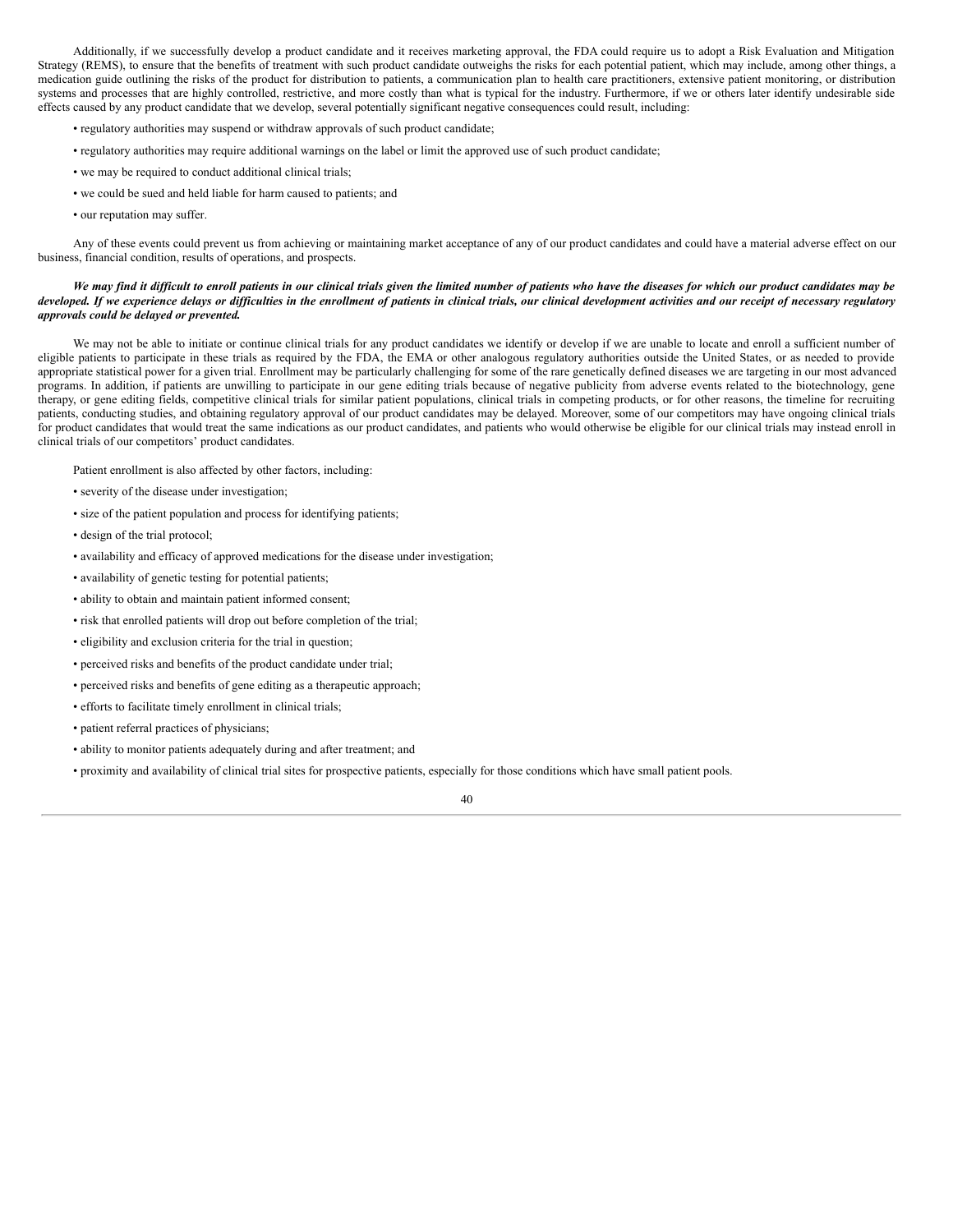In addition, the COVID-19 pandemic may affect the timing of our planned clinical trials. Clinical trial activities, including patient enrollment and data collection, are dependent upon global clinical trial sites which have been and continue to be adversely affected by the COVID-19 pandemic. For example, as the global healthcare community responded to the fluctuations in COVID-19 cases and hospitalizations, many hospitals, including those operating as clinical trial sites for other ongoing trials, temporarily paused elective procedures, which included dosing of new patients with investigational products. Additionally, the COVID-19 pandemic may cause delays in data collection and monitoring activities, which may present data integrity challenges or require modifications to our planned clinical trial protocol.

In addition, our ability to successfully initiate, enroll, and complete a clinical trial in any foreign country is subject to numerous risks unique to conducting business in foreign countries, including:

- difficulty in establishing or managing relationships with CROs and physicians;
- different standards for the conduct of clinical trials;
- different standard-of-care for patients with a particular disease;
- difficulty in locating qualified local consultants, physicians, and partners; and
- potential burden of complying with a variety of foreign laws, medical standards, and regulatory requirements, including the regulation of pharmaceutical and biotechnology products and treatment and of gene editing technologies.

Enrollment delays in our clinical trials may result in increased development costs for our product candidates, which would cause the value of our Company to decline and limit our ability to obtain additional financing. If we or our collaborators have difficulty enrolling a sufficient number of patients to conduct our clinical trials as planned, we may need to delay, limit, or terminate ongoing or planned clinical trials, any of which would have an adverse effect on our business, financial condition, results of operations, and prospects.

#### If we are unable to successfully identify patients who are likely to benefit from therapy with our product candidates, or experience significant delays in doing so, we *may not realize the full commercial potential of any products we may develop.*

Our success may depend, in part, on our ability to identify patients who are likely to benefit from therapy with our product candidates, which requires those potential patients to have their DNA analyzed for the presence or absence of a particular sequence. If we, or any third parties that we engage to assist us, are unable to successfully identify such patients, or experience delays in doing so, then:

- our ability to develop our product candidates may be adversely affected if we are unable to appropriately select patients for enrollment in our clinical trials; and
- we may not realize the full commercial potential of any product candidates that receive marketing approval if, among other reasons, we are unable to appropriately select patients who are likely to benefit from therapy with our product candidates.

As a result of these factors, we may be unable to successfully develop and realize the commercial potential of our product candidates, and our business, financial condition, results of operations, and prospects would be materially adversely affected.

### Even if we complete the necessary preclinical studies and clinical trials, the marketing approval process is expensive, time-consuming, and uncertain and may prevent us from obtaining approvals for the commercialization of our product candidates. If we are not able to obtain, or if there are delays in obtaining, required regulatory approvals, we will not be able to commercialize, or will be delayed in commercializing, product candidates we develop, and our ability to generate revenue will be *materially impaired.*

Any product candidates we develop and the activities associated with their development and commercialization, including their design, testing, manufacture, recordkeeping, labeling, storage, approval, advertising, promotion, sale, import, export, and distribution, are subject to comprehensive regulation by the FDA, the EMA and other regulatory authorities in the United States and by comparable authorities in other countries. Failure to obtain marketing approval for a product candidate will prevent us from commercializing the product candidate in a given jurisdiction. We have not received approval to market any product candidates from regulatory authorities in any jurisdiction. We have only limited experience in filing and supporting the applications necessary to gain marketing approvals and expect to rely on third parties to assist us in this process. Securing regulatory approval requires the submission of extensive preclinical and clinical data and supporting information to the various regulatory authorities for each therapeutic indication to establish the biological product candidate's safety, purity, and potency. Securing regulatory approval also requires the submission of extensive information about the product manufacturing process, and inspection of manufacturing facilities by, the relevant regulatory authority. Our product candidates may not be effective, may be only moderately effective, or may prove to have undesirable or unintended side effects, toxicities, or other characteristics that may preclude our obtaining marketing approval or prevent or limit commercial use.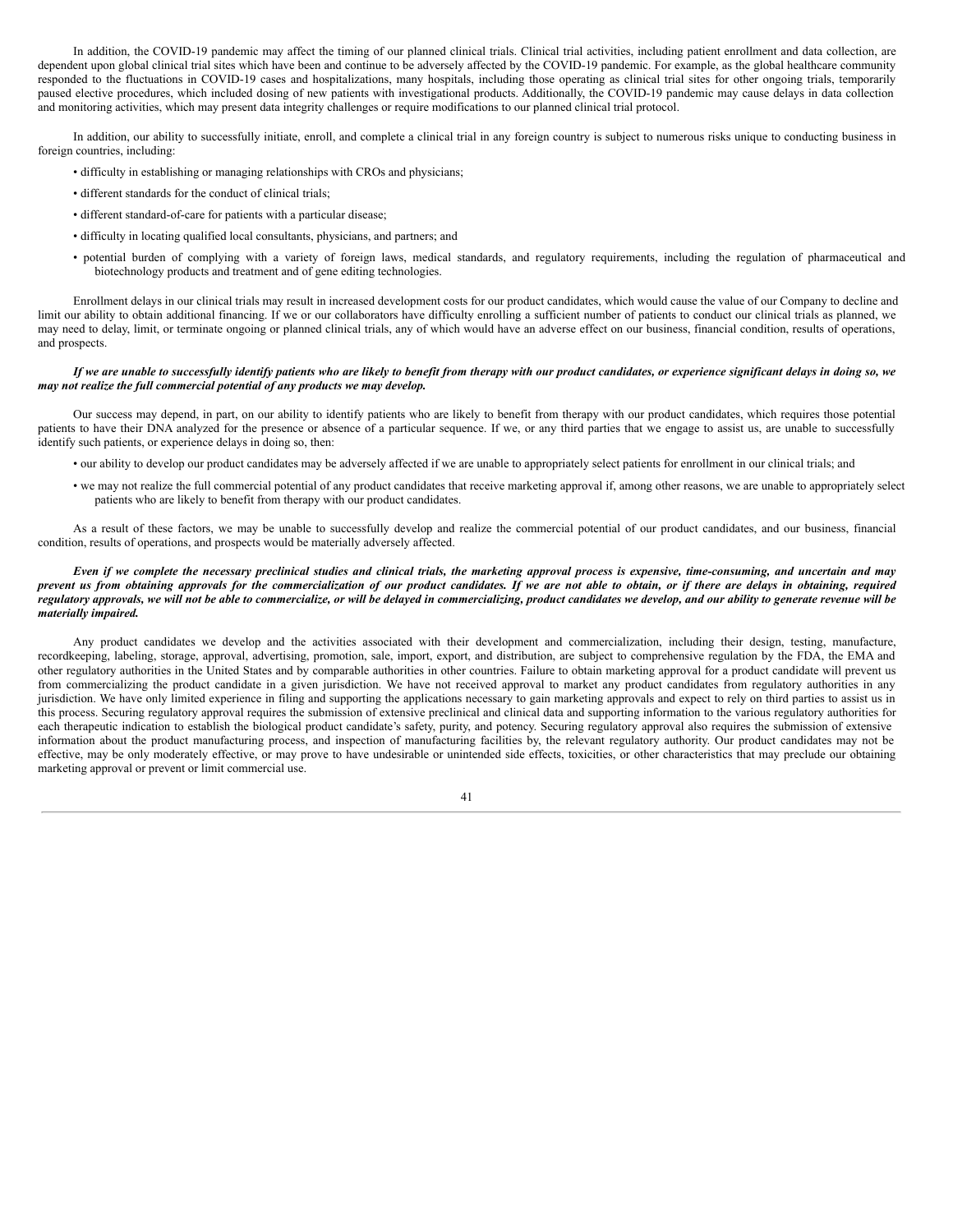The process of obtaining marketing approvals, both in the United States and abroad, is expensive, may take many years if approval is obtained at all, and can vary substantially based upon a variety of factors, including the type, complexity, and novelty of the product candidates involved. Changes in marketing approval policies during the development period, changes in or the enactment of additional statutes or regulations, or changes in regulatory review for each submitted product application, may cause delays in the approval or rejection of an application. The FDA and comparable authorities in other countries have substantial discretion in the approval process and may refuse to accept any application or may decide that our data is insufficient for approval and require additional preclinical, clinical, or other studies. In addition, varying interpretations of the data obtained from preclinical and clinical testing could delay, limit, or prevent marketing approval of a product candidate. Any marketing approval we ultimately obtain may be limited or subject to restrictions or post-approval commitments that render the approved product not commercially viable.

If we experience delays in obtaining approval or if we fail to obtain approval of our product candidates, the commercial prospects for those product candidates may be harmed, and our ability to generate revenues will be materially impaired.

### We may expend our limited resources to pursue a particular product candidate or indication and fail to capitalize on product candidates or indications that may be *more profitable or for which there is a greater likelihood of success.*

Because we have limited financial and managerial resources, we focus on research programs and product candidates that we identify for specific indications among many potential options. As a result, we may forego or delay pursuit of opportunities with other product candidates or for other indications that later prove to have greater commercial potential. Our resource allocation decisions may cause us to fail to capitalize on viable commercial products or profitable market opportunities. Our spending on current and future research and development programs and product candidates for specific indications may not yield any commercially viable products. If we do not accurately evaluate the commercial potential or target market for a particular product candidate, we may relinquish valuable rights to that product candidate through collaboration, licensing, or other royalty arrangements in cases in which it would have been more advantageous for us to retain sole development and commercialization rights to such product candidate. Any such event could have a material adverse effect on our business, financial condition, results of operations, and prospects.

#### Even if we complete the necessary clinical trials, we cannot predict when, or if, we will obtain regulatory approval to commercialize a product candidate we may develop in the United States or any other jurisdiction, and any such approval may be for a more narrow indication than we seek.

We cannot commercialize a product candidate until the appropriate regulatory authorities have reviewed and approved the product candidate. Even if our product candidates meet their safety and efficacy endpoints in clinical trials, the regulatory authorities may not complete their review processes in a timely manner, or we may not be able to obtain regulatory approval. Additional delays may result if an FDA Advisory Committee or other regulatory authority recommends non-approval or restrictions on approval. In addition, we may experience delays or rejections based upon additional government regulation from future legislation or administrative action, or changes in regulatory authority policy during the period of product development, clinical trials, and the review process.

Regulatory authorities also may approve a product candidate for more limited indications than requested or they may impose significant limitations in the form of narrow indications, warnings or a REMS. These regulatory authorities may require labeling that includes precautions or contraindications with respect to conditions of use, or they may grant approval subject to the performance of costly post-marketing clinical trials. In addition, regulatory authorities may not approve the labeling claims that are necessary or desirable for the successful commercialization of our product candidates. Any of the foregoing scenarios could materially harm the commercial prospects for our product candidates and materially adversely affect our business, financial condition, results of operations, and prospects.

Marketing approval by the FDA in the United States, if obtained, does not ensure approval by regulatory authorities in other countries or jurisdictions. In addition, clinical trials conducted in one country may not be accepted by regulatory authorities in other countries, and regulatory approval in one country does not guarantee regulatory approval in any other country. Approval processes vary among countries and can involve additional product candidate testing and validation and additional administrative review periods. Seeking regulatory approval outside the United States could result in difficulties and costs for us and require additional preclinical studies or clinical trials which could be costly and time-consuming. Regulatory requirements can vary widely from country to country and could delay or prevent the introduction of our product candidates in those countries. The foreign regulatory approval process involves all of the risks associated with FDA approval. We do not have any product candidates approved for sale in any jurisdiction, including international markets, and we do not have experience in obtaining regulatory approval in international markets. If we fail to comply with regulatory requirements in international markets or to obtain and maintain required approvals, or if regulatory approvals in international markets are delayed, our target market will be reduced and our ability to realize the full market potential of our product candidates will be unrealized.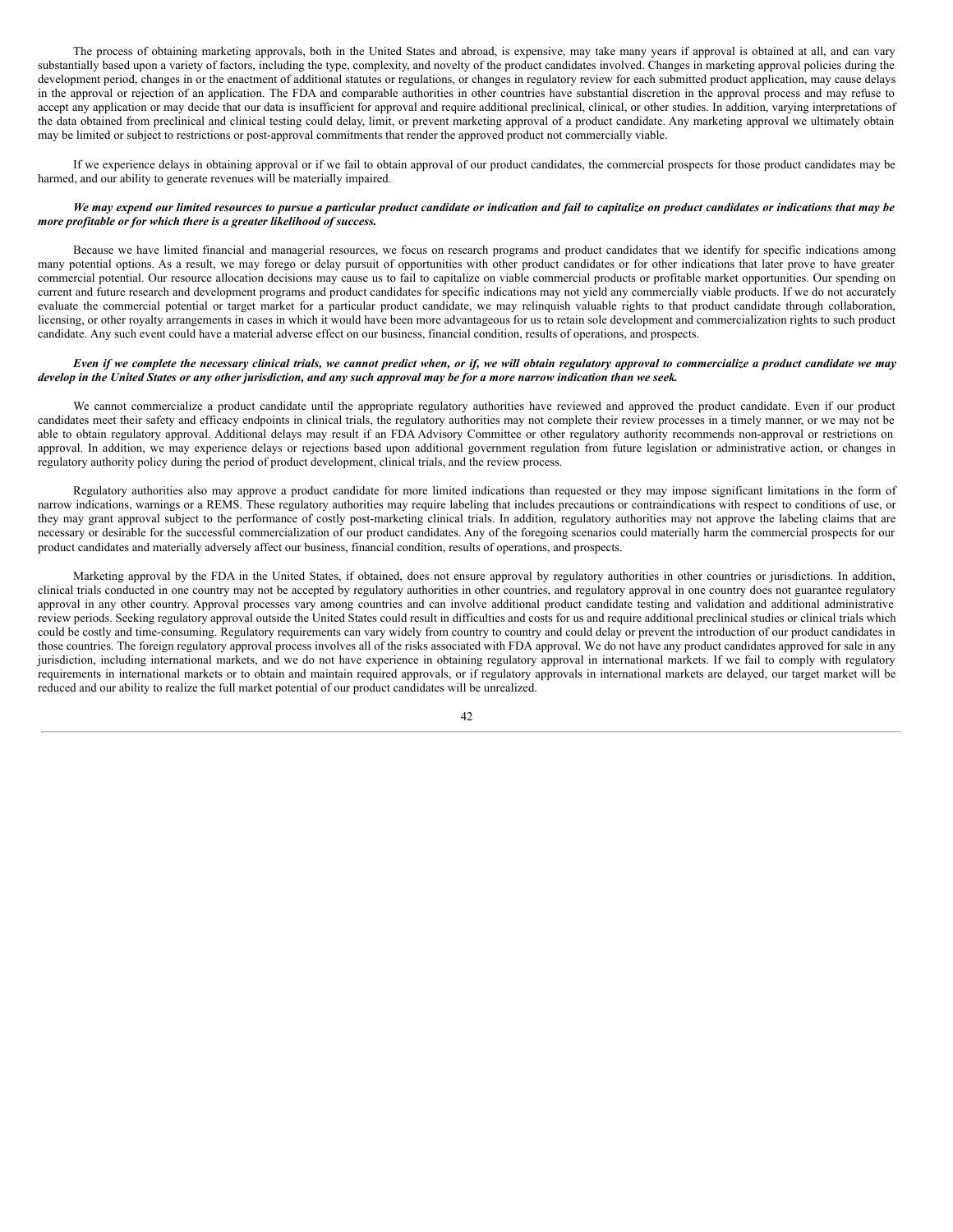## Our product candidates may fail to achieve the degree of market acceptance by physicians, patients, third-party payors, and others in the medical community *necessary for commercial success.*

The commercial success of any of our product candidates will depend upon its degree of market acceptance by physicians, patients, third-party payors, and others in the medical community. Ethical, social, and legal concerns about genetic medicines generally and gene editing technologies specifically could result in additional regulations restricting or prohibiting the marketing of our product candidates. Even if our product candidates receive marketing approval, they may nonetheless fail to gain sufficient market acceptance by physicians, patients, third-party payors, and others in the medical community. The degree of market acceptance of our product candidates, if approved for commercial sale, will depend on a number of factors, including:

- the efficacy and safety of such product candidates as demonstrated in clinical trials;
- the potential and perceived advantages compared to alternative treatments;
- the limitation to our targeted patient population and limitations or warnings contained in approved labeling by the FDA or other regulatory authorities;
- the ability to offer our products for sale at cost-effective or competitive prices;
- convenience and ease of administration compared to alternative treatments;
- the clinical indications for which the product candidate is approved by the FDA, the EMA, or other regulatory agencies;
- public attitudes regarding genetic medicine generally and gene editing technologies specifically;
- the willingness of the target patient population to try novel therapies and of physicians to prescribe these therapies, as well as their willingness to accept a therapeutic intervention that involves the editing of the patient's gene;
- product labeling or product insert requirements of the FDA, the EMA, or other regulatory authorities,

including any limitations or warnings contained in a product's approved labeling;

- relative convenience and ease of administration;
- the timing of market introduction of competitive products;
- publicity concerning our products or competing products and treatments;
- the strength and effectiveness of sales, marketing and distribution efforts;
- sufficient third-party coverage and adequate reimbursement, including the ability to supply product that is cost-effective and acceptable to the pricing or reimbursement authorities in different countries; and
- the prevalence and severity of any side effects.

Even if any of our product candidates obtain regulatory approval, such products may not achieve an adequate level of acceptance, we may not generate or derive sufficient product revenues, and we may not become profitable.

## We face significant competition in an environment of rapid technological change, and there is a possibility that our competitors may achieve regulatory approval before us or develop therapies that are safer, less expensive or more advanced or effective than ours, which may harm our financial condition and our ability to *successfully market or commercialize our product candidates.*

The development and commercialization of new drug products is highly competitive. Moreover, the gene editing field is characterized by rapidly changing technologies, significant competition, and a strong emphasis on intellectual property. We will face competition with respect to any product candidates that we may develop or commercialize in the future from major pharmaceutical companies, specialty pharmaceutical companies, and biotechnology companies worldwide. Potential competitors also include academic institutions, government agencies, and other public and private research organizations that conduct research, seek patent protection, and establish collaborative arrangements for research, development, manufacturing, and commercialization.

There are a number of large pharmaceutical and biotechnology companies that currently market and sell products or are pursuing the development of products for the treatment of the disease indications for which we have research programs. Some of these competitive products and therapies are based on scientific approaches that are the same as or similar to our approach, and others are based on entirely different approaches.

There are several other companies advancing gene editing and gene therapy product candidates in preclinical or clinical development in sickle cell disease, including Beam Therapeutics Inc., bluebird bio, Inc., CRISPR Therapeutics AG, Editas Medicine,

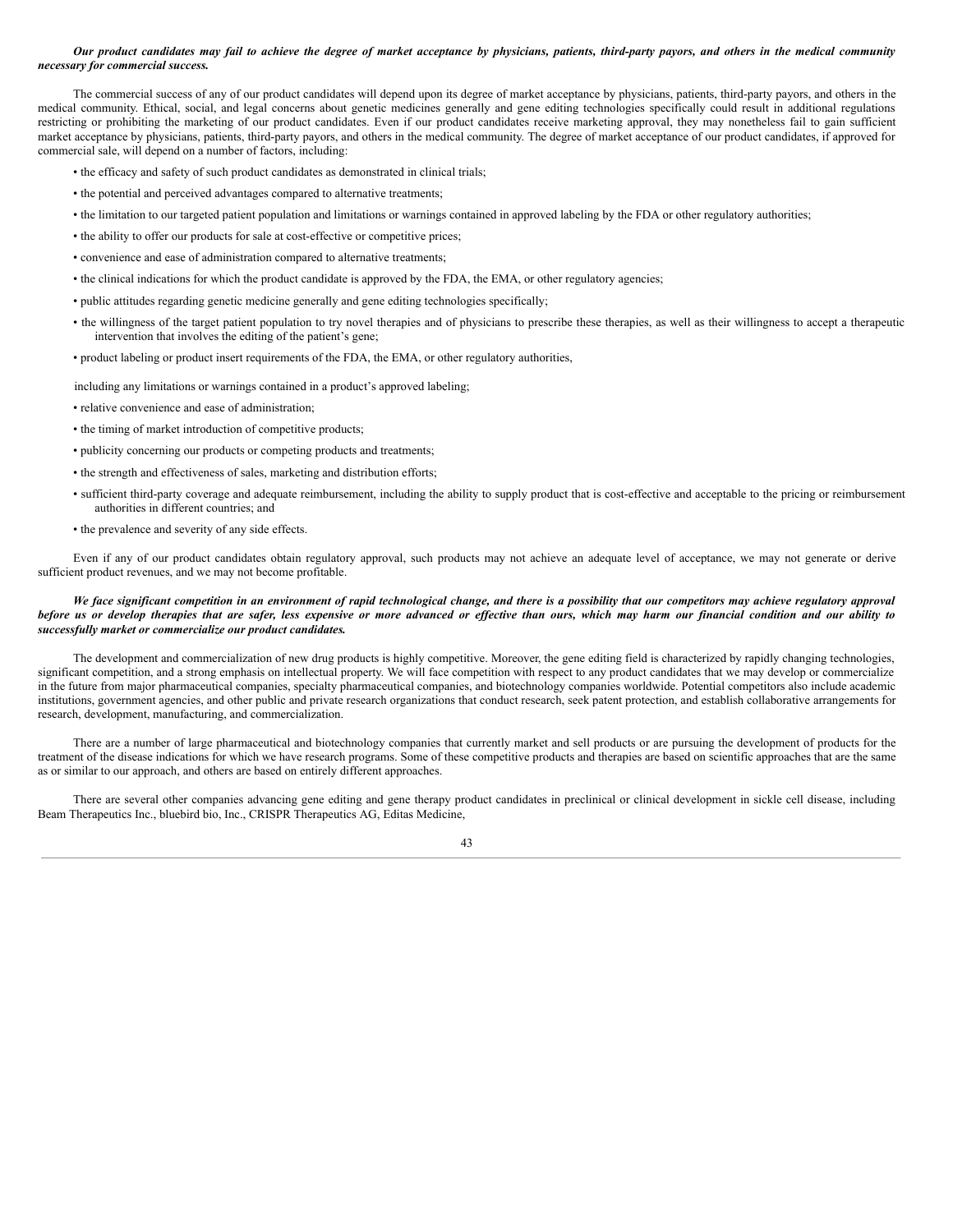Inc., Intellia Therapeutics, Inc., and Sangamo Therapeutics, Inc. Companies advancing gene therapy programs in XSCID include Mustang Bio, Inc. Companies advancing gene therapy programs in Gaucher Disease include AVROBio, Inc. and Freeline Therapeutics Holdings plc. Companies combining CRISPR with HDR ((homology directed repair) include CRISPR Therapeutics AG, which, for oncology applications, inserts a chimeric antigen receptor (CAR) construct into the TCR alpha constant (TRAC) locus in T-cells using HDR. Additionally, an academic collaboration between the University of California, San Francisco and the University of California, Los Angeles is seeking to correct the sickle cell mutation using CRISPR followed by delivery of a single-stranded oligonucleotide DNA donor to potentially harness HDR.

Any product candidates that we successfully develop and commercialize will compete with existing therapies and new therapies that may become available in the future that are approved to treat the same diseases for which we may obtain approval for our product candidates. This may include other types of therapies, such as small molecule, antibody, and/or protein therapies.

Many of our current or potential competitors, either alone or with their collaboration partners, may have significantly greater financial resources and expertise than we do in research and development, manufacturing, preclinical testing, conducting clinical trials, obtaining regulatory approvals, and marketing approved products. Mergers and acquisitions in the pharmaceutical, biotechnology, and gene therapy industries may result in even more resources being concentrated among a smaller number of our competitors. Smaller or early-stage companies may also prove to be significant competitors, particularly through collaborative arrangements with large and established companies. These competitors also compete with us in recruiting and retaining qualified scientific and management personnel and establishing clinical trial sites and patient registration for clinical trials, as well as in acquiring technologies complementary to, or necessary for, our programs. Our commercial opportunity could be reduced or eliminated if our competitors develop and commercialize product candidates that are safer, more effective, have fewer or less severe side effects, are more convenient, or are less expensive than any product candidates that we may develop or that would render any product candidates that we may develop obsolete or non-competitive. Our competitors also may obtain FDA or other regulatory approval for their product candidates more rapidly than we may obtain approval for ours, which could result in our competitors establishing a strong market position before we are able to enter the market. Additionally, technologies developed by our competitors may render our potential product candidates uneconomical or obsolete, and we may not be successful in marketing our product candidates against competitors.

In addition, as a result of the expiration or successful challenge of our patent rights, we could face more litigation with respect to the validity and/or scope of patents relating to our competitors' products. The availability of our competitors' products could limit the demand, and the price we are able to charge, for any product candidates that we may develop and commercialize.

## If, in the future, we are unable to establish sales and marketing capabilities or enter into agreements with third parties to sell and market our product candidates, we *may not be successful in commercializing those product candidates if and when they are approved.*

We do not have a sales or marketing infrastructure and have limited experience in the sale, marketing, or distribution of pharmaceutical products. To achieve commercial success for any approved products for which we retain sales and marketing responsibilities, we must either develop a sales and marketing organization or outsource these functions to third parties. In the future, we may choose to build a focused sales, marketing, and commercial support infrastructure to sell, or participate in sales activities with our collaborators for, some of our product candidates if and when they are approved.

There are risks involved with both establishing our own commercial capabilities and entering into arrangements with third parties to perform these services. For example, recruiting and training a sales force or reimbursement specialists is expensive and time consuming and could delay any product launch. If the commercial launch of a product candidate for which we recruit a sales force and establish marketing and other commercialization capabilities is delayed or does not occur for any reason, we would have prematurely or unnecessarily incurred these commercialization expenses. This may be costly, and our investment would be lost if we cannot retain or reposition our commercialization personnel.

Factors that may inhibit our efforts to commercialize our product candidates on our own include:

- our inability to recruit and retain adequate numbers of effective sales, marketing, reimbursement, customer service, medical affairs, and other support personnel;
- the inability of sales personnel to obtain access to physicians or educate adequate numbers of physicians on the benefits of prescribing any future products;
- the inability of reimbursement professionals to negotiate arrangements for formulary access, reimbursement, and other acceptance by payors;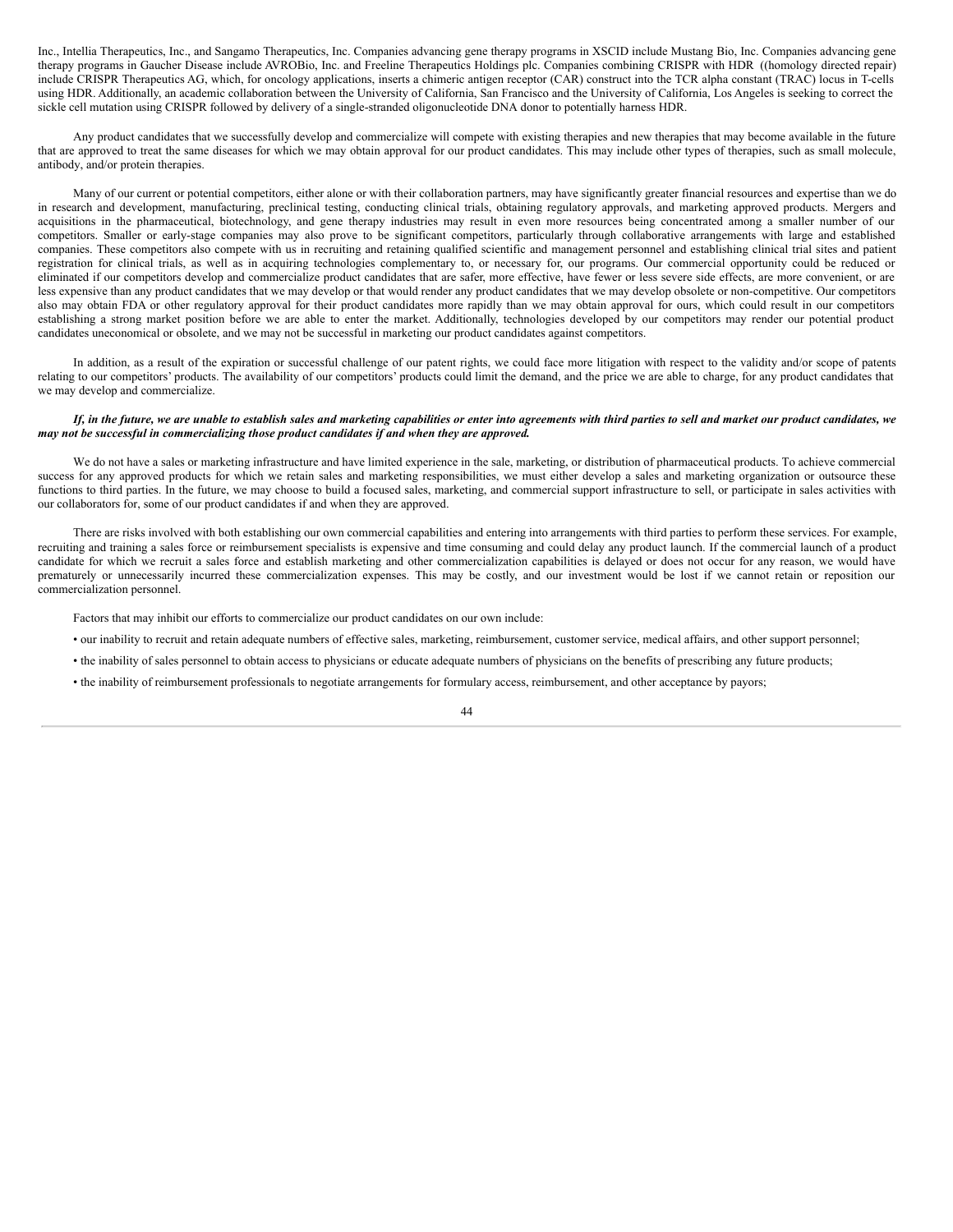- restricted or closed distribution channels that make it difficult to distribute our product candidates to segments of the patient population;
- the lack of complementary products to be offered by sales personnel, which may put us at a competitive disadvantage relative to companies with more extensive product lines; and
- unforeseen costs and expenses associated with creating an independent commercialization organization.

If we enter into arrangements with third parties to perform sales, marketing, commercial support, and distribution services, our product revenues or the profitability of these product revenues to us may be lower than if we were to market and sell any products we may develop ourselves. In addition, we may not be successful in entering into arrangements with third parties to commercialize our product candidates or may be unable to do so on terms that are favorable to us. We may have little control over such third parties, and any of them may fail to devote the necessary resources and attention to sell and market our products effectively. If we do not establish commercialization capabilities successfully, either on our own or in collaboration with third parties, we will not be successful in commercializing our product candidates.

### Adverse public perception of genetic medicines and gene editing in particular, may negatively impact regulatory approval of, and/or demand for, our potential *products, if approved*.

Our potential therapeutic products involve editing the human genome. The clinical and commercial success of our potential products will depend in part on public understanding and acceptance of the use of gene editing therapy for the prevention or treatment of human diseases. Public perception and related media coverage of potential gene therapy-related efficacy or safety issues, including adoption of new therapeutics or novel approaches to treatment, as well as ethical concerns related specifically to gene editing, may adversely influence the willingness of subjects to participate in clinical trials, or if any therapeutic is approved, of physicians and patients to accept these novel and personalized treatments. Physicians, health care providers and third-party payors often are slow to adopt new products, technologies and treatment practices, particularly those that may also require additional upfront costs and training. Physicians may not be willing to undergo training to adopt these novel and potentially personalized therapies, may decide the particular therapy is too complex or potentially risky to adopt without appropriate training, and may choose not to administer the therapy. Further, due to health conditions, genetic profile or other reasons, certain patients may not be candidates for the therapies.

In addition, responses by federal and state agencies, congressional committees and foreign governments to negative public perception, ethical concerns or financial considerations may result in new legislation, regulations, or medical standards, such as stricter labeling requirements, that could limit our ability to develop or commercialize any product candidates, obtain or maintain regulatory approval or otherwise achieve profitability. New government requirements may be established that could delay or prevent regulatory approval of our product candidates under development. It is impossible to predict whether legislative changes will be enacted, regulations, policies or guidance changed, or interpretations by agencies or courts changed, or what the impact of such changes, if any, may be. Based on these and other factors, health care providers and payors may decide that the benefits of these new therapies do not or will not outweigh their costs.

More restrictive government regulations or negative public opinion would have a negative effect on our business or financial condition and may delay or impair our development and commercialization of product candidates or demand for our product candidates. Adverse events in our preclinical studies or clinical trials or those of our competitors or of academic researchers utilizing gene editing technologies, even if not ultimately attributable to product candidates we identify and develop, and the resulting publicity could result in increased governmental regulation, unfavorable public perception, potential regulatory delays in the testing or approval of potential product candidates we identify and develop, stricter labeling requirements for those product candidates that are approved, and a decrease in demand for any such product candidates. Use of gene editing technology by a third party or government to develop biological agents or products that threaten U.S. national security could similarly result in such negative impacts to us.

#### Even if we are able to commercialize any product candidates, such products may become subject to unfavorable pricing regulations, third-party reimbursement *practices, or healthcare reform initiatives, which would harm our business.*

The regulations that govern marketing approvals, pricing, and reimbursement for new products vary widely from country to country. Some countries require approval of the sale price of a product before it can be marketed. In many countries, the pricing review period begins after marketing or product licensing approval is granted. In some foreign markets, prescription pharmaceutical pricing remains subject to continuing governmental control even after initial approval is granted. As a result, we might obtain marketing approval for a product in a particular country, but then be subject to price regulations that delay or might even prevent our commercial launch of the product, possibly for lengthy time periods, and negatively impact the revenues we are able to generate from the sale of the product in that country. Adverse pricing limitations may hinder our ability to recoup our investment in one or more product candidates we develop, even if any of our product candidates obtain marketing approval.

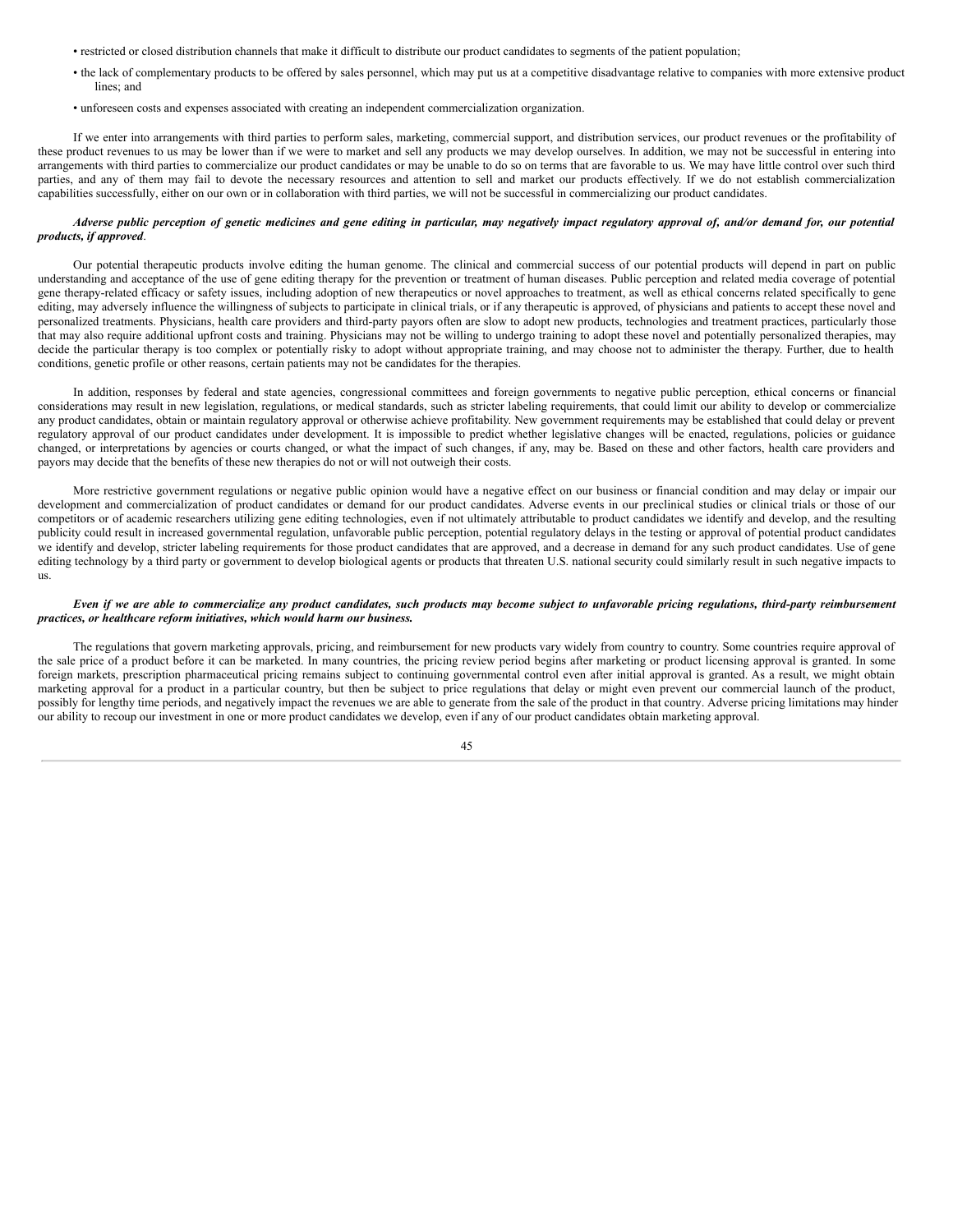Our ability to commercialize any products successfully also will depend in part on the extent to which reimbursement for these products and related treatments will be available from government authorities or healthcare programs, private health plans, and other organizations. Government authorities and third-party payors, such as private health plans, decide which medications they will pay for and establish reimbursement levels. A primary trend in the U.S. healthcare industry is cost containment. Government authorities and other third-party payors have attempted to control costs by limiting coverage and the amount of reimbursement for particular medications. Increasingly, thirdparty payors are challenging the prices charged for medical products and requiring that drug companies provide them with predetermined discounts from list prices. Novel medical products, if covered at all, may be subject to enhanced utilization management controls designed to ensure that the products are used only when medically necessary. Such utilization management controls may discourage the prescription or use of a medical product by increasing the administrative burden associated with its prescription or creating coverage uncertainties for prescribers and patients. We cannot be sure that reimbursement will be available for any products that we commercialize and, if reimbursement is available, that the level of reimbursement will be adequate. Reimbursement may impact the demand for, or the price of, any product candidate for which we obtain marketing approval. If reimbursement is not available or is available only to limited levels, we may not be able to successfully commercialize any product candidate for which we obtain marketing approval.

There may be significant delays in obtaining reimbursement for newly approved products, and coverage may be more limited than the purposes for which the product is approved by the FDA, the EMA or other regulatory authorities outside the United States. Moreover, eligibility for reimbursement does not imply that any product will be paid for in all cases or at a rate that covers our costs, including research, development, manufacture, sale, and distribution. Interim reimbursement levels for new products, if applicable, may also not be sufficient to cover our costs and may not be made permanent. Reimbursement rates may vary according to the use of the product and the clinical setting in which it is used, may be based on reimbursement levels already set for lower cost products and may be incorporated into existing payments for other services. Net prices for products may be reduced by mandatory discounts or rebates required by government healthcare programs or private payors and by any future relaxation of laws that presently restrict imports of products from countries where they may be sold at lower prices than in the United States. Our inability to promptly obtain coverage and profitable payment rates from both government-funded and private payors for any approved products we may develop could have a material adverse effect on our operating results, our ability to raise capital needed to commercialize products, and our overall financial condition.

### Due to the novel nature of our technology and the potential for our product candidates to offer therapeutic benefit in a single administration or limited number of *administrations, we face uncertainty related to pricing and reimbursement for these product candidates.*

Our initial target patient populations are relatively small, as a result of which the pricing and reimbursement of any of our product candidates, if approved, must be adequate to support the necessary commercial infrastructure. If we are unable to obtain adequate levels of reimbursement, our ability to successfully market and sell any such product candidates will be adversely affected. The manner and level at which reimbursement is provided for services related to any product candidates we develop (e.g., for administration of our product candidate to patients) is also important. Inadequate reimbursement for such services may lead to physician and payor resistance and adversely affect our ability to market or sell our product candidates. In addition, we may need to develop new reimbursement models in order to realize adequate value. Payors may not be able or willing to adopt such new models, and patients may be unable to afford that portion of the cost that such models may require them to bear. If we determine such new models are necessary but we are unsuccessful in developing them, or if such models are not adopted by payors, our business, financial condition, results of operations, and prospects could be adversely affected.

We expect the cost of a single administration of a gene editing therapy, such as those we are seeking to develop, to be substantial, when and if they achieve regulatory approval. We expect that coverage and reimbursement by government and private payors will be essential for most patients to be able to afford these treatments. Accordingly, sales of any such product candidates will depend substantially, both domestically and abroad, on the extent to which the costs of any of our product candidates will be paid by government authorities, private health plans, and other third-party payors. Payors may not be willing to pay high prices for a single administration. Coverage and reimbursement by a third-party payor may depend upon several factors, including the third-party payor's determination that use of a product is:

- a covered benefit under its health plan;
- safe, effective, and medically necessary;
- appropriate for the specific patient;
- cost-effective; and
- neither experimental nor investigational.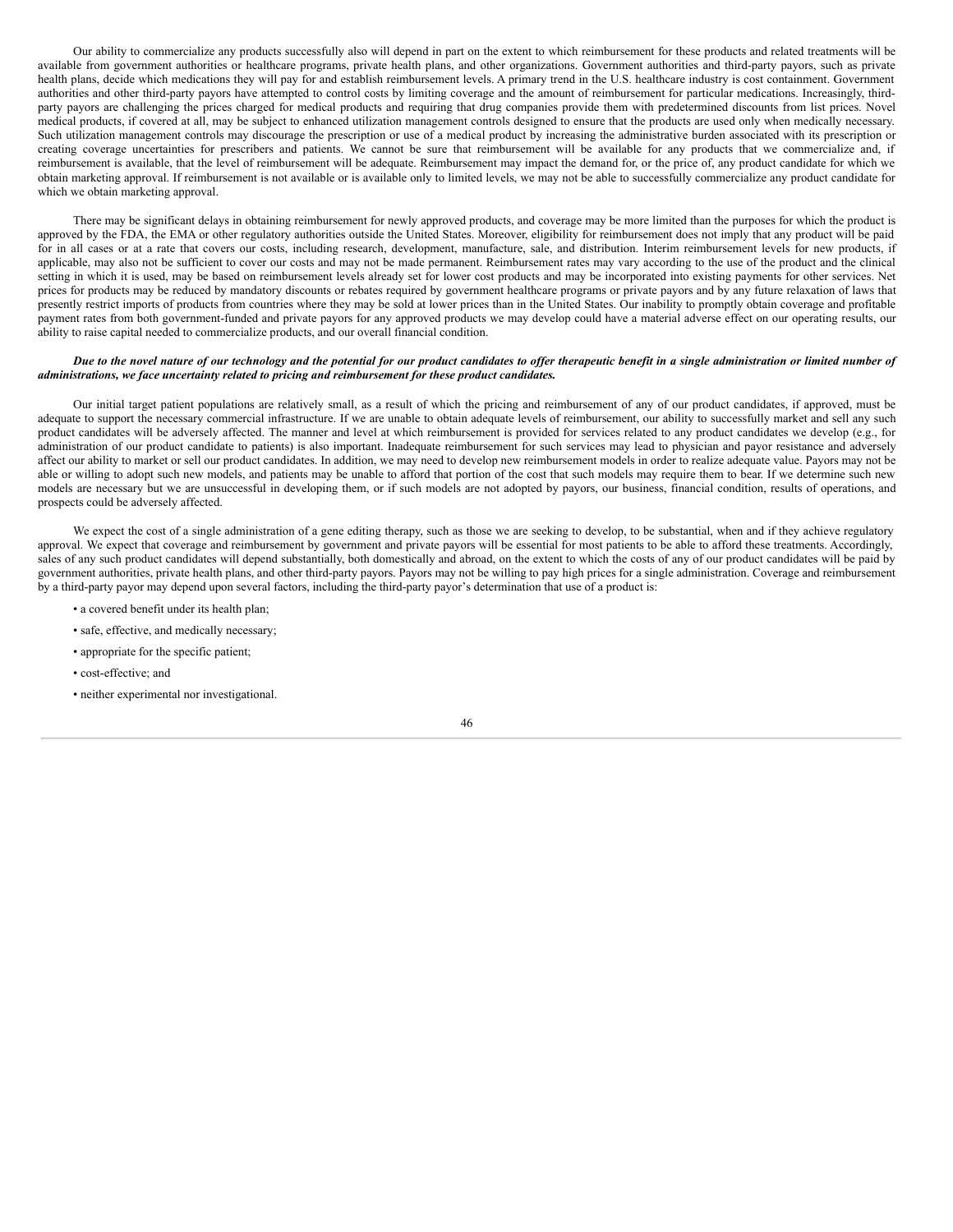Obtaining coverage and reimbursement for a product from third-party payors is a time-consuming and costly process that could require us to provide to the payor supporting scientific, clinical, and cost-effectiveness data. There is significant uncertainty related to third-party coverage and reimbursement of newly approved products. We may not be able to provide data sufficient to gain acceptance with respect to coverage and reimbursement. If coverage and reimbursement are not available, or are available only at limited levels, we may not be able to successfully commercialize any of our product candidates. Even if coverage is provided, the approved reimbursement amount may not be adequate to realize a sufficient return on our investment.

In the United States, no uniform policy exists for coverage and reimbursement for products among third-party payors. Therefore, decisions regarding the extent of coverage and amount of reimbursement to be provided can differ significantly from payor to payor. The process for determining whether a payor will provide coverage for a product may be separate from the process for setting the reimbursement rate a payor will pay for the product. One third-party payor's decision to cover a particular product or service does not ensure that other payors will also provide coverage for the medical product or service. Third-party payors may limit coverage to specific products on an approved list or formulary, which may not include all FDA-approved products for a particular indication.

Further, third-party payors are increasingly challenging the price and examining the medical necessity and cost-effectiveness of medical products and services, in addition to their safety and efficacy. In order to secure coverage and reimbursement for any product that might be approved for sale, we may need to conduct expensive pharmacoeconomic studies in order to demonstrate the medical necessity and cost-effectiveness of our products, in addition to the costs required to obtain FDA or comparable regulatory approvals. Additionally, we may also need to provide discounts to purchasers, private health plans or government healthcare programs. Despite our best efforts, our product candidates may not be considered medically necessary or cost-effective. If third-party payors do not consider a product to be cost-effective compared to other available therapies, they may not cover an approved product as a benefit under their plans or, if they do, the level of payment may not be sufficient to allow us to sell our products at a profit. A decision by a third-party payor not to cover a product could reduce physician utilization once the product is approved and have a material adverse effect on sales, our operations and financial condition. Finally, in some foreign countries, the proposed pricing for a product candidate must be approved before it may be lawfully marketed. The requirements governing product pricing vary widely from country to country. For example, in the EU, pricing and reimbursement of pharmaceutical products are regulated at a national level under the individual EU Member States' social security systems. Some foreign countries provide options to restrict the range of medicinal products for which their national health insurance systems provide reimbursement and can control the prices of medicinal products for human use. To obtain reimbursement or pricing approval, some of these countries may require the completion of clinical trials that compare the cost effectiveness of a particular product candidate to currently available therapies. A country may approve a specific price for the medicinal product or it may instead adopt a system of direct or indirect controls on the profitability of the company placing the medicinal product on the market. There can be no assurance that any country that has price controls or reimbursement limitations for products will allow favorable reimbursement and pricing arrangements for any of our product candidates. Even if approved for reimbursement, historically, product candidates launched in some foreign countries, such as some countries in the EU, do not follow price structures of the United States and prices generally tend to be significantly lower.

## If the market opportunities for any product candidates we develop are smaller than we believe they are, our potential revenues may be adversely affected, and our business may suffer. Because the target patient populations for many of our product candidates are small, we must be able to successfully identify patients and achieve a *significant market share to maintain profitability and growth.*

We focus our research and product development on treatments for rare genetically defined diseases. Many of our product candidates are expected to target a single mutation; as a result, the relevant patient population may therefore be small. Our projections of both the number of people who have these diseases, as well as the subset of people with these diseases who have the potential to benefit from treatment with our product candidates, are based on estimates. These estimates may prove to be incorrect and new studies may change the estimated incidence or prevalence of these diseases. The number of patients in the United States, Europe, and elsewhere may turn out to be lower than expected, and patients may not be amenable to treatment with our product candidates, or may become increasingly difficult to identify or gain access to, all of which would adversely affect our business, financial condition, results of operations, and prospects. Additionally, because of the potential that any product candidates we develop could cure a target disease, we may not receive recurring revenues from patients and may deplete the patient population prevalence through curative therapy.

## Genetic medicines are novel, and any product candidates we develop may be complex and difficult to manufacture. We could experience delays in complying with regulatory requirements or production problems that result in delays in our development or commercialization programs, limit the supply of our product candidates, or *otherwise harm our business.*

Our product candidates will likely require processing steps that are more complex than those required for most chemical pharmaceuticals. Moreover, unlike chemical pharmaceuticals, the physical and chemical properties of a biologic such as the product candidates we are developing generally cannot be fully characterized. As a result, assays of the finished product candidate may not be sufficient to ensure that the product candidate will perform in the intended manner. Problems with the manufacturing process, even

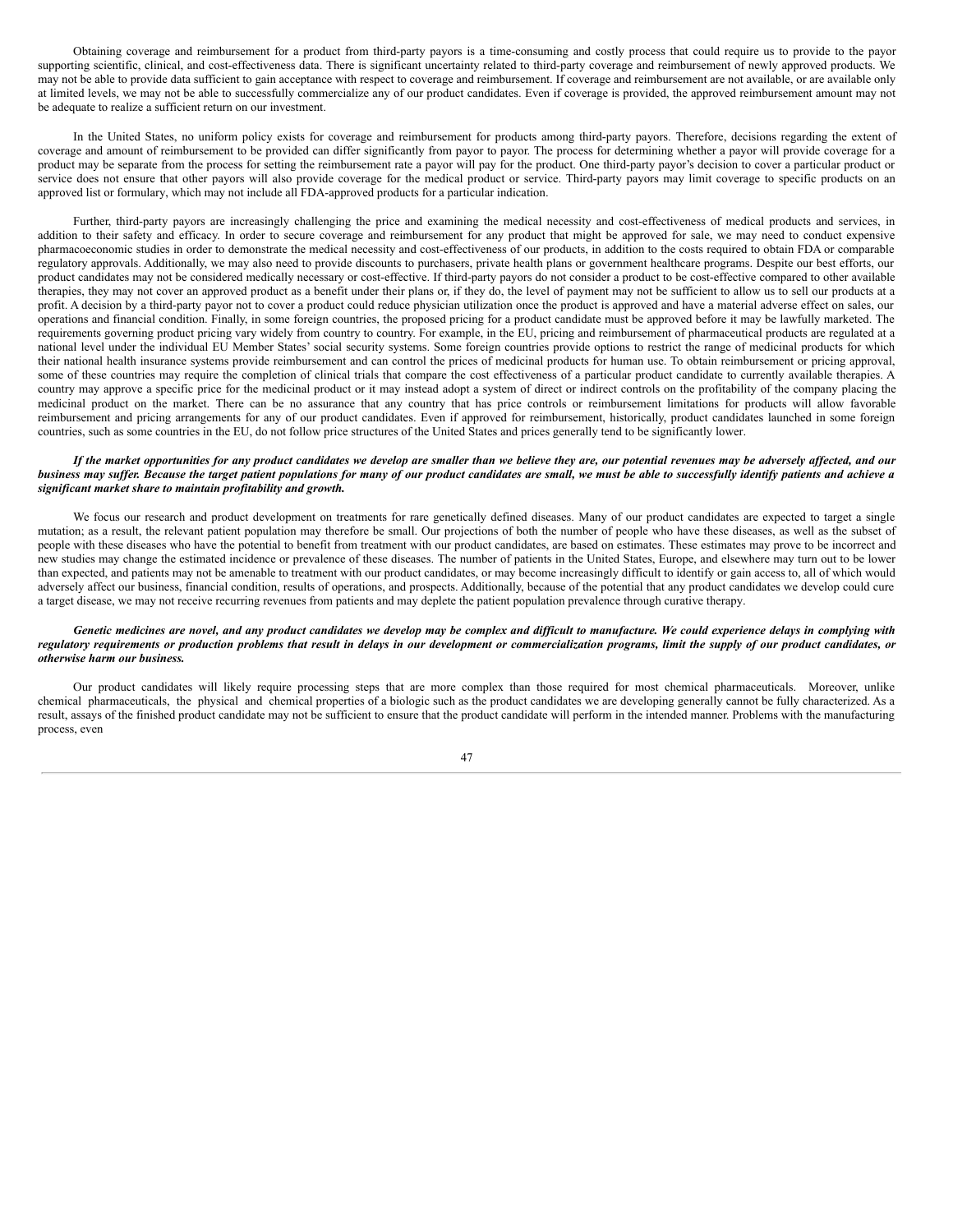minor deviations from the normal process, could result in product defects or manufacturing failures that result in unusable products, product recalls, product liability claims, insufficient inventory, or potentially delay progression of our potential IND filings. We may also encounter problems achieving adequate quantities and quality of clinical-grade materials that meet FDA, EMA or other comparable applicable foreign standards or specifications with consistent and acceptable production yields and costs. For example, the current approach of manufacturing AAV vectors may fall short of supplying required number of doses needed for advanced stages of pre-clinical studies or clinical trials, and the FDA may ask us to demonstrate that we have the appropriate manufacturing processes in place to support the higher-dose group in our future pre-clinical studies or clinical trials.

In addition, the FDA, the EMA, and other regulatory authorities may require us to submit samples of any of the approved product together with the protocols showing the results of applicable tests at any time. Under some circumstances, the FDA, the EMA, or other regulatory authorities may require that we not distribute a sample until the agency authorizes its release. Slight deviations in the manufacturing process, including those affecting quality attributes and stability, may result in unacceptable changes in the product that could result in product recalls. Product recalls could cause us to delay clinical trials or product launches, which could be costly to us and otherwise harm our business, financial condition, results of operations, and prospects.

We also may encounter problems hiring and retaining the experienced scientific, quality control, and manufacturing personnel needed to manage our manufacturing process, which could result in delays in our production or difficulties in maintaining compliance with applicable regulatory requirements.

Given the nature of biologics manufacturing, including for AAV vectors, there is a risk of contamination during manufacturing. Any contamination could materially harm our ability to produce product candidates on schedule and could harm our results of operations and cause reputational damage. Some of the raw materials that we anticipate will be required in our manufacturing process are derived from biologic sources. Such raw materials are difficult to procure and may be subject to contamination or recall. A material shortage, contamination, recall, or restriction on the use of biologically derived substances in the manufacture of our current or future product candidates could adversely impact or disrupt the commercial manufacturing or the production of clinical material, which could materially harm our development timelines and our business, financial condition, results of operations, and prospects.

Any problems in our manufacturing process or the facilities with which we contract could make us a less attractive collaborator for potential partners, including larger pharmaceutical companies and academic research institutions, which could limit our access to additional attractive development programs. Problems in third-party manufacturing process or facilities also could restrict our ability to ensure sufficient clinical material for our planned clinical trials and to meet market demand for any product candidates we develop and commercialize.

### Product liability lawsuits against us could cause us to incur substantial liabilities and could limit commercialization of our product candidates.

We face an inherent risk of product liability exposure related to the testing in human clinical trials of our product candidates and will face an even greater risk if we commercially sell any products we develop. If we cannot successfully defend ourselves against claims that our product candidates caused injuries, we could incur substantial liabilities. Regardless of merit or eventual outcome, liability claims may result in:

- decreased demand for any of our current or future product candidates;
- injury to our reputation and significant negative media attention;
- withdrawal of clinical trial participants;
- significant time and costs to defend the related litigation;
- substantial monetary awards to trial participants or patients;
- loss of revenue; and
- the inability to commercialize our product candidates.

Although we maintain product liability insurance coverage, it may not be adequate to cover all liabilities that we may incur. We anticipate that we will need to increase our insurance coverage when we begin clinical trials and if we successfully commercialize any products. Insurance coverage is increasingly expensive. We may not be able to maintain insurance coverage at a reasonable cost or in an amount adequate to satisfy any liability thatmay arise.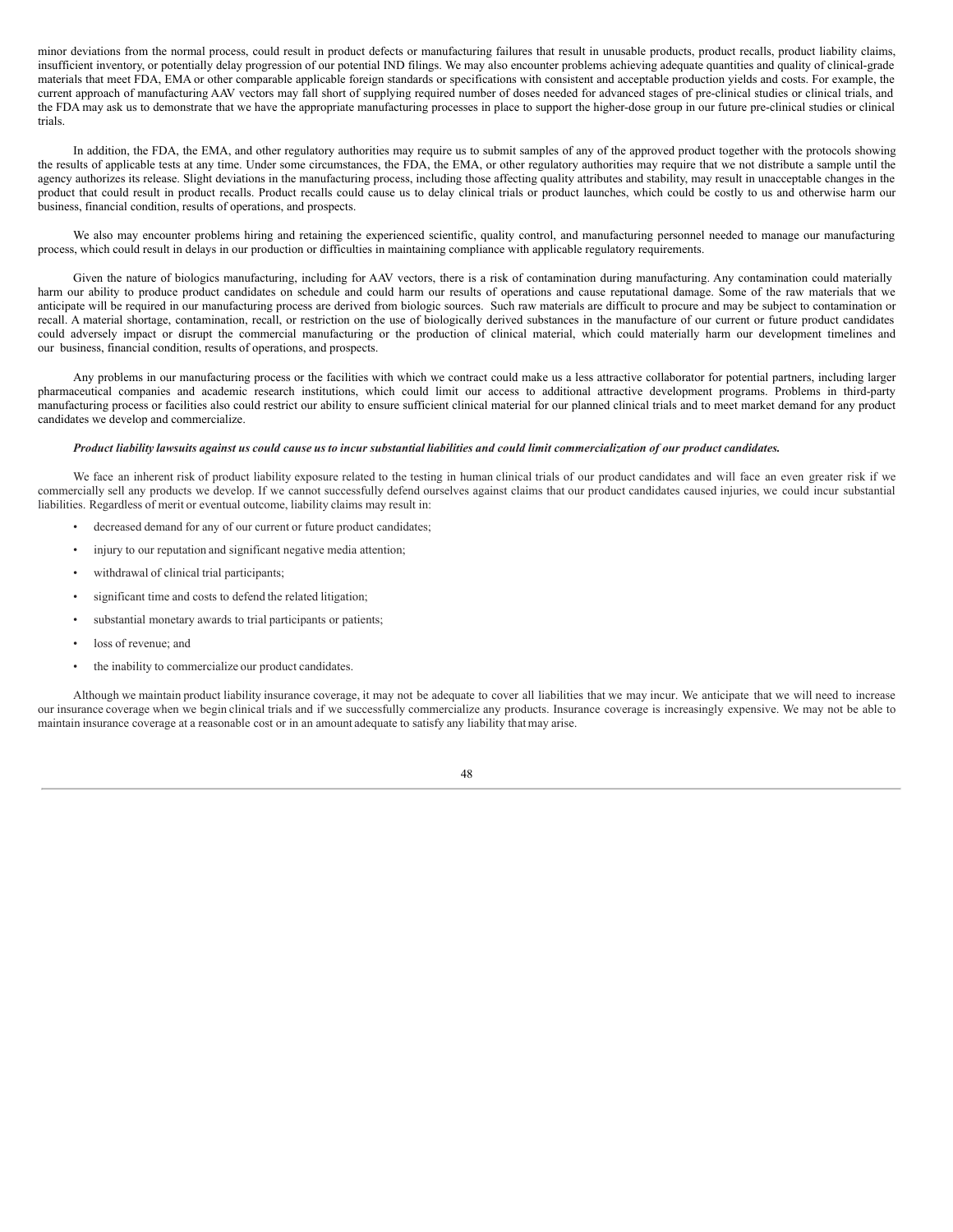## If we or any contract manufacturers and suppliers we engage fail to comply with environmental, health, and safety laws and regulations, we could become subject to fines or penalties or incur costs that could have a material adverse effect on the success of our business.

We and any contract manufacturers and suppliers we engage are subject to numerous federal, state, and local environmental, health, and safety laws, regulations, and permitting requirements, including those governing laboratory procedures; the generation, handling, use, storage, treatment, and disposal of hazardous and regulated materials and wastes; the emission and discharge of hazardous materials into the ground, air, and water; and employee health and safety. Our operations involve the use of hazardous and flammable materials, including chemicals and biological and radioactive materials. Our operations also produce hazardous waste. We generally contract with third parties for the disposal of these materials and wastes. We cannot eliminate the risk of contamination or injury from these materials. In the event of contamination or injury resulting from our use of hazardous materials, we could be held liable for any resulting damages, and any liability could exceed our resources. Under certain environmental laws, we could be held responsible for costs relating to any contamination at our current or past facilities and at third-party facilities. We also could incur significant costs associated with civil or criminal fines and penalties.

Compliance with applicable environmental laws and regulations may be expensive, and current or future environmental laws and regulations may impair our research and product development efforts. In addition, we cannot entirely eliminate the risk of accidental injury or contamination from these materials or wastes. Although we maintain workers' compensation insurance to cover us for costs and expenses we may incur due to injuries to our employees resulting from the use of hazardous materials, this insurance may not provide adequate coverage against potential liabilities. We do not carry specific biological or hazardous waste insurance coverage, and our property, casualty, and general liability insurance policies specifically exclude coverage for damages and fines arising from biological or hazardous waste exposure or contamination. Accordingly, in the event of contamination or injury, we could be held liable for damages or be penalized with fines in an amount exceeding our resources, and our clinical trials or regulatory approvals could be suspended, which could have a material adverse effect on our business,financial condition, results of operations, and prospects.

In addition, we may incur substantial costs in order to comply with current or future environmental, health, and safety laws, regulations, and permitting requirements. These current or future laws, regulations, and permitting requirements may impair our research, development, or production efforts. Failure to comply with these laws, regulations, and permitting requirements also may result in substantial fines, penalties, or other sanctions or business disruption, which could have a material adverse effect on our business, financial condition, results of operations, and prospects.

Any third-party contract manufacturers and suppliers we engage will also be subject to these and other environmental, health, and safety laws and regulations. Liabilities they incur pursuant to these laws and regulations could result in significant costs or an interruption in operations, which could have a material adverse effect on our business, financial condition, results of operations, and prospects.

# **Risks Related to Our Relationships with Third Parties**

## We expect to rely on third parties to conduct our clinical trials and some aspects of our research and preclinical testing, and those third parties may not perform *satisfactorily, including failing to meet deadlines for the completion of such trials, research, or testing.*

We currently rely and expect to continue to rely on third parties, such as CROs, clinical data management organizations, medical institutions, and clinical investigators, to conduct some aspects of our research and preclinical testing, and we expect to rely on third parties to help conduct our planned clinical trials. Any of these third parties may terminate their engagements with us at any time under certain criteria. If we need to enter into alternative arrangements, it may delay our product development activities.

Our reliance on these third parties to conduct clinical trials and for research and development activities will reduce our control over these activities but will not relieve us of our responsibilities. For example, we will remain responsible for ensuring that each of our clinical trials is conducted in accordance with the general investigational plan and protocols for the trial. Moreover, the FDA, the EMA and other regulatory authorities require us to comply with standards, commonly referred to as Good Clinical Practices, for conducting, recording, and reporting the results of clinical trials to assure that data and reported results are credible and accurate and that the rights, integrity, and confidentiality of trial participants are protected.

Although we intend to design the clinical trials for our product candidates, CROs will conduct some or all of the clinical trials. As a result, many important aspects of our development programs, including their conduct and timing, will be outside of our direct control. Our reliance on third parties to conduct current and future preclinical studies and future clinical trials will also result in less direct control over the management of data developed through preclinical studies and clinical trials than would be the case if we were

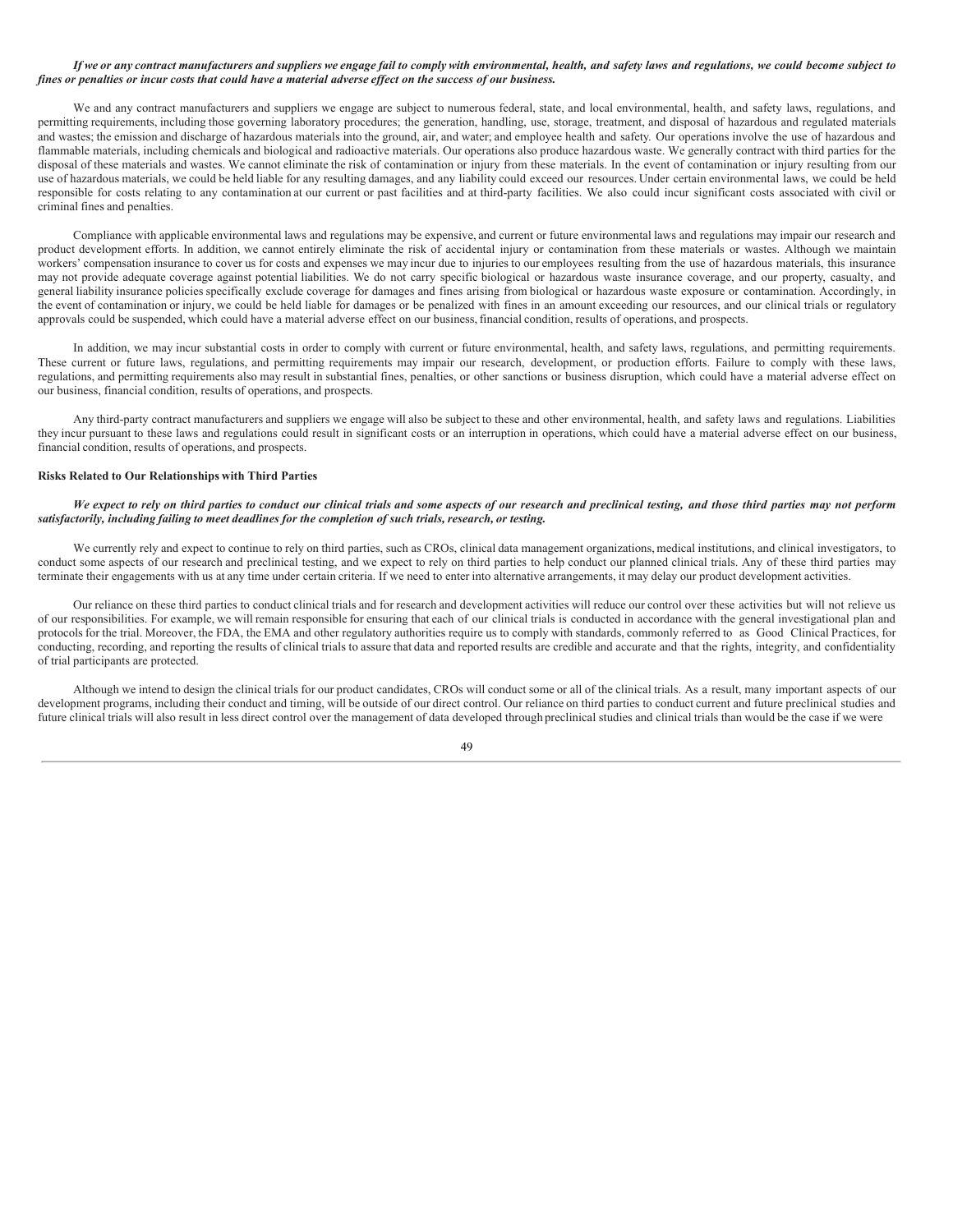relying entirely upon our own staff. Communicating with third parties can also be challenging, potentially leading to mistakes as well as difficulties in coordinating activities. Third parties may:

- have staffing difficulties;
- fail to comply with contractual obligations;
- experience regulatory compliance issues;
- undergo changes in priorities or become financially distressed; or
- form relationships with other entities, some of which may be our competitors.

These factors may materially adversely affect the willingness or ability of third parties to conduct our preclinical studies and clinical trials and may subject us to unexpected cost increases that are beyond our control. If the CROs and other third parties do not perform preclinical studies and future clinical trials in a satisfactory manner, breach their obligations to us or fail to comply with regulatory requirements, the development, regulatory approval and commercialization of our product candidates may be delayed, we may not be able to obtain regulatory approval and commercialize our product candidates, or our development programs may be materially and irreversibly harmed. If we are unable to rely on preclinical and clinical data collected by our CROs and other third parties, we could be required to repeat, extend the duration of, or increase the size of any preclinical studies or clinical trials we conduct and this could significantly delay commercialization and require greater expenditures, which could have a material adverse effect on our business,financial condition, result of operations, and prospects.

We also expect to rely on third parties to store and distribute drug supplies for our clinical trials. Any performance failure on the part of our distributors could delay clinical development or marketing approval of our product candidates or commercialization of our therapies, producing additional losses and depriving us of potential product revenue.

## Dr. Matthew Porteus, our co-founder and a member of our board of directors, may have actual or potential conflicts of interest because of his position with Stanford.

Dr. Porteus serves on our board of directors, our Scientific & Clinical Advisory Board and as our paid consultant and retains his position and affiliation with Stanford. Furthermore, Dr. Porteus holds shares of our restricted common stock subject to vesting based, among other things, on his continued service to us as a director, employee or consultant. Dr. Porteus' position at Stanford creates, or may create the appearance of, conflicts of interest when we ask Dr. Porteus to make decisions that could have different implications for Stanford than the decisions have for us or for himself, including decisions related to our license of intellectual property rights from Stanford and other contractual relationships we may enter into from time to time with Stanford.

We contract with third parties for the manufacture of materials for our research programs and preclinical studies and expect to continue to do so for clinical trials and for commercialization of our product candidates. This reliance on third parties increases the risk that we will not have sufficient quantities of such materials, product candidates, or any products that we may develop and commercialize, or that such supply will not be available to us at an acceptable cost or timelines, which could delay, *prevent, or impair our development or commercialization ef orts.*

We do not have any manufacturing facilities at the present time. We currently rely on third-party manufacturers for the manufacture of materials for our research programs and preclinical studies, including our viral vectors, GMP plasmids, RNA guides and Cas9, and expect to continue to rely on third parties, including Stanford, for our planned clinical trials and for commercialization of any product candidates for which we obtain marketing approval. For example, we rely on third parties to manufacture viral vectors. We do not have a long term supply agreement with any of our third-party manufacturers, and we purchase our required supply on a purchase order basis, which means that aside from any binding purchase orders we have from time to time, our third-party manufacturers could cease manufacturing for us or change the terms on which they are willing to continue manufacturing for us at any time.

We may be unable to establish any agreements with third-party manufacturers or to do so on acceptable terms for one or more of our material needs. Even if we are able to establish agreements with third-party manufacturers, reliance on third-party manufacturers entails additional risks, including:

- the possible failure of the third party to manufacture our product candidates according to our schedule, or at all, including if the third party gives greater priority to the supply of other products over our product candidates or otherwise do not satisfactorily perform according to the terms of the agreements between us and them;
- the possible breach of the manufacturing agreement by the third party;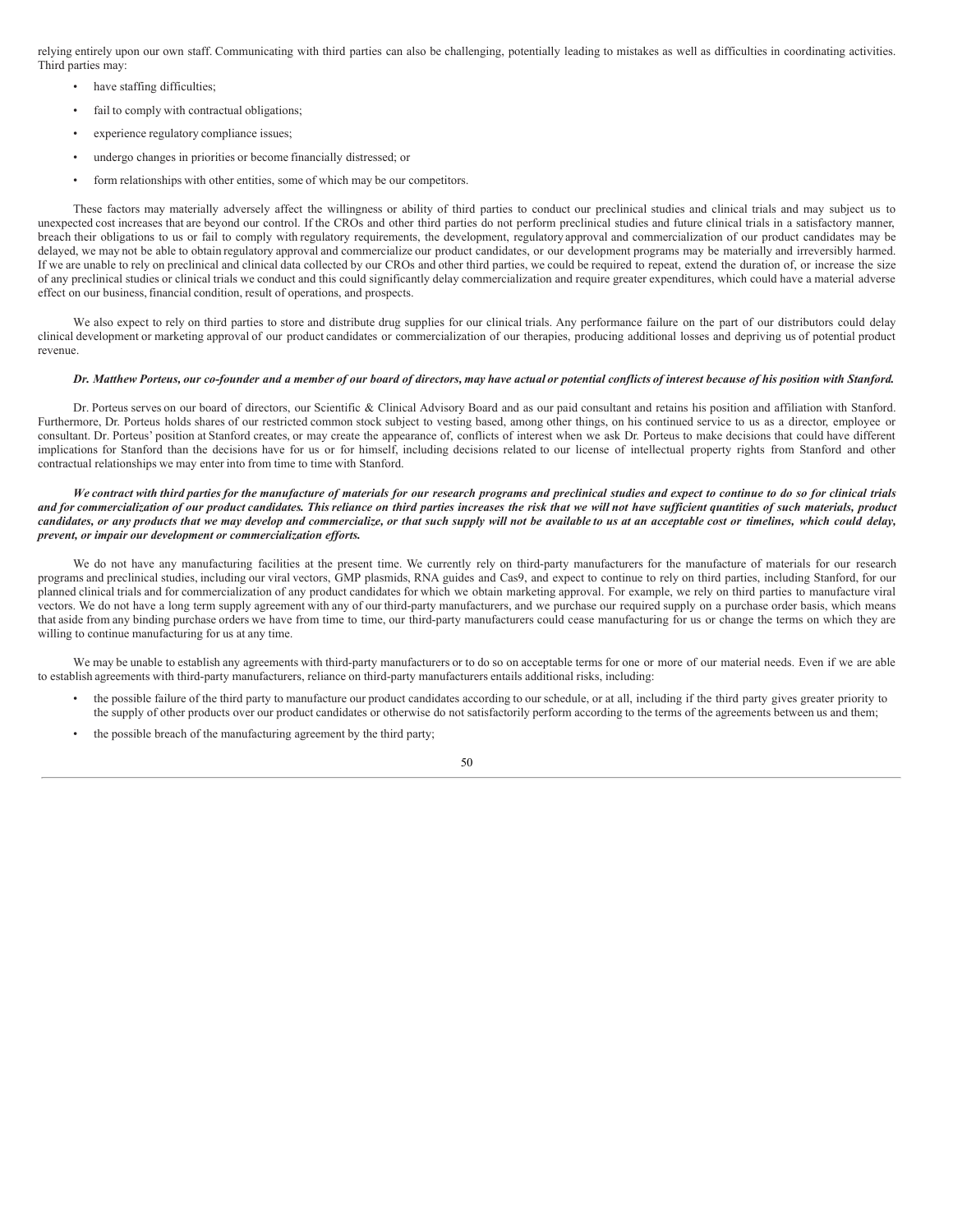- the possible misappropriation of our proprietary information, including our trade secrets and know-how;
- the possible termination or nonrenewal of the agreement by the third party at a time that is costly or inconvenient for us; and
- reliance on the third party for regulatory compliance, quality assurance, safety, and pharmacovigilance and related reporting.

Third-party manufacturers may not be able to comply with cGMP regulations or similar regulatory requirements outside the United States. Our failure, or the failure of our third-party manufacturers, to comply with applicable regulations could result in sanctions being imposed on us, including fines, injunctions, civil penalties, delays, suspension or withdrawal of approvals, license revocations, seizures or recalls of product candidates, operating restrictions, and criminal prosecutions, any of which could significantly and adversely affect supplies of our products and harm our business, financial condition, results of operations, and prospects.

Any products that we may develop may compete with other product candidates and products for access to manufacturing facilities. There are a limited number of suppliers or manufacturers that operate under cGMP regulations and that might be capable of manufacturing for us. For example, three vaccines for COVID-19 were granted Emergency Use Authorization by the FDA in late 2020 and early 2021, and more are likely to be authorized in the coming months. The resultant demand for vaccines and potential for manufacturing facilities and materials to be commandeered under the Defense Production Act of 1950, or equivalent foreign legislation, may make it more difficult to obtain materials or manufacturing slots for the products needed for our clinical trials, which could lead to delaysin these trials.

Any performance failure on the part of our existing or future manufacturers could delay clinical development or marketing approval. We do not currently have arrangements in place for redundant supply for bulk drug substances. If any one of our current contract manufacturer cannot perform as agreed, we may be required to replace that manufacturer, or we may be forced to manufacture the materials ourselves, for which we may not have the capabilities or resources, or enter into an agreement with a different third-party manufacturer, which we may not be able to do on reasonable terms, if at all. In either scenario, our clinical trials supply could be delayed significantly as we establish alternative supply sources. In some cases, the technical skills required to manufacture our products or product candidates may be unique or proprietary to the original third-party manufacturer and we may have difficulty, or there may be contractual restrictions prohibiting us from, transferring such skills to a back-up or alternate supplier, or we may be unable to transfer such skills at all. In addition, if we are required to change third-party manufacturers for any reason, we will be required to verify that the new thirdparty manufacturer maintains facilities and procedures that comply with quality standards and with all applicable regulations. We will also need to verify, such as through a manufacturing comparability study, that any new manufacturing process will produce our product candidate according to the specifications previously submitted to the FDA or another regulatory authority. The delays associated with the verification of a new third- party manufacturer could negatively affect our ability to develop product candidates or commercialize our products in a timely manner or within budget. Furthermore, a third-party manufacturer may possess technology related to the manufacture of our product candidate that such third-party manufacturer owns independently. This would increase our reliance on such third-party manufacturer or require us to obtain a license from such third- party manufacturer in order to have another third-party manufacturer manufacture our product candidates. In addition, changes in manufacturers often involve changes in manufacturing procedures and processes, which could require that we conduct bridging studies between our prior clinical supply used in our clinical trials and that of any new manufacturer. We may be unsuccessful in demonstrating the comparability of clinical supplies which could require the conduct of additional clinical trials.

Our current and anticipated future dependence upon others for the manufacture of our product candidates or any products may adversely affect our future profit margins and our ability to commercialize any products that receive marketing approval on a timely and competitive basis.

### We may enter into collaborations with third parties for the research, development, and commercialization of certain of the product candidates we may develop. If any such collaborations are not successful, we may not be able to capitalize on the market potential of those product candidates.

We may seek third-party collaborators for the research, development, and commercialization of certain of the product candidates we may develop. If we enter into any such arrangements with any third parties, we will likely have limited control over the amount and timing of resources that our collaborators dedicate to the development or commercialization of any product candidates we may seek to develop with them. Our ability to generate revenues from these arrangements will depend on our collaborators' abilities to successfully perform the functions assigned to them in these arrangements. We cannot predict the success of any collaboration that we enter into.

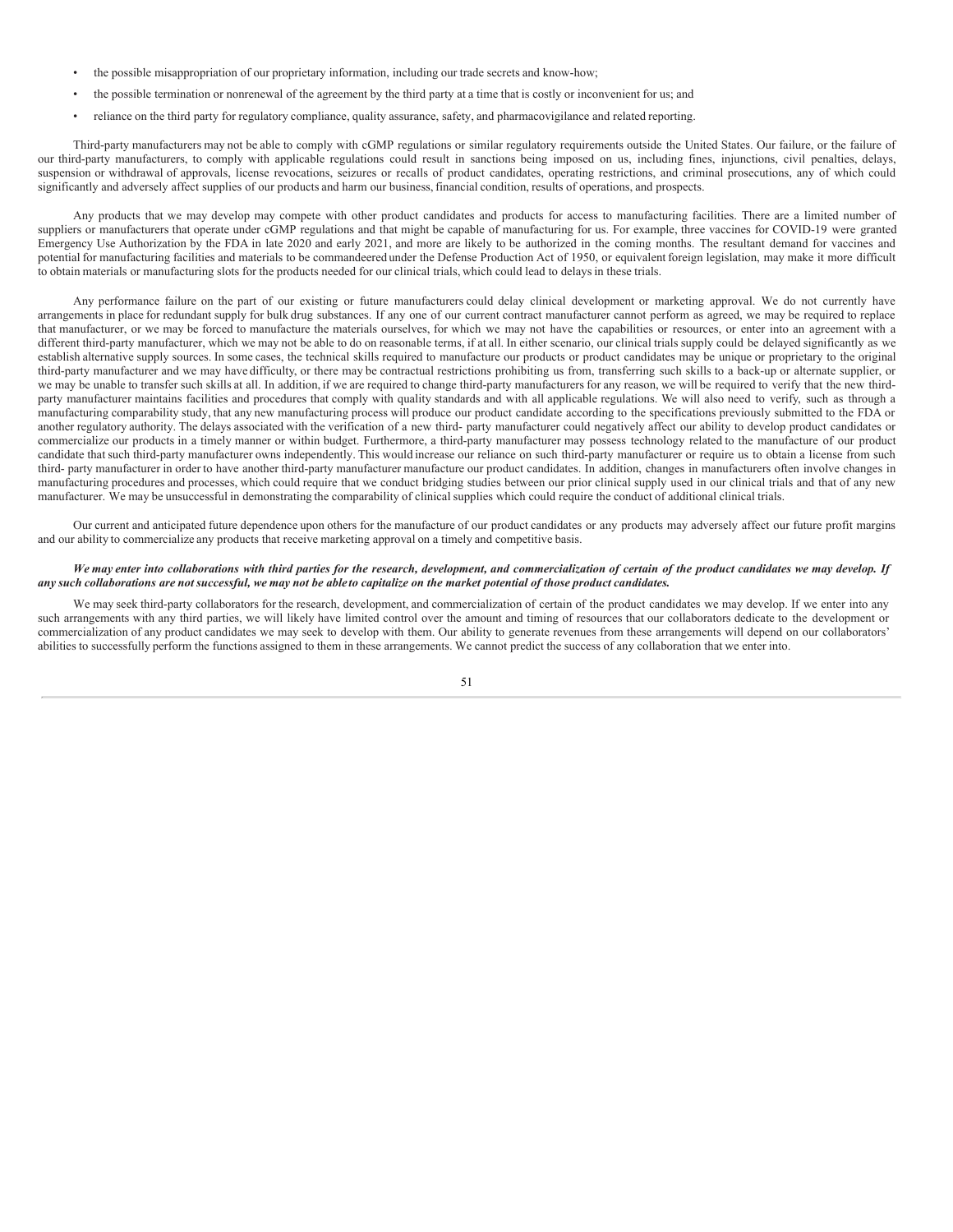Collaborations involving our research programs or our product candidates pose numerous risks to us, including the following:

- Collaborators have significant discretion in determining the efforts and resources that they will apply to these collaborations.
- Collaborators may not pursue development and commercialization of our product candidates or may elect not to continue or renew development or commercialization programs based on clinical trial results, changes in the collaborator's strategic focus or available funding or external factors such as an acquisition that diverts resources or creates competing priorities. If a present or future collaborator of ours were to be involved in a business combination, the continued pursuit and emphasis on our product development or commercialization program under such collaboration could be delayed, diminished, or terminated.
- Collaborators may delay clinical trials, provide insufficient funding for a clinical trial program, stop a clinical trial or abandon a product candidate, repeat or conduct new clinical trials, or require a new formulation of a product candidate for clinical testing.
- Collaborators could independently develop, o r develop with third parties, products that compete directly or indirectly with our product candidates if the collaborators believe that competitive products are more likely to be successfully developed or can be commercialized under terms that are more economically attractive than ours.
- Collaborators with marketing and distribution rights to one or more products may not commit sufficient resources to the marketing and distribution of such products.
- Collaborators may not properly obtain, maintain, enforce, or defend our intellectual property or proprietary rights or may use our proprietary information in such a way as to invite litigation that could jeopardize or invalidate our proprietary information or expose us to potential litigation.
- Disputes may arise between the collaborators and us that result in the delay or termination of the research, development, or commercialization of our therapies or product candidates or that result in costly litigation or arbitration that diverts management attention and resources.
- Collaborators may not provide us with timely and accurate information regarding development progress and activities under the collaboration or may limit our ability to share such information, which could adversely impact our ability to report progress to our investors and otherwise plan our own development of our product candidates.
- We may lose certain valuable rights under circumstances identified in our collaborations, including if we undergo a change of control.
- Collaborators may require us to incur non-recurring and other charges, increase our near- and long- term expenditures, issue securities that dilute our existing stockholders, or disrupt our management and business.
- Collaborations may be terminated and, if terminated, may result in a need for additional capital to pursue further development or commercialization of the applicable product candidates we develop.
- Collaboration agreements may not lead to development or commercialization of product candidates in the most efficient manner or at all.

If our collaborations do not result in the successful development and commercialization of product candidates, or if one of our collaborators terminates its agreement with us, we may not receive any future research funding or milestone or royalty payments under the collaboration. If we do not receive the funding we expect under these agreements, our development of product candidates could be delayed, and we may need additional resources to develop product candidates. In addition, if one of our collaborators terminates its agreement with us, we may find it more difficult to find a suitable replacement collaborator or attract new collaborators, and our development programs may be delayed or the perception of us in the business and financial communities could be adversely affected. All of the risks relating to product development, regulatory approval, and commercialization described here apply to the activities of our collaborators.

#### If conflicts arise between us and our collaborators or strategic partners, these parties may act in a manner adverse to us and could limit our ability to implement our *strategies.*

If conflicts arise between our corporate or academic collaborators or strategic partners and us, the other party may act in a manner adverse to us and could limit our ability to implement our strategies. Some of our academic collaborators and strategic partners are conducting multiple product development efforts within each area that is the subject of the collaboration with us.

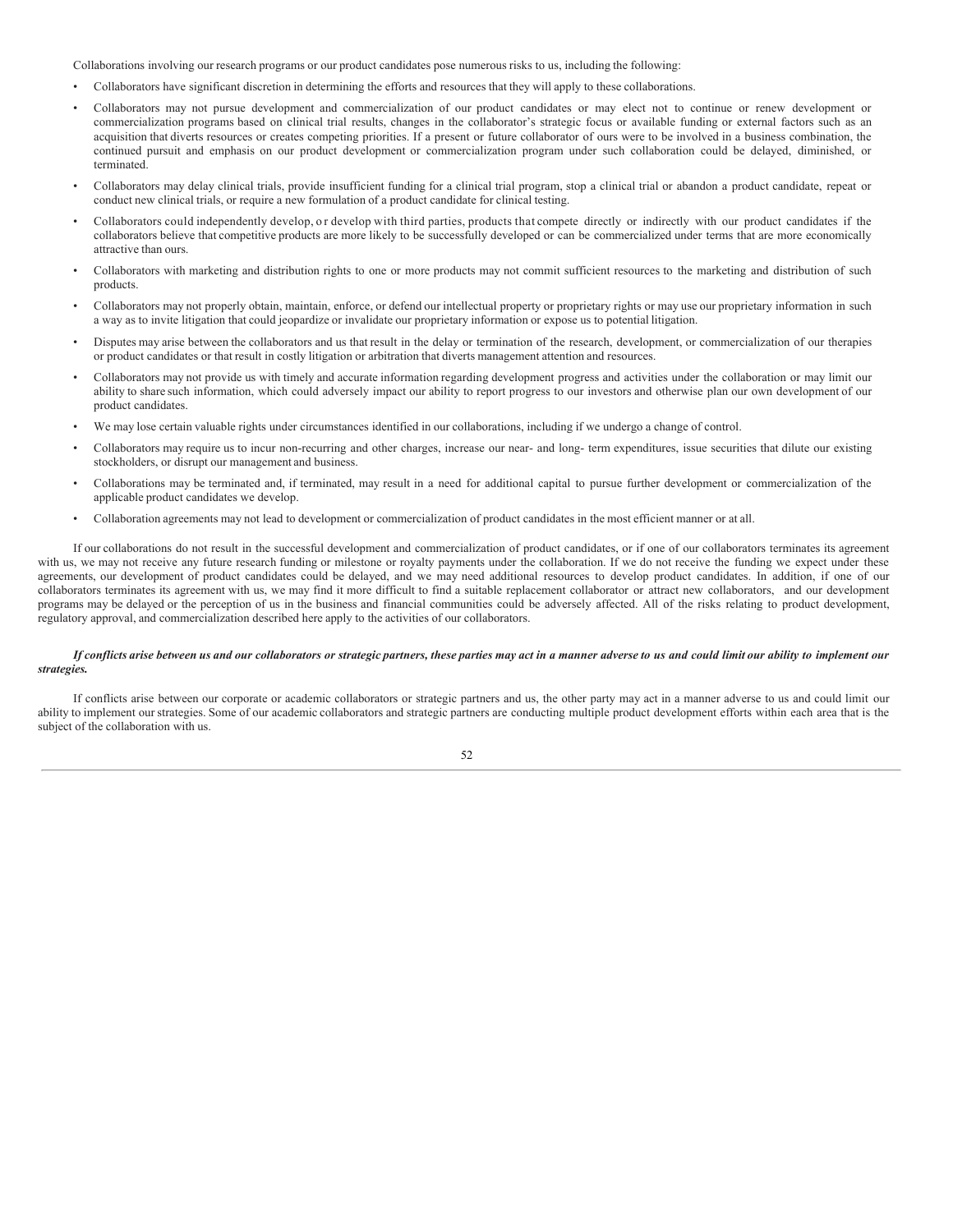Our collaborators or strategic partners, however, may develop, either alone or with others, products in related fields that are competitive with the product candidates we develop that are the subject of these collaborations with us. Competing products, either developed by the collaborators or strategic partners or to which the collaborators or strategic partners have rights, may result in the withdrawal of partner support for our product candidates.

Some of our collaborators or strategic partners could also become our competitors in the future. Our collaborators or strategic partners could develop competing products, preclude us from entering into collaborations with their competitors, fail to obtain timely regulatory approvals, terminate their agreements with us prematurely, or fail to devote sufficient resources to the development and commercialization of products. Any of these developments could harm our product development efforts.

## If we are not ableto establish collaborations on a timely basis, on commercially reasonable terms, or at all, we may have to alter, reduce or delay our development and commercialization plans, or increase our expenditures to fund development or commercialization activities at our own expense.

For some of the product candidates we may develop, we may decide to collaborate with other pharmaceutical and biotechnology companies for the development and potential commercialization of those product candidates. We face significant competition in seeking appropriate collaborations and collaborations are complex and timeconsuming to negotiate and document. Whether we reach a definitive agreement for a collaboration will depend, among other things, upon our assessment of the collaborator's resources and expertise, the terms and conditions of the proposed collaboration, and the proposed collaborator's evaluation of a number of factors. Those factors may include the design or results of clinical trials, the likelihood of approval by the FDA, the EMA or similar regulatory authorities outside the United States, the potential market for the subject product candidate, the costs and complexities of manufacturing and delivering such product candidate to patients, the potential of competing products, the existence of uncertainty with respect to our ownership of technology, which can exist if there is a challenge to such ownership without regard to the merits of the challenge, and industry and market conditions generally. The collaborator may also consider alternative product candidates or technologies for similar indications that may be available to collaborate on and whether such a collaboration could be more attractive than the one with us.

We may also be restricted under existing collaboration agreements from entering into future collaboration agreements on certain terms with potential collaborators. In addition, there have been a significant number of recent business combinations among large pharmaceutical companies that have resulted in a reduced number of potential future collaborators, which further increases competition we face in seeking potential collaborations.

We may not be able to negotiate collaborations on a timely basis, on acceptable terms, or at all. If we are unable to do so, we may have to curtail the development of the product candidate for which we are seeking to collaborate, reduce or delay its development program or one or more of our other development programs, delay its potential commercialization or reduce the scope of any sales or marketing activities, or increase our expenditures and undertake development or commercialization activities at our own expense. If we elect to increase our expenditures to fund development or commercialization activities on our own, we may need to obtain additional capital, which may not be available to us on acceptable terms or at all. If we do not have sufficient funds, we may not be able to develop product candidates or bring them to market and generate product revenue.

## **Risks Related to Our Intellectual Property**

If we are unable to obtain and maintain patent and other intellectual property protection for any product candidates we develop and for our gene editing platform technology, or if the scope of the patent and other intellectual property protection obtained is not sufficiently broad, our competitors could develop and commercialize products and technology similar or identical to ours, and our ability to successfully commercialize our product candidates, and our gene editing platform technology may be *adversely af ected.*

Our commercialsuccess will depend in large part on our ability to obtain and maintain patent, trademark, trade secret and other intellectual property protection of our gene editing platform technology, product candidates and other technology, methods used to manufacture them and methods of treatment, as well as successfully defending our patent and other intellectual property rights against third-party challenges. It is difficult and costly to protect our gene editing platform technology and product candidates, and we may not be able to ensure their protection. Our ability to stop unauthorized third parties from making, using, selling, offering to sell, importing or otherwise commercializing our product candidates is dependent upon the extent to which we have rights under valid and enforceable patents or trade secrets that cover these activities.

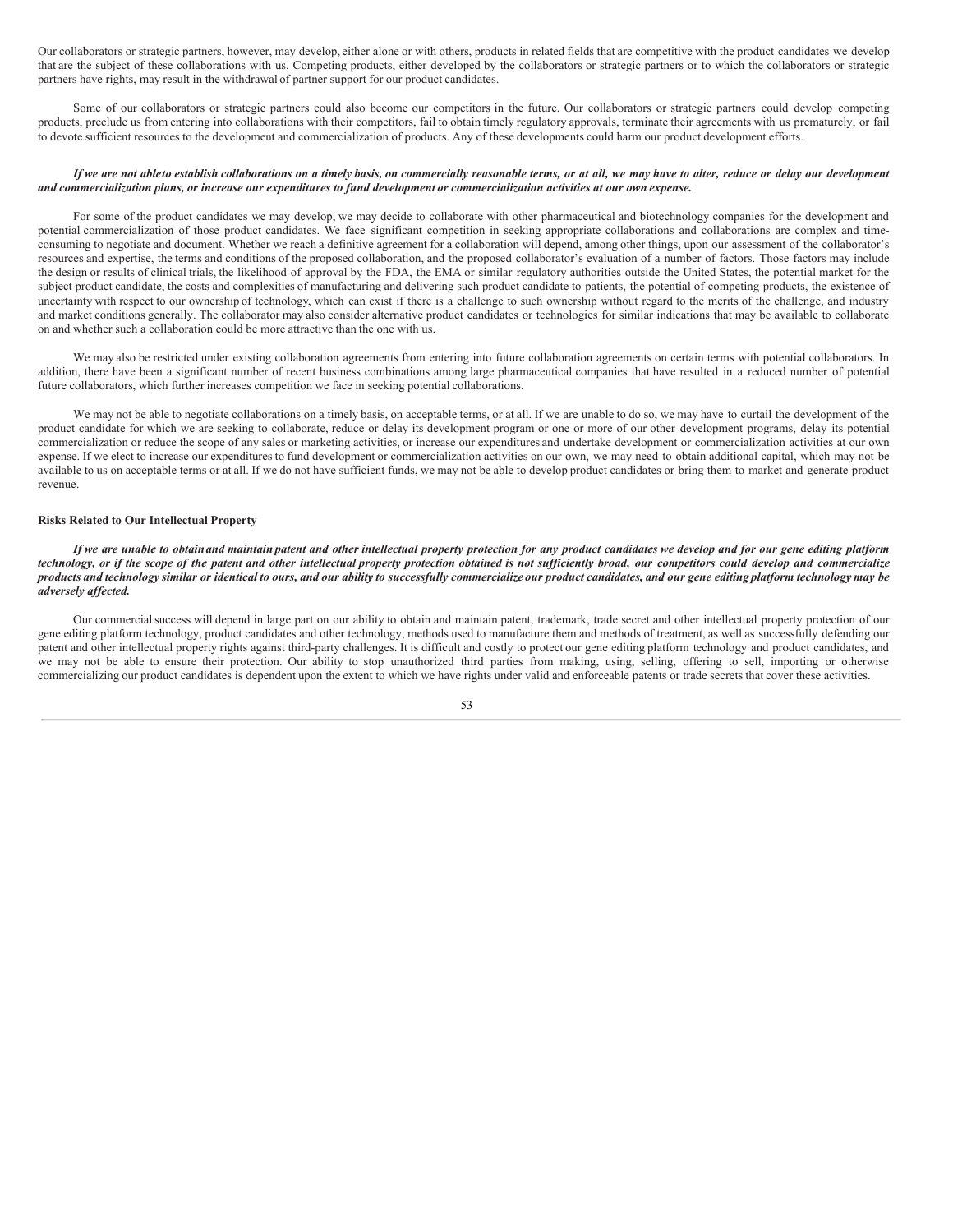We seek to protect our proprietary position by in-licensing intellectual property relating to our platform technology and filing patent applications in the United States and abroad related to our gene editing platform technology and product candidates that are important to our business. If we or our licensors are unable to obtain or maintain patent protection with respect to our gene editing platform technology and our product candidates, or if the scope of the patent protection secured is not sufficiently broad, our competitors could develop and commercialize products and technology similar or identical to ours and our ability to commercialize our product candidates may be adversely affected.

The patent prosecution process is expensive, time-consuming, and complex, and we may not be able to file, prosecute, maintain, enforce, or license all necessary or desirable patent applications at a reasonable cost or in a timely manner. In addition, we may not pursue or obtain patent protection in all relevant markets. It is also possible that we will fail to identify patentable aspects of our research and development output in time to obtain patent protection. Although we enter into non-disclosure and confidentiality agreements with parties who have accessto confidential or patentable aspects of our research and development output, such as our employees, corporate collaborators, outside scientific collaborators, CROs, contract manufacturers, consultants, advisors, and other third parties, any of these parties may breach the agreements and disclose such output before a patent application is filed, thereby jeopardizing our ability to seek patent protection. In addition, our ability to obtain and maintain valid and enforceable patents depends on whether the differences between our inventions and the prior art allow our inventions to be patentable over the prior art. Furthermore, publications of discoveries in the scientific literature often lag behind the actual discoveries, and patent applications in the United States and other jurisdictions are typically not published until 18 months after filing, or in some cases not at all. Therefore, we cannot be certain that we or our licensors were the first to make the inventions claimed in our owned or any licensed patents or pending patent applications, or that we or our licensors were the first to file for patent protection of such inventions.

The patent position of biotechnology and pharmaceutical companies generally is highly uncertain, involves complex legal and factual questions, and has been the subject of much litigation in recent years. The field of gene editing has been the subject of extensive patenting activity and litigation. As a result, the issuance, scope, validity, enforceability, and commercial value of our patent rights are highly uncertain and we may become involved in complex and costly litigation. Our pending and future patent applications may not result in patents being issued which protect our gene editing platform technology and our product candidates or which effectively prevent others from commercializing competitive technologies and product candidates.

No consistent policy regarding the scope of claims allowable in the field of gene editing has emerged in the United States. The scope of patent protection outside of the United States is also uncertain. Changes in either the patent laws or their interpretation in the United States and other countries may diminish our ability to protect our inventions, obtain, maintain, enforce and defend our intellectual property rights and, more generally, could affect the value of our intellectual property or narrow the scope of our owned and licensed patent rights. With respect to both in-licensed and owned intellectual property, we cannot predict whether the patent applications we and our licensors are currently pursuing will issue as patents in any particular jurisdiction or whether the claims of any issued patents will be valid and enforceable and provide sufficient protection from competitors.

Moreover, the coverage claimed in a patent application can be significantly reduced before the patent is issued, and its scope can be reinterpreted after issuance. Even if patent applications we license or own currently or in the future issue as patents, they may not issue in a form that will provide us with any meaningful protection, prevent competitors or other third parties from competing with us, or otherwise provide us with any competitive advantage. Any patents that we own or in-license may be challenged, narrowed, circumvented, or invalidated by third parties. Consequently, we do not know whether any of our platform advances and product candidates will be protectable or remain protected by valid and enforceable patents. Our competitors or other third parties may be able to circumvent our patents by developing similar or alternative technologies or products in a non-infringing manner.

In addition, given the amount of time required for the development, testing, and regulatory review of new product candidates, patents protecting such candidates might expire before or shortly after such candidates are commercialized. As a result, our intellectual property may not provide us with sufficient rights to exclude others from commercializing products similar or identical to ours. Moreover, some of our owned and in-licensed patents and patent applications may in the future be, co-owned by us with third parties. If we are unable to obtain an exclusive license to such third-party co-owners' interest in such patents or patent applications, such co-owners may be able to license their rights to other third parties, including our competitors, and our competitors could market competing products and technology. In addition, we may need the cooperation of any such co-owners of our patent rights in order to enforce such patents against third parties, and such cooperation may not be provided to us. Any of the foregoing could have a material adverse effect on our competitive position, business, financial conditions,results of operations, and prospects.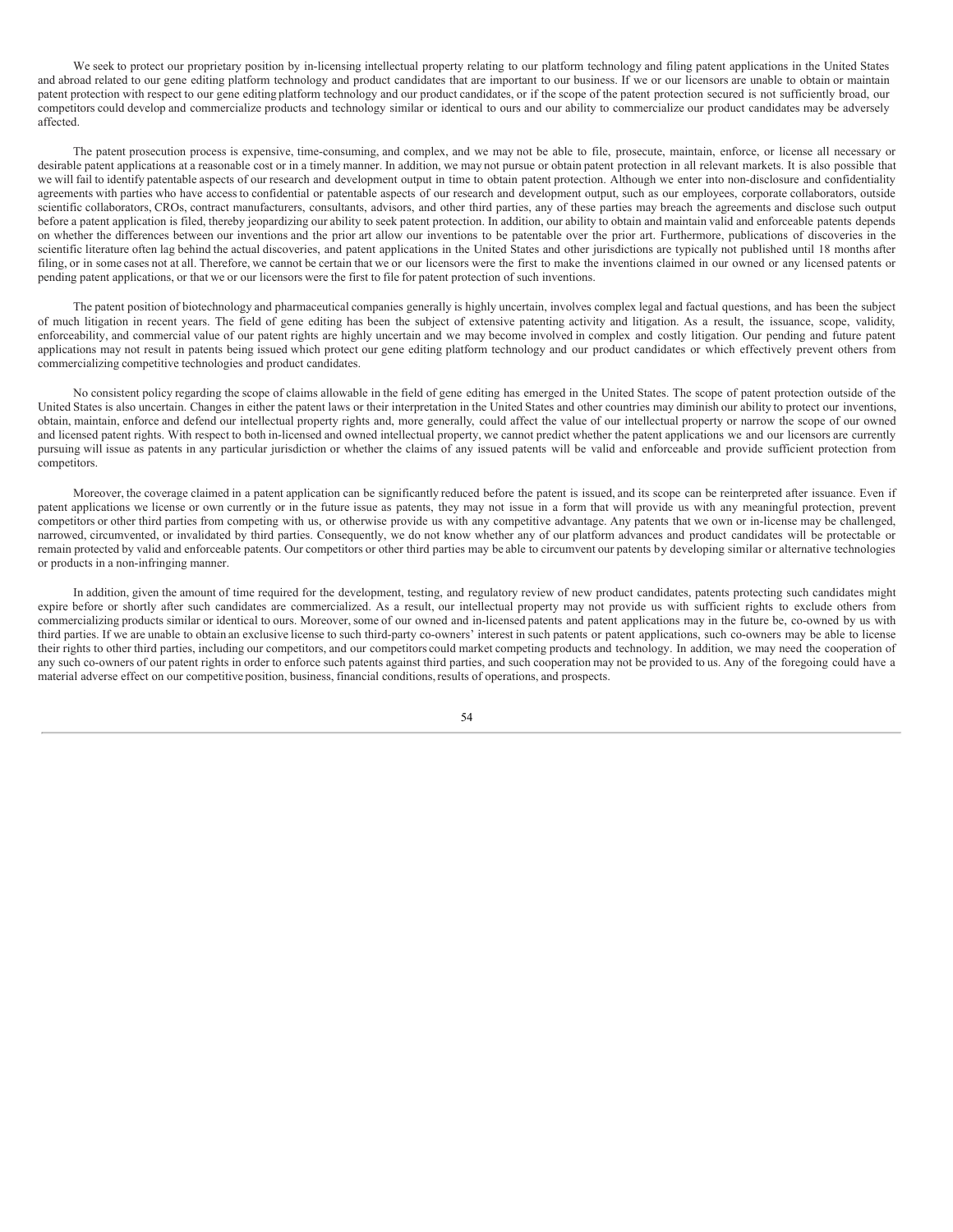## Our rights to develop and commercialize our gene editing platform technology and product candidates are subject, in part, to the terms and conditions of licenses *granted to us by others.*

We depend on intellectual property licensed from third parties, and our licensors may not always act in our best interest. If we fail to comply with our obligations under our intellectual property licenses, if the licenses are terminated, or if disputes regarding these licenses arise, we could lose significant rights that are important to our business.

We have licensed and are dependent on certain patent rights and proprietary technology from third parties that are important or necessary to the development of our gene editing technology and product candidates. For example, we are a party to a license agreement with Stanford pursuant to which we in-license key patent applications for our gene editing platform technology and product candidates (the Stanford License Agreement). This license agreement imposes various diligence, milestone payment, royalty, insurance, and other obligations on us. If we fail to comply with these obligations, our licensors may have the right to terminate our license, in which event we would not be able to develop or market our gene editing platform or any other technology or product candidates covered by the intellectual property licensed under this agreement. For example, under the Stanford License Agreement, we are required to initiate clinical trial programs in accordance with the development plan and development milestones for the development of a licensed product covered by the licensed patent rights. If we fail to initiate such clinical trial programs, our rights with respect to the licensed patent rights may terminate.

These and other licenses may not provide exclusive rights to use such intellectual property and technology in all relevant fields of use and in all territories in which we may wish to develop or commercialize our gene editing platform technology and product candidates in the future. Some licenses granted to us are expressly subject to certain preexisting rights held by the licensors or certain third parties. As a result, we may not be able to prevent competitors from developing and commercializing competitive products in certain territories or fields. For example, the Stanford License Agreement provides that our field of use is solely for the development of prophylactics and therapeutics for sickle cell disease, XSCID, and beta-thalassemia. If we determine that rights to such additional fields are necessary to commercialize our product candidates or maintain our competitive advantage, we may will need to obtain a license from Stanford and/or other third parties in order to continue developing, manufacturing or marketing our product candidates. We may not be able to obtain such a license on an exclusive basis, on commercially reasonable terms, or at all, which could prevent us from commercializing our product candidates or allow our competitors or others the chance to access technology that is important to our business.

We do not have complete control in the preparation, filing, prosecution, and maintenance of the patent applications covering the technology that we license from third parties. For example, pursuant to our intellectual property license with Stanford, our licensors retain control of preparation, filing, prosecution, and maintenance of their patent applications. We cannot be certain that these patent applications will be prepared, filed, prosecuted, maintained, and defended in a manner consistent with the best interests of our business. If our licensorsfail to prosecute, and maintain such patent applications, or lose rights to those patent applications, the rights we have licensed may be reduced or eliminated, our right to develop and commercialize any of our product candidates that are the subject of such licensed rights could be adversely affected and we may not be able to prevent competitors from making, using, and selling competing products.

Certain of our licensors have also relied on third-party collaborators or on funds from third parties such that they are not the sole and exclusive owners of the patent rights we have in-licensed. For example, our in-licensed patent rights from the Stanford License are jointly owned by Stanford and Agilent Technologies, Inc. (Agilent). If we are unable to secure licenses to the rights of Agilent, the license granted to us in jurisdictions where the consent of a co-owner is necessary to grant such a license may not be valid, and Agilent may be able to license such patent rights to our competitors, and our competitors could market competing products and technology. In addition, our rights to our inlicensed patent applications are dependent, in part, on inter-institutional or other operating agreements between Stanford and Agilent. If Stanford or Agilent breaches such interinstitutional or operating agreements, our rights to such in-licensed patents and patent applications may be adversely affected. Any of these events could have a material adverse effect on our competitive position, business, financial conditions,results of operations, and prospects.

Furthermore, inventions contained within some of our in-licensed patent applications were made using U.S. government funding. We rely on our licensors to ensure compliance with applicable obligations arising from such funding, such as timely reporting, an obligation associated with our in-licensed patents and patent applications. The failure of our licensors to meet their obligations may lead to a loss of rights or the unenforceability of relevant patents. For example, the U.S. government could have certain rights in such in-licensed patent applications, including a non-exclusive license authorizing the U.S. government to use the invention or to have others use the invention on its behalf. If the U.S. government decides to exercise these rights, it is not required to engage us as its contractor in connection with doing so. The U.S. government's rights may also permit it to disclose the funded inventions and technology to third parties and to exercise march-in rights to use or allow third parties to use the technology we have licensed that was developed using

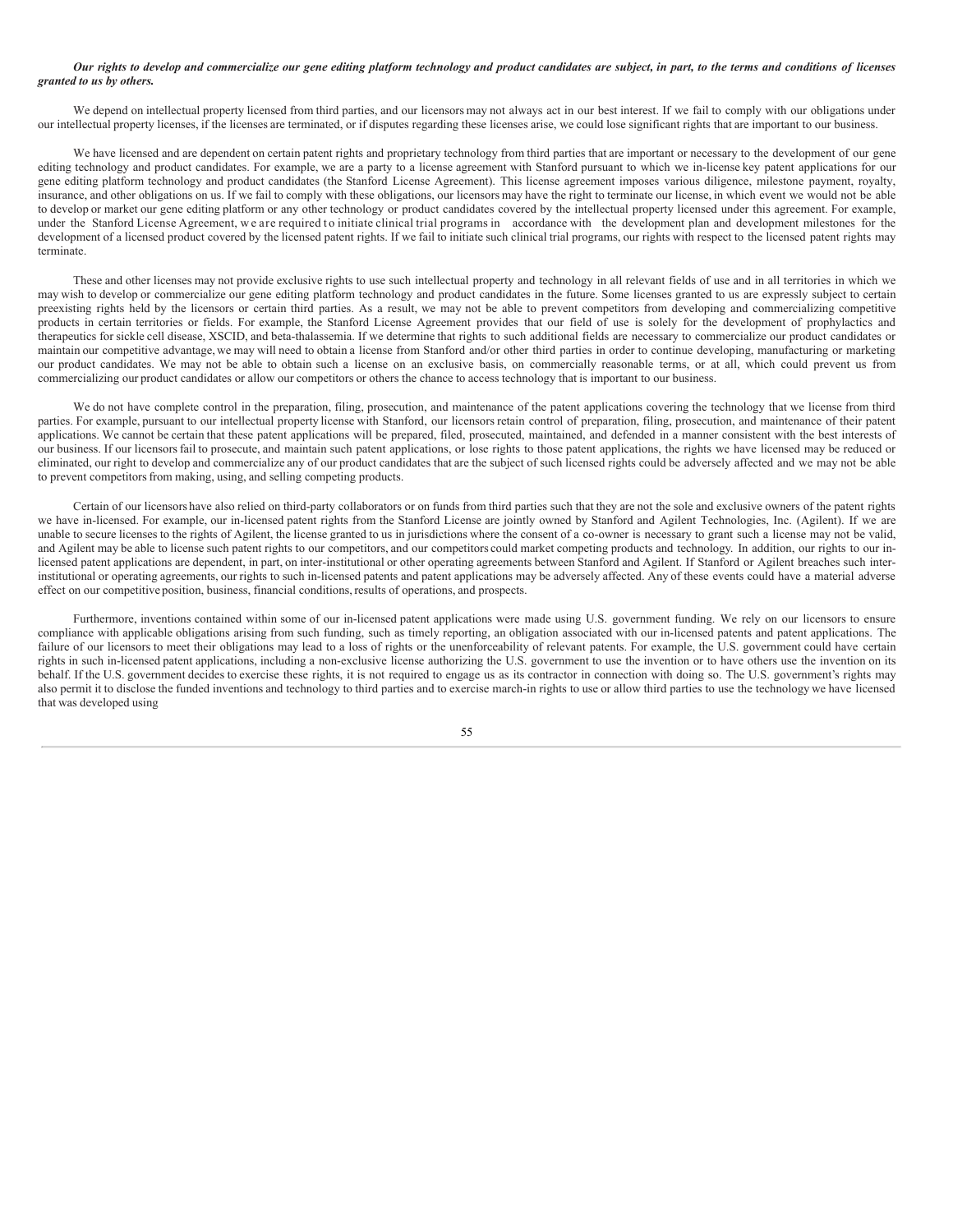U.S. government funding. The U.S. government may also exercise its march-in rights if it determines that action is necessary because we or our licensors failed to achieve practical application of the U.S. government-funded technology, because action is necessary to alleviate health or safety needs, to meet requirements of federal regulations, or to give preference to U.S. industry. In addition, our rights in such in-licensed U.S. government-funded inventions may be subject to certain requirements to manufacture product candidates embodying such inventions in the United States. Any of the foregoing could harm our business, financial condition, results of operations, and prospects significantly.

In the event that any of our third-party licensors determines that, in spite of our efforts, we have materially breached a license agreement or have failed to meet certain obligations thereunder, it may elect to terminate the license agreement or, in some cases, one or more license(s) under the applicable license agreement and such termination would result in us no longer having the ability to develop and commercialize product candidates and technology covered by that license agreement. In the event of such termination of a third-party in-license, or if the underlying patent rights under a third-party in-license fail to provide the intended exclusivity, competitors would have the freedom to seek regulatory approval of, and to market, products identical to ours. Any of these events could have a material adverse effect on our competitive position, business, financial conditions, results of operations, and prospects of our inventions in all countries outside the United States, or from selling or importing products made using our inventions in and into the United States or other jurisdictions. Competitors may use our technologies in jurisdictions where we have not obtained patent protection to develop their own products and, further, may export otherwise infringing products to territories where we have patent protection but where enforcement is not as strong as that in the United States. These products may compete with our product candidates and our patents or other intellectual property rights may not be effective or sufficient to prevent them from competing.

Many companies have encountered significant problems in protecting and defending intellectual property rights in foreign jurisdictions. The legal systems of certain countries, particularly certain developing countries, do not favor the enforcement of patents, trade secrets, and other intellectual property protection, particularly those relating to biotechnology and pharmaceutical products, which could make it difficult for us to stop the infringement of our patents or marketing of competing products against third parties in violation of our intellectual property and proprietary rights generally. Proceedings to enforce our patents and intellectual property rights in foreign jurisdictions could result in substantial costs and divert our efforts and attention from other aspects of our business, could put our patents at risk of being invalidated or interpreted narrowly and our patent applications at risk of not issuing, and could provoke third parties to assert claims against us. We may not prevail in any lawsuits that we initiate, and the damages or other remedies awarded, if any, may not be commercially meaningful. Moreover, the initiation of proceedings by third parties to challenge the scope or validity of our patent rights in foreign jurisdictions could result in substantial cost and divert our efforts and attention from other aspects of our business. Accordingly, our efforts to enforce our intellectual property and proprietary rights around the world may be inadequate to obtain a significant commercial advantage from the intellectual property that we develop or license.

Many countries have compulsory licensing laws under which a patent owner may be compelled to grant licenses to third parties. In addition, many countries limit the enforceability of patents against government agencies or government contractors. In these countries, the patent owner may have limited remedies, which could materially diminish the value of such patent. If we or our licensors is forced to grant one or more licenses to third parties with respect to any patents relevant to our business, our competitive position may be impaired, and our business, financial condition, results of operations, and prospects may be adversely affected.

## Our owned and in-licensed patent applications may not provide sufficient protection of our gene editing platform technologies, our product candidates and our future *product candidates or result in any competitive advantage.*

We own and have in-licensed a number of patent applications that cover gene editing and gene targeting technologies. We have applied for provisional patent applications intended to specifically cover our gene editing platform technology and uses with respect to treatment of particular diseases and conditions, but do not currently own any issued U.S. patents. Each U.S. provisional patent application is not eligible to become an issued patent until, among other things, we file a non-provisional patent application within 12 months of the filing date of the applicable provisional patent application. Any failure to file a non-provisional patent application within this timeline could cause us to lose the ability to obtain patent protection for the intentions disclosed in the associated provisional patent applications. We cannot be certain that any of these patent applications will issue as patents, and if they do, that such patents will cover or adequately protect our gene editing platform technologies or our product candidates, or that such patents will not be challenged, narrowed, circumvented, invalidated or held unenforceable. Any failure to obtain or maintain patent protection with respect to our gene editing platform technology and product candidates could have a material adverse effect on our business, financial condition, results of operations and growth prospects.

Our owned and in-licensed patent applications contain claims directed to compositions of matter on our gene editing product candidates, as well as methods directed to the use of such product candidates for gene therapy treatment. Method-of-use patents do not prevent a competitor or other third party from developing or marketing an identical product for an indication that is outside the scope of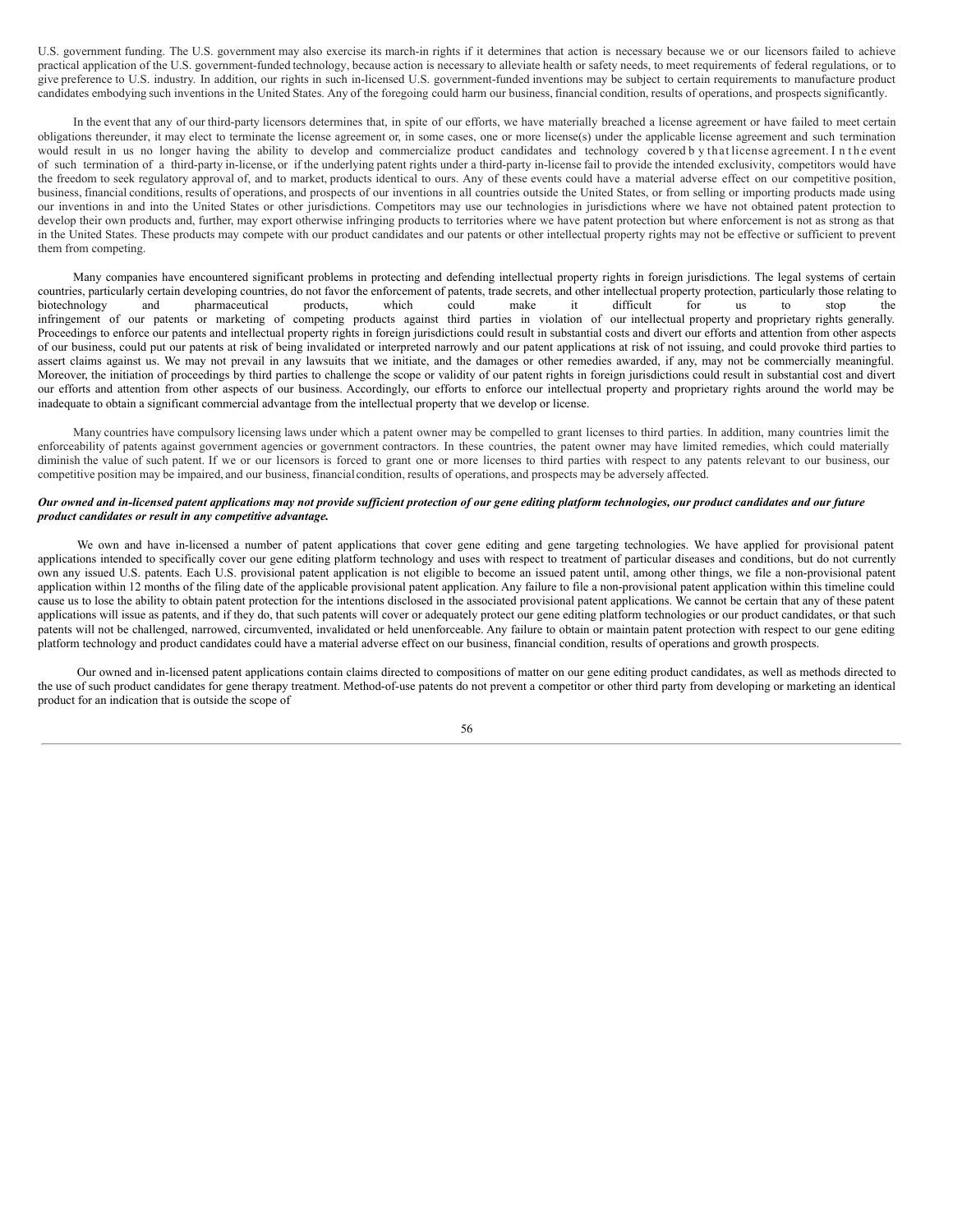the patented method. Moreover, with respect to method-of-use patents, even if competitors or other third parties do not actively promote their product for our targeted indications or uses for which we may obtain patents, providers may recommend that patients use these products off-label, or patients may do so themselves.

The strength of patents in the biotechnology and pharmaceutical field involves complex legal and scientific questions and can be uncertain. The patent applications that we own or in-license may fail to result in issued patents with claims that cover our product candidates or uses thereof in the United States or in other foreign countries. For example, while our patent applications are pending, we may be subject to a third party pre-issuance submission of prior art to the United States Patent and Trademark Office (USPTO), or become involved in interference or derivation proceedings, or equivalent proceedings in foreign jurisdictions. Even if patents do successfully issue, third parties may challenge their inventorship, validity, enforceability or scope, including through opposition, revocation, reexamination, post-grant and *inter partes* review proceedings. An adverse determination in any such submission, proceeding or litigation could reduce the scope of, or invalidate or render unenforceable, our owned or in-licensed patent rights, allow third parties to commercialize our technology or product candidates and compete directly with us, without payment to us, or result in our inability to manufacture or commercialize products without infringing third-party patent rights. Moreover, we, or our licensor, may have to participate in interference proceedings declared by the USPTO to determine priority of invention or in post-grant challenge proceedings, such as oppositions in a foreign patent office, that challenge our or our licensor's priority of invention or other features of patentability with respect to our owned or in-licensed patent applications. Such challenges may result in loss of patent rights, loss of exclusivity, or in patent claims being narrowed, invalidated, or held unenforceable, which could limit our ability to stop others from using or commercializing similar or identical technology and products, or limit the duration of the patent protection of our technology and product candidates. Furthermore, even if they are unchallenged, our patent rights may not adequately protect our intellectual property or prevent others from designing around our platform technology or product candidates. If the breadth or strength of protection provided by the patent applications we own or in-license with respect to our gene editing platform technology and product candidates is threatened, it could dissuade companies from collaborating with us to develop, and threaten our ability to commercialize, our product candidates. Further, if we encounter delays in development, testing, and regulatory review of new product candidates, the period of time during which we could market our product candidates under patent protection would be reduced.

Given that patent applications in the United States and other countries are confidential for a period of time after filing, at any moment in time, we cannot be certain that we or our licensors were in the past or will be in the future the first to file any patent application related to our gene editing technology or product candidates. In addition, some patent applications in the United States may be maintained in secrecy until the patents are issued. As a result, there may be prior art of which we or our licensors are not aware that may affect the validity or enforceability of a patent claim, and we or our licensors may be subject to priority disputes. For our in-licensed patent portfolios, we rely on our licensors to determine inventorship, and obtain and file inventor assignments of priority applications before their conversion as PCT applications. A failure to do so in a timely fashion may give rise to a challenge to entitlement of priority for foreign applications nationalized from such PCT applications. We or our licensors may in the future become a party to proceedings or priority disputes in Europe or other foreign jurisdictions. The loss of priority for, or the loss of, any European or other foreign patent rights could have a material adverse effect on the conduct of our business.

We may be required to disclaim part or all of the term of certain patent applications. There may be prior art of which we are not aware that may affect the validity or enforceability of a patent claim. There also may be prior art of which we or our licensors are aware, but which we or our licensors do not believe affects the validity or enforceability of a claim, which may, nonetheless, ultimately be found to affect the validity or enforceability of a claim. No assurance can be given that, if challenged, our patent applications, if issued, would be declared by a court, patent office or other governmental authority to be valid or enforceable or that even if found valid and enforceable, a competitor's technology or product would be found by a court to infringe our patent rights. We may analyze patents or patent applications of our competitors that we believe are relevant to our activities, and consider that we are free to operate in relation to our product candidates, but our competitors may achieve issued claims, including in patents we consider to be unrelated, that block our efforts or potentially result in our product candidates or our activities infringing such claims. It is possible that our competitors may have filed, and may in the future file, patent applications covering our products or gene editing technology similar to ours. Those patent applications may have priority over our owned patent applications and in-licensed patent applications or patents, which could require us to obtain rights to issued patents covering such technologies. The possibility also exists that others will develop products that have the same effect as our product candidates on an independent basis that do not infringe our patents or other intellectual property rights, or will design around the claims of our patent applications or our in-licensed patents or patent applications that cover our product candidates.

Likewise, our currently owned patent applications, if issued as patents, and in-licensed patents and patent applications, if issued as patents, directed to our proprietary gene editing technologies and our product candidates are expected to expire from 2036 through 2042, without taking into account any possible patent term adjustments or extensions. Our owned or in-licensed patent applications, if issued as patents, may expire before, or soon after, our first product candidate achieves marketing approval in the United States or foreign jurisdictions. Additionally, no assurance can be given that the USPTO or relevant foreign patent offices will grant any of the pending patent applications we own or in-license currently or in the future. Upon the expiration of our current in-licensed patent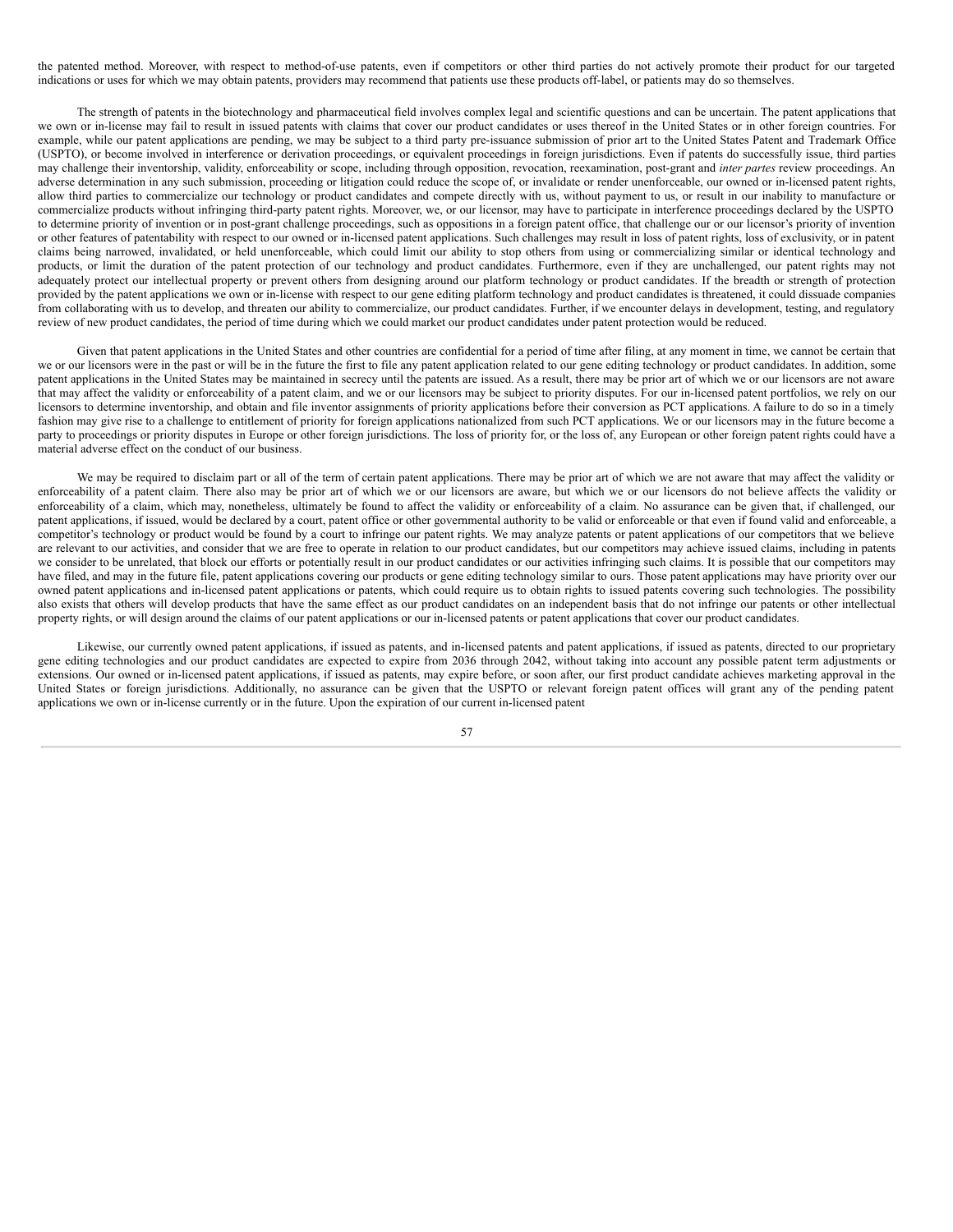applications, if issued as patents, we may lose the right to exclude others from practicing these inventions. The expiration of these patent rights could also have a similar material adverse effect on our business, financial condition, results of operations and prospects.

## Our owned patent applications and in-licensed patents and patent applications and other intellectual property may be subject to inventorship or ownership disputes and similar proceedings. If we or our licensors are unsuccessful in any of these proceedings, we may be required to obtain licenses from third parties, which may not be available on commercially reasonable terms or at all, or to cease the development, manufacture, and commercialization of one or more of our product candidates, which *could have a material adverse impact on our business.*

We or our licensors may also be subject to claims that former employees, collaborators, or other third parties have an interest in our owned or in-licensed patent applications or other intellectual property as an inventor or co-inventor. If we are unable to obtain an exclusive license to any such third-party co-owners' interest in such patent applications, such co-owners may be able to license their rights to other third parties, including our competitors. In addition, we may need the cooperation of any such coowners to enforce any patents that issue from such patent applications against third parties, and such cooperation may not be provided to us.

If we or our licensors are unsuccessful in any inventorship or ownership disputes to which we or they are subject, we may lose valuable intellectual property rights through the loss of part or all of our owned, licensed, or optioned patent rights, or such patent claims may be narrowed, invalidated, or held unenforceable, or through loss of exclusive ownership of or the exclusive right to use our owned or in-licensed patent rights. In the event of loss of patent rights as a result of any of these disputes, we may be required to obtain and maintain licenses from third parties, including parties involved in any such inventorship or ownership disputes. Such licenses may not be available on commercially reasonable terms or at all, or may be non-exclusive. If we are unable to obtain and maintain such licenses, we may need to cease the development, manufacture, and commercialization of one or more of our product candidates. The loss of exclusivity or the narrowing of our patent rights could limit our ability to stop others from using or commercializing similar or identical technology and product candidates. Even if we or our licensors are successful in an inventorship or ownership dispute, it could result in substantial costs and be a distraction to management and other employees. Any of the foregoing could result in a material adverse effect on our business, financial condition, results of operations, or prospects.

# We have limited foreign intellectual property rights and may not be able to protect our intellectual property and proprietary rights throughout the world.

We may have limited intellectual property rights outside the United States. Filing, prosecuting, and defending patents on product candidates in all countries throughout the world would be prohibitively expensive, and our intellectual property rights in some countries outside the United States can be less extensive than those in the United States. In addition, the laws of foreign countries do not protect intellectual property rights to the same extent as federal and state laws of the United States. In addition, our intellectual property license agreements may not always include worldwide rights. Consequently, we may not be able to prevent third parties from practicing our inventions in all countries outside the United States, or from selling or importing products made using our inventions in and into the United States or other jurisdictions. Competitors may use our technologies in jurisdictions where we have not obtained patent protection to develop their own products and, further, may export otherwise infringing products to territories where we have patent protection but where enforcement is not as strong as that in the United States. These products may compete with our product candidates and our patents or other intellectual property rights may not be effective or sufficient to prevent them from competing.

Many companies have encountered significant problems in protecting and defending intellectual property rights in foreign jurisdictions. The legal systems of certain countries, particularly certain developing countries, do not favor the enforcement of patents, trade secrets, and other intellectual property protection, particularly those relating to biotechnology and pharmaceutical products, which could make it difficult for us to stop the infringement of our patents or marketing of competing products against third parties in violation of our intellectual property and proprietary rights generally. Proceedings to enforce our patents and intellectual property rights in foreign jurisdictions could result in substantial costs and divert our efforts and attention from other aspects of our business, could put our patents at risk of being invalidated or interpreted narrowly and our patent applications at risk of not issuing, and could provoke third parties to assert claims against us. We may not prevail in any lawsuits that we initiate, and the damages or other remedies awarded, if any, may not be commercially meaningful. Moreover, the initiation of proceedings by third parties to challenge the scope or validity of our patent rights in foreign jurisdictions could result in substantial cost and divert our efforts and attention from other aspects of our business. Accordingly, our efforts to enforce our intellectual property and proprietary rights around the world may be inadequate to obtain a significant commercial advantage from the intellectual property that we develop or license.

Many countries have compulsory licensing laws under which a patent owner may be compelled to grant licenses to third parties. In addition, many countries limit the enforceability of patents against government agencies or government contractors. In these countries, the patent owner may have limited remedies, which could materially diminish the value of such patent. If we or our licensors are forced to grant one or more licenses to third parties with respect to any patents relevant to our business, our competitive position may be impaired, and our business, financial condition, results of operations, and prospects may be adversely affected.

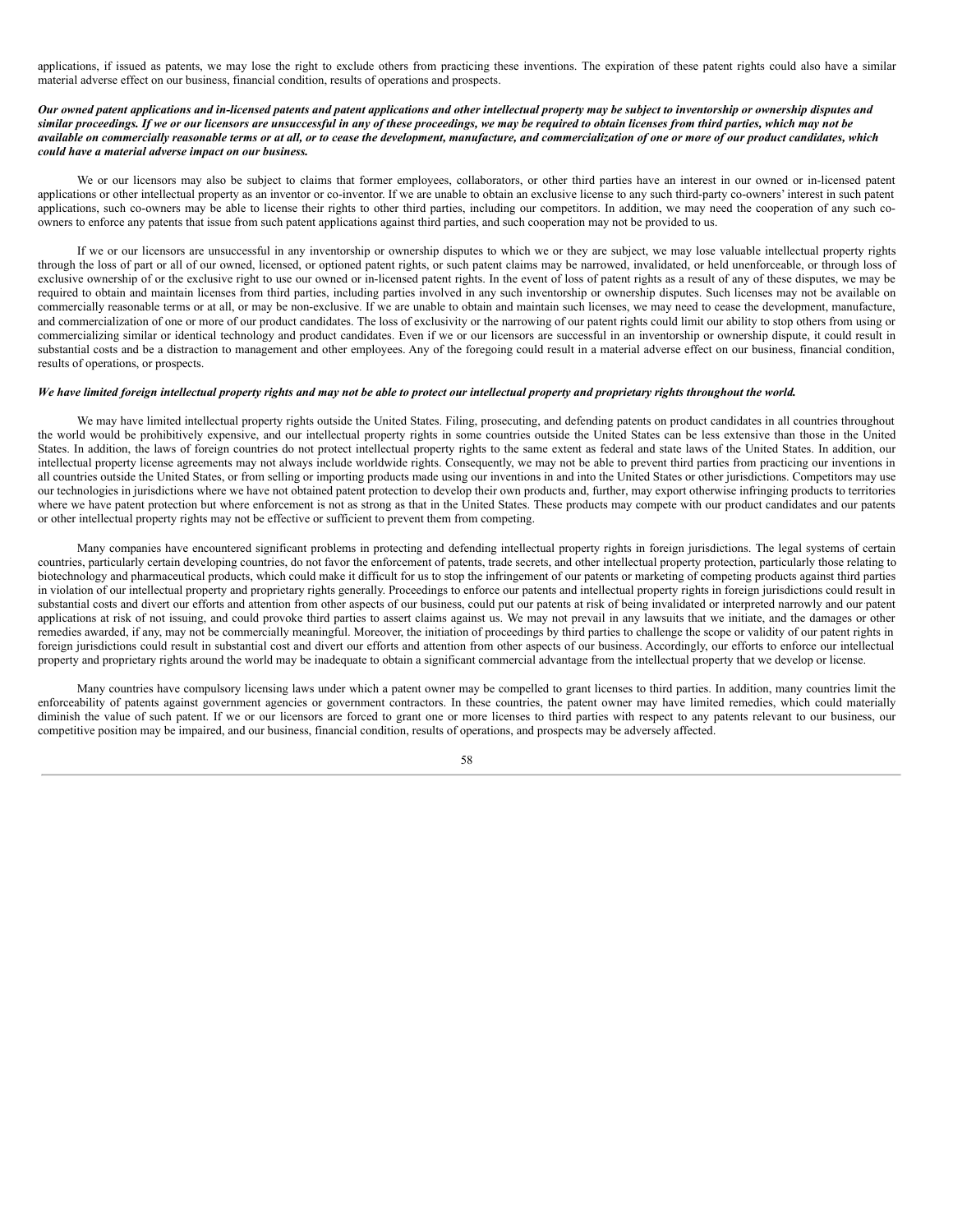## If we fail to comply with our obligations in the agreements under which we license intellectual property rights from our licensors or otherwise experience disruptions to our business relationships with our licensors, we could lose license rights that are important to our business.

We have entered into a license agreement with Stanford related to our platform technology and certain of our product candidates, and a license agreement with Integrated DNA Technologies, Inc. (IDT) related to high- fidelity nucleases and gene editing systems, and may need to obtain licenses to additional intellectual property rights from these entities and others to advance our ongoing and planned research and development programs or to allow commercialization of our product candidates. It is possible that we may be unable to obtain any licenses to such additional intellectual property rights at a reasonable cost or on reasonable terms, if at all. In either event, we may be required to expend significant time and resources to redesign our technology, product candidates, or the methods for manufacturing them or to develop or license replacement technology, all of which may not be feasible on a technical or commercial basis. If we are unable to do so, we may be unable to develop or commercialize the affected product candidates or expand our platform capabilities, which could harm our business, financial condition, results o f operations, and prospects significantly. We cannot provide any assurances that third-party patents do not exist which might be enforced against our current technology, including gene editing technology, manufacturing methods, product candidates, or future methods or products resulting in either an injunction prohibiting our manufacture or future sales, or, with respect to our future sales, an obligation on our partto pay royalties and/or other forms of compensation to third parties, which could be significant.

Pursuant to our license agreements with Stanford and IDT, we are generally responsible for bringing any actions against any third party for infringing on the patent rights we have licensed. Certain provisions of our license agreements also require us to meet development thresholds to maintain the license, including establishing a set timeline for developing and commercializing products. In spite of our efforts, Stanford, IDT or any future licensor from whom we may seek to license intellectual property rights might conclude that we have materially breached our obligations under such license agreements and might therefore terminate the license agreements, thereby removing or limiting our ability to develop and commercialize products and technology covered by these license agreements. If these in-licenses are terminated, or if the underlying patent rights fail to provide the intended exclusivity, competitors or other third parties would have the freedom to seek regulatory approval of, and to market, products identical to ours and we may be required to cease our development and commercialization of or gene editing platform technology or product candidates. Any of the foregoing could have a material adverse effect on our competitive position, business, financial condition, results of operations, and growth prospects. Disputes may arise regarding intellectual property subject to a licensing agreement, including:

- the scope of rights granted under the license agreement and other interpretation-related issues;
- the extent to which our technology and processes infringe on intellectual property of the licensor that is not subject to the licensing agreement;
- the sublicensing of patent rights to third parties under our collaborative development relationships;
- our diligence obligations under the license agreement with respect to the use of the licensed technology in relation to our development and commercialization of our product candidates and what activities satisfy those diligence obligations;
- the inventorship and ownership of inventions and know-how resulting from the joint creation or use of intellectual property by our licensors and us and our partners; and
- the priority of invention of patented technology.

In addition, the agreements under which we currently license intellectual property rights from Stanford and IDT are complex, and certain provisions in such agreements may be susceptible to multiple interpretations. The resolution of any contract interpretation disagreement that may arise under our existing license agreements or future license agreements into which we may enter could narrow what we believe to be the scope of our rights to the relevant intellectual property or technology or broaden what we believe to be the scope of the licensor's rights to our intellectual property and technology, or increase what we believe to be our financial or other obligations under the relevant agreement, any of which could have a material adverse effect on our business, financial condition, results of operations, and prospects. Moreover, if disputes over intellectual property that we have licensed prevent or impair our ability to maintain our current licensing arrangements on commercially acceptable terms, we may be unable to successfully develop and commercialize the affected product candidates. As a result, any termination of or disputes over our intellectual property license could result in the loss of our ability to develop and commercialize our gene editing platform or other product candidates or we could lose other significant rights, any of which could have a material adverse effect on our business, financial conditions, results of operations, and prospects. It is also possible that a third party could be granted limited licenses to some of the same technology, in certain circumstances.

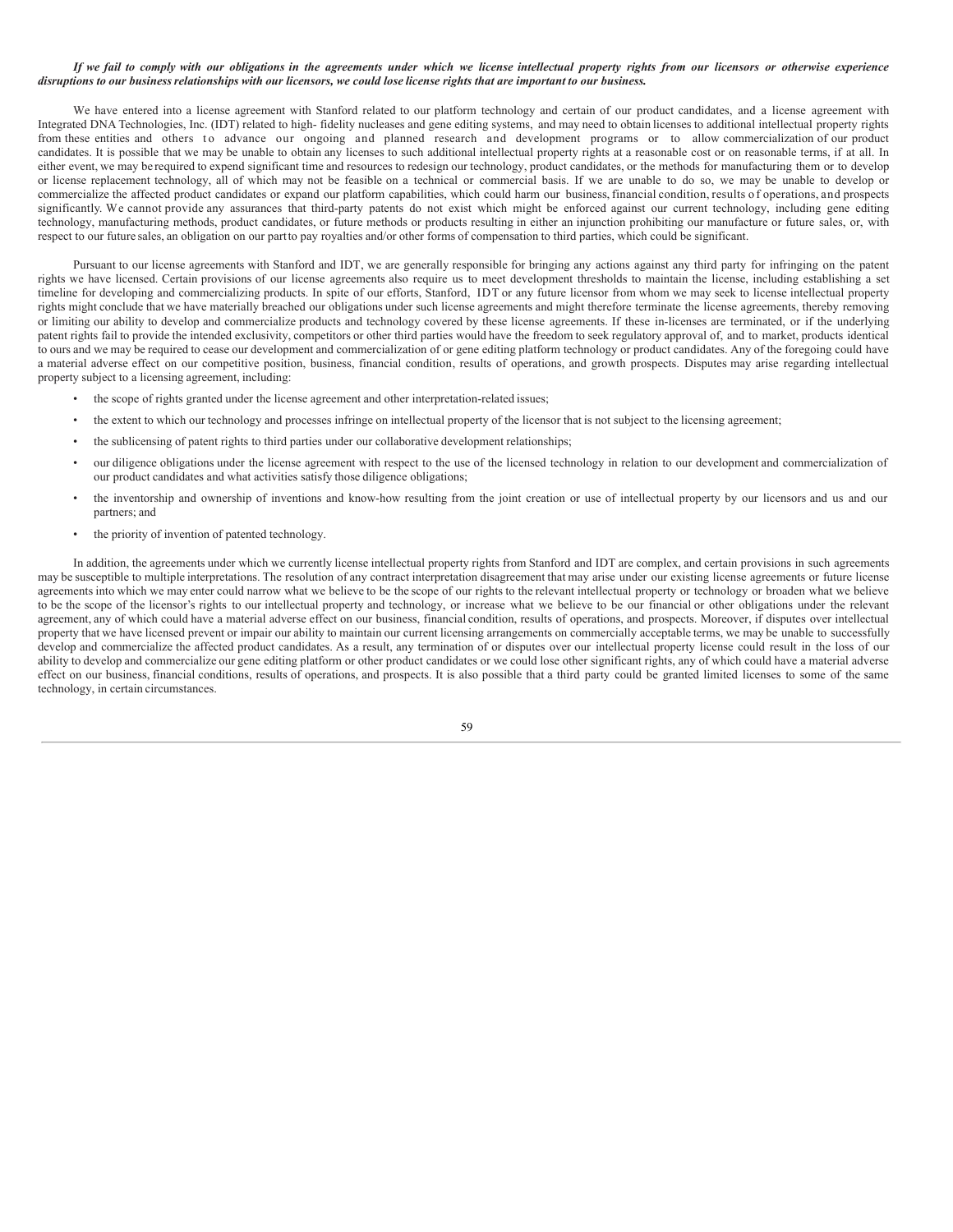## We may not be successful in acquiring or in-licensing necessary rights to key technologies or any product candidates we may develop.

We currently have rights to intellectual property, through licenses from third parties, to identify and develop product candidates, and we expect to seek to expand our product candidate pipeline in part by in-licensing additional rights to key technologies. The future growth of our business will depend in part on our ability to in-license or otherwise acquire the rights to additional product candidates and technologies. Although we have succeeded in licensing technologies from Stanford and IDT as third party licensors in the past, we cannot assure you that we will be able to in-license or acquire additional rights to any product candidates or technologies from Stanford or other third parties on acceptable terms or at all. For example, there are third parties who possess technologies related to gene editing or other technologies which we may need to inlicense.

In addition, our agreement with Stanford provides that our field of use is solely for the development of prophylactics and therapeutics for sickle cell disease, XSCID, and beta-thalassemia. If we determine that rights outside such field are necessary to commercialize our drug candidates or maintain our competitive advantage, we may need to obtain an additional license from Stanford University in order to continue developing, manufacturing or marketing our drug candidates. We may not be able to obtain such a license on an exclusive basis, on commercially reasonable terms, or at all, which could prevent us from commercializing our drug candidates or allow our competitors or others the chance to access technology that is important to our business.

Furthermore, there has been extensive patenting activity in the field of gene editing, and pharmaceutical companies, biotechnology companies, and academic institutions are competing with us or are expected to compete with us in the in the field of gene editing technology and filing patent applications potentially relevant to our business and we are aware of certain third-party patent applications that, if issued, may allow the third party to circumvent our patent rights. For example, we are aware of several third-party patents, and patent applications, that if issued, may be construed to be relevant to our gene editing technology and product candidates. In order to market our product candidates, we may find it necessary or prudent to obtain licenses from such third-party intellectual property holders. However, we may be unable to secure such licenses or otherwise acquire or in-license any compositions, methods of use, processes, or other intellectual property rights from third parties that we identify as necessary for product candidates we may develop and gene editing technology. We may also require licenses from third parties for certain additional technologies, including technologies relating to gene editing such as guide RNA modification and target sequences, as well as technologies for cell manufacturing that we are evaluating for use with our product candidates. In addition, some of our in-licensed patent applications are co-owned with third parties. With respect to any patents co-owned with third parties, we may require licenses to such co-owners' interest to such patents. If we are unable to obtain an exclusive license to any such third-party co-owners' interest in such patent applications, such co-owners may be able to license their rights to other third parties, including our competitors, and our competitors could market competing products and technology. In addition, we may need the cooperation of any such co-owners of our patent applications in order to enforce such patent rights against third parties, and such cooperation may not be provided to us.

Additionally, we may collaborate with academic institutions to accelerate our preclinical research or development under written agreements with these institutions. In certain cases, these institutions provide us with an option to negotiate a license to any of the institution's rights in technology resulting from the collaboration. Even if we hold such an option, we may be unable to negotiate a license from the institution within the specified timeframe or under terms that are acceptable to us. If we are unable to do so, the institution may offer the intellectual property rights to others, potentially blocking our ability to pursue our program.

For example, the licensing or acquisition of third-party intellectual property rights is a highly competitive area, and a number of more established companies are also pursuing strategies to license or acquire third-party intellectual property rights that we may consider attractive or necessary. These established companies may have a competitive advantage over us due to their size, capital resources and greater clinical development and commercialization capabilities. In addition, companies that perceive us to be a competitormay be unwilling to assign or license rights to us. We also may be unable to license or acquire third-party intellectual property rights on terms that would allow us to make an appropriate return on our investment or at all. If we are unable to successfully obtain rights to required third party intellectual property rights or maintain the existing intellectual property rights we have, we may have to abandon development of the relevant program or product candidate, which could have a material adverse effect on our business, financial condition, results of operations, and prospects.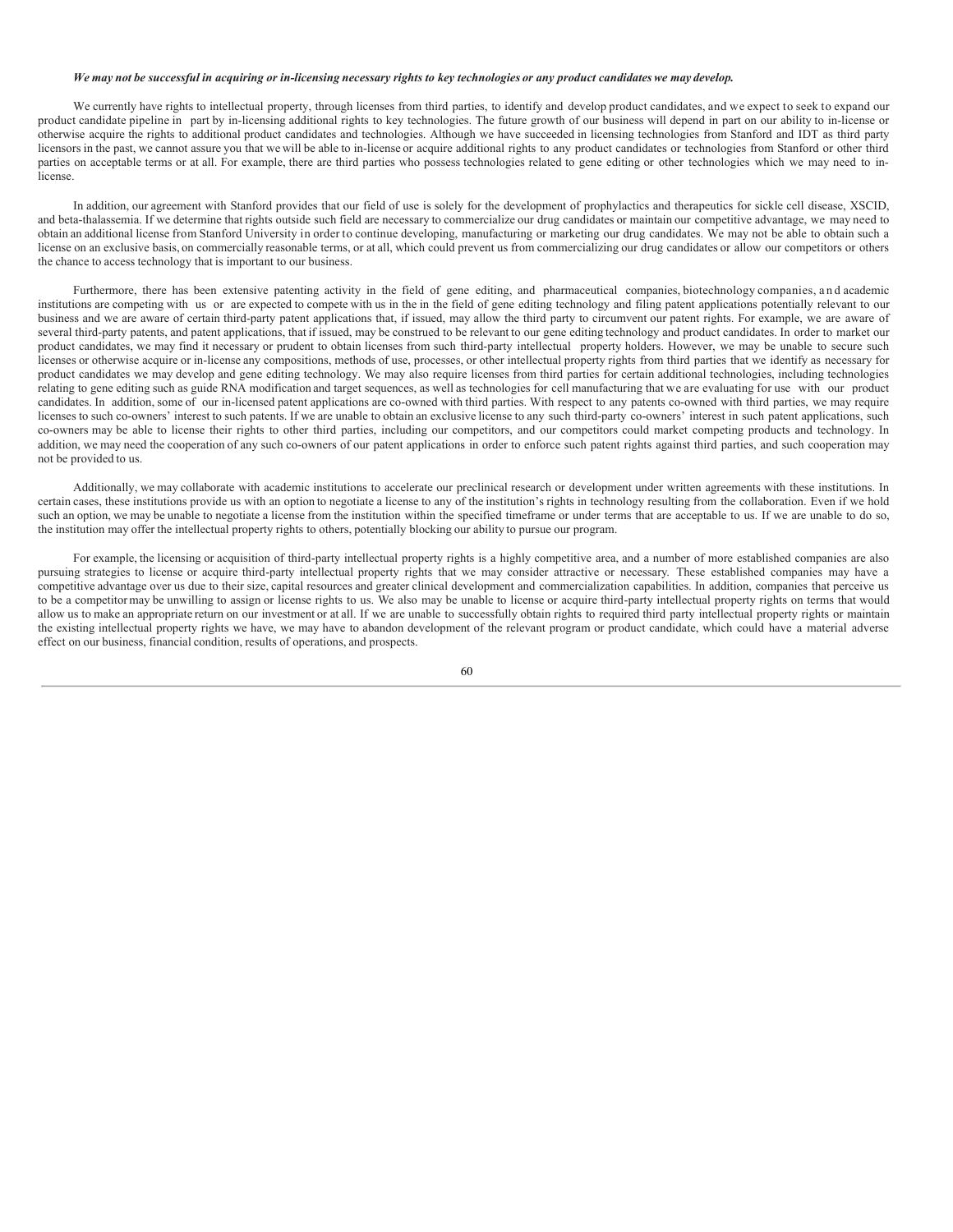### The intellectual property landscape around the technologies we use or plan to use, including gene editing technology, is highly dynamic, and third parties may initiate legal proceedings alleging that we are infringing, misappropriating, or otherwise violating their intellectual property rights, the outcome of which would be *uncertain and may prevent, delay or otherwise interfere with our product discovery and development ef orts.*

Because of the large number of patents issued and patent applications filed in our field, third parties may allege they have patent rights encompassing our product candidates, technologies or methods. Third parties may assert that we are employing their proprietary technology without authorization and may file patent infringement claims or lawsuits against us, and if we are found to infringe such third-party patents, we may be required to pay damages, cease commercialization of the infringing technology, or obtain a license from such third parties, which may not be available on commercially reasonable terms or at all. In addition, we have in the past, and may in the future, receive an offer for license from third parties regarding their proprietary intellectual property for which theymay believe encompass our product candidates and technologies. We will evaluate such offers for relevance to our business.

The field of gene editing is still in its infancy, and no such therapeutic product candidates have reached the market. Due to the intense research and development that is taking place by several companies, including us and our competitors, in this field, the intellectual property landscape is evolving and in flux, and it may remain uncertain for the coming years. There may be significant intellectual property related litigation and proceedings relating to our owned and in-licensed, and other third-party, intellectual property and proprietary rights in the future.

Our commercial success depends upon our ability and the ability of our collaborators and present and future licensors to develop, manufacture, market, and sell any product candidates that we may develop and use our proprietary technologies without infringing, misappropriating, or otherwise violating the intellectual property and proprietary rights of third parties. The biotechnology and pharmaceutical industries are characterized by extensive litigation regarding patents and other intellectual property rights as well as administrative proceedings for challenging patents, including interference, derivation, *inter partes* review, post grant review, and reexamination proceedings before the USPTO or oppositions and other comparable proceedings in foreign jurisdictions. We may be subject to and may in the future become party to, or threatened with, adversarial proceedings or litigation regarding intellectual property rights with respect to our gene editing platform technology and our product candidates, including interference proceedings, post-grant review, *inter partes* review, and derivation proceedings before the USPTO and similar proceedings in foreign jurisdictions such as oppositions before the EPO. Numerous U.S. and foreign issued patents and pending patent applications that are owned by third parties exist in the fields in which we are developing our product candidates and they may assert infringement claims against us based on existing patents or patents that may be granted in the future, regardless of their merit.

As the biotechnology and pharmaceutical industries expand and more patents are issued, the risk increases that our gene editing platform technology and product candidates may give rise to claims of infringement of the patent rights of others. Moreover, it is not always clear to industry participants, including us, which patents cover various types of therapies, products or their methods of use or manufacture. There may also be third-party patents of which w e are currently unaware with claims to technologies, methods of manufacture or methods for treatment related to the use or manufacture of our product candidates. Because patent applications can take many years to issue, there may be currently pending patent applications that may later result in issued patents that our product candidates may infringe. In addition, third parties may obtain patents in the future and claim that use of our technologiesinfringes upon these patents.

Numerous third-party U.S. and foreign issued patents and pending patent applications exist in the fields in which we are developing product candidates. Our product candidates make use of CRISPR-based technology, which is a field that is highly active for patent filings. As of June 2019, it was reported that approximately 2072 patent families worldwide related to CRISPR gene editing inventions and uses as the description and/or claims of these patent families specifically focus on a CRISPR-type system. The extensive patent filings related to CRISPR make it difficult for us to assess the full extent of relevant patents and pending applications that may cover our gene editing platform technology and product candidates and their use or manufacture. There may be third-party patents or patent applications with claims to materials, formulations, methods of manufacture or methods for treatment related to the use or manufacture of our gene editing platform technology and product candidates. For example, we are aware of a patent portfolio that is co-owned by the University of California, University of Vienna and Emmanuelle Charpentier, or the University of California Portfolio, which contains multiple patents and pending applications directed to gene editing. We are also aware of patents and patent applications directed to gene editing owned or co-owned by the Broad Institute, MIT and Harvard University, Toolgen, and Sigma Aldrich. Our ability to commercialize our product candidates may be adversely affected if we do not obtain a license to these patents. We may not be able to obtain any required license on commercially reasonable terms or at all. Even if we were able to obtain a license, it could be nonexclusive, thereby giving our competitors and other third parties access to the same technologies licensed to us, and it could require us to make substantial licensing and royalty payments. If we are unable to obtain a necessary license to a third-party patent on commercially reasonable terms, we may be unable to commercialize our gene editing platform technology or product candidates or such commercialization efforts may be significantly delayed, which could in turn significantly harm our business.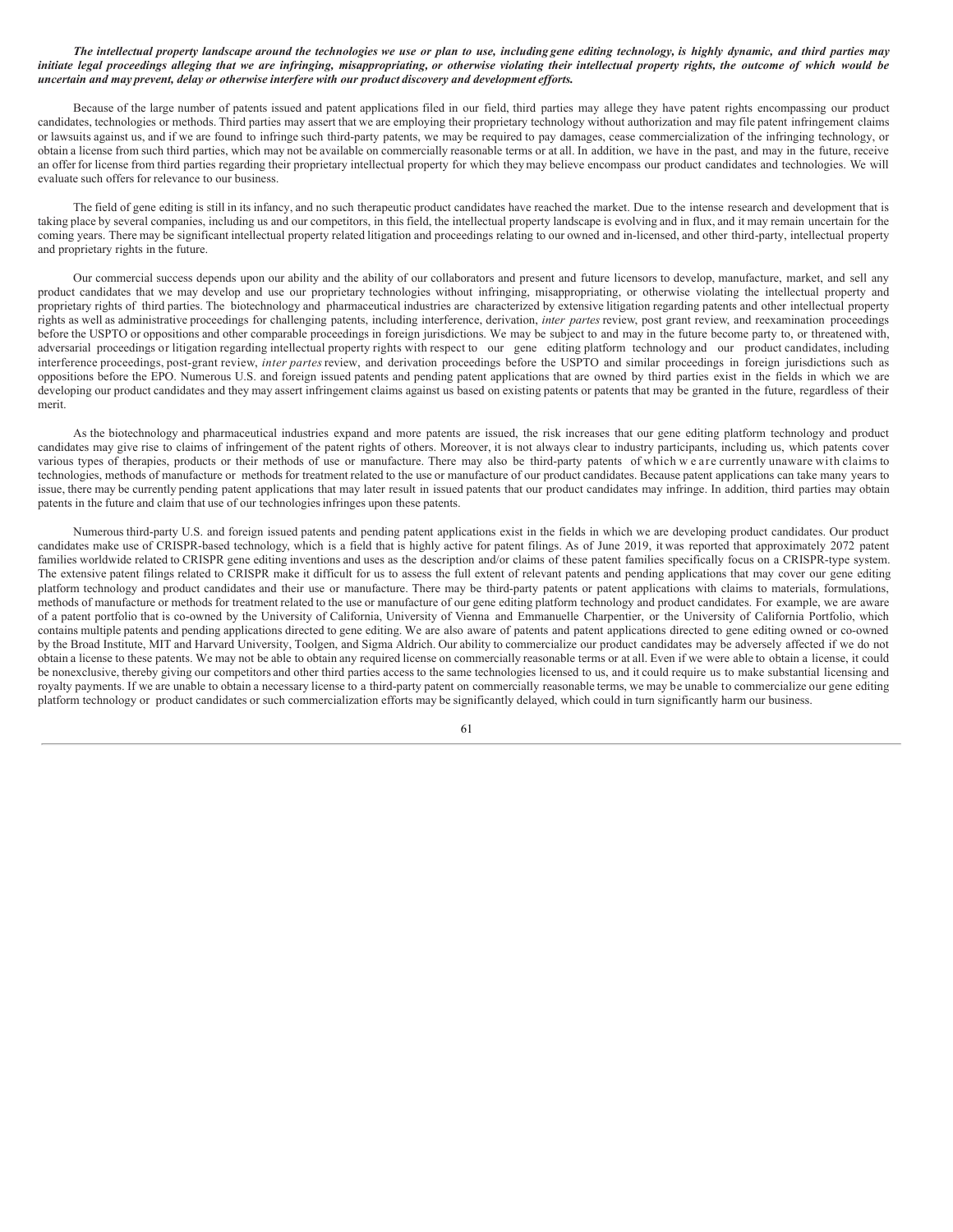Our ability to commercialize our product candidates in the United States and abroad may be adversely affected if we cannot obtain a license on commercially reasonable terms to relevant third-party patents that cover our product candidates or gene editing platform technology. Even if we believe third-party intellectual property claims are without merit, there is no assurance that a court would find in our favor on questions of infringement, validity, enforceability, or priority. A court of competent jurisdiction could hold that these third-party patents are valid, enforceable, and infringed, which could materially and adversely affect our ability to commercialize our product candidates and any other product candidates or technologies covered by the asserted third-party patents. In order to successfully challenge the validity of any such U.S. patent in federal court, we would need to overcome a presumption of validity. As this burden is a high one requiring us to present clear and convincing evidence as to the invalidity of any such U.S. patent claim, there is no assurance that a court of competent jurisdiction would invalidate the claims of any such U.S. patent. If we are found to infringe a third-party's intellectual property rights, and we are unsuccessful in demonstrating that such patents are invalid or unenforceable, we could be required to obtain a license from such thirdparty to continue developing, manufacturing, and marketing our product candidates and our technology. However, we may not be able to obtain any required license on commercially reasonable terms or at all. Even if we were able to obtain a license, it could be non-exclusive, thereby giving our competitors and other third parties access to the same technologies licensed to us, and it could require us to make substantial licensing and royalty payments. If we are unable to obtain a necessary license to a third-party patent on commercially reasonable terms, we may be unable to commercialize our gene editing platform technology or product candidates or such commercialization efforts may be significantly delayed, which could in turn significantly harm our business. We also could be forced, including by court order, to cease developing, manufacturing, and commercializing the infringing technology or product candidates. In addition, we could be found liable for significant monetary damages, including treble damages and attorneys' fees, if we are found to have willfully infringed a patent or other intellectual property right. Claims that we have misappropriated the confidential information or trade secrets of third parties could have a similar material adverse effect on our business,financial condition, results of operations, and prospects.

Defense of third-party claims of infringement of misappropriation, or violation of intellectual property rights involves substantial litigation expense and would be a substantial diversion of management and employee time and resources from our business. Some third parties may be able to sustain the costs of complex patent litigation more effectively than we can because they have substantially greater resources. In addition, any uncertainties resulting from the initiation and continuation of any litigation could have a material adverse effect on our ability to raise the funds necessary to continue our operations or could otherwise have a material adverse effect on our business, financial condition, results of operations and prospects. There could also be public announcements of the results of hearings, motions, or other interim proceedings or developments, and if securities analysts or investors perceive these results to be negative, it could have a substantial adverse effect on the price of our common stock. Any of the foregoing events could have a material adverse effect on our business, financial condition, results of operations and prospects.

## Third parties may assert that our employees or consultants have wrongfully used or disclosed confidential information or misappropriated trade secrets.

As is common in the biotechnology and biopharmaceutical industries, we employ individuals who were previously employed at universities or other biotechnology or biopharmaceutical companies, including our competitors or potential competitors. Although no claims against us are currently pending, and although we try to ensure that our employees and consultants do not use the proprietary information or know-how of others in their work for us, we may be subject to claims that we or our employees, consultants or independent contractors have inadvertently or otherwise used or disclosed intellectual property, including trade secrets or other proprietary information, of a former employer or other third parties. Litigation may be necessary to defend against these claims. If we fail in defending any such claims, in addition to paying monetary damages, we may lose valuable intellectual property rights or personnel. Even if we are successful in defending against such claims, litigation or other legal proceedings relating to intellectual property claims may cause us to incur significant expenses, and could distract our technical and management personnel from their normal responsibilities. In addition, there could be public announcements of the results of hearings, motions or other interim proceedings or developments, and, if securities analysts or investors perceive these results to be negative, it could have a substantial adverse effect on the price of our common stock. This type of litigation or proceeding could substantially increase our operating losses and reduce our resources available for development activities. We may not have sufficient financial or other resources to adequately conduct such litigation or proceedings. Some of our competitors may be able to sustain the costs of such litigation or proceedings more effectively than we can because of their substantially greater financial resources. Uncertainties resulting from the initiation and continuation of patent litigation or other intellectual property related proceedings could adversely affect our ability to compete in the marketplace.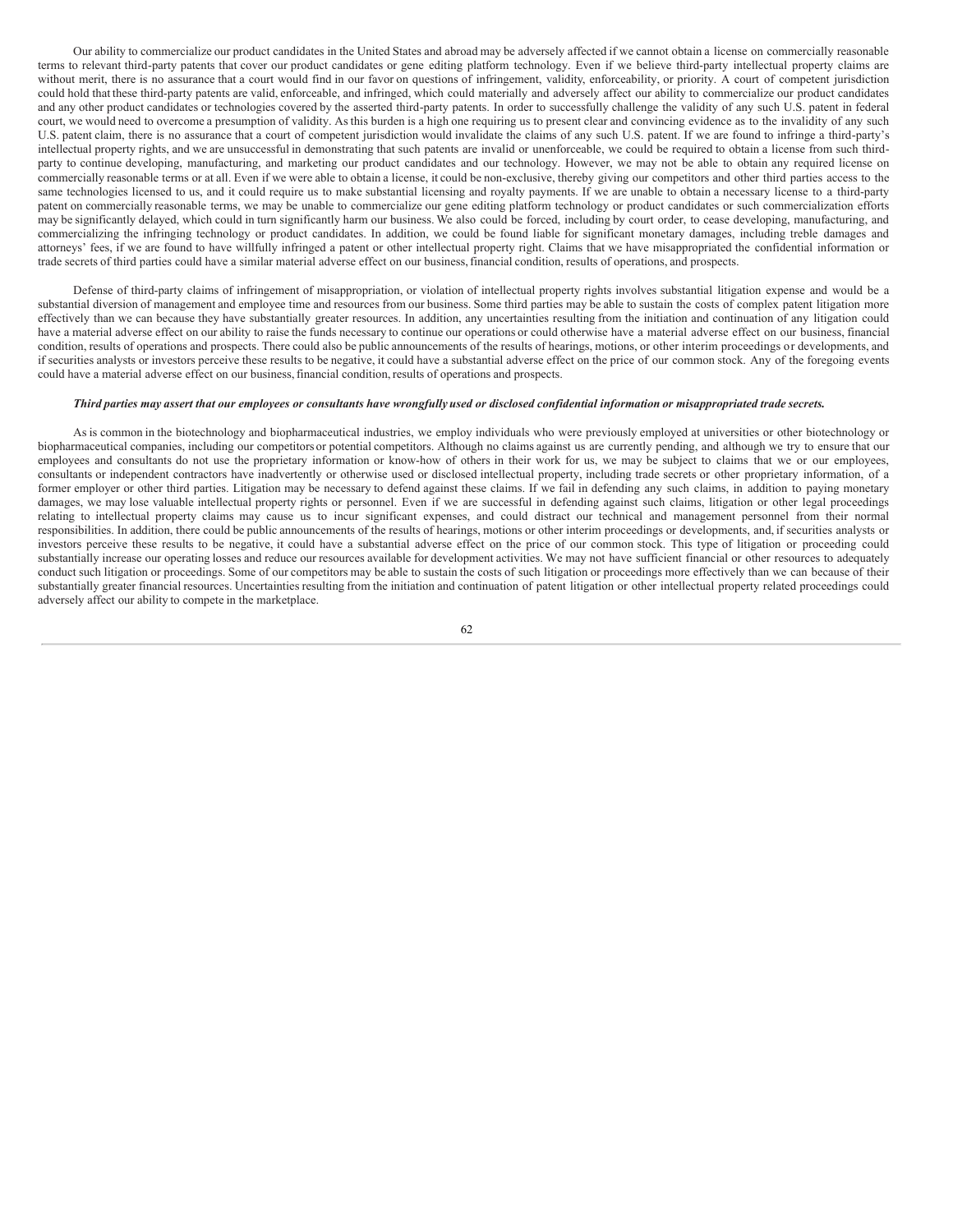### We may become involved in lawsuits to protect or enforce our future patents or the patents of our licensors, which could be expensive, time consuming, and *unsuccessful and could result in a finding that such patents are unenforceable or invalid.*

Competitors may infringe our future patents or the patents of our licensors, or we may be required to defend against claims of infringement. In addition, our future patents or the patents of our licensors also are, and may in the future become, involved in inventorship, priority, validity or enforceability disputes. Countering or defending against such claims can be expensive and time consuming. In an infringement proceeding, a court may decide that a patent owned or in-licensed by us is invalid or unenforceable, or may refuse to stop the other party from using the technology at issue on the grounds that our owned and in-licensed patents do not cover the technology in question. An adverse result in any litigation proceeding could put one or more of our owned or in-licensed patents at risk of being invalidated or interpreted narrowly.

In patent litigation in the United States, defendant counterclaims alleging invalidity and/or unenforceability are commonplace, and there are numerous grounds upon which a third party can assert invalidity or unenforceability of a patent. Third parties may also raise similar claims before administrative bodies in the United States or abroad, even outside the context o f litigation. These types o f mechanisms include re-examination, post-grant review, *inter partes* review, interference proceedings, derivation proceedings, and equivalent proceedings in foreign jurisdictions (e.g., opposition proceedings). These types of proceedings could result in revocation or amendment to our patents such that they no longer cover our product candidates. The outcome for any particular patent following legal assertions of invalidity and unenforceability is unpredictable. With respect to the validity question, for example, we cannot be certain that there is no invalidating prior art, of which we, our licensors, our patent counsel and the patent examiner were unaware during prosecution. If a defendant were to prevail on a legal assertion of invalidity and/or unenforceability, or if we are otherwise unable to adequately protect our rights, we would lose at least part, and perhaps all, of the patent protection on our technology and/or product candidates. Defense of these types of claims, regardless of their merit, would involve substantial litigation expense and would be a substantial diversion of employee resources from our business.

Conversely, we may choose to challenge the patentability of claims in a third party's U.S. patent by requesting that the USPTO review the patent claims in reexamination, post-grant review, *inter partes* review, interference proceedings, derivation proceedings, and equivalent proceedings in foreign jurisdictions (e.g., opposition proceedings). We are currently challenging, and in the future may choose to challenge, third-party patents in patent opposition proceedings in the EPO or another foreign patent office. Even if successful, the costs of these opposition proceedings could be substantial, and may consume our time or other resources. If we fail to obtain a favorable result at the USPTO, EPO or other patent office then we may be exposed to litigation by a third party alleging that the patent may be infringed by our product candidates, gene editing platform technology or other proprietary technologies.

Even if resolved in our favor, litigation or other legal proceedings relating to intellectual property claims may cause us to incur significant expenses and could distract our personnel from their normal responsibilities. Furthermore, because of the substantial amount of discovery required in connection with intellectual property litigation, there is a risk that some of our confidential information could be compromised by disclosure during this type of litigation. In addition, there could be public announcements of the results of hearings, motions, or other interim proceedings or developments, and if securities analysts or investors perceive these results to be negative, it could have a substantial adverse effect on the price of our common stock. Such litigation or proceedings could substantially increase our operating losses and reduce the resources available for development activities or any future sales, marketing, or distribution activities. We may not have sufficient financial or other resources to conduct such litigation or proceedings adequately. Some of our competitors may be able to sustain the costs of such litigation or proceedings more effectively than we can because of their greater financial resources and more mature and developed intellectual property portfolios. Uncertainties resulting from the initiation and continuation of patent litigation or other proceedings could have a material adverse effect on our ability to compete in the marketplace.

### Obtaining and maintaining our patent protection depends on compliance with various procedural, document submission, fee payment, and other requirements imposed by government patent agencies, and our patent protection could be reduced or eliminated for non-compliance with these requirements.

Periodic maintenance fees, renewal fees, annuity fees, and various other government fees on patents and applications are due to be paid to the USPTO and foreign patent agencies outside of the United States over the lifetime of our owned or licensed patents and applications. In certain circumstances, we rely on our licensorsto pay these fees due to U.S. and non-U.S. patent agencies. The USPTO and foreign patent agencies require compliance with several procedural, documentary, fee payment, and other similar provisions during the patent application process. We are also dependent on our licensors to take the necessary action to comply with these requirements with respect to our licensed intellectual property. While an inadvertent lapse can be cured by payment of a late fee or by other means in accordance with the applicable rules, there are situations, however, in which non-compliance can result a partial or complete loss of patent rights in the relevant jurisdiction. Were a noncompliance event to occur, our competitors might be able to enter the market with similar or identical products or technology, which could have a material adverse effect on our business, financial condition, results of operations, and prospects.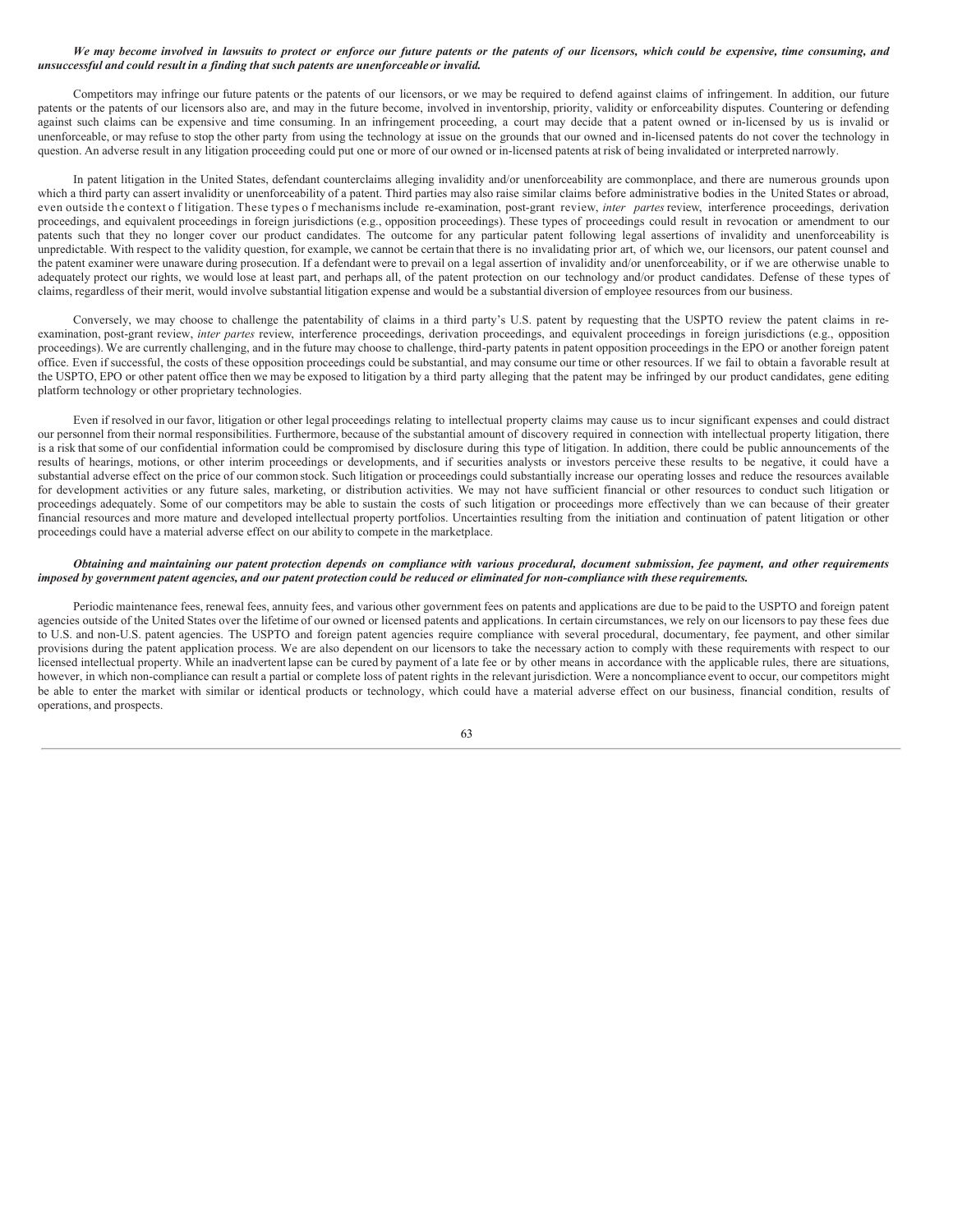## Changes in patent law in the United States and in non-U.S. jurisdictions could diminish the value of patents in general, thereby impairing our ability to protect our *gene editing platform technology and product candidates.*

As is the case with other biotech and pharmaceutical companies, our success is heavily dependent on intellectual property, particularly patents. Obtaining and enforcing patents in the biopharmaceutical industry involve both technological and legal complexity, and is therefore costly, time-consuming and inherently uncertain.

Changes in either the patent laws or interpretation of the patent laws could increase the uncertainties and costs surrounding the prosecution of patent applications and the enforcement or defense of our issued patents. For example, in March 2013, under the Leahy-Smith America Invents Act (America Invents Act), the United States transitioned from a "first to invent" to a "first-to-file" patent system. Under a "first-to-file" system, assuming that other requirements for patentability are met, the first inventor to file a patent application generally will be entitled to a patent on an invention regardless of whether another inventor had made the invention earlier. A third party that files a patent application in the USPTO after March 2013, but before us could therefore be awarded a patent covering an invention of ours even if we had made the invention before it was made by such third party. This will require us to be cognizant going forward of the time from invention to filing of a patent application. Since patent applications in the United States and most other countries are confidential for a period of time after filing or until issuance, we cannot be certain that we or our licensors were the first to either file any patent application related to our technology or product candidates or invent any of the inventions claimed in our or our licensors' patents or patent applications. The America Invents Act also includes a number of other significant changes to U.S. patent law, including provisions that affect the way patent applications will be prosecuted, allowing third party submission of prior art and establish a new post-grant review system including post-grant review, *inter partes* review, and derivation proceedings. Because of a lower evidentiary standard in USPTO proceedings compared to the evidentiary standard in United States federal courts necessary to invalidate a patent claim, a third party could potentially provide evidence in a USPTO proceeding sufficient for the USPTO to hold a claim invalid even though the same evidence would be insufficient to invalidate the claim if first presented in a district court action. Accordingly, a third party may attempt to use the USPTO procedures to invalidate our patent claims that would not have been invalidated if first challenged by the third party as a defendant in a district court action. The effects of these changes are currently unclear as the USPTO continues to promulgate new regulations and procedures in connection with the America Invents Act and many of the substantive changes to patent law, including the "first-to-file" provisions, only became effective in March 2013. In addition, the courts have yet to address many of these provisions and the applicability of the act and new regulations on the specific patents discussed in this filing have not been determined and would need to be reviewed. However, the America Invents Act and its implementation could increase the uncertainties and costs surrounding the prosecution of our patent applications and the enforcement or defense of our issued patents.

In addition, recent U.S. Supreme Court rulings have narrowed the scope of patent protection available in certain circumstances and weakened the rights of patent owners in certain situations. In addition to increasing uncertainty with regard to our ability to obtain patents in the future, this combination of events has created uncertainty with respect to the validity and enforceability of patents, once obtained. Depending on future actions by the U.S. Congress, the federal courts, and the USPTO, the laws and regulations governing patents could change in unpredictable ways that could weaken our ability to obtain new patents or to enforce our existing patents and patents that we might obtain in the future. For example, in the case, *Assoc. for Molecular Pathology v. Myriad Genetics, Inc.,* the U.S. Supreme Court held that certain claims to DNA molecules are not patentable. We cannot predict how this and future decisions by the courts, the U.S. Congress or the USPTO may impact the value of our patents. Any similar adverse changes in the patent laws of other jurisdictions could also have a material adverse effect on our business, financial condition, results of operations and prospects.

## Patent terms may be inadequate to protect our competitive position on our product candidates for an adequate amount of time.

Patents have a limited lifespan. The terms of individual patents depend upon the legal term for patents in the countries in which they are granted. In most countries, including the United States, if all maintenance fees are timely paid, the natural expiration of a patent is generally 20 years from its earliest non-provisional filing date in the applicable country. However, the actual protection afforded by a patent varies from country to country, and depends upon many factors, including the type of patent, the scope of its coverage, the availability of regulatory- related extensions, the availability of legal remedies in a particular country and the validity and enforceability of the patent. Various extensions including PTE and PTA, may be available, but the life of a patent, and the protection it affords, is limited. Even if patents covering our product candidates are obtained, once the patent life has expired, we may be open to competition from competitive products, including generics or biosimilars. Given the amount of time required for the development, testing and regulatory review of new product candidates, patents protecting our product candidates might expire before or shortly after we or our partners commercialize those candidates. As a result, our owned and licensed patent portfolio may not provide us with sufficient rights to exclude others from commercializing products similar or identical to ours.

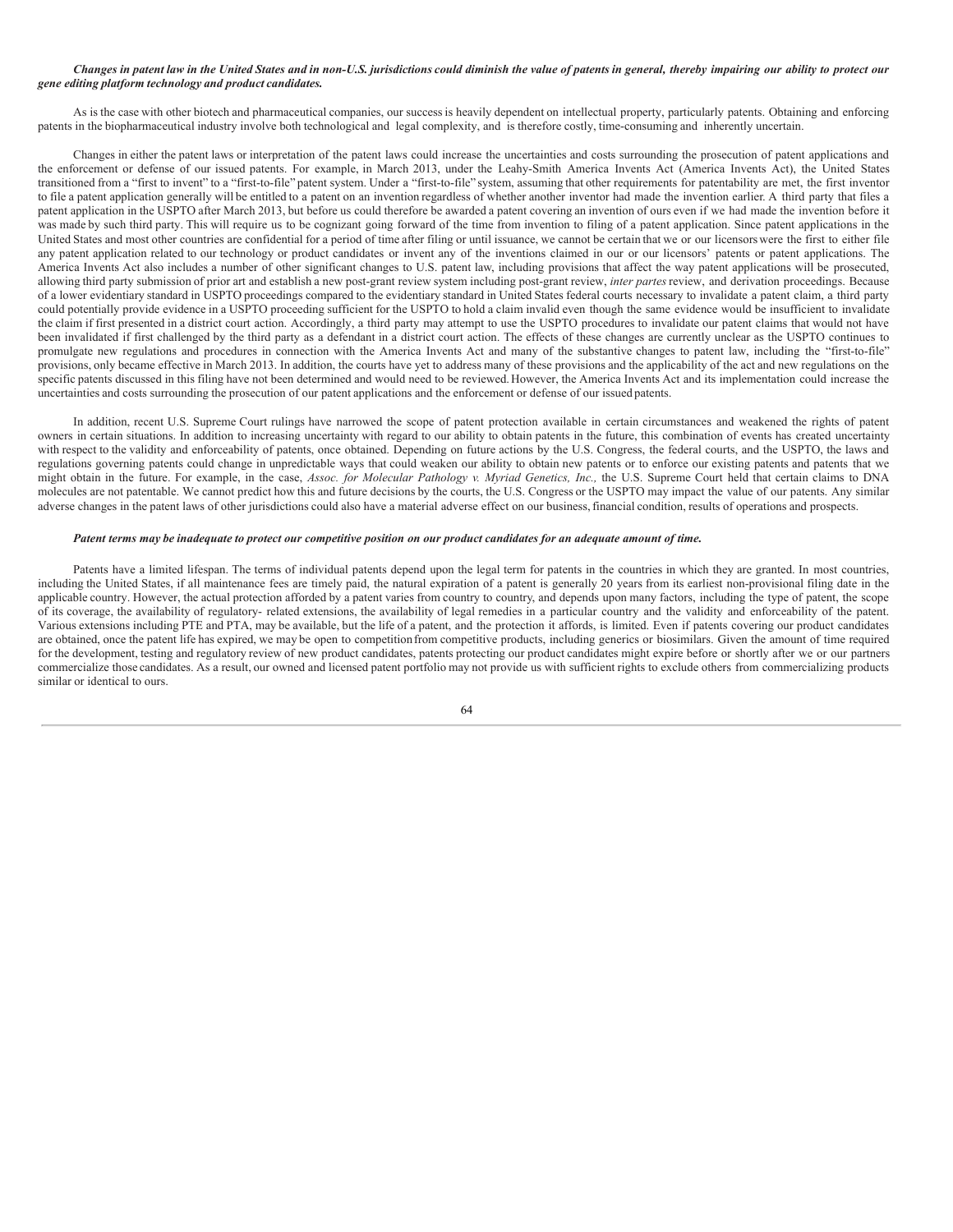#### If we do not obtain PTE and data exclusivity for our product candidates, our business may be materially harmed.

Depending upon the timing, duration and specifics of any FDA marketing approval of our product candidates, one or more of our U.S. patents may be eligible for limited PTE under the Drug Price Competition and Patent Term Restoration Act of 1984 (Hatch-Waxman Amendments). The Hatch-Waxman Amendments PTE term of up to five years as compensation for patent term lost during the FDA regulatory review process. A PTE cannot extend the remaining term of a patent beyond a total of 14 years from the date of product approval, only one patent per product may be extended and only those claims covering the approved drug, a method for using it, or a method for manufacturing it may be extended. However, even if we were to seek a PTE, it may not be granted because of, for example, the failure to exercise due diligence during the testing phase or regulatory review process, the failure to apply within applicable deadlines, the failure to apply prior to expiration of relevant patents, or any other failure to satisfy applicable requirements. Moreover, the applicable time period or the scope of patent protection afforded could be less than we request. If we are unable to obtain PTE or term of any such extension is less than we request, our competitors may obtain approval of competing products following our patent expiration, and our business, financial condition, results of operations, and prospects could be materially harmed.

## If we are unable to protectthe confidentiality of our trade secrets, our business and competitive position would be harmed.

In addition to seeking patents for our technology and product candidates, we also rely on know-how and trade secret protection, as well as confidentiality agreements, non-disclosure agreements and invention assignment agreements with our employees, consultants and third-parties, to protect our confidential and proprietary information, especially where we do not believe patent protection is appropriate or obtainable.

It is our policy to require our employees, corporate collaborators, outside scientific collaborators, CROs, contract manufacturers, consultants, advisors, and other third parties to execute confidentiality agreements upon the commencement of employment or consulting relationships with us. These agreements provide that all confidential information concerning our business or financial affairs developed by or made known to the individual or entity during the course of the party's relationship with us is to be kept confidential and not disclosed to third parties, except in certain specified circumstances. In the case of employees, the agreements provide that all inventions conceived by the individual, and that are related to our current or planned business or research and development or made during normal working hours, on our premises or using our equipment or proprietary information, are our exclusive property. In the case of consultants and other third parties, the agreements provide that all inventions conceived in connection with the services provided are our exclusive property. However, we cannot guarantee that we have entered into such agreements with each party that may have or have had access to our trade secrets or proprietary technology and processes. Additionally, the assignment of intellectual property rights may not be selfexecuting, or the assignment agreements may be breached, and we may be forced to bring claims against third parties, or defend claims that they may bring against us, to determine the ownership of what we regard as our intellectual property. Any of these parties may breach the agreements and disclose our proprietary information, including our trade secrets, and we may not be able to obtain adequate remedies for such breaches. Enforcing a claim that a party illegally disclosed or misappropriated a trade secret is difficult, expensive, and time-consuming, and the outcome is unpredictable.

In addition to contractual measures, we try to protect the confidential nature of our proprietary information through other appropriate precautions, such as physical and technological security measures. However, trade secrets and know-how can be difficult to protect. These measures may not, for example, in the case of misappropriation of a trade secret by an employee or third party with authorized access, provide adequate protection for our proprietary information. Our security measures may not prevent an employee or consultant from misappropriating our trade secrets and providing them to a competitor, and any recourse we might take against this type of misconduct may not provide an adequate remedy to protect our interestsfully. In addition, trade secrets may be independently developed by others in a manner that could prevent us from receiving legal recourse. If any of our confidential or proprietary information, such as our trade secrets, were to be disclosed or misappropriated, or if any of that information was independently developed by a competitor, our competitive position could be harmed.

In addition, some courts inside and outside the United States are sometimes less willing or unwilling to protect trade secrets. If we choose to go to court to stop a third party from using any of our trade secrets, we may incursubstantial costs. Even if we are successful, these types of lawsuits may consume our time and other resources. Any of the foregoing could have a material adverse effect on our business, financial condition, results of operations and prospects.

# If our trademarks and trade names are not adequately protected, then we may not be able to build name recognition in our markets of interest and our business may *be adversely af ected.*

Our registered or unregistered trademarks or trade names may be challenged, infringed, circumvented or declared generic or determined to be infringing on other marks. We may not be able to protect our rights to these trademarks and trade names, which we

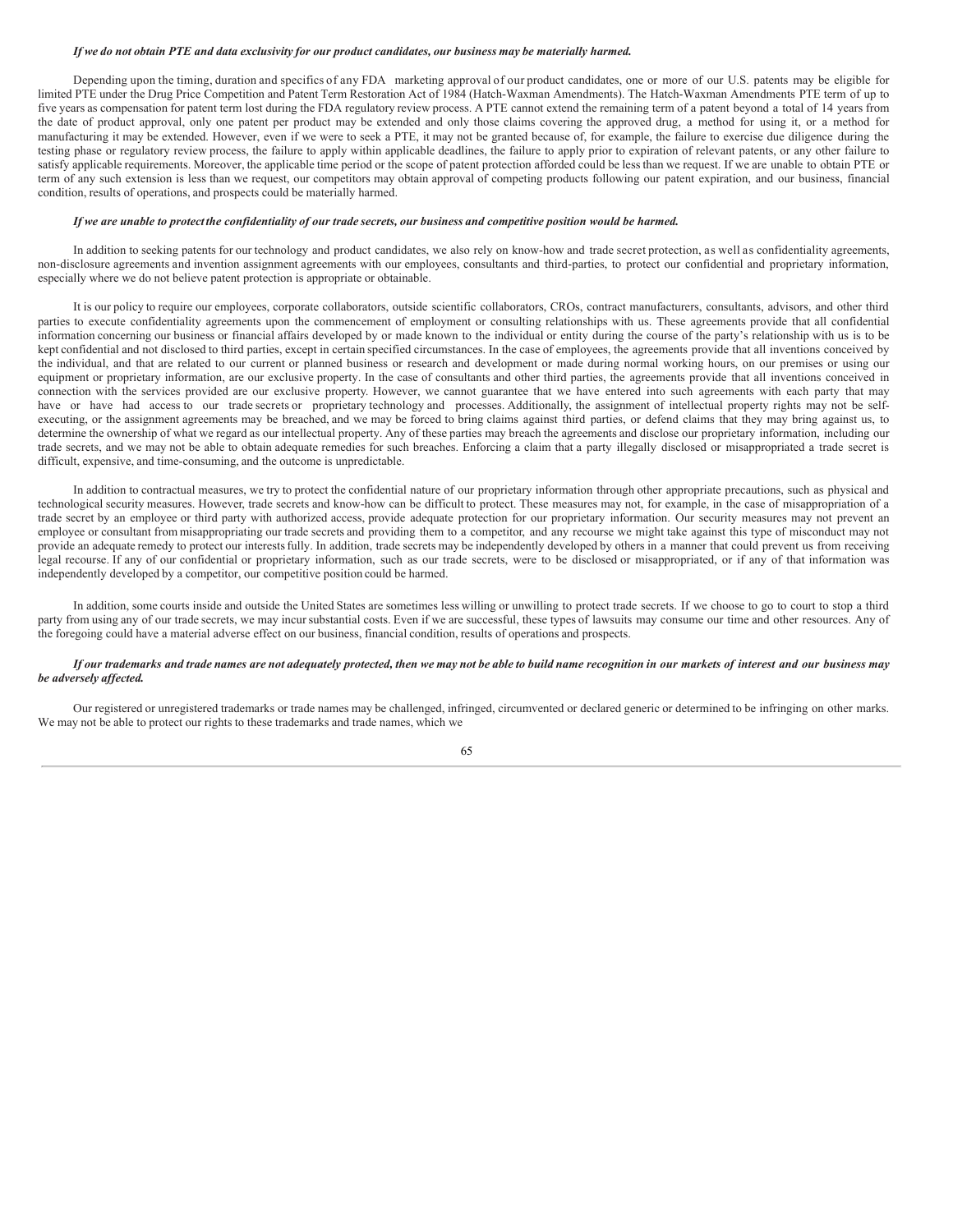need to build name recognition among potential partners or customers in our markets of interest. At times, competitors or other third parties may adopt trade names or trademarks similar to ours, thereby impeding our ability to build brand identity and possibly leading to market confusion. In addition, there could be potential trade name or trademark infringement claims brought by owners of other registered trademarks or trademarks that incorporate variations of our registered or unregistered trademarks or trade names. Over the long term, if we are unable to establish name recognition based on our trademarks and trade names, then we may not be able to compete effectively and our business may be adversely affected. Our efforts to enforce or protect our proprietary rights related to trademarks, trade secrets, domain names, copyrights or other intellectual property may be ineffective and could result in substantial costs and diversion of resources and could adversely affect our business, financial condition, results of operations and growth prospects.

#### *Intellectual property rights do not necessarily address all potential threats.*

The degree of future protection afforded by our intellectual property rights is uncertain because intellectual property rights have limitations and may not adequately protect our business or permit us to maintain our competitive advantage. For example:

- our product candidates will eventually become commercially available in generic or biosimilar product forms;
- others may be able to make gene therapy products that are similar to our product candidates or utilize similar gene editing technology but that are not covered by the claims of the patents that we license or may own in the future;
- we, our licensors, or our current or future collaborators, might not have been the first to make the inventions covered by the pending patent application that we license or may own in the future;
- we, our licensors, or our current or future collaborators, might not have been the first to file patent applications covering certain of our or their inventions;
- we, our licensors, or our current or future collaborators, may fail to meet our obligations to the U.S. government regarding any in-licensed patents and patent applications funded by U.S. government grants, leading to the loss or unenforceability of patent rights;
- others may independently develop similar or alternative technologies or duplicate any of our technologies without infringing our owned or licensed intellectual property rights;
- it is possible that our pending, owned or licensed patent applications or those that we may own in the future will not lead to issued patents;
- it is possible that there are prior public disclosures that could invalidate our owned or in-licensed patent rights, or parts of our owned or in-licensed patent rights;
- it is possible that there are unpublished patent applications or patent applications maintained in secrecy that may later issue with claims covering our product candidates or technology similar to ours;
- it is possible that our owned or in-licensed patent applications omit individual(s) that should be listed as inventor(s) or include individual(s) that should not be listed as inventor(s), which may cause these patents or patents issuing from these patent applications to be held invalid or unenforceable;
- issued patents that we obtain in the future may be held invalid, unenforceable, or narrowed in scope, including as a result of legal challenges by our competitors;
- the claims of our owned or in-licensed issued patent applications, if and when issued, may not cover our product candidates;
- the laws of foreign countries may not protect our proprietary rights or the proprietary rights of license partners or current or future collaborators to the same extent as the laws of the United States;
- the inventors of our owned or in-licensed patent applications may become involved with competitors, develop products or processes that design around our patents, or become hostile to us or the patents or patent applications on which they are named as inventors;
- our competitors might conduct research and development activities in countries where we do not have patent rights and then use the information learned from such activities to develop competitive products for sale in our major commercial markets;
- we have engaged in scientific collaborations in the past and will continue to do so in the future and our collaborators may develop adjacent or competing products that are outside the scope of our patents;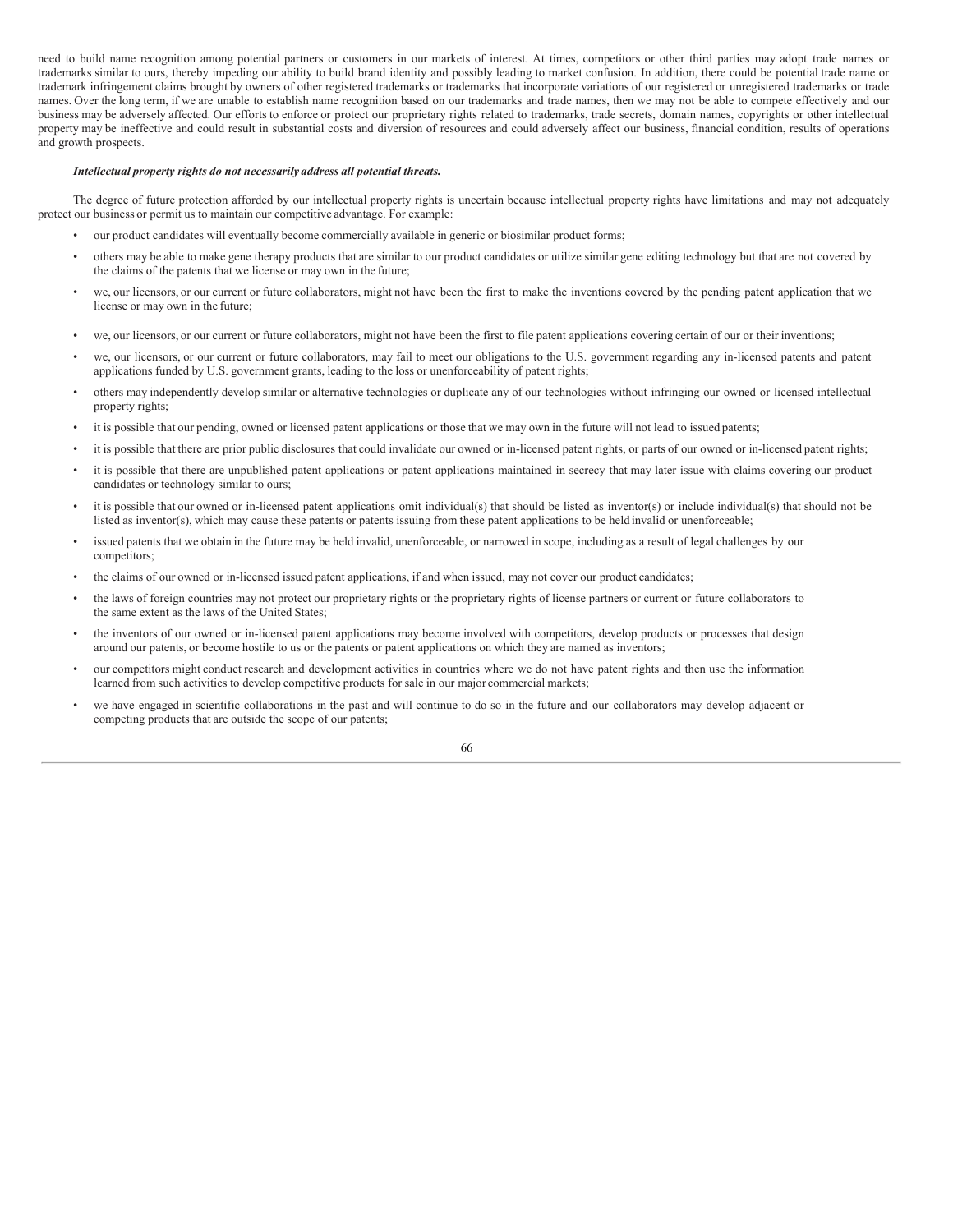- we may not develop additional proprietary technologies that are patentable;
- any product candidates we develop may be covered by third-parties' patents or other exclusive rights;
- the patents of others may harm our business; or
- we may choose not to file a patent in order to maintain certain trade secrets or know-how, and a third party may subsequently file a patent covering such intellectual property.

Should any of these events occur, they could have a material adverse effect on our business, financial condition,results of operations, and prospects.

### **Risks Related to Regulatory and Other Legal Compliance Matters**

## Because gene editing is novel and the regulatory landscape that will govern our product candidates is uncertain and may change, we cannot predict the time and *cost of obtaining regulatory approval, if we receive itat all, for our product candidates.*

The regulatory requirements that will govern any novel gene editing product candidates we develop may continue to evolve. Within the broader genetic medicine field, a limited number of gene therapy products have received marketing authorization from the FDA and the EMA to date. Even with respect to more established products that fit into the categories of gene therapies or cell therapies, the regulatory landscape is still developing. Regulatory requirements governing gene therapy products and cell therapy products have changed frequently and may continue to change in the future. Moreover, there is substantial, and sometimes uncoordinated, overlap in those responsible for regulation of existing gene therapy products and cell therapy products. For example, in the United States, the FDA has established the Office of Tissues and Advanced Therapies within its Center for Biologics Evaluation and Research (CBER), to consolidate the review of gene therapy and related products, and the Cellular, Tissue and Gene Therapies Advisory Committee to advise CBER on its review. Gene therapy clinical trials are also subject to review and oversight by an institutional biosafety committee (IBC), a local institutional committee that reviews and oversees basic and clinical research conducted at the institution participating in the clinical trial. Although the FDA decides whether individual gene therapy protocols may proceed, the review process and determinations of other reviewing bodies, such as an IBC, can impede or delay the initiation of a clinical trial, even if the FDA has reviewed the trial and approved its initiation.

The same applies in the EU. The EMA's Committee for Advanced Therapies (CAT), is responsible for assessing the quality, safety, and efficacy of advanced-therapy medicinal products. The role of the CAT is to prepare a draft opinion on an application for marketing authorization for a gene therapy medicinal candidate that is submitted to the Committee for Medicinal Products for Human Use (CHMP), before CHMP adopts its final opinion. In the European Union, the development and evaluation of a gene therapy medicinal products must be considered in the context of the relevant European Union guidelines. The EMA may issue new guidelines concerning the development and marketing authorization for gene therapy medicinal products and require that we comply with these new guidelines. As a result, the procedures and standards applied to gene therapy products and cell therapy products may be applied to our product candidates, but that remains uncertain at this point.

Adverse developments in post-marketing experience or in clinical trials conducted by others of gene therapy products, cell therapy products, or products developed through the application of gene editing technology may cause the FDA, the EMA, and other regulatory bodies to revise the requirements for development or approval of our product candidates or limit the use of products utilizing gene editing technologies, either of which could materially harm our business. In addition, the clinical trial requirements of the FDA, the EMA, and other regulatory authorities and the criteria these regulators use to determine the safety and efficacy of a product candidate vary substantially according to the type, complexity, novelty, and intended use and market of the potential products. The regulatory approval process for novel product candidates such as our product candidates can be more expensive and take longer than for other, better known, or more extensively studied pharmaceutical or other product candidates. Regulatory agencies administering existing or future regulations or legislation may not allow production and marketing of products utilizing gene editing technology in a timely manner or under technically or commercially feasible conditions. In addition, regulatory action or private litigation could result in expenses, delays, or other impediments to our research programs or the commercialization of resulting products.

The regulatory review committees and advisory groups described above and the new guidelines they promulgate may lengthen the regulatory review process, require us to perform additional studies or trials, increase our development costs, lead to changes in regulatory positions and interpretations, delay or prevent approval and commercialization of these treatment candidates, or lead to significant post-approval limitations or restrictions. As we advance our research programs and develop future product candidates, we

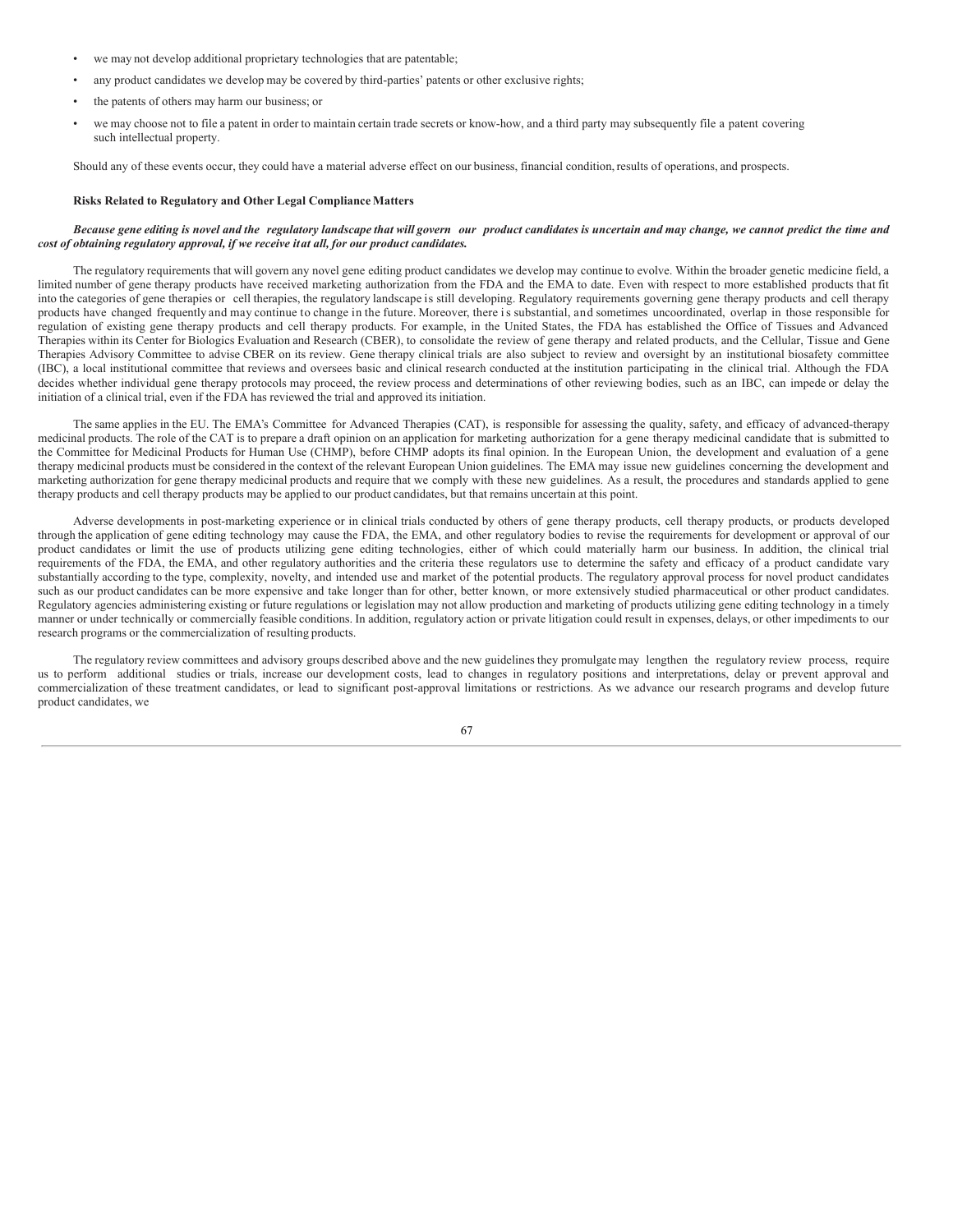will be required to consult with these regulatory and advisory groups and to comply with applicable guidelines. If we fail to do so, we may be required to delay or discontinue development of any product candidates we identify and develop.

#### Because we are developing product candidates in the field of gene editing, in which there is limited clinical experience, there is increased risk that the FDA, the EMA, or other regulatory authorities may not consider the endpoints of our clinical trials to provide clinically meaningful results and that these results may be difficult to *analyze.*

During the regulatory review process, we will need to identify success criteria and endpoints such that the FDA, the EMA, or other regulatory authorities will be able to determine the clinical efficacy and safety profile of our product candidates. As we are initially seeking to identify and develop product candidates to treat diseases in which there is little clinical experience using new technologies, there is heightened risk that the FDA, the EMA, or other regulatory authorities may not consider the clinical trial endpoints that we propose to provide clinically meaningful results (reflecting a tangible benefit to patients). In addition, the resulting clinical data and results may be difficult to analyze. Even if the FDA does find our success criteria to be sufficiently validated and clinically meaningful, we may not achieve the pre-specified endpoints to a degree of statistical significance. This may be a particularly significant risk for many of the genetically defined diseases for which we have developed or plan to develop product candidates because many of these diseases, including SCD, XSCID and Gaucher disease, have small patient populations, and designing and executing a rigorous clinical trial with appropriate statistical power is more difficult than with diseases that have larger patient populations. Further, even if we do achieve the pre-specified criteria, we may produce results that are unpredictable or inconsistent with the results of the non-primary endpoints or other relevant data. The FDA also weighs the benefits of a product against its risks, and the FDA may view the efficacy results in the context of safety as not being supportive of regulatory approval. Other regulatory authorities in the European Union and other countries may make similar comments with respect to these endpoints and data. Our product candidates will be based on a novel technology that makes it difficult to predict the time and cost of development and of subsequently obtaining regulatory approval. No gene editing therapeutic product has been approved in the United States or in Europe.

#### Clinical development involves a lengthy and expensive process, with an uncertain outcome. If clinical trials of any of our current or future product candidates fail to demonstrate safety and efficacy to the satisfaction of regulatory authorities or do not otherwise produce positive results, we may incur additional costs or experience delays in completing, or ultimately be unable to complete, the development and commercialization of such product candidates.

We have not initiated any clinical trials to date for our IND application for GPH101 in sickle cell disease, and all of our other programs are in discovery or preclinical development. Before obtaining marketing approval from regulatory authorities for the sale of our product candidates, we must complete preclinical development and then conduct extensive clinical trials to demonstrate the safety and efficacy of the product in humans. It is impossible to predict when or if any of our programs will prove effective and safe in humans or will receive regulatory approval. Preclinical and clinical testing is expensive, difficult to design and implement, can take many years to complete and is uncertain as to outcome. A failure of one or more clinical trials can occur at any stage of clinical trials. Interim results of a clinical trial do not necessarily predict final results. We do not know whether any of our clinical trials will begin or be completed on schedule, if at all.

Moreover, preclinical and clinical data are often susceptible to varying interpretations and analyses. Many companies that have believed their product candidates performed satisfactorily in preclinical studies and clinical trials have nonetheless failed to obtain marketing approval of their product candidates.

We may experience numerous unforeseen events during, or as a result of, clinical trials that we conduct, which could delay or prevent our ability to receive marketing approval or commercialize our product candidates, including:

- challenges in obtaining regulatory clearance or approval to commence clinical trials in the United States from the FDA through an IND, or from other comparable regulatory agencies outside the United States through corresponding applications because these agencies have very limited or no experience with the clinical development of gene editing therapeutics, which may require additional significant testing or data compared to more traditional therapies;
- successfully developing processes for the safe administration of these products, including long-term follow-up for patients who receive treatment with any of our product candidates;
- delays in reaching a consensus with regulators on trial design and product release specifications;
- delays in reaching or failing to reach agreement on acceptable clinical trial contracts or clinical trial protocols with prospective CROs, and clinical trial sites;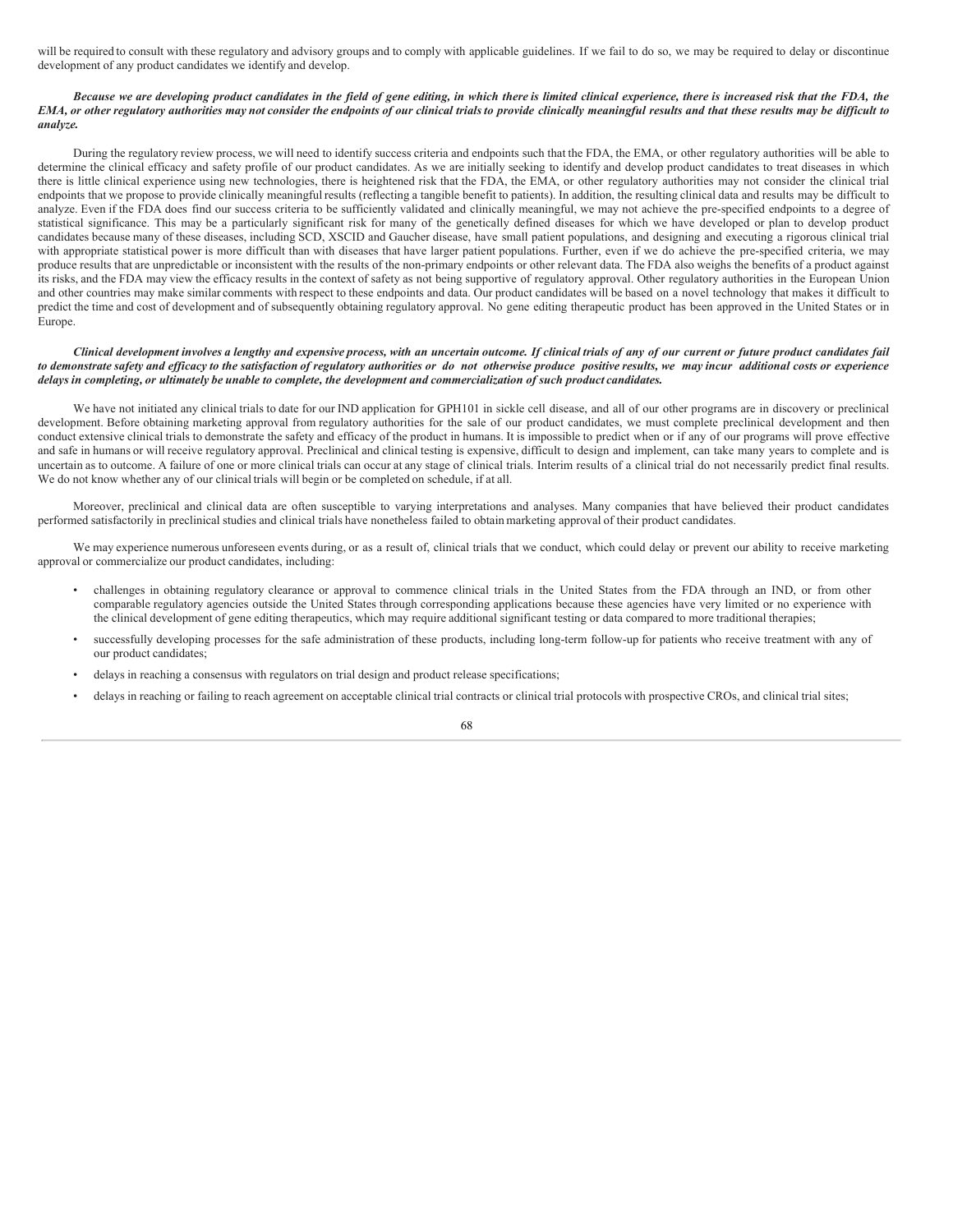- clinical trials of our product candidates may fail to show safety or efficacy, or could produce negative or inconclusive results, and we may decide, or regulators may require us, to conduct additional preclinical studies or clinical trials or abandon product development or research programs;
- clinical trials due to ethical considerations which may render it inappropriate to conduct a trial with a control arm that can be effectively compared to a treatment arm;
- the number of patients required for clinical trials of our product candidates may be larger than we anticipate; enrollment of suitable participants in these clinical trials, which may be particularly challenging for some of the rare genetically defined diseases we are targeting in our most advanced programs, may be delayed or slower than we anticipate; or patients may drop out of these clinical trials at a higher rate than we anticipate;
- we will need to educate medical personnel, including clinical investigators, and patients regarding the potential benefits and side effect profile of each of our product candidates;
- regulatory agencies may require us to perform more extensive or lengthier clinical testing or generate more data, such as long-term toxicology studies, compared to existing therapeutic modalities, or may impose other requirements before permitting us to initiate or rely on a clinical trial;
- our third-party contractors may fail to comply with regulatory requirements or meet their contractual obligations to us in a timely manner, or at all, or may deviate from the clinical trial protocol or drop out of the trial, which may require that we add new clinical trial sites or investigators;
- regulators, IRBs, or independent ethics committees may require that we or our investigators suspend or terminate clinical research or clinical trials of our product candidates for various reasons, including noncompliance with regulatory requirements, a finding of undesirable side effects or other unexpected characteristics, or that the participants are being exposed to unacceptable health risks or after an inspection of our clinical trial operations or trial sites;
- the cost of clinical trials of our product candidates may be greater than we anticipate;
- the supply or quality of our product candidates or other materials necessary to conduct clinical trials of our product candidates may be insufficient or inadequate, including as a result of delays in the testing, validation, manufacturing, and delivery of our product candidates to the clinical sites by us or by third parties with whom we have contracted to perform certain of those functions;
- we may face challenges in sourcing clinical and, if approved, commercial supplies for the materials used to manufacture and process our product candidates, which may include importing or exporting materials between different jurisdictions;
- we may be unable to develop a manufacturing process and distribution network with a cost of goods that allows for an attractive return on investment; and
- we may face challenges in establishing sales and marketing capabilities in anticipation of, and after obtaining, any regulatory approval to gain market authorization.

In addition, disruptions caused by the COVID-19 pandemic may increase the likelihood that we encounter such difficulties or delays in initiating, enrolling, conducting or completing our planned clinical trials. We could also encounter delays if a clinical trial is suspended or terminated by us, the IRBs of the institutions in which such trials are being conducted or the relevant ethics committee, the Data Safety Monitoring Board (DSMB), for such trial, or the FDA or other relevant regulatory authorities. We or such authorities may impose such a suspension or termination due to a number of factors, including failure to conduct the clinical trial in accordance with regulatory requirements or our clinical protocols, inspection of the clinical trial operations or trial site by the FDA or other regulatory authorities, resulting in the imposition of a clinical hold, manufacturing or quality control issues, unforeseen safety issues or adverse side effects, failure to demonstrate a benefit from using a product or treatment, failure to establish or achieve clinically meaningful trial endpoints, changes in governmental regulations or administrative actions or lack of adequate funding to continue the clinical trial. Many of the factors that cause, or lead to, a delay in the commencement or completion of clinical trials may also ultimately lead to the denial of regulatory approval of our product candidates. Further, the FDA or other regulatory authorities may disagree with our clinical trial design and our interpretation of data from clinical trials or may change the requirements for approval even after they have reviewed and commented on the design for our clinical trials.

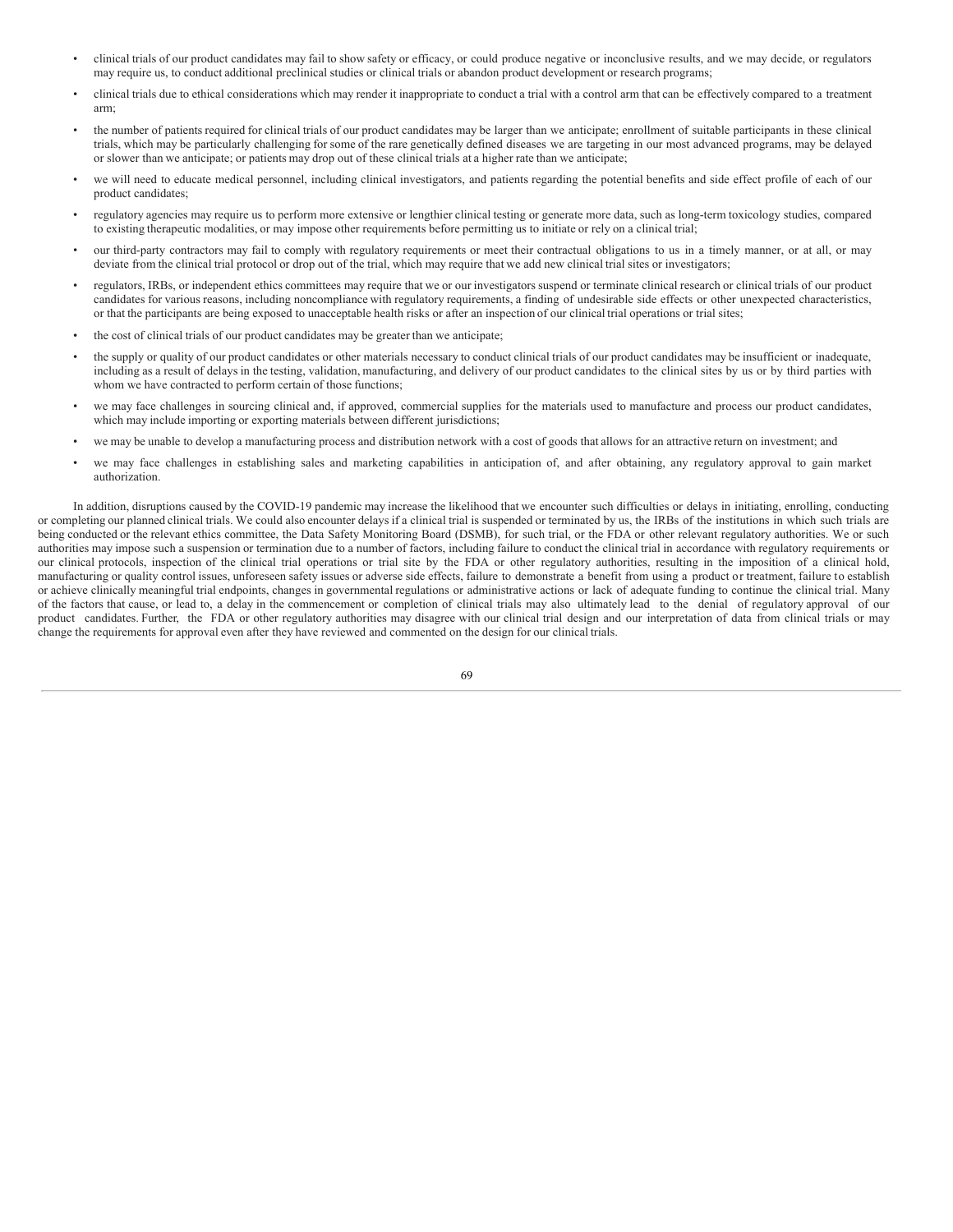If we are required to conduct additional clinical trials or other testing of our product candidates beyond those that we currently contemplate, if we are unable to successfully complete clinical trials or other testing of our product candidates, or if the results of these trials or tests are not positive or are only modestly positive or if there are safety concerns, we may:

- be delayed in obtaining marketing approval for our such product candidates or not obtain marketing approval at all;
- obtain approval for indications or patient populations that are not as broad as intended or desired;
- obtain approval with labeling that includes significant use or distribution restrictions or safety warnings, including boxed warnings;
- be subject to changes in the way the product is administered;
- be required to perform additional clinical trials to support approval or be subject to additional post- marketing testing requirements;
- have regulatory authorities withdraw, or suspend, their approval of the product or impose restrictions on its distribution in the form of a REMS or through modification to an existingREMS;
- be sued; or
- experience damage to our reputation.

Product development costs will also increase if we or our collaborators experience delays in clinical trials or other testing or in obtaining marketing approvals. We do not know whether any clinical trials will begin as planned, will need to be restructured, or will be completed on schedule, or at all. Significant clinical trial delays also could shorten any periods during which we may have the exclusive right to commercialize our product candidates, could allow our competitors to bring products to market before we do, and could impair our ability to successfully commercialize our product candidates, any of which may harm our business, financial condition, results of operations, and prospects.

## Failure to obtain marketing approval in foreign jurisdictions would prevent our product candidates from being marketed in such jurisdictions, which, in turn, *would materially impair our ability to generate revenue.*

In order to market and sell our product candidates in the European Union and other foreign jurisdictions, we or our third-party collaborators must obtain separate marketing approvals (a single one for the European Union) and comply with numerous and varying regulatory requirements. The approval procedure varies among countries and can involve additional testing. The time required to obtain approval may differ substantially from that required to obtain FDA approval. The regulatory approval process outside the United States generally includes all of the risks associated with obtaining FDA approval. In addition, in many countries outside the United States, it is required that the product candidate be approved for reimbursement before the product candidate can be approved for sale in that country. We or these third parties may not obtain approvals from regulatory authorities outside the United States on a timely basis, if at all. Approval by the FDA does not ensure approval by regulatory authorities in other countries or jurisdictions, and approval by one regulatory authority outside the United States does not ensure approval by regulatory authorities in other countries or jurisdictions or by the FDA. We may not be able to file for marketing approvals and may not receive necessary approvals to commercialize our product candidates in any jurisdiction, which would materially impair our ability to generate revenue.

On June 23, 2016, the UK electorate voted in favor of leaving the EU, commonly referred to as "Brexit." Thereafter, on March 29, 2017, the country formally notified the European Union of itsintention to withdraw pursuant to Article 50 of the Lisbon Treaty and the withdrawal of the United Kingdom from the EU formally took effect on January 31, 2020 under the terms of the Withdrawal Agreement. Following the United Kingdom's departure from the EU, there was a "transition period" during which the United Kingdom was essentially treated as a Member State of the EU and the regulatory regime remained the same across the United Kingdom and the EU, while the future relationship between the United Kingdom and the EU was formally negotiated. This transition period ended on December 31, 2020. The United Kingdom and the EU have signed a EU-UK Trade and Cooperation Agreement, which became provisionally applicable on January 1, 2021 and will become formally applicable once ratified by both the United Kingdom and the EU. This agreement provides details on how some aspects of the UK and EU's relationship will operate going forwards however there are still many uncertainties.

Since the regulatory framework for pharmaceutical products in the United Kingdom relating to quality, safety and efficacy of pharmaceutical products, clinical trials, marketing authorization, commercial sales and distribution of pharmaceutical products is derived from EU directives and regulations, Brexit will materially impact the future regulatory regime which applies to products and the approval of product candidates in the United Kingdom, now that the United Kingdom legislation may diverge from EU legislation. For example, now the transition period has expired, Great Britain will no longer be covered by the centralized procedure for obtaining EEA-wide marketing authorization from the EMA and a separate process for authorization of drug products will be required in Great Britain resulting in an authorization covering the United Kingdom or Great Britain only. For a period of two years

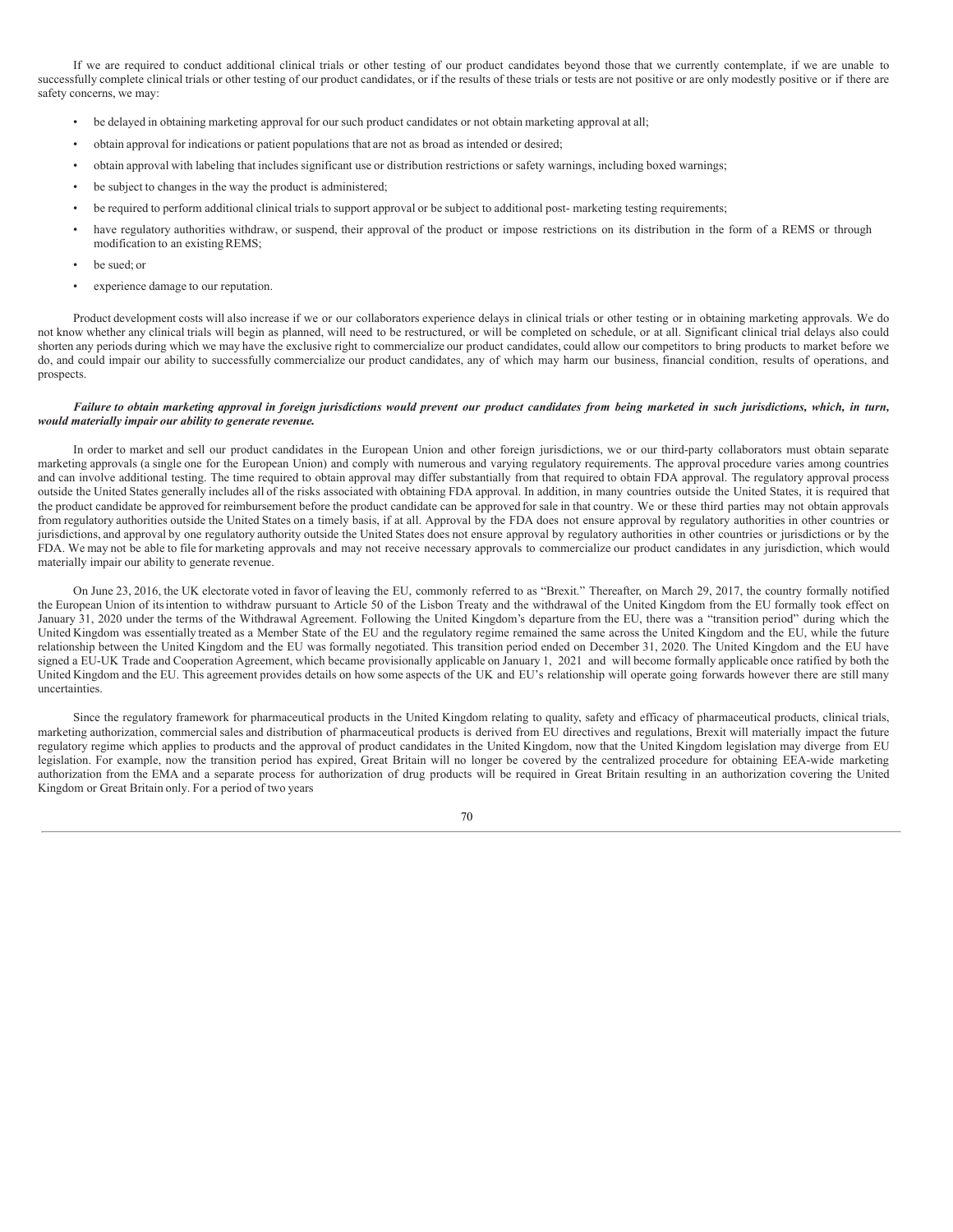from January 1, 2021, the MHRA may rely on a decision taken by the European Commission on the approval of a new marketing authorization in the centralized procedure, in order to more quickly grant a UK marketing authorization. A separate application will, however, still be required. Longer term, the United Kingdom is likely to develop its own legislation that diverges from that in the EU.

## Even if we, or any collaborators we may have, obtain marketing approvals for our product candidates, the terms of approvals and ongoing regulation of our product candidates could require the substantial expenditure of resources and may limit how we, or they, manufacture and market our product candidates, which could materially *impair our ability to generate revenue.*

Any product candidate for which we obtain marketing approval, along with the manufacturing processes, post-approval clinical data, labeling, advertising, and promotional activities for such product, will be subject to continual requirements of and review by the FDA, EMA and other regulatory authorities. These requirements include submissions of safety and other post-marketing information and reports, facility registration and drug listing requirements, cGMP requirements relating to quality control, quality assurance and corresponding maintenance of records and documents, and requirements regarding the distribution of samples to physicians and recordkeeping. Even if marketing approval of a product candidate is granted, the approval may be subject to limitations on the indicated uses for which the products may be marketed or to the conditions of approval, or contain requirements for costly post-marketing testing and surveillance to monitor the safety or efficacy of the products.

Accordingly, assuming we, or any collaborators we may have, receive marketing approval for one or more product candidates we develop, we, and such collaborators, and our and their contract manufacturers will continue to expend time, money, and effort in all areas of regulatory compliance, including manufacturing, production, product surveillance, and quality control. If we and such collaborators are not able to comply with post-approval regulatory requirements, we and such collaborators could have the marketing approvals for our products withdrawn by regulatory authorities and our, or such collaborators', ability to market any future products could be limited, which could adversely affect our ability to achieve or sustain profitability. Further, the cost of compliance with post-approval regulations may have a negative effect on our business, operating results, financial condition, and prospects.

#### Any product candidate for which we obtain marketing approval could be subject to restrictions or withdrawal from the market, and we may be subject to substantial penalties if we fail to comply with regulatory requirements or if we experience unanticipated problems with our product candidates, when and if any of them are approved.

The FDA, the EMA, and other regulatory agencies closely regulate the post-approval marketing and promotion of product candidates to ensure that they are marketed only for the approved indications and in accordance with the provisions of the approved labeling. The FDA, the EMA and other regulatory agencies impose stringent restrictions on manufacturers' communications regarding off-label use, and if we market our product candidates for off-label use, we may be subject to enforcement action for off-label marketing by the FDA and other federal and state enforcement agencies, including the Department of Justice. Violation of the Federal Food, Drug, and Cosmetic Act (FDCA), and other statutes, including the False Claims Act (FCA), and equivalent legislation in other countries relating to the promotion and advertising of prescription products may also lead to investigations or allegations of violations of federal and state and other countries' health care fraud and abuse laws and state consumer protection laws. Even if it is later determined we were not in violation of these laws, we may be faced with negative publicity, incur significant expenses defending our actions and have to divert significant management resources from other matters.

In addition, later discovery of previously unknown problems with our products, manufacturers, or manufacturing processes, or failure to comply with regulatory requirements, may yield various negative consequences, including:

- restrictions on such products, manufacturers, or manufacturing processes;
- restrictions on the labeling or marketing of a therapy;
- restrictions on the distribution or use of a therapy;
- requirements to conduct post-marketing clinical trials;
- receipt of warning or untitled letters;
- withdrawal of the products from the market;
- refusal to approve pending applications or supplements to approved applications that we submit;
- recall of products;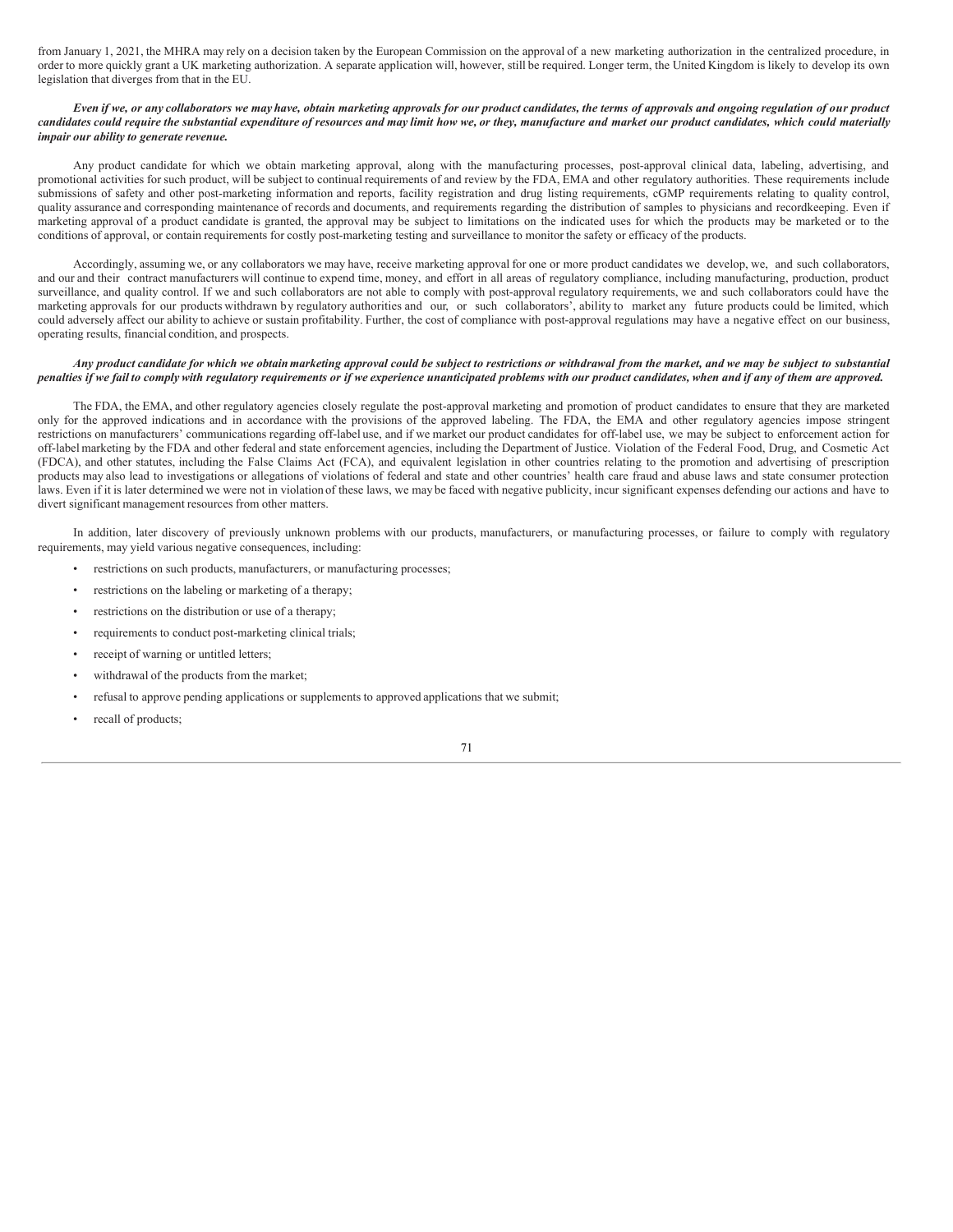- fines, restitution, or disgorgement of profits or revenue;
- restrictions on future procurements with governmental authorities;
- suspension or withdrawal of marketing approvals;
- suspension of any ongoing clinical trials;
- refusal to permit the import or export of our products;
- product seizure; and
- injunctions or the imposition of civil or criminal penalties.

Any government investigation of alleged violations of law could require us to expend significant time and resources in response and could generate negative publicity. The occurrence of any event or penalty described above may inhibit our ability to commercialize our product candidates and adversely affect our business, financial condition, results of operations, and prospects.

#### Our relationships with healthcare providers, physicians, and third-party payors will be subject to applicable anti-kickback, fraud and abuse, anti-bribery and other healthcare laws and regulations, which could expose us to criminal sanctions, civil penalties, contractual damages, reputational harm, and diminished profits and future *earnings.*

Healthcare providers, including physicians, and third-party payors play a primary role in the recommendation and prescription of any product candidates that we may develop for which we obtain marketing approval. Our current and future arrangements with third-party payors, healthcare providers and customers may expose us to broadly applicable fraud and abuse and other healthcare laws and regulations that may constrain the business or financial arrangements and relationships through which we market, sell, and distribute our products for which we obtain marketing approval. Restrictions under applicable federal and state healthcare laws and regulations, including certain laws and regulations applicable only if we have marketed products, include the following:

- the civil FCA, prohibits knowingly presenting or causing the presentation of a false, fictitious or fraudulent claim for payment to the U.S. government. Actions under the FCA may be brought by the Attorney General or as a qui tam action by a private individual in the name of the government. Violations of the FCA can result in very significant monetary penalties, for each false claim and treble the amount of the government's damages. Manufacturers can be held liable under the FCA even when they do not submit claims directly to government payors if they are deemed to "cause" the submission of false or fraudulent claims;
- the federal Anti-Kickback Statute prohibits, among other things, persons from soliciting, receiving or providing remuneration, directly or indirectly, to induce either the referral of an individual, for an item or service or the purchasing or ordering of a good or service, for which payment may be made under federal healthcare programs such as Medicare and Medicaid. The federal Anti-Kickback Statute has been interpreted to apply to arrangements between manufacturers on one hand and prescribers, purchasers, and formulary managers on the other. A person or entity does not need to have actual knowledge of the statute or specific intent to violate it in order to have committed a violation. A violation of the federal Anti-Kickback Statute can also form the basis for FCA liability;
- the federal Health Insurance Portability and Accountability Act of 1996 (HIPAA), which, in addition to privacy protections applicable to healthcare providers and other entities, prohibits executing a scheme to defraud any healthcare benefit program or making false statements relating to healthcare matters. Similar to the federal Anti-Kickback Statute, a person or entity does not need to have actual knowledge of the statute or specific intent to violate it in order to have committed a violation;
- HIPAA, as amended by the Health Information Technology for Economic and Clinical Health Act of 2009 (HITECH), and its implementing regulations, including the final omnibus rule published on January 25, 2013, imposes, among other things, certain requirements relating to the privacy, security and transmission of individually identifiable health information. Among other things, HITECH makes HIPAA's privacy and security standards directly applicable to "business associates," defined as independent contractors or agents of covered entities that create, receive, maintain, transmit, or obtain, protected health information in connection with providing a service for or on behalf of a covered entity, and their covered subcontractors. HITECH also increased the civil and criminal penalties that may be imposed against covered entities, business associates and possibly other persons, and gave state attorneys general new authority to file civil actions for damages or injunctions in federal courts to enforce the federal HIPAA laws and seek attorney's fees and costs associated with pursuing federal civil actions;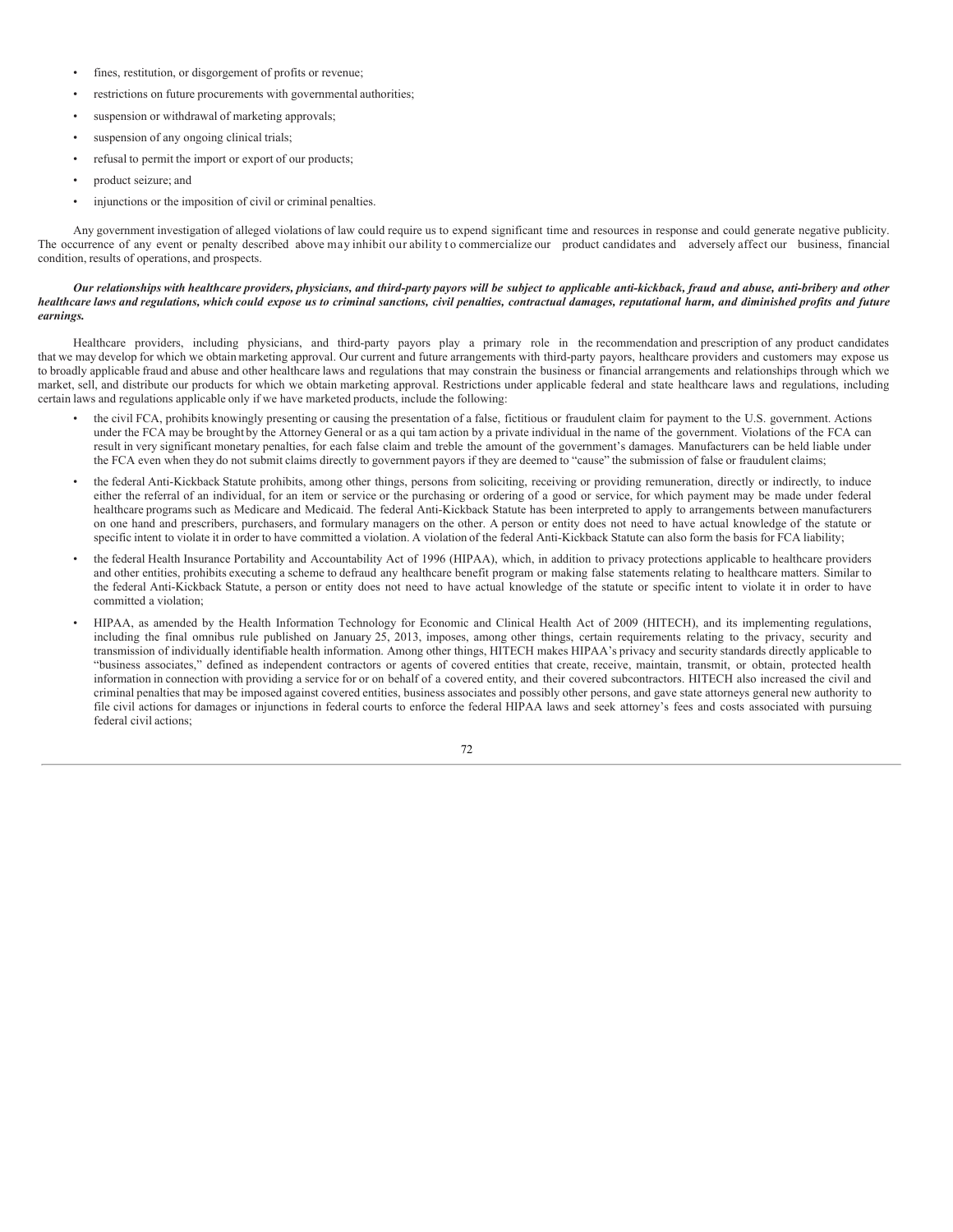- the FDCA, which among other things, strictly regulates drug marketing, prohibits manufacturers from marketing such products for off-label use and regulates the distribution of samples;
- federal laws that require pharmaceutical manufacturers to report certain calculated product prices to the government or provide certain discounts or rebates to government authorities or private entities, often as a condition of reimbursement under government healthcare programs;
- federal transparency laws, including the federal Physician Payment Sunshine Act created under the Patient Protection and Affordable Care Act as amended by the Health Care and Education Reconciliation Act of 2010 (collectively, the ACA), and its implementing regulations, which requires manufacturers of certain drugs, devices, medical supplies, and biologics, among others, to track and disclose payments under Medicare, Medicaid or the Children's Health Insurance Program (with certain exceptions) and other transfers of value they make to U.S. physicians (defined to include doctors, dentists, optometrists, podiatrists and chiropractors) and teaching hospitals, as well as ownership and investment interests held by physicians and their immediate family members. Effective January 1, 2022, these reporting obligations will extend to include transfers of value made t o certain non-physician providers such as physician assistants and nurse practitioners. This information is subsequently made publicly available in a searchable format on a Centers for Medicare & Medicaid Services (CMS), website. Failure to disclose required information may result in civil monetary penalties for all payments, transfers of value or ownership or investment interests that are not timely, accurately and completely reported in an annual submission. Certain states also mandate implementation of compliance programs, impose restrictions on drug manufacturer marketing practices and/or require the tracking and reporting of gifts, compensation and other remuneration to physicians and/or other healthcare providers; and
- analogous state and foreign laws and regulations, such as state anti-kickback, anti-bribery and false claims laws, which may apply to healthcare items or services that are reimbursed by non-governmental third-party payors, including private insurers.

Some state laws also require pharmaceutical companies to comply with specific compliance standards, restrict financialinteractions between pharmaceutical companies and healthcare providers or require pharmaceutical companies to report information related to payments to health care providers or marketing expenditures.

Efforts to ensure that our business arrangements with third parties will comply with applicable healthcare laws and regulations will involve substantial costs. Given the breadth of the laws and regulations, limited guidance for certain laws and regulations and evolving government interpretations of the laws and regulations, governmental authorities may possibly conclude that our business practices may not comply with healthcare laws and regulations. If our operations are found to be in violation of any of the laws described above or any other government regulations that apply to us, we may be subject to significant penalties, including civil and criminal penalties, damages, fines, exclusion from participation in government health care programs, such as Medicare and Medicaid, individual imprisonment, and the curtailment or restructuring of our operations, any of which could adversely affect our business, financial condition, results of operations, and prospects.

The provision of benefits or advantages to physicians to induce or encourage the prescription, recommendation,endorsement, purchase, supply, order, or use of medicinal products is prohibited in the European Union. The provision of benefits or advantages to also induce or reward improper performance generally is governed by the national anti-bribery laws of European Union Member States, and the Bribery Act 2010 in the United Kingdom. Infringement of these laws could result in substantial fines and imprisonment. EU Directive 2001/83/EC, which is the EU Directive governing medicinal products for human use, further provides that, where medicinalproducts are being promoted to persons qualified to prescribe or supply them, no gifts, pecuniary advantages or benefits in kind may be supplied, offered or promised to such persons unless they are inexpensive and relevant to the practice of medicine or pharmacy. This provision has been transposed into the Human Medicines Regulations 2012 and so remains applicable in the United Kingdom despite its departure from the EU.

Payments made to physicians in certain European Union Member States must be publicly disclosed. Moreover, agreements with physicians often must be the subject of prior notification and approval by the physician's employer, his or her competent professional organization, and/or the regulatory authorities of the individual European Union Member States. These requirements are provided in the national laws, industry codes, or professional codes of conduct applicable in the European Union Member States. Failure to comply with these requirements could result in reputational risk, public reprimands, administrative penalties, fines or imprisonment.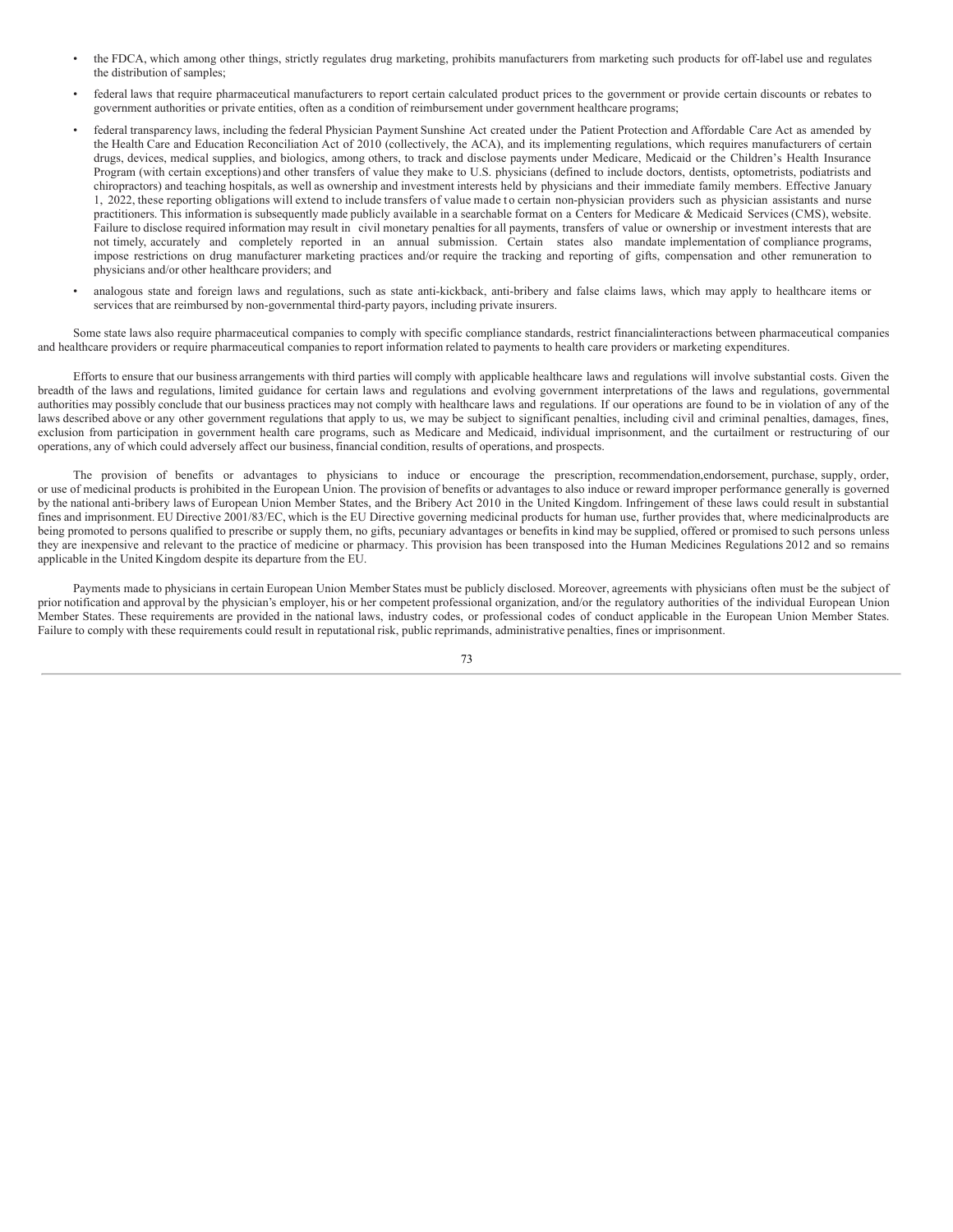#### Healthcare and other reform legislation may increase the difficulty and cost for us and any collaborators we may have to obtain marketing approval of and *commercialize our product candidates and af ect the prices we, or they, may obtain.*

In the United States and some foreign jurisdictions, there have been and continue to be ongoing efforts to implement legislative and regulatory changes regarding the healthcare system. Such changes could prevent or delay marketing approval of any product candidates that we may develop, restrict or regulate post-approval activities, and affect our ability to profitably sell any product candidates for which we obtain marketing approval. Although we cannot predict what healthcare or other reform efforts will be successful, such efforts may result in more rigorous coverage criteria, in additional downward pressure on the price that we, or our future collaborators, may receive for any approved products or in other consequences that may adversely affect our ability to achieve or maintain profitability.

Within the United States, the federal government and individual states have aggressively pursued healthcare reform, as evidenced by the passing of the ACA and the ongoing efforts to modify or repeal that legislation. The ACA substantially changed the way healthcare is financed by both governmental and private insurers and contains a number of provisions that affect coverage and reimbursement of drug products and/or that could potentially reduce the demand for pharmaceutical products such as increasing drug rebates under state Medicaid programs for brand name prescription drugs and extending those rebates to Medicaid managed care and assessing a fee on manufacturers and importers of brand name prescription drugs reimbursed under certain government programs, including Medicare and Medicaid. Other aspects of healthcare reform, such as expanded government enforcement authority and heightened standards that could increase compliance-related costs, could also affect our business. Modifications have been implemented under the previous presidential administration and additional modifications or repeal may occur.

There have been executive, judicial and congressional challenges to certain aspects of the ACA. For example, the U.S. Supreme Court is currently reviewing the constitutionality of the ACA, but it is unknown when a decision will be reached. On February 10, 2021, the Biden administration withdrew the federal government's support for overturning the ACA. Although the Supreme Court has not yet ruled on the constitutionality of the ACA, on January 28, 2021, President Biden issued an executive order that initiated a special enrollment period for purposes of obtaining health insurance coverage through the ACA marketplace, which began on February 15, 2021 and will remain open through August 15, 2021. The executive order also instructed certain governmental agencies to review and reconsider their existing policies and rules that limit access to healthcare, including among others, reexamining Medicaid demonstration projects and waiver programs that include work requirements, and policies that create unnecessary barriers to obtaining access to health insurance coverage through Medicaid or the ACA. It is unclear how the Supreme Court ruling, other such litigation, and the healthcare reform measures of the Biden administration will impact the ACA. There is no assurance that federal or state health care reform will not adversely affect our future business and financial results, and we cannot predict how future federal or state legislative, judicial or administrative changes relating to healthcare reform will affect our business.

In addition, other legislative changes have been proposed and adopted in the United States since the ACA was enacted. For example, in August 2011, the Budget Control Act of 2011, among other things, created measures for spending reductions by Congress. Specifically, the Joint Select Committee on Deficit Reduction, asked with recommending a targeted deficit reduction of at least \$1.2 trillion for the years 2013 through 2021, was unable to reach required goals, thereby triggering the legislation's automatic reduction to several government programs. This includes aggregate reductions of Medicare payments to providers of up to 2% per fiscal year, which went into effect in April 2013, and, due to subsequent legislative amendments, will remain in effect through 2030 unless additional Congressional action is taken. However, COVID-19 relief legislation suspended the 2% Medicare sequester reductions from May 1, 2020 through December 31, 2021. On January 2, 2013, the American Taxpayer Relief Act of 2012 was signed into law, which, among other things, further reduced Medicare payments to several providers, including hospitals, imaging centers and cancer treatment centers, and increased the statute of limitations period for the government to recover overpayments to providers from three to five years. The Bipartisan Budget Act (BBA), also amended the ACA, effective January 1, 2019, by increasing the point-of-sale discount that is owed by pharmaceutical manufacturers who participate in Medicare Part D and closing the coverage gap in most Medicare drug plans, commonly referred to as the "donut hole."

Furthermore, there has been heightened governmental scrutiny over the manner in which manufacturers set prices for their marketed products, which has resulted in several congressional inquiries and proposed legislation designed to, among other things, bring more transparency to product pricing, review the relationship between pricing and manufacturer patient assistance programs and reform government program reimbursement methodologies for drug products. At the federal level, the Trump administration used several means to propose or implement drug pricing reform, including through federal budget proposals, executive orders and policy initiatives. For example, on July 24, 2020 and September 13, 2020, the Trump administration announced several executive orders related to prescription drug pricing that seek to implement several of the administration's proposals. As a result, the FDA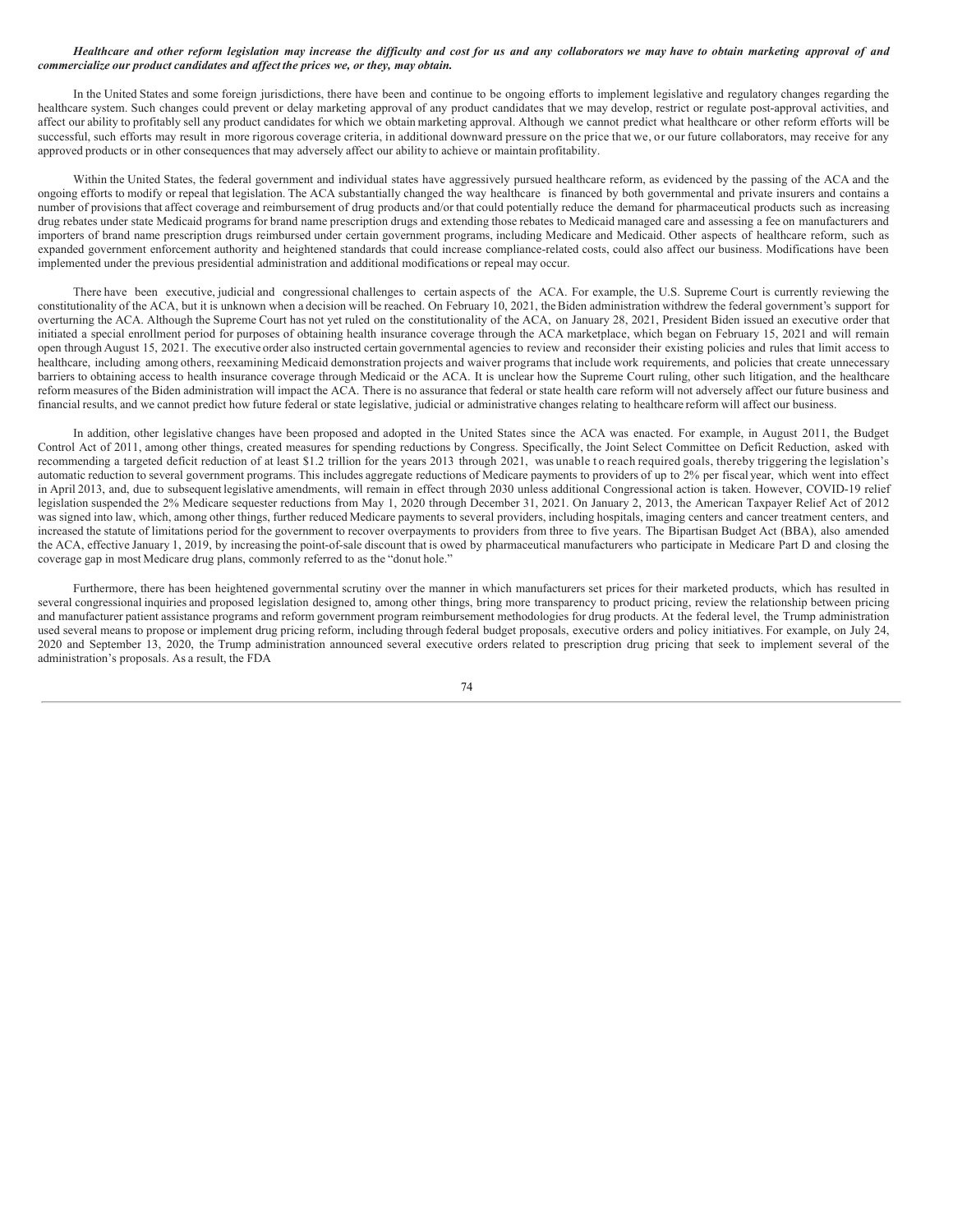released a final rule on September 24, 2020, effective November 30, 2020, providing guidance for states to build and submit importation plans for drugs from Canada. Further, on November 20, 2020, HHS finalized a regulation removing safe harbor protection for price reductions from pharmaceutical manufacturers to plan sponsors under Medicare Part D, either directly or through pharmacy benefit managers, unless the price reduction is required by law. The implementation of the rule has been delayed by the Biden administration from January 1, 2022 to January 1, 2023 in response to ongoing litigation. The rule also creates a new safe harbor for price reductions reflected at the point-ofsale, as well as a new safe harbor for certain fixed fee arrangements between pharmacy benefit managers and manufacturers, the implementation of which have also been delayed until January 1, 2023. On November 20, 2020, CMS, issued an interim final rule implementing the Trump administration's Most Favored Nation executive order, which would tie Medicare Part B payments for certain physician-administered drugs to the lowest price paid in other economically advanced countries, effective January 1, 2021. On December 28, 2020, the U.S. District Court in Northern California issued a nationwide preliminary injunction against implementation of the interim final rule. It is unclear whether the Biden administration will work to reverse these measures or pursue similar policy initiatives. Individual states in the United States have also become increasingly active in passing legislation and implementing regulations designed to control pharmaceutical product pricing, including price or patient reimbursement constraints, discounts, restrictions on certain product access and marketing cost disclosure and transparency measures, and, in some cases, designed to encourage importation from other countries and bulk purchasing. In addition, regional healthcare authorities and individual hospitals are increasingly using bidding procedures to determine what pharmaceutical products and which suppliers will be included in their prescription drug and other healthcare programs. It is difficult to predict the future legislative landscape in healthcare and the effect on our business, results of operations, financial condition and prospects. However, we expect that additional state and federal healthcare reform measures will be adopted in the future, particularly in light of the new presidential administration. Further, it is possible that additional governmental action is taken in response to the COVID-19 pandemic. At the state level, legislatures have also been increasingly passing legislation and implementing regulations designed to control pharmaceutical and biological product pricing, including price or patient reimbursement constraints, discounts, restrictions on certain product access and marketing cost disclosure and transparency measures, and, in some cases, designed to encourage importation from other countries and bulk purchasing.

#### Fast track, breakthrough, or regenerative medicine advanced therapy designation by the FDA may not actually lead to a faster development or regulatory review or *approval process, and does not assure FDA approval of our product candidates.*

FDA's fast track, breakthrough, and regenerative medicine advanced therapy (RMAT), programs are intended to expedite the development of certain qualifying products intended for the treatment of serious diseases and conditions. If a product candidate is intended for the treatment of a serious or life-threatening condition and preclinical or clinical data demonstrate the product's potential to address an unmet medical need for this condition, the sponsor may apply for FDA fast track designation. A product candidate may be designated as a breakthrough therapy if it is intended to treat a serious or life-threatening condition and preliminary clinical evidence indicates that the product candidate may demonstrate substantial improvement over existing therapies on one or more clinically significant endpoints. A product candidate may receive RMAT designation if it is a regenerative medicine therapy that is intended to treat, modify, reverse or cure a serious or life-threatening condition, and preliminary clinical evidence indicates that the product candidate has the potential to address an unmet medical need for such condition. While we may seek fast track, breakthrough, and/or RMAT designation, there is no guarantee that we will be successful in obtaining any such designation. Even if we do obtain such designation, we may not experience a faster development process, review or approval compared to conventional FDA procedures. A fast track, breakthrough, or RMAT designation does not ensure that the product candidate will receive marketing approval or that approval will be granted within any particular timeframe. In addition, the FDA may withdraw fast track, breakthrough, or RMAT designation if it believes that the designation is no longer supported by data from our clinical development program. Fast track, breakthrough, and/or RMAT designation alone do not guarantee qualification for the FDA's priority review procedures.

## Priority review designation by the FDA may not lead to a faster regulatory review or approval process and, in any event, does not assure FDA approval of our *product candidates.*

If the FDA determines that a product candidate is intended to treat a serious disease or condition and, if approved, would provide a significant improvement in the safety or effectiveness of the treatment, prevention, or diagnosis of such disease or condition, the FDA may designate the product candidate for priority review. A priority review designation means that the goal for the FDA to review a marketing application is six months from filing of the application, rather than the standard review period of ten months. We may request priority review for certain of our product candidates. The FDA has broad discretion with respect to whether or not to grant priority review status to a product candidate, so even if we believe a particular product candidate is eligible for such designation or status, the FDA may disagree and decide not to grant it. Moreover, a priority review designation does not necessarily mean a faster regulatory review process or necessarily confer any advantage with respect to approval compared to conventional FDA procedures. Receiving priority review from the FDA does not guarantee approval within the six-month review cycle or thereafter.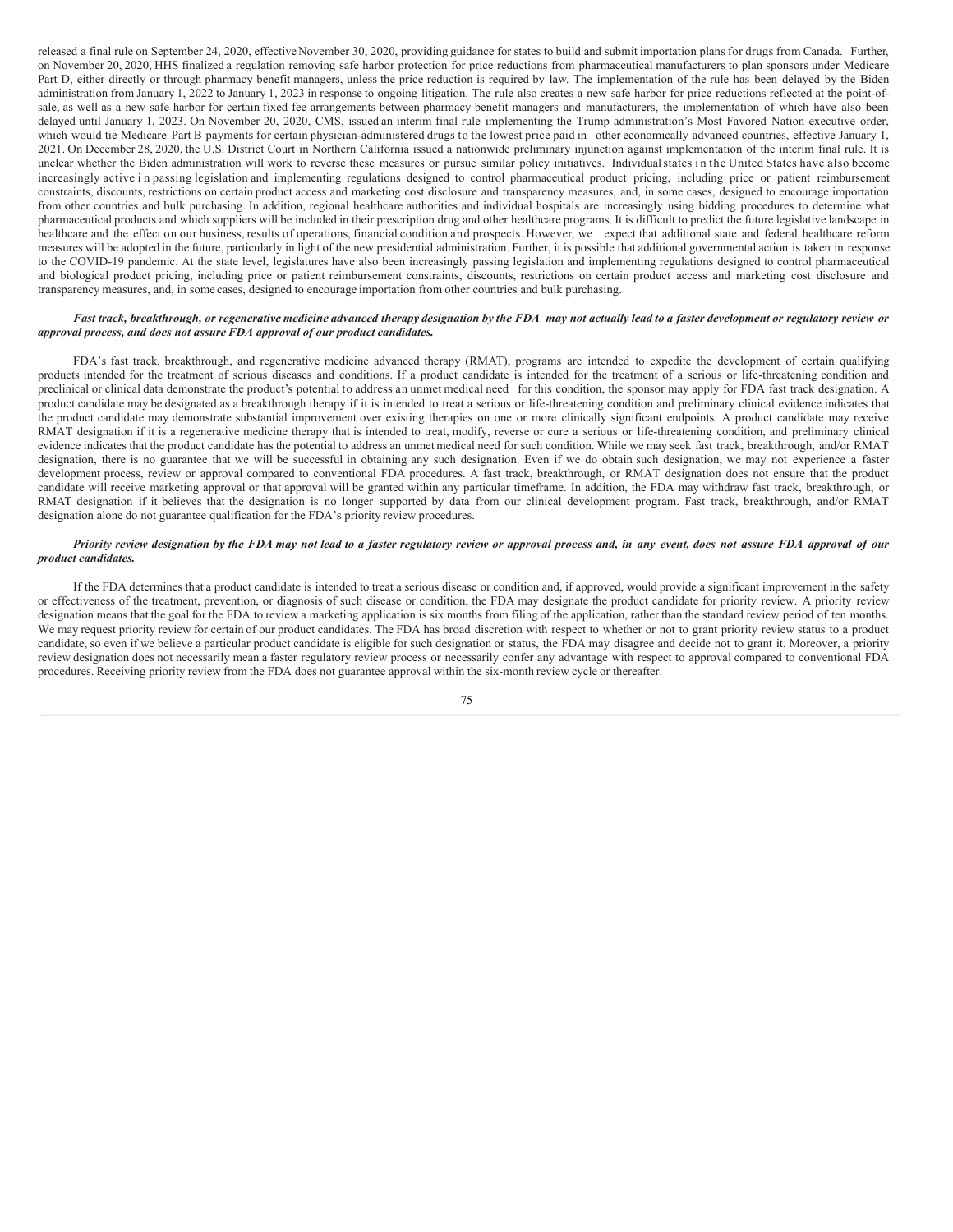#### We may not be able to obtain orphan drug exclusivity for one or more of our product candidates, and even if we do, that exclusivity may not prevent the FDA or the *EMA from approving other competing products.*

Under the Orphan Drug Act, the FDA may designate a product candidate as an orphan drug if it is a drug or biologic intended to treat a rare disease or condition. A similar regulatory scheme governs approval of orphan product candidates by the EMA in the European Union. Generally, if a product with an orphan drug designation subsequently receives the first marketing approval for the indication for which it has such designation, the product is entitled to a period of marketing exclusivity, which precludes the FDA or the EMA from approving another marketing application for another similar product candidate for the same orphan therapeutic indication for that time period. The applicable period is seven years in the United States and ten years in the European Union. The exclusivity period in the European Union can be reduced to six years if a product no longer meets the criteria for orphan drug designation, in particular if the product is sufficiently profitable so that market exclusivity is no longer justified.

In order for the FDA to grant orphan drug exclusivity to one of our product candidates, the agency must find that the product candidate is indicated for the treatment of a condition or disease that affects fewer than 200,000 individualsin the United States or that affects 200,000 or more individuals in the United States and for which there is no reasonable expectation that the cost of developing and making the product candidate available for the disease or condition will be recovered from sales of the product in the United States. The FDA may conclude that the condition or disease for which we seek orphan drug exclusivity does not meet this standard. Even if we obtain orphan drug exclusivity for a product candidate, that exclusivity may not effectively protect the product candidate from competition because different product candidates can be approved for the same condition. In addition, even after an orphan drug is approved, the FDA can subsequently approve the same product candidate for the same condition if the FDA concludes that the later product candidate is clinically superior in that it is shown to be safer, more effective or makes a major contribution to patient care compared with the product that has orphan exclusivity. Orphan drug exclusivity may also be lost if the FDA or EMA determines that the request for designation was materially defective or if the manufacturer is unable to assure sufficient quantity of the product to meet the needs of the patients with the rare disease or condition.

## Our employees, principal investigators, consultants, and commercial partners may engage in misconduct or other improper activities, including non-compliance *with regulatory standards and requirements and insider trading.*

We are exposed to the risk of fraud or other misconduct by our employees, consultants, and commercial partners, and, if we commence clinical trials, our principal investigators. Misconduct by these parties could include intentional failures to comply with FDA regulations or the regulations applicable in the European Union and other jurisdictions, provide accurate information to the FDA, the EMA, and other regulatory authorities, comply with healthcare fraud and abuse laws and regulations in the United States and abroad, report financial information or data accurately, or disclose unauthorized activities to us. In particular, sales, marketing, and business arrangements in the healthcare industry are subject to extensive laws and regulations intended to prevent fraud, misconduct, kickbacks, self-dealing and other abusive practices. These laws and regulations restrict or prohibit a wide range of pricing, discounting, marketing and promotion, sales commission, customer incentive programs, and other business arrangements. Such misconduct also could involve the improper use of information obtained in the course of clinical trials or interactions with the FDA, the EMA or other regulatory authorities, which could result in regulatory sanctions and cause serious harm to our reputation. We have adopted a code of conduct applicable to all of our employees, but it is not always possible to identify and deter employee misconduct, and the precautions we take to detect and prevent this activity may not be effective in controlling unknown or unmanaged risks or losses or in protecting us from government investigations or other actions or lawsuits stemming from a failure to comply with these laws or regulations. If any such actions are instituted against us, and we are not successful in defending ourselves or asserting our rights, those actions could have a significant impact on our business,financial condition, results of operations, and prospects, including the imposition of significant fines or other sanctions.

#### We are subject to U.S. and certain foreign export and import controls, sanctions, embargoes, anti-corruption laws, and anti-money laundering laws and regulations. Compliance with these legal standards could impair our ability to compete in domestic and international markets. We can face criminal liability and other serious *consequences for violations, which can harm our business.*

We are subject to export control and import laws and regulations, including the U.S. Export Administration Regulations, U.S. Customs regulations, various economic and trade sanctions regulations administered by the U.S. Treasury Department's Office of Foreign Assets Control, the U.S. Foreign Corrupt Practices Act of 1977, as amended (FCPA), the U.S. domestic bribery statute contained in 18 U.S.C. § 201, the U.S. Travel Act, the USA PATRIOT Act, and other state and national anti-bribery and anti-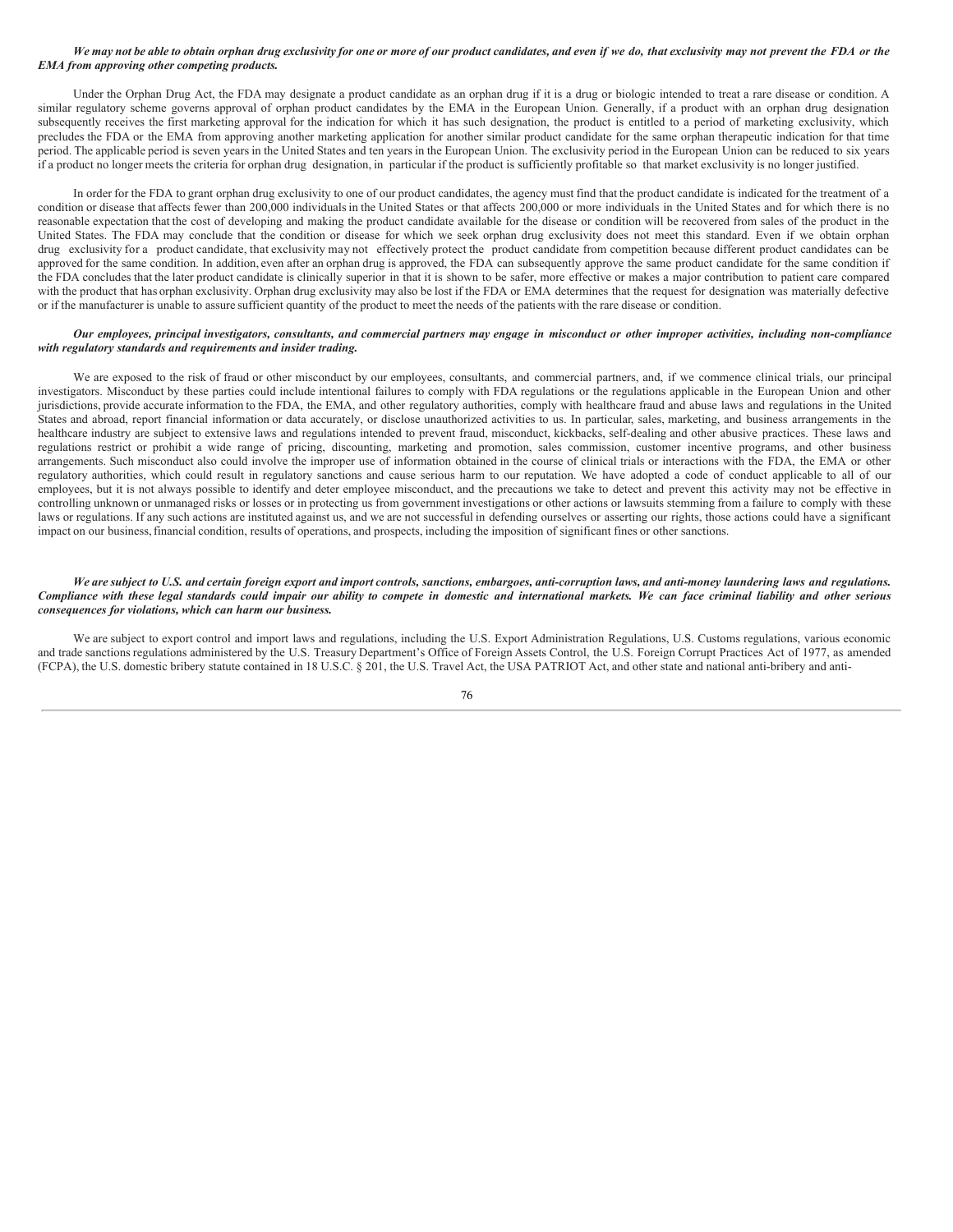money laundering laws in the countries in which we conduct activities. Anti-corruption laws are interpreted broadly and prohibit companies and their employees, agents, contractors, and other collaborators from authorizing, promising, offering, or providing, directly or indirectly, improper payments or anything else of value to recipients in the public or private sector. We may engage third parties to sell our products outside the United States, to conduct clinical trials, and/or to obtain necessary permits, licenses, patent registrations, and other regulatory approvals. We have direct or indirect interactions with officials and employees of government agencies or government-affiliated hospitals, universities, and other organizations. We can be held liable for the corrupt or other illegal activities of our employees, agents, contractors, and other collaborators, even if we do not explicitly authorize or have actual knowledge of such activities. Any violations of the laws and regulations described above may result in substantial civil and criminal fines and penalties, imprisonment, the loss of export or import privileges, debarment, tax reassessments, breach of contract and fraud litigation, reputational harm, and other consequences.

#### Inadequate funding for the FDA and other government agencies could hinder their ability to hire and retain key leadership and other personnel, prevent new products and services from being developed or commercialized in a timely manner or otherwise prevent those agencies from performing normal business functions on *which the operation of our business may rely, which could negatively impact our business.*

The ability of the FDA to review and approve new products can be affected by a variety of factors, including government budget and funding levels, ability to hire and retain key personnel and accept the payment of user fees, and statutory, regulatory, and policy changes. Average review times at the agency have fluctuated in recent years as a result. In addition, government funding of other agencies on which our operations may rely, including those that fund research and development activities, is subject to the political process, which is inherently fluid and unpredictable.

Disruptions at the FDA and other agencies may also slow the time necessary for new drugs to be reviewed and/or approved by necessary government agencies, which would adversely affect our business. For example, over the last several years the U.S. government has shut down several times and certain regulatory agencies, such as the FDA, have had to furlough critical FDA and other government employees and stop critical activities. Additionally, as of March 18, 2021, the FDA noted it is continuing to ensure timely reviews of applications for medical products during the COVID-19 pandemic in line with its user fee performance goals; however, the FDA may not be able to continue its current pace and review timelines could be extended, including where a pre-approval inspection or an inspection of clinical sites is required and due to the COVID-19 pandemic and travel restrictions FDA is unable to complete such required inspections during the review period. Since March

2020 when foreign and domestic inspections of facilities were largely placed on hold, the FDA has been working to resume routine surveillance, bioresearch monitoring and pre-approval inspections on a prioritized basis. The FDA has developed a rating system to assist in determining when and where it is safest to conduct prioritized domestic inspections. In April 2021, the FDA issued industry guidance formally announcing plans to employ remote interactive evaluations using risk management methods to meet user fee commitments and goal dates, and in May 2021 announced plans to continue progress toward resuming standard operational levels. Should the FDA determine that an inspection is necessary for approval and an inspection cannot be completed during the review cycle due to restrictions on travel, the FDA has stated that it generally intends to issue a complete response letter or defer action on the application until an inspection can be completed. In 2020 and 2021, several companies announced receipt of complete response letters due to the FDA's inability to complete required inspections for their applications. Regulatory authorities outside the U.S. may adopt similar restrictions or other policy measures in response to the COVID-19 pandemic and may experience delays in their regulatory activities. If a prolonged government shutdown occurs, it could significantly impact the ability of the FDA to timely review and process our regulatory submissions, which could have a material adverse effect on our business. Further, future shutdowns of other government agencies, such as the SEC, may also impact our business through review of our public filings and our ability to access the public markets.

### We are subject to stringent privacy laws, information security laws, regulations, policies and contractual obligations related to data privacy and security *and changes in such laws, regulations, policies and contractual obligations could adversely af ect our business.*

We are subject to data privacy and protection laws and regulations that apply to the collection, transmission, storage and use of personally-identifying information, which among other things, impose certain requirements relating to the privacy, security and transmission of personal information, including comprehensive regulatory systems in the United States and EU. The legislative and regulatory landscape for privacy and data protection continues to evolve in jurisdictions worldwide, and there has been an increasing focus on privacy and data protection issues with the potential to affect our business. Failure to comply with any of these laws, regulations, contractual obligations, or standards could result in enforcement action against us, including fines, imprisonment of company officials and public censure, claims for damages by affected individuals, customers, or business partners, damage to our

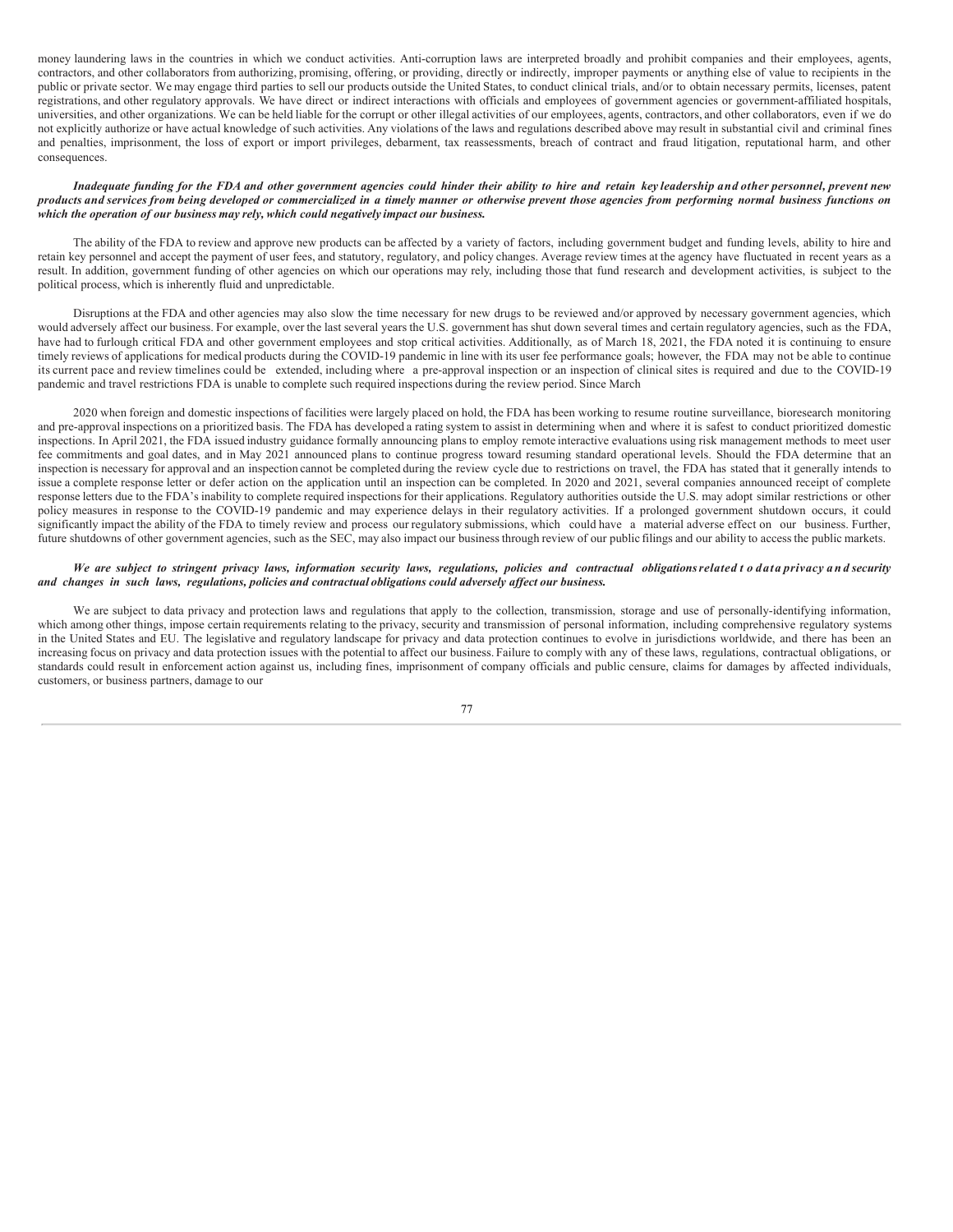reputation and loss of goodwill, any of which could have a material adverse effect on our business,financial condition, results of operations or prospects.

There are numerous U.S. federal and state laws and regulations related to the privacy and security of personal information. In particular, regulations promulgated pursuant to the HIPAA establish privacy and security standards that limit the use and disclosure of individually identifiable health information, or protected health information, and require the implementation of administrative, physical and technological safeguards to protect the privacy of protected health information and ensure the confidentiality, integrity and availability of electronic protected health information. Determining whether protected health information has been handled in compliance with applicable privacy standards and our contractual obligations can be complex and may be subject to changing interpretation.

If we are unable to properly protect the privacy and security of protected health information, we could be alleged or actually found to have breached our contracts. Further, if we fail to comply with applicable privacy laws, including applicable HIPAA privacy and security standards, we could face civil and criminal penalties. The U.S. Department of Health and Human Services, of HHS, has the discretion to impose penalties without attempting to resolve violations through informal means. HHS enforcement activity can result in financial liability and reputational harm, and responses to such enforcement activity can consume significant internal resources. In addition, state attorneys general are authorized to bring civil actions seeking either injunctions or damagesin response to violations that threaten the privacy of state residents. We cannot be sure how these regulations will be interpreted, enforced or applied to our operations. In addition to the risks associated with enforcement activities and potential contractual liabilities, our ongoing efforts to comply with evolving laws and regulations at the federal and state level may be costly and require ongoing modifications to our policies, procedures and systems.

Data privacy remains an evolving landscape at both the domestic and international level, with new regulations coming into effect and continued legal challenges, and our efforts to comply with the evolving data protection rules may be unsuccessful. It is possible that these laws may be interpreted and applied in a manner that is inconsistent with our practices. We must devote significant resources to understanding and complying with this changing landscape. Failure to comply with laws regarding data protection would expose us to risk of enforcement actions taken by data protection authorities and carries with it the potential for significant penalties if we are found to be non-compliant. Similarly, failure to comply with federal and state laws in the United States regarding privacy and security of personal information could expose us to penalties under such laws. Any such failure to comply with data protection and privacy laws could result in government-imposed fines or orders requiring that we change our practices, claims for damages or other liabilities, regulatory investigations and enforcement action, litigation and significant costs for remediation, any of which could adversely affect our business. Even if we are not determined to have violated these laws, government investigations into these issues typically require the expenditure of significant resources and generate negative publicity, which could harm our business, financial condition, results of operations or prospects.

## **Risks Related to Employee Matters, Managing Growth, Public Health and Information Technology**

#### Our future success depends on our ability to retain our President and Chief Executive Officer, our Chief Operating Officer, our Chief Business Officer and other *key executives* and *employees* and *to attract, retain, and motivate qualified personnel.*

We are highly dependent on Josh Lehrer, M.D., our President and Chief Executive Officer, Ms. Katherine Vega Stultz, our Chief Operating Officer and Mr. Philip P. Gutry, our Chief Business Officer, Head of Finance & Investor Relations, as well as the other principal members of our management and scientific teams. Dr. Lehrer, Ms. Stultz and Mr. Gutry and such other principal members are employed "at will," meaning we or they may terminate the employment at any time. We do not maintain "key person" insurance for any of our executives or other employees. The loss of the services of any of these persons could impede the achievement of our research, development, and commercialization objectives.

Recruiting and retaining qualified scientific, clinical, manufacturing, and sales and marketing personnel is critical to our success. We may not be able to attract and retain these personnel on acceptable terms given the competition among numerous pharmaceutical and biotechnology companies for similar personnel. We also experience competition for the hiring of scientific and clinical personnel from universities and research institutions. In addition, we rely on consultants and advisors, including scientific and clinical advisors, to assist us in formulating our research and development and commercialization strategy. Our consultants and advisors, including our scientific cofounders, may be employed by employers other than us and may have commitments under consulting or advisory contracts with other entities that may limit their availability to us. The inability to recruit, or loss of services of certain executives, key employees, consultants, or advisors, may impede the progress of our research, development, and commercialization objectives and have a material adverse effect on our business,financial condition, results of operations, and prospects.

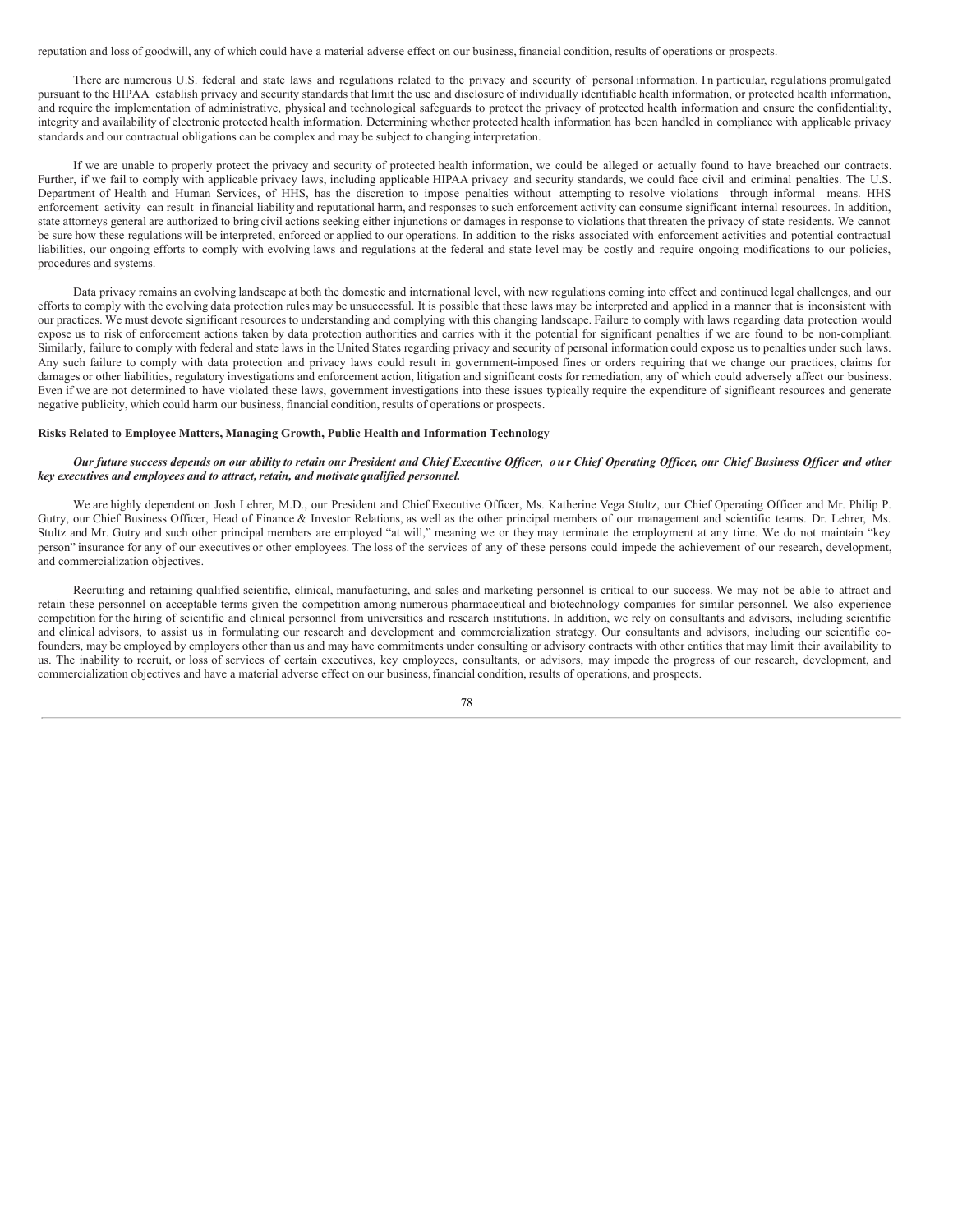## We expect to expand our research and development, clinical and regulatory, and future sales and marketing capabilities, and as a result, we may encounter *dif iculties in managing our growth, which could disrupt our operations.*

As of June 30, 2021, we had 49 full-timeemployees, and, in connection with the advancement of our development programs and becoming a public company, we expect to increase the number of our employees and the scope of our operations further, particularly in the areas of research and clinical development, regulatory affairs, and sales and marketing. To manage our anticipated future growth, we must continue to implement and improve our managerial, operational, and financial systems, expand our facilities, and continue to recruit and train additional qualified personnel. Due to our limited financial resources and the limited experience of our management team in managing a company with such anticipated growth, we may not be able to effectively manage the expected expansion of our operations or recruit and train additional qualified personnel. Moreover, the expected physical expansion of our operations may lead to significant costs and may divert our management and business development resources. Any inability to manage growth could delay the execution of our business plans or disrupt our operations.

As a growing biotechnology company, we are actively developing our platform technology and pursuing new product candidates in multiple therapeutic areas. Successfully developing product candidates for and fully understanding the regulatory and manufacturing pathways to all of these therapeutic areas and disease states requires a significant depth of talent, resources and corporate processes in order to allow simultaneous execution across multiple areas. Due to our limited resources, we may not be able to effectively manage this simultaneous execution and the expansion of our operations or recruit and train additional qualified personnel. This may result in weaknesses in our infrastructure, give rise to operational mistakes, legal or regulatory compliance failures, loss of business opportunities, loss of employees and reduced productivity among remaining employees. The expansion of our operations may lead to significant costs and may divert financial resources from other projects, such as the development of our product candidates. If our management is unable to effectively manage our expected development and expansion, our expenses may increase more than expected, our ability to generate or increase our revenue could be reduced and we may not be able to implement our business strategy. Our future financial performance and our ability to compete effectively and commercialize our product candidates, if approved, will depend in part on our ability to effectively manage the future development and expansion of our Company.

## Our internal computer systems, or those of our third-party vendors, collaborators or other contractors or consultants, may fail or suffer security breaches, which could result in a material disruption of our product development programs, compromise sensitive information related to our business or prevent us from accessing critical *information, potentially exposing us to liability or otherwise adversely af ecting our business.*

Our internal computer systems and those of our current and any future third-party vendors, collaborators and other contractors or consultants are vulnerable to damage or interruption from computer viruses, malware (including ransomware), phishing attacks, computer hackers, malicious code, employee theft o r misuse, intentional or accidental action or lack of action by our employees or any contractors with access to our systems that leads to the introduction of vulnerabilities, denial-of-service attacks, sophisticated nation-state and nation- state-supported actors, supply chain attacks, unauthorized access, natural disasters, terrorism, war and telecommunication and electrical failures. While we seek to protect our information technology systems from system failure, accident and security breach, if such an event were to occur and cause interruptions in our operations, it could result in a disruption of our development programs and our business operations, whether due to a loss of our trade secrets, personal information, or other proprietary information or other disruptions. For example, the loss of clinical trial data from future clinical trials could result in delays in our regulatory approval efforts and significantly increase our costs to recover or reproduce the data. If we were to experience a significant cybersecurity breach of our information systems or data, the costs associated with the investigation, remediation and potential notification of the breach to counter-parties and data subjects could be material. In addition, our remediation efforts may not be successful. If we do not allocate and effectively manage the resources necessary to build and sustain the proper technology and cybersecurity infrastructure, we could suffer significant business disruption, including transaction errors, supply chain or manufacturing interruptions, processing inefficiencies, data loss or the loss of or damage to intellectual property or other proprietary information.

To the extent that any disruption or security breach were to result in a loss of, or damage to, our or our third- partyvendors', collaborators' or other contractors' or consultants' data or applications, or inappropriate disclosure of confidential, personal or proprietary information, we could incur liability including litigation exposure, penalties and fines, we could become the subject of regulatory action or investigation, our competitive position could be harmed and the further development and commercialization of our product candidates could be delayed. Any of the above could have a material adverse effect on our business, financial condition, results of operations or prospects.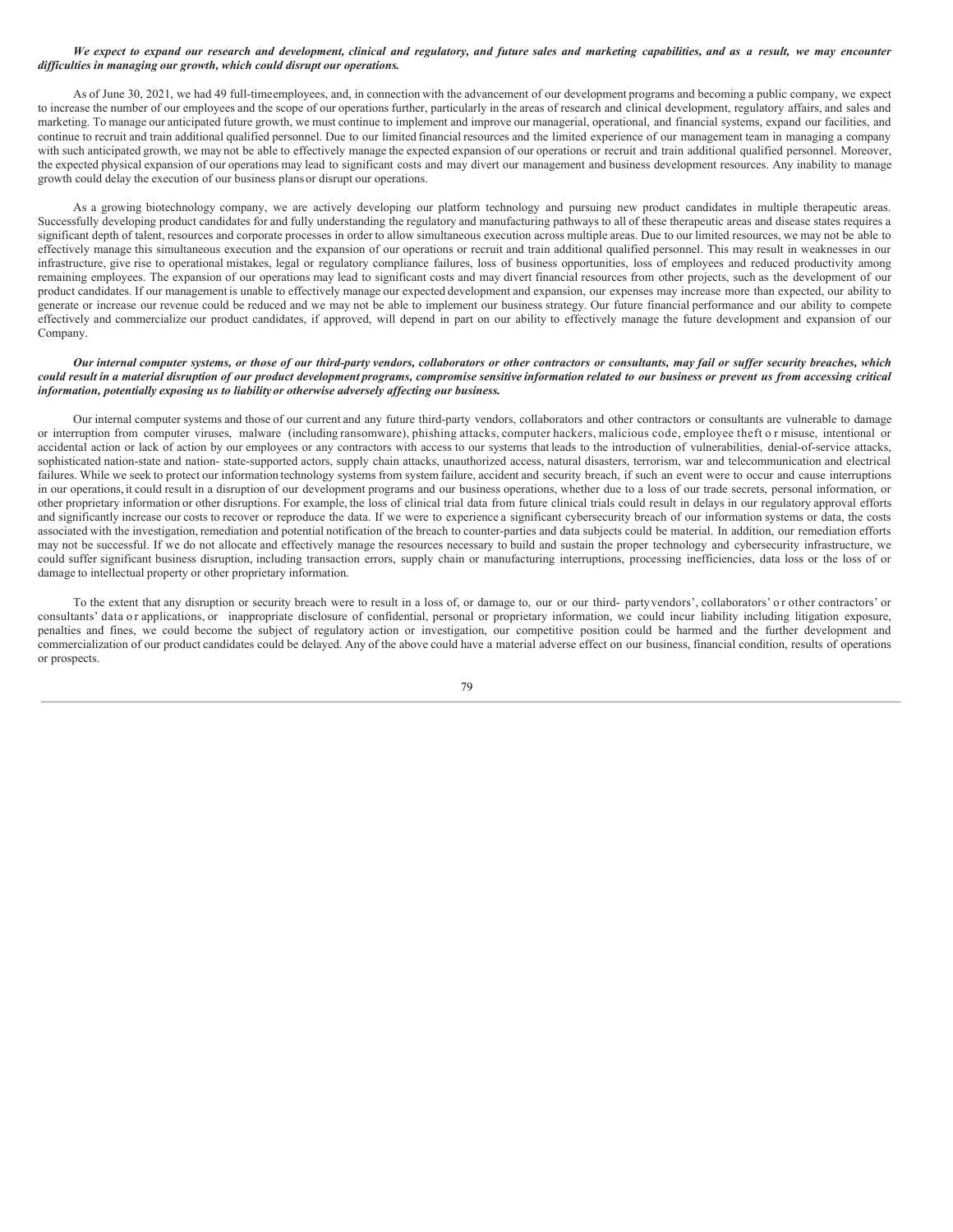## **Risks Related to Ownership of Our Common Stock**

## We do not know whether a market will develop for our common stock or what the market price of our common stock will be, and, as a result, it may be difficult for *you to sell your shares of our common stock.*

Although our common stock is listed on theNasdaq Global Market, an active trading market for our common stock may not be sustained. If a market for our common stock is not sustained, it may be difficult for you to sell your shares of common stock at an attractive price or at all. We cannot predict the prices at which our common stock will trade in the future.It is possible that in one or more future periods our results of operations may be below the expectations of public market analysts and investors, and, as a result of these and other factors, the price of our common stock may fall.

#### The market price of our common stock may be volatile, which could result in substantial losses for investors.

The market price for our common stock may be influenced by those factors discussed in this "Risk Factors" section and many others, including:

- the success of existing or new competitive product candidates or technologies;
- the timing and results of preclinical studies and clinical trials for our product candidates;
- failure or discontinuation of any of our product development and research programs;
- results of preclinical studies, clinical trials, or regulatory approvals of product candidates of our competitors, or announcements about new research programs or product candidates of our competitors;
- developments or changing views regarding the use of genetic medicines, including those that involve gene editing;
- commencement or termination of collaborations for our product development and research programs;
- regulatory or legal developments in the United States and other countries;
- developments or disputes concerning patent applications, issued patents, or other proprietary rights;
- the recruitment or departure of key personnel;
- the level of expenses related to any of our research programs, clinical development programs, or product candidates that we may develop;
- the results of our efforts to develop additional product candidates or products;
- actual or anticipated changes in estimates as to financial results, development timelines, or recommendations by securities analysts, if any, that cover our stock;
- announcement or expectation of additional financing efforts;
- sales of our common stock by us, our insiders or other stockholders;
- expiration of market stand-off or lock-up agreements;
- variations in our financial results or those of companies that are perceived to be similar to us;
- changes in the structure of healthcare payment systems;
- market conditions in the pharmaceutical and biotechnology sectors;
- the COVID-19 pandemic, natural disasters, or major catastrophic events;
- general economic, industry, and market conditions; and
- the other factors described in this "Risk Factors" section.

In recent years, the stock market in general, and the market for pharmaceutical and biotechnology companies in particular, has experienced extreme price and volume fluctuations that have often been unrelated or disproportionate to changes in the operating performance of the companies whose stock is experiencing those price and volume fluctuations. Broad market and industry factors may seriously affect the market price of our common stock, regardless of our actual operating performance. Following periods of such volatility in the market price of a company's securities, securities class action litigation has often been brought against that company. Because of the potential volatility of our stock price, we may become the target of securities litigation in the future.

Securities litigation could result in substantial costs and divert management's attention and resources from our business.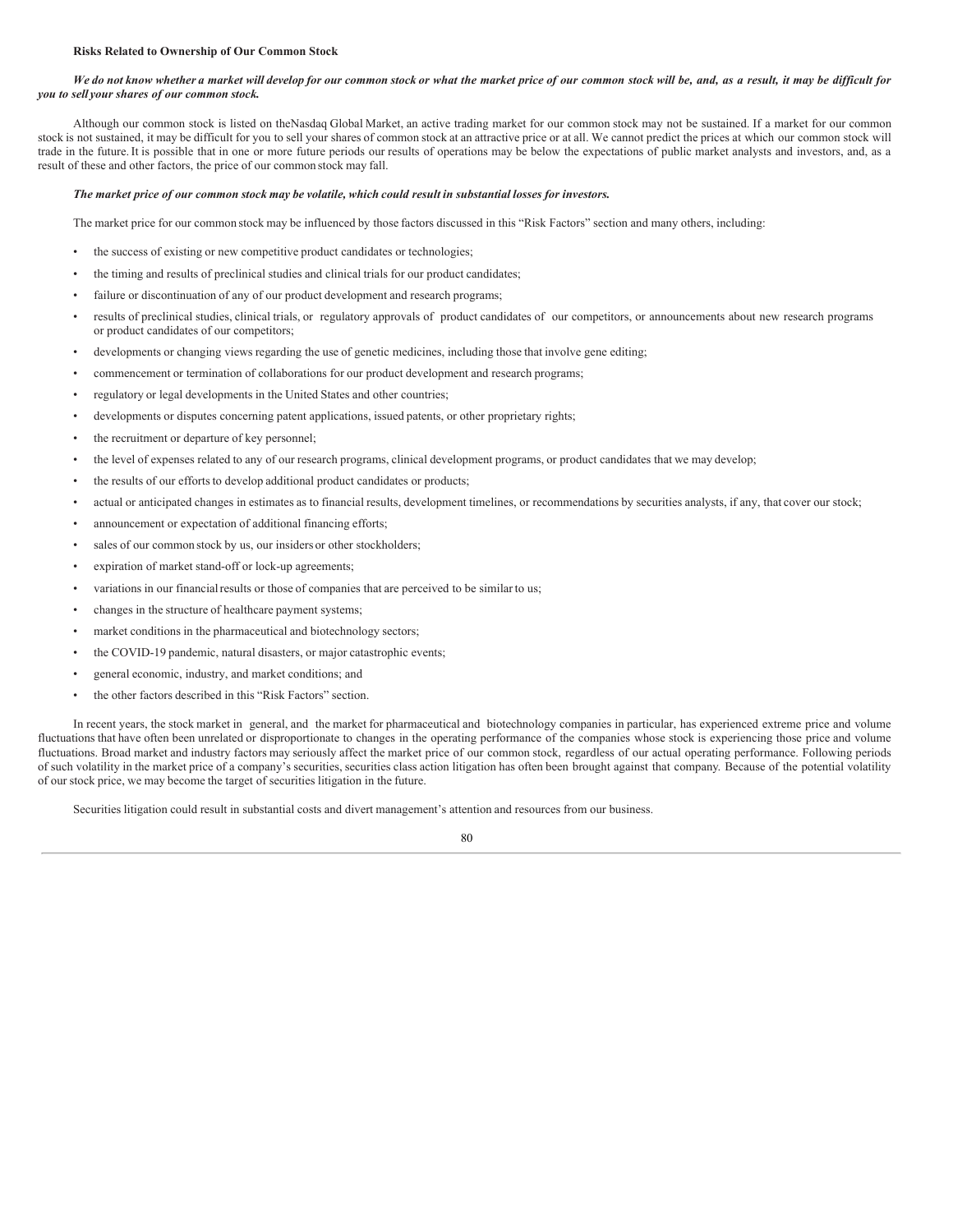## A significant portion of our total outstanding shares is restricted from immediate resale but may be sold into the market in the near future, which could cause the *market price of our common stock to decline significantly, even if our business is doing well.*

Sales of a substantial number of shares of our common stock in the public market could occur at any time. These sales, or the perception in the market that the holders of a large number of shares of common stock intend to sell shares, could reduce the market price of our common stock. As of June 30, 2021, we have 55,979,002 shares of common stock outstanding. Of these shares, the 14,000,000 shares sold in our initial publicoffering may be resold in the public market immediately. The remaining 41,979,002 shares are currently restricted under securities laws or as a result of lock-up or other agreements, but will be able to be sold after the expiration of the lock-up on December 22, 2021 and termination of restrictions under securities laws. Moreover, holders of an aggregate of 37,533,346 shares of our common stock have rights, subject to conditions, to require us to file registration statements covering their shares or to include their shares in registration statements that we may file for ourselves or other stockholders. We have also registered all shares of common stock that we may issue under our equity compensation plans or that are issuable upon exercise of outstanding options. These shares can be freely sold in the public market upon issuance and once vested, subject to volume limitations applicable to affiliates and the lock-up agreements. If any of these additional shares are sold, or if it is perceived that they will be sold, in the public market, the market price of our common stock could decline.

## Our principal stockholders and management own a significant percentage of our stock and will be able to exert significant control over matters subject to *stockholder approval.*

As of June 30, 2021, ourexecutive officers, directors, holders of 5% or more of our capital stock and their respective affiliates beneficially own approximately 52.48 % of our outstanding voting stock. This group of stockholders has the ability to control us through this ownership position. These stockholders may be able to determine all matters requiring stockholder approval. For example, these stockholders may be able to control elections of directors, amendments of our organizational documents or approval of any merger, sale of assets or other major corporate transaction. This may prevent or discourage unsolicited acquisition proposals or offers for our common stock that you may feel are in your best interest as one of our stockholders. The interests of this group of stockholders may not always coincide with the interests of our other stockholders and they may act in a manner that advances their best interests and not necessarily those of other stockholders, including seeking a premium value for their common stock, and might affect the prevailing market price for our common stock.

## We are an "emerging growth company" and a "smaller reporting company," and the reduced disclosure requirements applicable to emerging growth companies *and smaller reporting companies may make our common stock less attractive to investors.*

We are an "emerging growth company," as defined in the JOBS Act and may remain an emerging growth company for up to five years. For so long as we remain an emerging growth company, we are permitted and plan to rely on exemptions from certain disclosure requirements that are applicable to other public companies that are not emerging growth companies. These exemptions include not being required to comply with the auditor attestation requirements of Section 404 of SOX, not being required to comply with any requirement that may be adopted by the Public Company Accounting Oversight Board regarding mandatory audit firm rotation or a supplement to the auditor's report providing additional information about the audit and the financial statements, reduced disclosure obligations regarding executive compensation, and exemptions from the requirements of holding a nonbinding advisory vote on executive compensation and stockholder approval of any golden parachute payments not previously approved. As a result, the information we provide stockholders will be different than the information that is available with respect to other public companies.

In addition, the JOBS Act provides that an emerging growth company can take advantage of an extended transition period for complying with new or revised accounting standards. This allows an emerging growth company to delay the adoption of certain accounting standards until those standards would otherwise apply to private companies. Accordingly, the information contained in our disclosure may be different from the information you receive from other public companies in which you hold stock. We have elected to use this extended transition period for complying with new or revised accounting standards that have different effective dates for public and private companies until the earlier of the date we (i) are no longer an emerging growth company or (ii) affirmatively and irrevocably opt out of the extended transition period provided in the JOBS Act. As a result, our financialstatements may not be comparable to companies that comply with new or revised accounting pronouncements as of public company effective dates.

We are also a "smaller reporting company," meaning that the market value of our stock held by non-affiliates is less than \$700 million and our annual revenue is less than \$100 million during the most recently completed fiscal year. We may continue

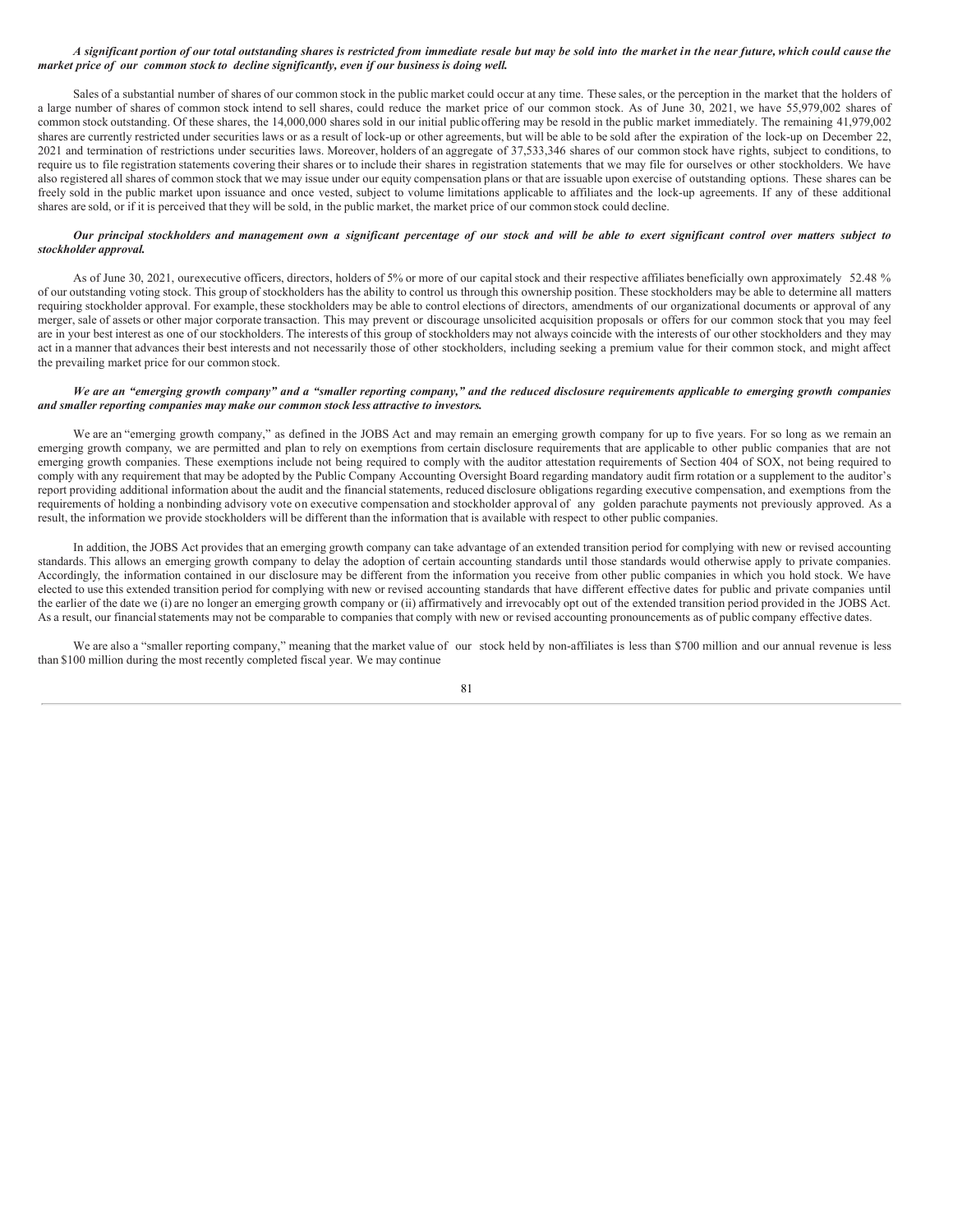to be a smallerreporting company if either (i) the market value of our stock held bynon-affiliates is less than \$250 million or (ii) our annual revenue is less than \$100 million during the most recently completed fiscal year and the market value of our stock held by non-affiliates is less than \$700 million. If we are a smaller reporting company at the time we cease to be an emerging growth company, we may continue to rely on exemptions from certain disclosure requirements that are available to smaller reporting companies. Specifically, as a smaller reporting company we may choose to present only the two mostrecent fiscal years of audited financial statements in our Annual Report on Form 10-K and, similar to emerging growth companies, smaller reporting companies have reduced disclosure obligations regarding executive compensation.

We cannot predict whether investors will find our common stock less attractive if we rely on these exemptions. If some investors find our common stock less attractive as a result, there may be a less active trading market for our common stock, and our stock price may be more volatile.

#### We have broad discretion in the use of the capital we have raised and may not use it effectively.

We cannot specify with certainty the particular uses of the capital we have raised, including the net proceeds from our initial public offering. Accordingly, you will have to rely upon the judgment of our management with respect to the use of these funds, with only limited information concerning management's specific intentions. Our management may spend a portion or all of the net proceeds from our prior financings, including our initial public offeringin ways that our stockholders may not desire or that may not yield a favorable return. The failure by our management to apply these funds effectively could harm our business, financial condition, results of operations and prospects. Pending their use, we may invest the net proceeds from our prior financings, including our initial publicoffering in a manner that does not produce income or that loses value.

#### We do not expect to pay any dividends for the foreseeable future. Investors in our common stock may never obtain a return on their investment.

You should not rely on an investment in our common stock to provide dividend income. We do not anticipate that we will pay any dividends to holders of our common stock in the foreseeable future. Instead, we plan to retain any earnings to maintain and expand our existing operations. In addition, any future credit facility may contain terms prohibiting or limiting the amount of dividends that may be declared or paid on our common stock.Accordingly, investors must rely on sales of their common stock after price appreciation, which may never occur, as the only way to realize any return on their investment. As a result, investors seeking cash dividends should not purchase our common stock.

#### Provisions in our amended and restated certificate of incorporation, our amended and restated bylaws and Delaware law may have anti-takeover effects that could discourage an acquisition of us by others, even if an acquisition would be beneficial to our stockholders, and may prevent attempts by our stockholders to replace or remove *our current management, which could depress the trading price of our common stock.*

Our amended and restated certificate of incorporation, amended and restated bylaws and Delaware law contain provisions that may have the effect of discouraging, delaying or preventing a change in control of us or changes in our management that stockholders may consider favorable, including transactions in which you might otherwise receive a premium for your shares. Our amended and restated certificate of incorporation and bylaws include provisions that:

- authorize "blank check" preferred stock, which could be issued by our board of directors without stockholder approval and may contain voting, liquidation, dividend and other rights superior to our common stock;
- create a classified board of directors whose members serve staggered three-year terms;
- specify that special meetings of our stockholders can be called only by our board of directors;
- prohibit stockholder action by written consent;
- establish an advance notice procedure for stockholder approvals to be brought before an annual meeting of our stockholders, including proposed nominations of persons for election to our board of directors;
- provide that vacancies on our board of directors may be filled only by a majority of directors then in office, even though lessthan a quorum;
- provide that our directors may be removed only for cause;
- specify that no stockholder is permitted to cumulate votes at any election of directors;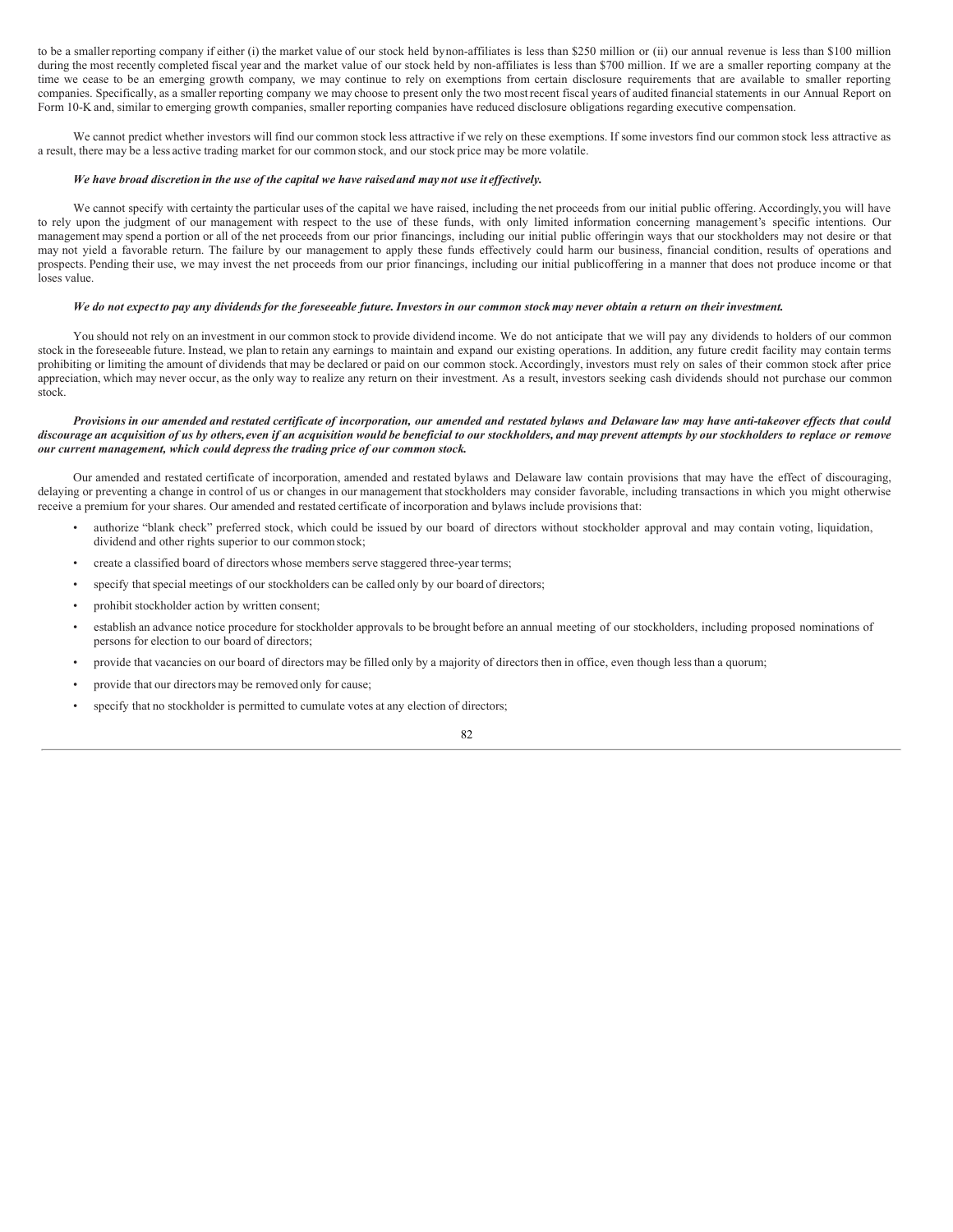- expressly authorize our board of directors to make, alter, amend or repeal our amended and restated bylaws; and
- require supermajority votes of the holders of our common stock to amend specified provisions of our amended and restated certificate of incorporation and amended and restated bylaws.

These provisions, alone or together, could delay or prevent hostile takeovers and changes in control or changes in our management. These provisions could also limit the price that investors might be willing to pay in the future for shares of our common stock, thereby depressing the market price of our common stock.

In addition, because we are incorporated in the State of Delaware, we are governed by the provisions of Section 203 of the General Corporation Law of the State of Delaware (DGCL), which prohibits a person who ownsin excess of 15% of our outstanding voting stock from merging or combining with us for a period of three years after the date of the transaction in which the person acquired in excess of 15% of our outstanding voting stock, unless the merger or combination is approved in a prescribed manner.

Any provision of our amended and restated certificate of incorporation, amended and restated bylaws or Delaware law that has the effect of delaying or deterring a change in control could limit the opportunity for our stockholders to receive a premium for their shares of our common stock, and could also affect the price that some investors are willing to pay for our common stock.

#### Our amended and restated bylaws designate the Court of Chancery of the State of Delaware as the exclusive forum for certain state law litigation that may be initiated by our stockholders and the U.S. federal district courts as the exclusive forum for certain securities law actions, which could limit our stockholders' ability to litigate disputes with us in a different judicial forum and increase the costs for our stockholders to pursue certain claims against us.

Pursuant to our amended and restated bylaws, unless we consent in writing to the selection of an alternative forum, the Court of Chancery of the State of Delaware will be the sole and exclusive forum for the following types of actions or proceedings under Delaware statutory or common law: (i) any derivative action or proceeding brought on our behalf; (ii) any action asserting a claim of breach of a fiduciary duty owed by any of our current or former directors, officers or employees to us or our stockholders; (iii) any action asserting a claim arising pursuant to any provision of the DGCL, our amended and restated certificate of incorporation or our amended and restated bylaws (including their interpretation, validity or enforceability); or (iv) any action asserting a claim governed by the internal affairs doctrine. This exclusive forum provision will not apply to any causes of action arising under the Securities Act or the Exchange Act or any other claim for which the federal courts have exclusive jurisdiction. Unless we consent in writing to the selection of an alternate forum, the United States federal district courts shall be the sole and exclusive forum for resolving any complaint asserting a cause of action arising under the Securities Act. In addition, our amended and restated bylaws provide that any person or entity purchasing or otherwise acquiring any interest in shares of our capital stock is deemed to have notice of and consented to these exclusive forum provisions. The forum selection provisions in our amended and restated bylaws may limit our stockholders' ability to litigate disputes with us in a judicial forum that they find favorable for disputes with us or our directors, officers or employees, which may discourage the filing of lawsuits against us and our directors, officers and employees, even though an action, if successful, might benefit our stockholders. In addition, these forum selection provisions may impose additional litigation costs for stockholders who determine to pursue any such lawsuits against us.

#### Our operations are vulnerable to interruption by fire, earthquakes, power loss, telecommunications failure, terrorist activity, pandemics and other events beyond our *control, which could harm our business.*

Our facilities are located in California. We have not undertaken a systematic analysis of the potential consequences to our business and financial results from a major flood, fire, earthquake, power loss, terrorist activity, pandemics or other disasters and do not have a recovery plan for such disasters. In addition, we do not carry sufficient insurance to compensate us for actual losses from interruption of our business that may occur, and any losses or damages incurred by us could harm our business. The occurrence of any of these business disruptions could seriously harm our operations and financial condition and increase our costs and expenses.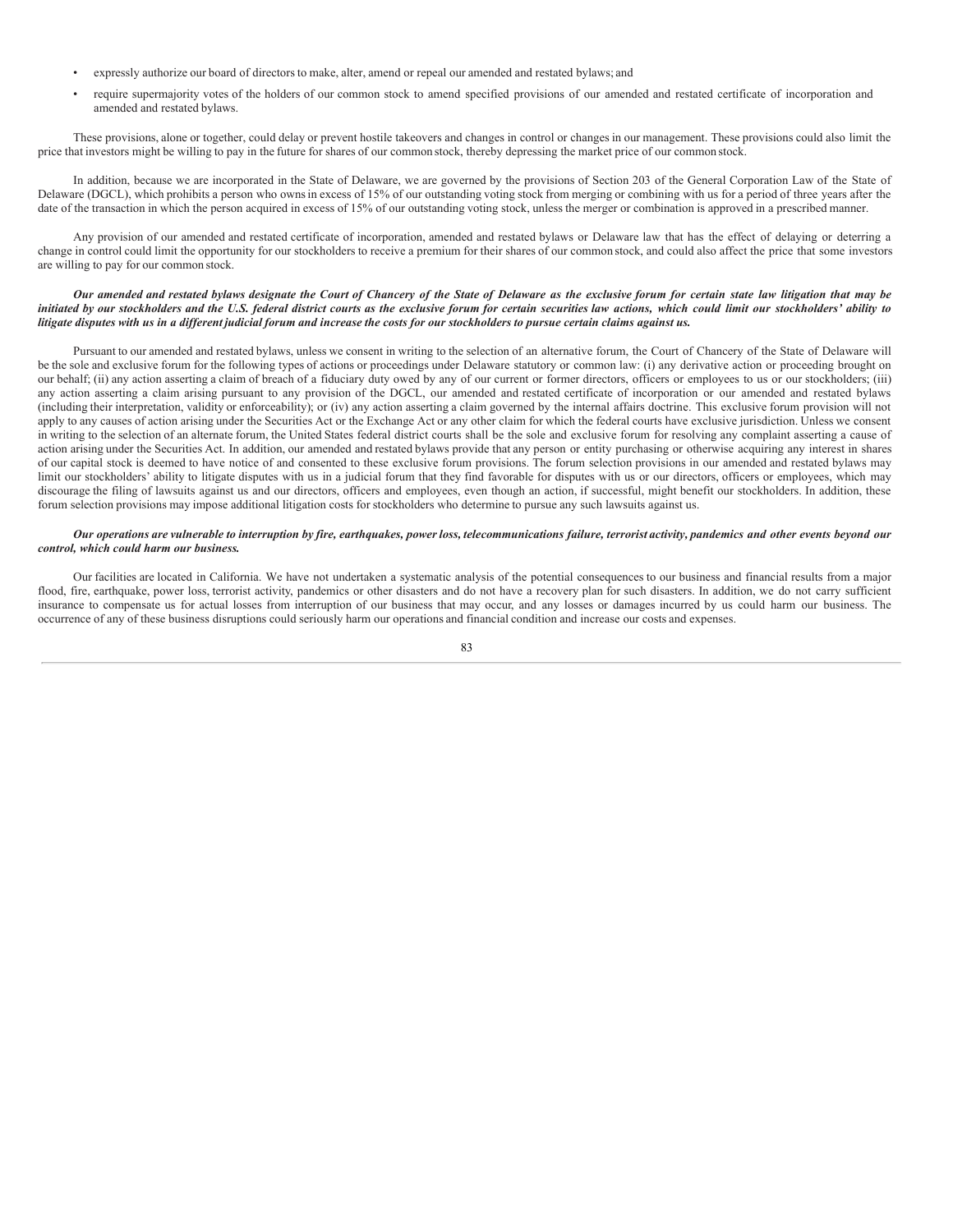## If securities analysts do not publish research or reports about our business or if they publish negative evaluations of our stock, the price of our stock could decline.

The trading market for our common stock will rely in part on the research and reports that industry or financial analysts publish about us or our business. If one or more of the analysts covering our business downgrade their evaluations of our stock, the price of our stock could decline. If one or more of these analysts cease to cover our stock, we could lose visibility in the market for our stock, which in turn could cause our stock price to decline.

## If we fail to establish and maintain proper and effective internal control over financial reporting, investors may lose confidence in the accuracy and completeness of *our financial reports and the market price of our common stock could decline significantly.*

Ensuring that we have adequate internal financial and accounting controls and procedures in place so that we can produce accurate financial statements on a timely basis is a costly and time-consuming effort that needs to be re-evaluated frequently. As a public company, we are required to maintain internal controls over financial reporting and to report any material weaknesses in such internal controls. Section 404 of SOX requires annual management assessment of the effectiveness of our internal control over financial reporting. However, our auditors will not be required to formally attest to the effectiveness of our internal control over financial reporting pursuant to Section 404 of SOX until we are no longer an emerging growth company if we continue to take advantage of the exemptions available to us through the JOBS Act.

Implementing any appropriate changes to our internal controls may distract our officers and employees, entail substantial costs to modify our existing processes and take significant time to complete. These changes may not, however, be effective in maintaining the adequacy of our internal controls, and any failure to maintain that adequacy, or consequent inability to produce accurate financial statements on a timely basis, could increase our operating costs and harm our business. In addition, investors' perceptions that our internal controls are inadequate or that we are unable to produce accurate financial statements on a timely basis could cause investors to lose confidence in the accuracy and completeness of our financial reports and could cause the market price of our common stock to decline significantly.

## We will incur increased costs as a result of operating as a public company, and our management will be required to devote substantial time to new compliance *initiatives and corporate governance practices.*

As a public company, and particularly after we are no longer an "emerging growth company," we will incur significant legal, accounting, and other expenses that we did not incur as a private company. SOX, the Dodd- Frank Wall Street Reform and Consumer Protection Act, the listing requirements of The Nasdaq Global Market, and other applicable securities rules and regulations impose various requirements on public companies, including establishment and maintenance of effective disclosure and financial controls and corporate governance practices. We expect that we will need to hire additional accounting, finance, and other personnel in connection with our efforts to comply with the requirements of being a public company, and our management and other personnel will need to devote a substantial amount of time towards maintaining compliance with these requirements. These requirements will increase our legal and financial compliance costs and will make some activities more time-consuming and costly. For example, the rules and regulations applicable to us as a public company make it more difficult and more expensive for us to maintain director and officer liability insurance. We are currently evaluating these rules and regulations and cannot predict or estimate the amount of additional costs we may incur or the timing of such costs. These rules and regulations are often subject to varying interpretations, in many cases due to their lack of specificity, and, as a result, their application in practice may evolve over time as new guidance is provided by regulatory and governing bodies. This could result in continuing uncertainty regarding compliance matters and higher costs necessitated by ongoing revisions to disclosure and governance practices.

Pursuant to Section 404 of SOX, we will be required to furnish a report by our management on our internal control over financial reporting beginning with our second filing of an Annual Report on Form 10-K with the SEC. However, while we remain an emerging growth company, we will not be required to include an attestation report on internal control over financial reporting issued by our independent registered public accounting firm. To achieve compliance with Section 404 of SOX within the prescribed period, we will be engaged in a process to document and evaluate our internal control over financial reporting, which is both costly and challenging. In this regard, we will need to continue to dedicate internal resources, potentially engage outside consultants, adopt a detailed work plan to assess and document the adequacy of internal control over financial reporting, continue steps to improve control processes as appropriate, validate through testing that controls are functioning as documented, and implement a continuous reporting and improvement process for internal control over financial reporting. Despite our efforts, there is a risk that we will not be able to

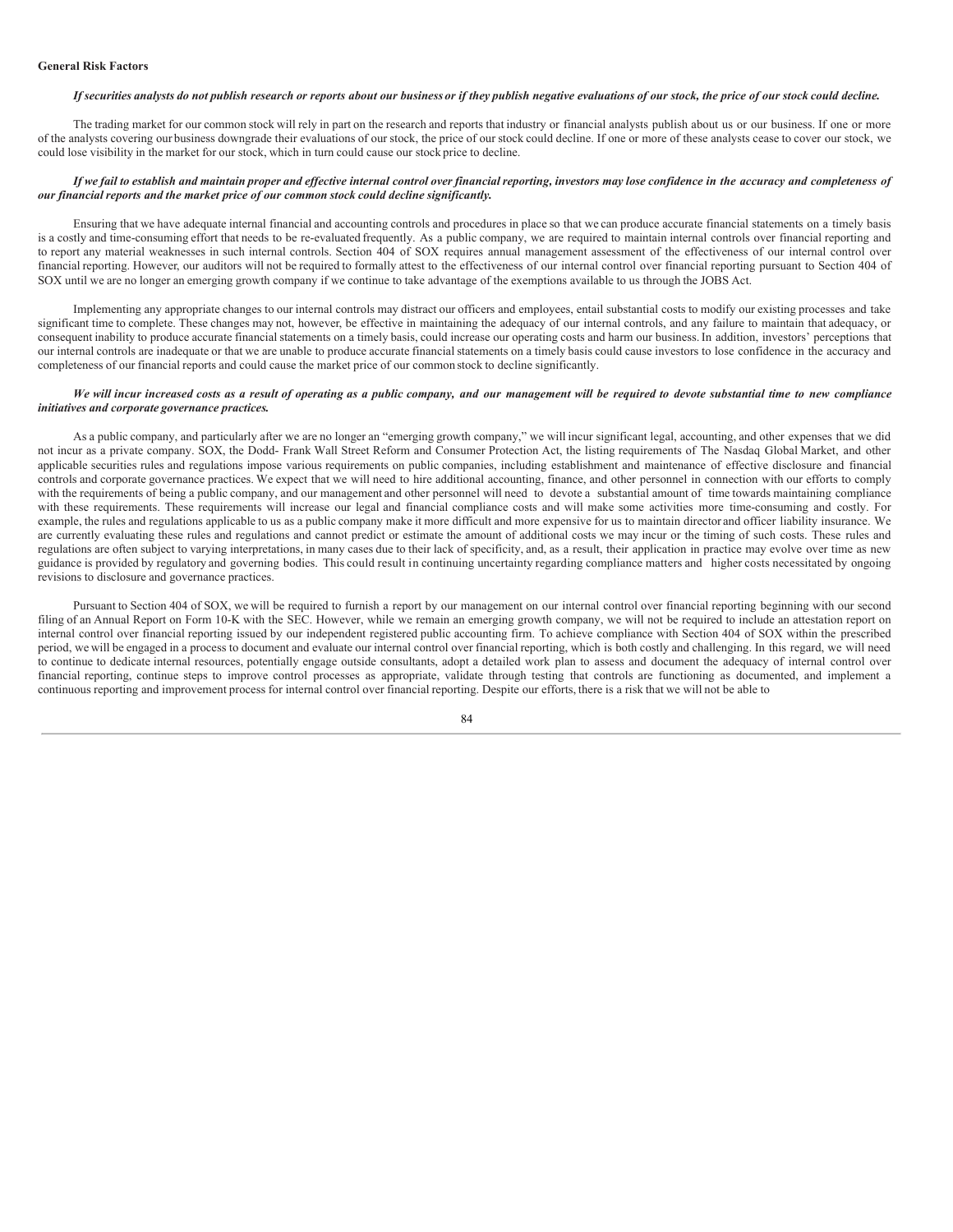conclude, within the prescribed timeframe or at all, that our internal control over financial reporting is effective as required by Section 404 of SOX. If we identify one or more material weaknesses, it could result in an adverse reaction in the financial markets due to a loss of confidence in the reliability of our financialstatements.

## *Our disclosure controls and procedures may not prevent or detect all errors or acts of fraud.*

We designed our disclosure controls and procedures to reasonably assure that information we must disclose in reports we file or submit under the Exchange Act is accumulated and communicated to management, and recorded, processed, summarized and reported within the time periods specified in the rules and forms of the SEC. We believe that any disclosure controls and procedures or internal controls and procedures, no matter how well-conceived and operated, can provide only reasonable, not absolute, assurance that the objectives of the control system are met.

These inherent limitations include the facts that judgments in decision-making can be faulty and that breakdowns can occur because of simple error or mistake. Additionally, controls can be circumvented by the individual acts of some persons, by collusion of two or more people or by an unauthorized override of the controls. Accordingly, because of the inherent limitations in our control system, misstatements due to error or fraud may occur and not be detected.

## Unfavorable global economic conditions could adversely affect our business, financial condition, results of operations or prospects.

Our business, financial condition, results of operations or prospects could be adversely affected by general conditions in the global economy and in the global financial markets. A severe or prolonged economic downturn, or additional global financial crises, could result in a variety of risks to our business, including weakened demand for our product candidates, if approved, or our inability to raise additional capital when needed on acceptable terms, if at all. A weak or declining economy could also strain our suppliers, possibly resulting in supply disruption. Any of the foregoing could harm our business and we cannot anticipate all of the ways in which the current economic climate and financial market conditions could adversely impact our business.

#### **Item 2. Unregistered Sales of Equity Securities and Use of Proceeds.**

#### (a) **Recent Sales of Unregistered Equity Securities**

On June 29, 2021, upon the closing of our initial public offering, all shares of our then-outstanding redeemable convertible preferred stock were automatically converted into 30,761,676 shares of common stock. The issuance of such shares of common stock was exempt from registration under Section 3(a)(9) of the Securities Act.

On May 7, 2021, we issued an aggregate of 640,861 shares of our common stock to Stanford and certain individuals designated by Stanford in consideration for rights granted to us under our exclusive license agreement with Stanford. The offers and sales of the foregoing securities were deemed to be exempt from registration pursuant to Section  $4(a)(2)$  of the Securities Act as transactions by an issuer not involving a public offering.

From April 1, 2021 to June 30, 2021, we granted stock options to purchase 4,986,847 shares of our common stock to our employees, directors and consultants at a weighted average exercise price of \$5.39 per share under the 2020 Stock Option and Grant Plan. The issuances of the foregoing options were deemed to be exempt from registration pursuant to Section 4(a)(2) of the Securities Act or Rule 701 promulgated under the Securities Act as transactions pursuant to compensatory benefit plans and contracts relating to compensation as provided under Rule 701.

#### (b) **Use of Proceeds from the Initial Public Offering of Common Stock**

On June 29, 2021, we completed our IPO and issued 14,000,000 shares of our common stock at an initial offering price of \$17.00 per share. On July 2, 2021, we issued 2,100,000 shares of our common stock to the underwriters of the IPO pursuant to the exercise of their option to purchase additional shares at a price of \$17.00 per share less underwriting discounts and commissions. We received net proceeds from the IPO of approximately \$251.4 million, after deducting underwriting discounts and commissions of approximately \$19.1 million and offering expenses of approximately \$3.2 million. None of the expenses associated with the IPO were paid to directors, officers, persons owning 10% or more of any class of equity securities, or to their associates. Morgan Stanley & Co. LLC, BofA Securities, Inc., Cowen and Company, LLC and SVB Leerink, LLC acted as book-running managers for the IPO.

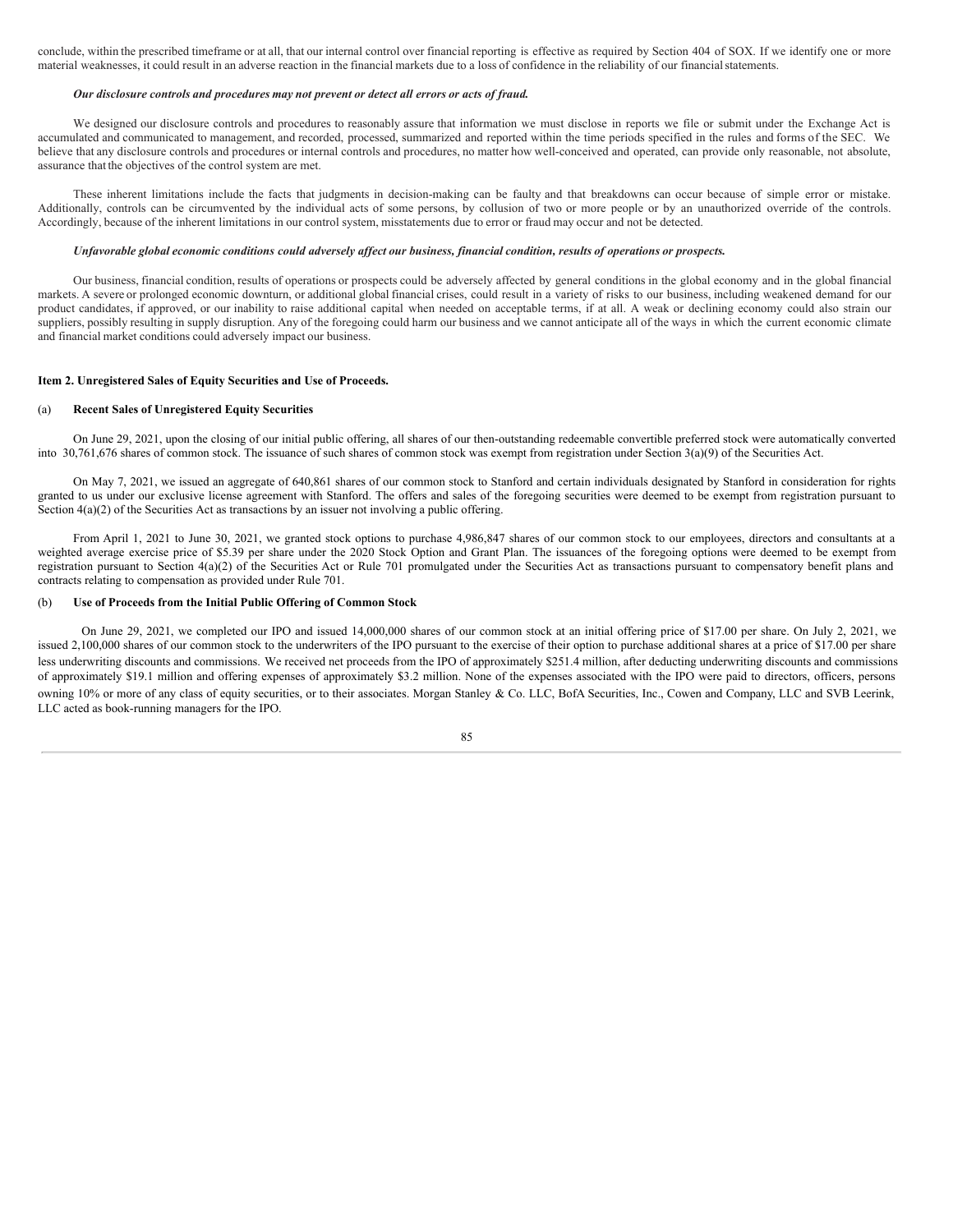Shares of our common stock began trading on The Nasdaq Global Market on June 25, 2021. The offer and sale of the shares were registered under the Securities Act on a registration statement on Form S-1 (Registration No. 333-256838), which was declared effective on June 24, 2021.

There has been no material change in the planned use of proceeds from our IPO as described in the registration statement on Form S-1. We invested the funds received in cash equivalents and other marketable securities in accordance with our investment policy.

# (c) **Issuer Purchases of Equity Securities**

On June 18, 2021, we exercised our right to repurchase an aggregate of 624,845 shares of common stock from our founders and an investor in accordance with the terms of their respective restricted stock purchase agreements with us, as summarized in the table below:

| Period                    | (a) Total Number of Shares<br>Purchased | (b) Average Price Paid per<br>Share | (c) Total Number of Shares<br><b>Purchased as Part of Publicly</b><br><b>Announced Plans or Programs</b> | (d) Maximum Number of<br><b>Shares that May Yet be</b><br>Purchased under the Plans or<br><b>Programs</b> |
|---------------------------|-----------------------------------------|-------------------------------------|----------------------------------------------------------------------------------------------------------|-----------------------------------------------------------------------------------------------------------|
| June 2021 (June 18, 2021) | 624.845                                 | \$0.01                              |                                                                                                          | N/A                                                                                                       |

## **Item 3. Defaults Upon Senior Securities.**

None.

## **Item 4. Mine Safety Disclosures.**

Not applicable.

## **Item 5. Other Information.**

None.

## **Item 6. Exhibits.**

| Exhibit<br>Number | <b>Description</b>                                                                                                                                        |
|-------------------|-----------------------------------------------------------------------------------------------------------------------------------------------------------|
| 3.1               | Amended and Restated Certificate of Incorporation, as currently in effect (incorporated by reference to Exhibit 3.1 to the Registrant's Current Report on |
|                   | Form 8-K (File No. 001-40532) filed on June 30, 2021)                                                                                                     |
| 3.2               | Amended and Restated Bylaws, as currently in effect (incorporated by reference to Exhibit 3.2 to the Registrant's Current Report on Form 8-K (File No.    |
|                   | 001-40532) filed on June 30, 2021)                                                                                                                        |
| 4.1               | Specimen Common Stock Certificate (incorporated by reference to Exhibit 4.1 to Amendment No. 1 to the Registrant's Registration Statement on Form S-1     |
|                   | (File No. 333-256838) filed on June 11, 2021)                                                                                                             |
| 4.2               | Amended and Restated Investors' Rights Agreement by and among the Registrant and certain of its stockholders, dated March 11, 2021 (incorporated by       |
|                   | reference to Exhibit 4.2 to the Registrant's Registration Statement on Form S-1 (File No. 333-256838) filed on June 4, 2021)                              |
|                   |                                                                                                                                                           |
| 10.1#             | 2021 Stock Option and Incentive Plan and forms of award agreements thereunder (incorporated by reference to Exhibit 10.2 to the Registrant's Registration |
|                   | Statement on Form S-1 (File No. 333-256838) filed on June 21, 2021)                                                                                       |
| 10.2#             | 2021 Employee Stock Purchase Plan (incorporated by reference to Exhibit 10.3 to the Registrant's Registration Statement on Form S-1 (File No. 333-        |
|                   | 256838) filed on June 21, 2021)                                                                                                                           |
| 10.3#             | Senior Executive Cash Incentive Bonus Plan (incorporated by reference to Exhibit 10.4 to the Registrant's Registration Statement on Form S-1 (File No.    |
|                   | 333-256838) filed on June 21, 2021)                                                                                                                       |
| 10.4#             | Non-Employee Director Compensation Policy (incorporated by reference to Exhibit 10.5 to the Registrant's Registration Statement on Form S-1 (File No.     |
|                   | 333-256838) filed on June 21, 2021)                                                                                                                       |
|                   |                                                                                                                                                           |
|                   | $\sim$ $\sim$                                                                                                                                             |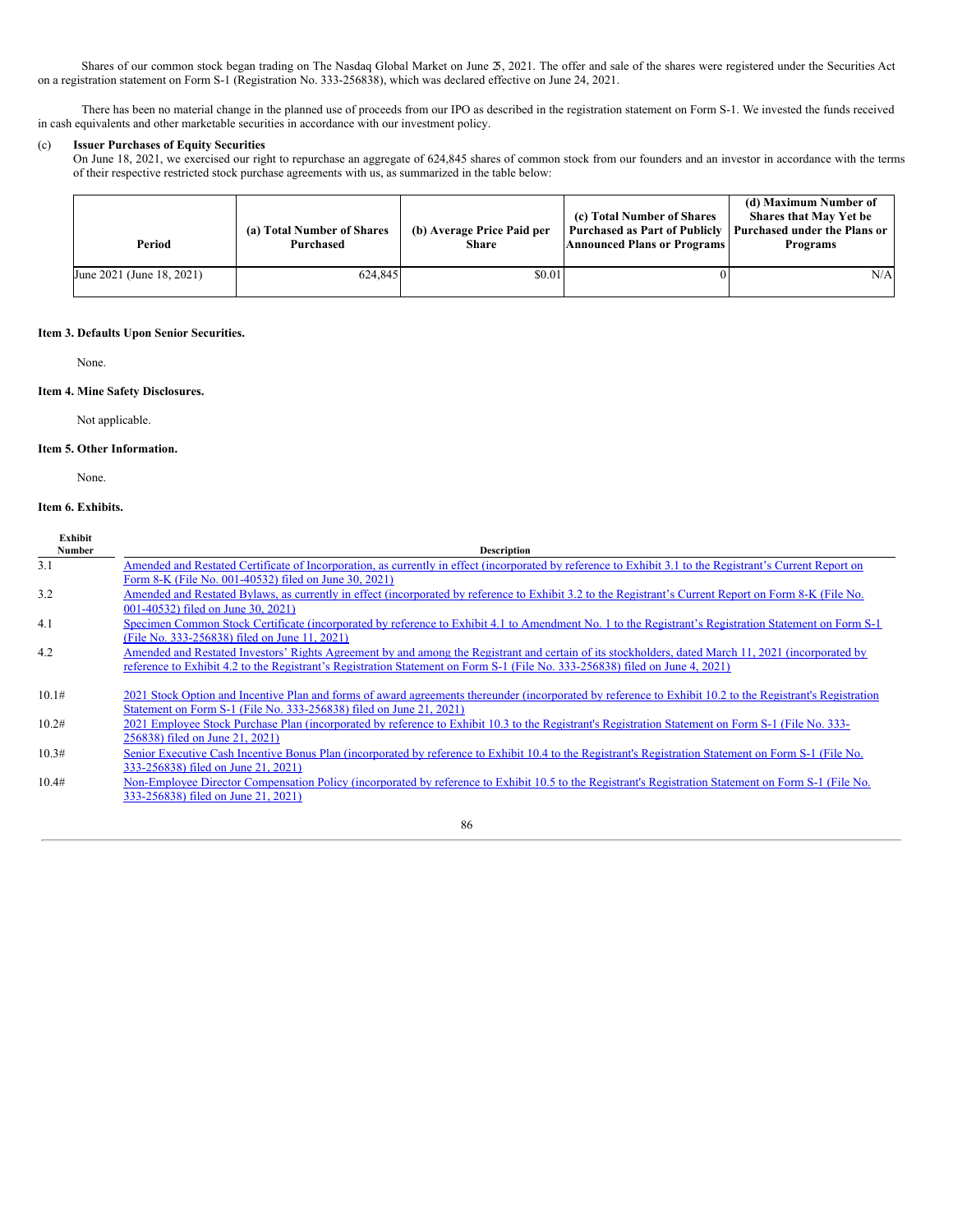| 10.5              | Forms of Indemnification Agreement by and between the Registrant and each of its directors and officers (incorporated by reference to Exhibit 10.9 to the  |
|-------------------|------------------------------------------------------------------------------------------------------------------------------------------------------------|
|                   | Registrant's Registration Statement on Form S-3 (File No. 333-256838) filed on June 21, 2021)                                                              |
| 10.6†             | Amendment No. 2 to the Exclusive License Agreement by and between the Registrant and The Board of Trustees of the Leland Stanford Junior University,       |
|                   | dated April 7, 2021 (incorporated by reference to Exhibit 10.14 to the Registrant's Registration Statement on Form S-1 (File No. 333-256838) filed on June |
|                   | 21, 2021)                                                                                                                                                  |
| 10.7 <sup>†</sup> | Exclusive Option Agreement by and between the Registrant and the Board of Trustees of the Leland Stanford Junior University, dated April 12, 2021          |
|                   | (incorporated by reference to Exhibit 10.16 to the Registrant's Registration Statement on Form S-1 (File No. 333-256838) filed on June 21, 2021)           |
| 10.8#             | Executive Severance Plan (incorporated by reference to Exhibit 10.17 to the Registrant's Registration Statement on Form S-1 (File No. 333-256838) filed on |
|                   | June 21, 2021)                                                                                                                                             |
| 10.9†             | License Agreement by and between the Registrant and Integrated DNA Technologies, Inc., dated June 7, 2021 (incorporated by reference to Exhibit 10.20 to   |
|                   | the Registrant's Registration Statement on Form S-1 (File No. 333-256838) filed on June 11, 2021)                                                          |
|                   |                                                                                                                                                            |
| $31.1*$           | Certification of Principal Executive Officer Pursuant to Rules 13a-14(a) and 15d-14(a) under the Securities Exchange Act of 1934, as Adopted Pursuant to   |
|                   | Section 302 of the Sarbanes-Oxley Act of 2002.                                                                                                             |
| $31.2*$           | Certification of Principal Financial Officer Pursuant to Rules 13a-14(a) and 15d-14(a) under the Securities Exchange Act of 1934, as Adopted Pursuant to   |
|                   | Section 302 of the Sarbanes-Oxley Act of 2002.                                                                                                             |
| $32.1*$           | Certification of Principal Executive Officer Pursuant to 18 U.S.C. Section 1350, as Adopted Pursuant to Section 906 of the Sarbanes-Oxley Act of 2002.     |
| $32.2*$           | Certification of Principal Financial Officer Pursuant to 18 U.S.C. Section 1350, as Adopted Pursuant to Section 906 of the Sarbanes-Oxley Act of 2002.     |
| $101$ . INS*      | Inline XBRL Instance Document – the instance document does not appear in the Interactive Data File because XBRL tags are embedded within the Inline        |
|                   | <b>XBRL</b> document                                                                                                                                       |
| 101.SCH*          | Inline XBRL Taxonomy Extension Schema Document                                                                                                             |
| $101.CAL*$        | Inline XBRL Taxonomy Extension Calculation Linkbase Document                                                                                               |
| 101.DEF*          | Inline XBRL Taxonomy Extension Definition Linkbase Document                                                                                                |
| $101.LAB*$        | Inline XBRL Taxonomy Extension Label Linkbase Document                                                                                                     |
| 101.PRE*          | Inline XBRL Taxonomy Extension Presentation Linkbase Document                                                                                              |
| $104*$            | Cover Page Interactive Data File (embedded within the Inline XBRL document)                                                                                |
|                   |                                                                                                                                                            |

\* Filed herewith.<br># Represents a m # Represents a management compensation plan, contract or arrangement.

† Certain confidential portions (indicated by brackets and asterisks) have been omitted from this exhibit.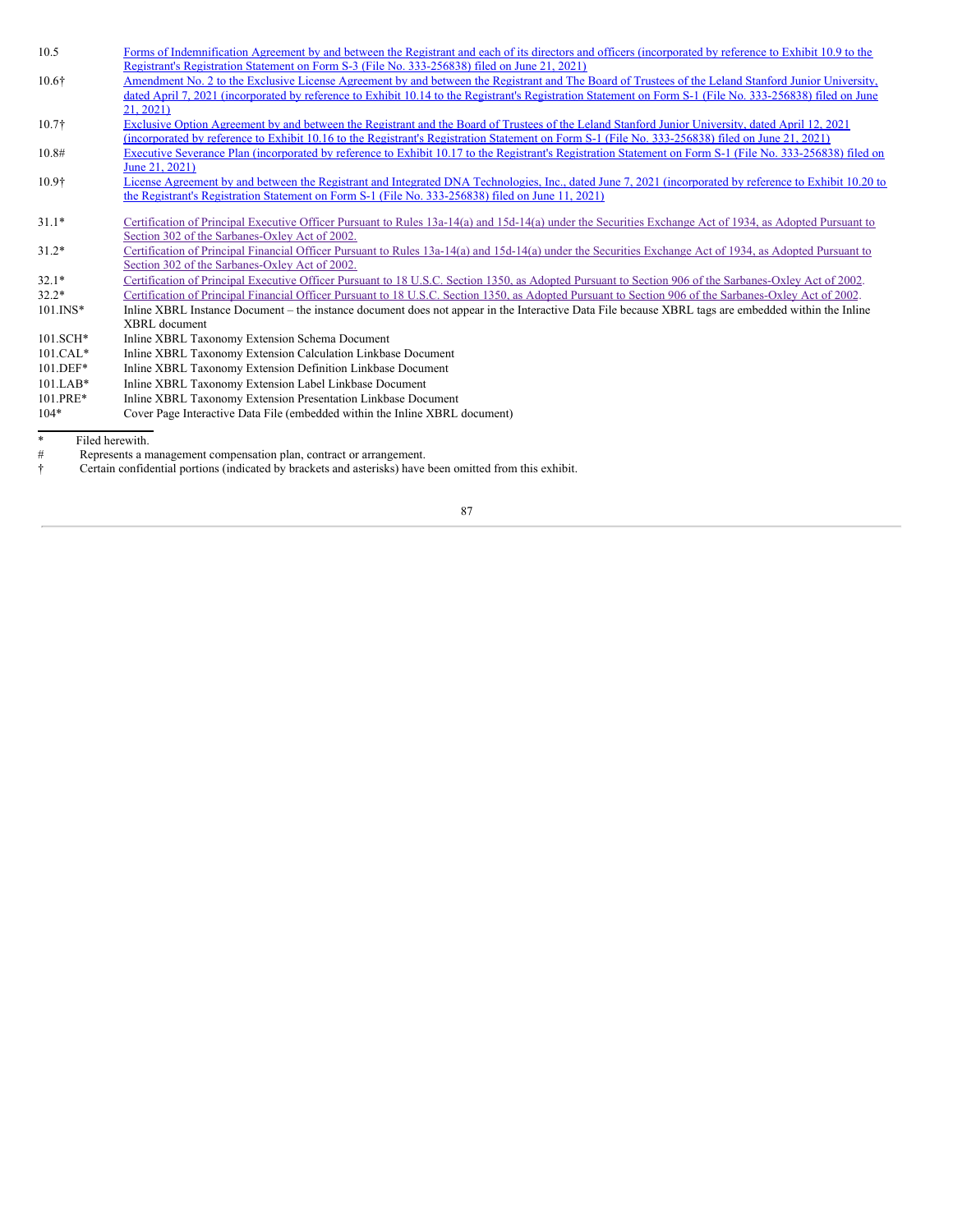## **SIGNATURES**

Pursuant to the requirements of the Securities Exchange Act of 1934, the registrant has duly caused this report to be signed on its behalf by the undersigned thereunto duly authorized.

Date: August 12, 2021 By: /s/ Philip P. Gutry

GRAPHITE BIO, INC.

Date: August 12, 2021 By: <u>Josh Lehrer, M.D. By: Josh Lehrer, M.</u>D. **Josh Lehrer, M.D. President and Chief Executive Officer (Principal Executive Officer)**

**Philip P. Gutry Chief Business Officer, Head of Finance & Investor Relations (Principal Financial and Accounting Officer)**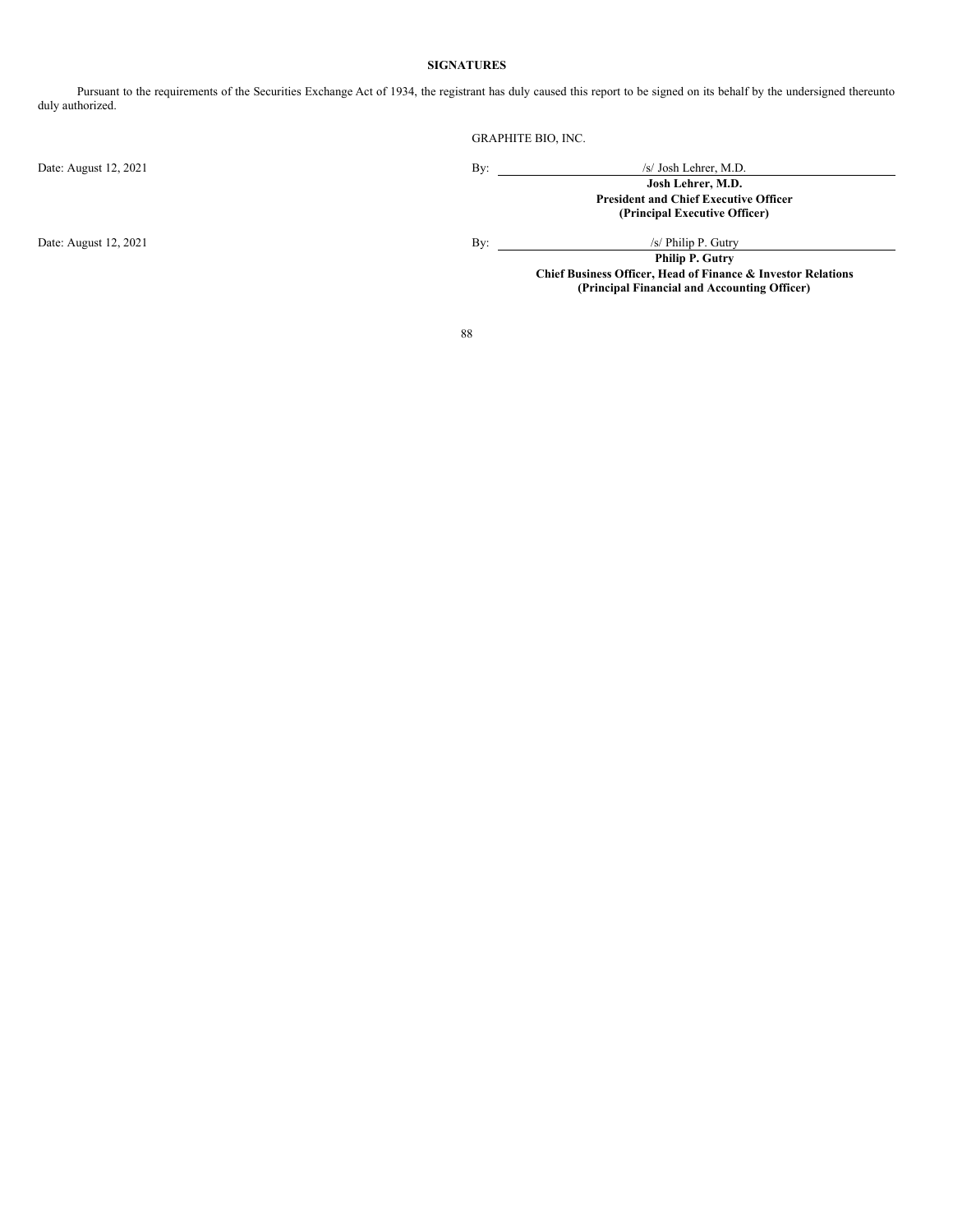#### **CERTIFICATION PURSUANT TO RULES 13a-14(a) AND 15d-14(a) UNDER THE SECURITIES EXCHANGE ACT OF 1934, AS ADOPTED PURSUANT TO SECTION 302 OF THE SARBANES-OXLEY ACT OF 2002**

<span id="page-94-0"></span>I, Josh Lehrer, M.D., certify that:

- 1. I have reviewed this Quarterly Report on Form 10-Q of Graphite Bio, Inc.;
- 2. Based on my knowledge, this report does not contain any untrue statement of a material fact or omit to state a material fact necessary to make the statements made, in light of the circumstances under which such statements were made, not misleading with respect to the period covered by this report;
- 3. Based on my knowledge, the financial statements, and other financial information included in this report, fairly present in all material respects the financial condition, results of operations and cash flows of the registrant as of, and for, the periods presented in this report;
- 4. The registrant's other certifying officer(s) and I are responsible for establishing and maintaining disclosure controls and procedures (as defined in Exchange Act Rules 13a-15(e) and 15d-15(e)) and internal control over financial reporting (as defined in Exchange Act Rules 13a-15(f) and 15d-15(f)) for the registrant and have:
	- (a) Designed such disclosure controls and procedures, or caused such disclosure controls and procedures to be designed under our supervision, to ensure that material information relating to the registrant, including its consolidated subsidiaries, is made known to us by others within those entities, particularly during the period in which this report is being prepared;
	- (b) Designed such internal control over financial reporting, or caused such internal control over financial reporting to be designed under our supervision, to provide reasonable assurance regarding the reliability of financial reporting and the preparation of financial statements for external purposes in accordance with generally accepted accounting principles;
	- (c) Evaluated the effectiveness of the registrant's disclosure controls and procedures and presented in this report our conclusions about the effectiveness of the disclosure controls and procedures, as of the end of the period covered by this report based on such evaluation; and
	- (d) Disclosed in this report any change in the registrant's internal control over financial reporting that occurred during the registrant's most recent fiscal quarter (the registrant's fourth fiscal quarter in the case of an annual report) that has materially affected, or is reasonably likely to materially affect, the registrant's internal control over financial reporting; and
- 5. The registrant's other certifying officer(s) and I have disclosed, based on our most recent evaluation of internal control over financial reporting, to the registrant's auditors and the audit committee of the registrant's board of directors (or persons performing the equivalent functions):
	- (a) All significant deficiencies and material weaknesses in the design or operation of internal control over financial reporting which are reasonably likely to adversely affect the registrant's ability to record, process, summarize and report financial information; and
	- (b) Any fraud, whether or not material, that involves management or other employees who have a significant role in the registrant's internal control over financial reporting.

Date: August 12, 2021 By: /s/ Josh Lehrer, M.D

**Josh Lehrer, M.D. Chief Executive Officer**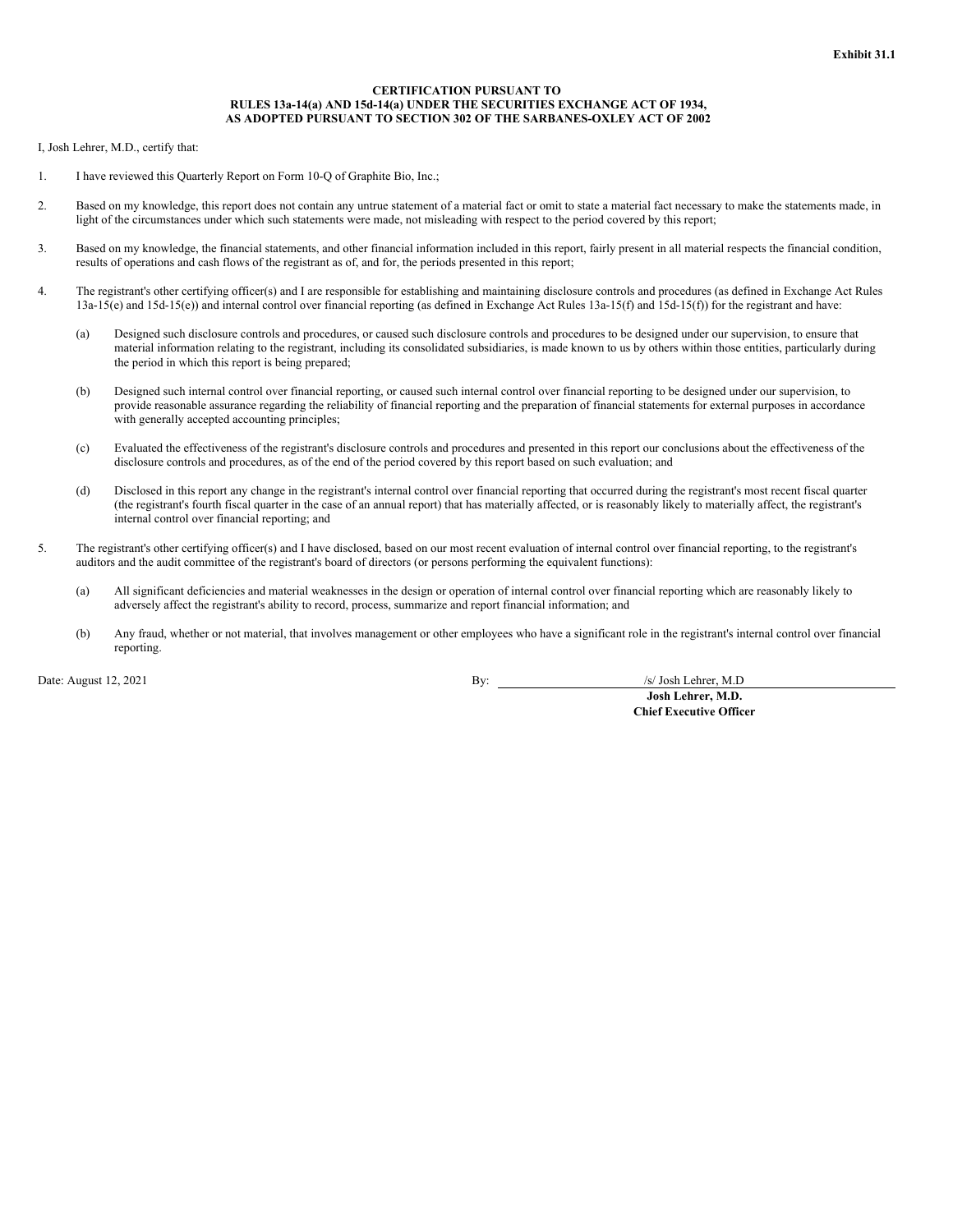#### **CERTIFICATION PURSUANT TO RULES 13a-14(a) AND 15d-14(a) UNDER THE SECURITIES EXCHANGE ACT OF 1934, AS ADOPTED PURSUANT TO SECTION 302 OF THE SARBANES-OXLEY ACT OF 2002**

<span id="page-95-0"></span>I, Philip P. Gutry, certify that:

- 1. I have reviewed this Quarterly Report on Form 10-Q of Graphite Bio, Inc.;
- 2. Based on my knowledge, this report does not contain any untrue statement of a material fact or omit to state a material fact necessary to make the statements made, in light of the circumstances under which such statements were made, not misleading with respect to the period covered by this report;
- 3. Based on my knowledge, the financial statements, and other financial information included in this report, fairly present in all material respects the financial condition, results of operations and cash flows of the registrant as of, and for, the periods presented in this report;
- 4. The registrant's other certifying officer(s) and I are responsible for establishing and maintaining disclosure controls and procedures (as defined in Exchange Act Rules 13a-15(e) and 15d-15(e)) and internal control over financial reporting (as defined in Exchange Act Rules 13a-15(f) and 15d-15(f)) for the registrant and have:
	- (a) Designed such disclosure controls and procedures, or caused such disclosure controls and procedures to be designed under our supervision, to ensure that material information relating to the registrant, including its consolidated subsidiaries, is made known to us by others within those entities, particularly during the period in which this report is being prepared;
	- (b) Designed such internal control over financial reporting, or caused such internal control over financial reporting to be designed under our supervision, to provide reasonable assurance regarding the reliability of financial reporting and the preparation of financial statements for external purposes in accordance with generally accepted accounting principles;
	- (c) Evaluated the effectiveness of the registrant's disclosure controls and procedures and presented in this report our conclusions about the effectiveness of the disclosure controls and procedures, as of the end of the period covered by this report based on such evaluation; and
	- (d) Disclosed in this report any change in the registrant's internal control over financial reporting that occurred during the registrant's most recent fiscal quarter (the registrant's fourth fiscal quarter in the case of an annual report) that has materially affected, or is reasonably likely to materially affect, the registrant's internal control over financial reporting; and
- 5. The registrant's other certifying officer(s) and I have disclosed, based on our most recent evaluation of internal control over financial reporting, to the registrant's auditors and the audit committee of the registrant's board of directors (or persons performing the equivalent functions):
	- (a) All significant deficiencies and material weaknesses in the design or operation of internal control over financial reporting which are reasonably likely to adversely affect the registrant's ability to record, process, summarize and report financial information; and
	- (b) Any fraud, whether or not material, that involves management or other employees who have a significant role in the registrant's internal control over financial reporting.

Date: August 12, 2021 /s/ Philip P. Gutry

**Philip P. Gutry Chief Business Officer, Head of Finance & Investor Relations**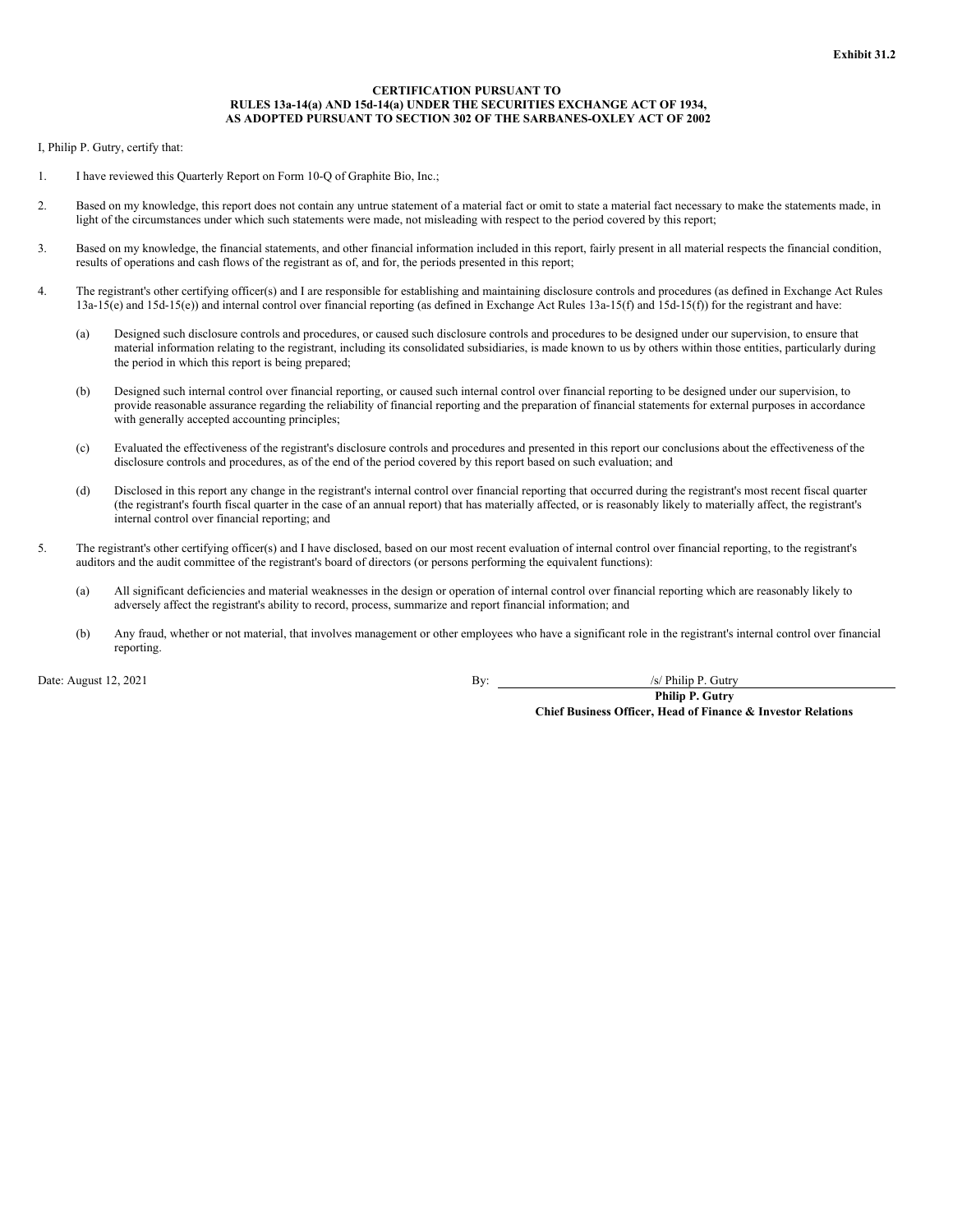#### **CERTIFICATION PURSUANT TO 18 U.S.C. SECTION 1350, AS ADOPTED PURSUANT TO SECTION 906 OF THE SARBANES-OXLEY ACT OF 2002**

<span id="page-96-0"></span>In connection with the Quarterly Report of Graphite Bio, Inc. (the "Company") on Form 10-Q for the period ending June 30, 2021 as filed with the Securities and Exchange Commission on the date hereof (the "Report"), I certify, pursuant to 18 U.S.C. § 1350, as adopted pursuant to § 906 of the Sarbanes-Oxley Act of 2002, that:

- (1) The Report fully complies with the requirements of section 13(a) or 15(d) of the Securities Exchange Act of 1934; and
- (2) The information contained in the Report fairly presents, in all material respects, the financial condition and results of operations of the Company.

Date: August 12, 2021 <br>By: /s/ Josh Lehrer, M.D.

**Josh Lehrer, M.D. Chief Executive Officer**